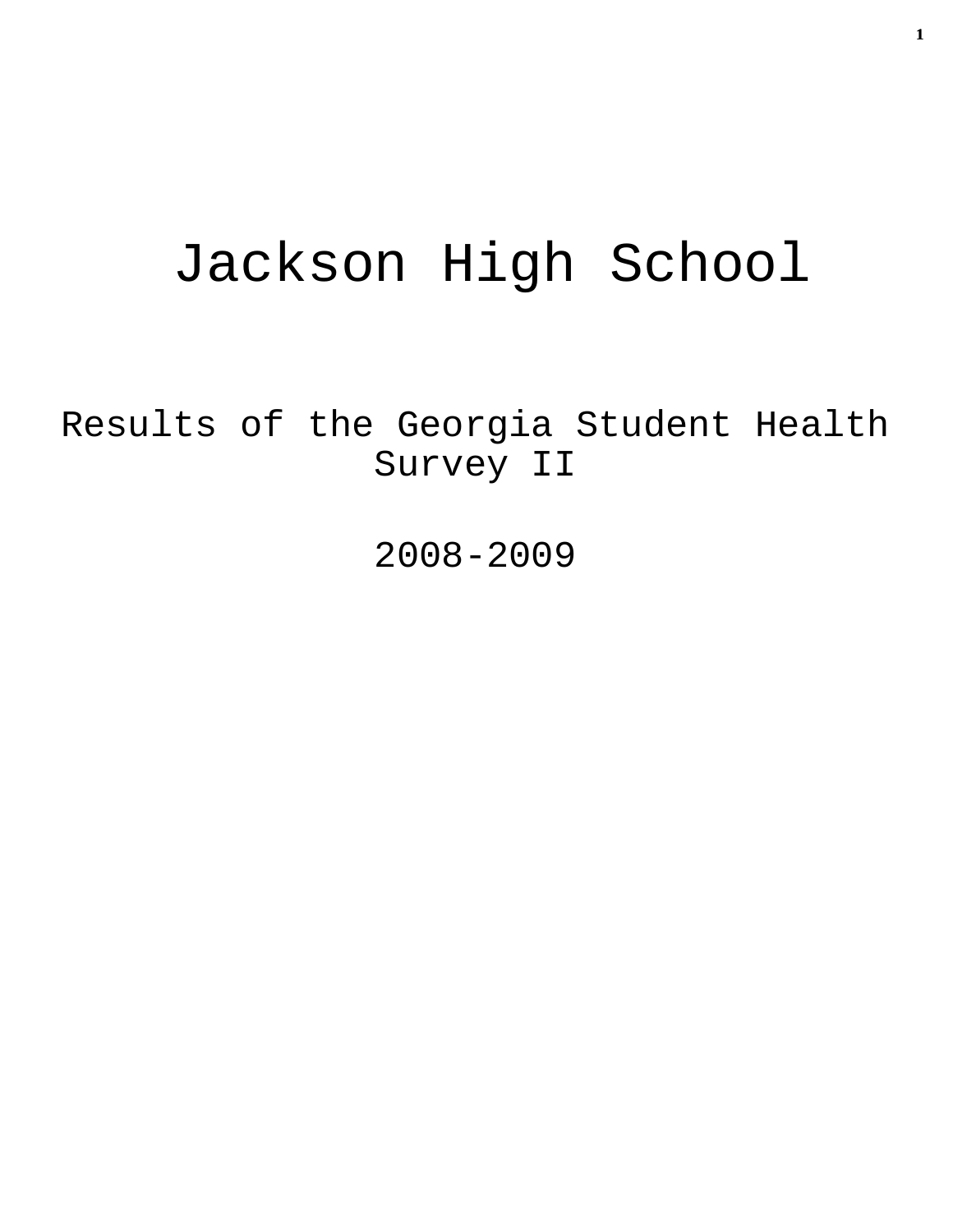# *Demographics* **2**

| Grade                    |     |  |  |
|--------------------------|-----|--|--|
| <b>Grade   Frequency</b> |     |  |  |
| 10                       | 170 |  |  |
| 12                       | 66  |  |  |

| <b>Frequency</b> | <b>Table of Gender by Grade</b> |              |             |              |  |
|------------------|---------------------------------|--------------|-------------|--------------|--|
| <b>Col Pct</b>   |                                 | Grade(Grade) |             |              |  |
|                  | Gender(Gender)                  | 10           | 12          | <b>Total</b> |  |
|                  | <b>Female</b>                   | 89<br>52.35  | 31<br>46.97 | 120          |  |
|                  | <b>Male</b>                     | 81<br>47.65  | 35<br>53.03 | 116          |  |
|                  | <b>Total</b>                    | 170          | 66          | 236          |  |

| <b>Frequency</b><br>Col Pct |
|-----------------------------|

| <b>Table of Ethnicity by Grade</b> |                        |                  |              |  |  |
|------------------------------------|------------------------|------------------|--------------|--|--|
|                                    | Grade(Grade)           |                  |              |  |  |
| <b>Ethnicity</b> (Ethnicity)       | 10                     | 12               | <b>Total</b> |  |  |
| <b>Black</b>                       | 53<br>31.18            | 17<br>25.76      | 70           |  |  |
| <b>Hispanic</b>                    | 2<br>1.18              | 1.52             | 3            |  |  |
| White                              | 106<br>62.35           | 43<br>65.15      | 149          |  |  |
| <b>Asian</b>                       | $\overline{2}$<br>1.18 | $\Omega$<br>0.00 | 2            |  |  |
| <b>Other</b>                       | 7<br>4.12              | 5<br>7.58        | 12           |  |  |
| <b>Total</b>                       | 170                    | 66               | 236          |  |  |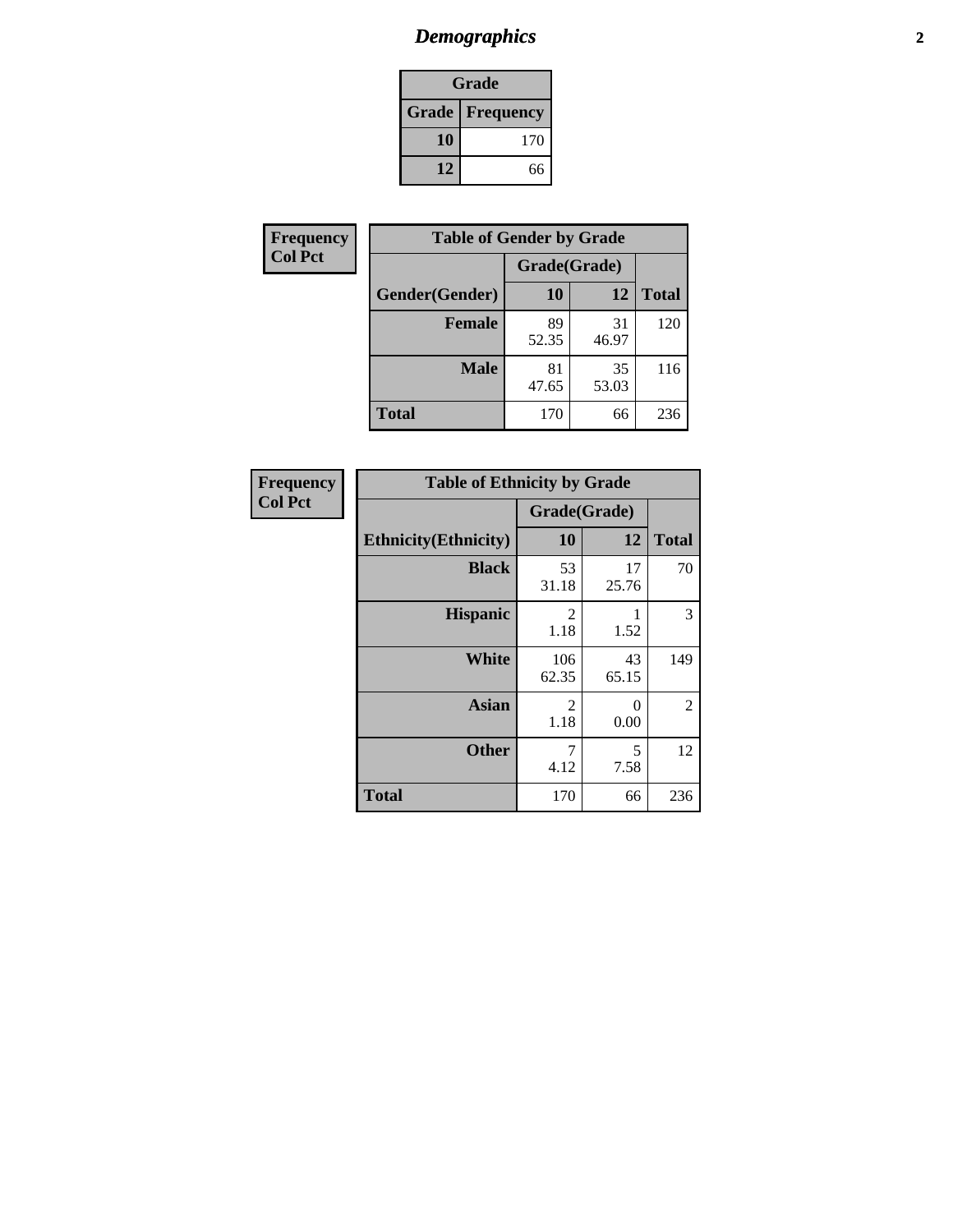### *Title IV, Part A, Schedule A* **3** *Goal 1: Ensure that all schools are drug-free Baseline Data: Year 2008-2009 Prevalence of Drug Use*

| Frequency<br><b>Col Pct</b> | <b>Table of AlcoholAlt by Grade</b> |              |             |              |  |  |
|-----------------------------|-------------------------------------|--------------|-------------|--------------|--|--|
|                             | AlcoholAlt(Alcohol                  | Grade(Grade) |             |              |  |  |
|                             | use, past 30 days)                  | <b>10</b>    | 12          | <b>Total</b> |  |  |
|                             | Yes                                 | 42<br>24.71  | 22<br>33.33 | 64           |  |  |
|                             | N <sub>0</sub>                      | 128<br>75.29 | 44<br>66.67 | 172          |  |  |
|                             | Total                               | 170          | 66          | 236          |  |  |

| Frequency<br><b>Col Pct</b> | <b>Table of TobaccoAny by Grade</b> |              |             |              |  |
|-----------------------------|-------------------------------------|--------------|-------------|--------------|--|
|                             | <b>TobaccoAny(Tobacco</b>           | Grade(Grade) |             |              |  |
|                             | use, past 30 days)                  | <b>10</b>    | 12          | <b>Total</b> |  |
|                             | Yes                                 | 24<br>14.12  | 17<br>25.76 | 41           |  |
|                             | N <sub>0</sub>                      | 146<br>85.88 | 49<br>74.24 | 195          |  |
|                             | Total                               | 170          | 66          | 236          |  |

| Frequency<br><b>Col Pct</b> | <b>Table of MarijuanaAlt by Grade</b> |              |             |              |  |
|-----------------------------|---------------------------------------|--------------|-------------|--------------|--|
|                             | MarijuanaAlt(Marijuana                | Grade(Grade) |             |              |  |
|                             | use, past 30 days)                    | <b>10</b>    | 12          | <b>Total</b> |  |
|                             | <b>Yes</b>                            | 17<br>10.00  | ℸ<br>10.61  | 24           |  |
|                             | N <sub>0</sub>                        | 153<br>90.00 | 59<br>89.39 | 212          |  |
|                             | <b>Total</b>                          | 170          | 66          | 236          |  |

| <b>Frequency</b> | <b>Table of OtherDrugAny by Grade</b>  |              |             |              |  |
|------------------|----------------------------------------|--------------|-------------|--------------|--|
| <b>Col Pct</b>   | <b>OtherDrugAny(Other</b><br>drug use, | Grade(Grade) |             |              |  |
|                  | past 30 days)                          | 10           | 12          | <b>Total</b> |  |
|                  | Yes                                    | 17<br>10.00  | 6<br>9.09   | 23           |  |
|                  | N <sub>0</sub>                         | 153<br>90.00 | 60<br>90.91 | 213          |  |
|                  | <b>Total</b>                           | 170          | 66          | 236          |  |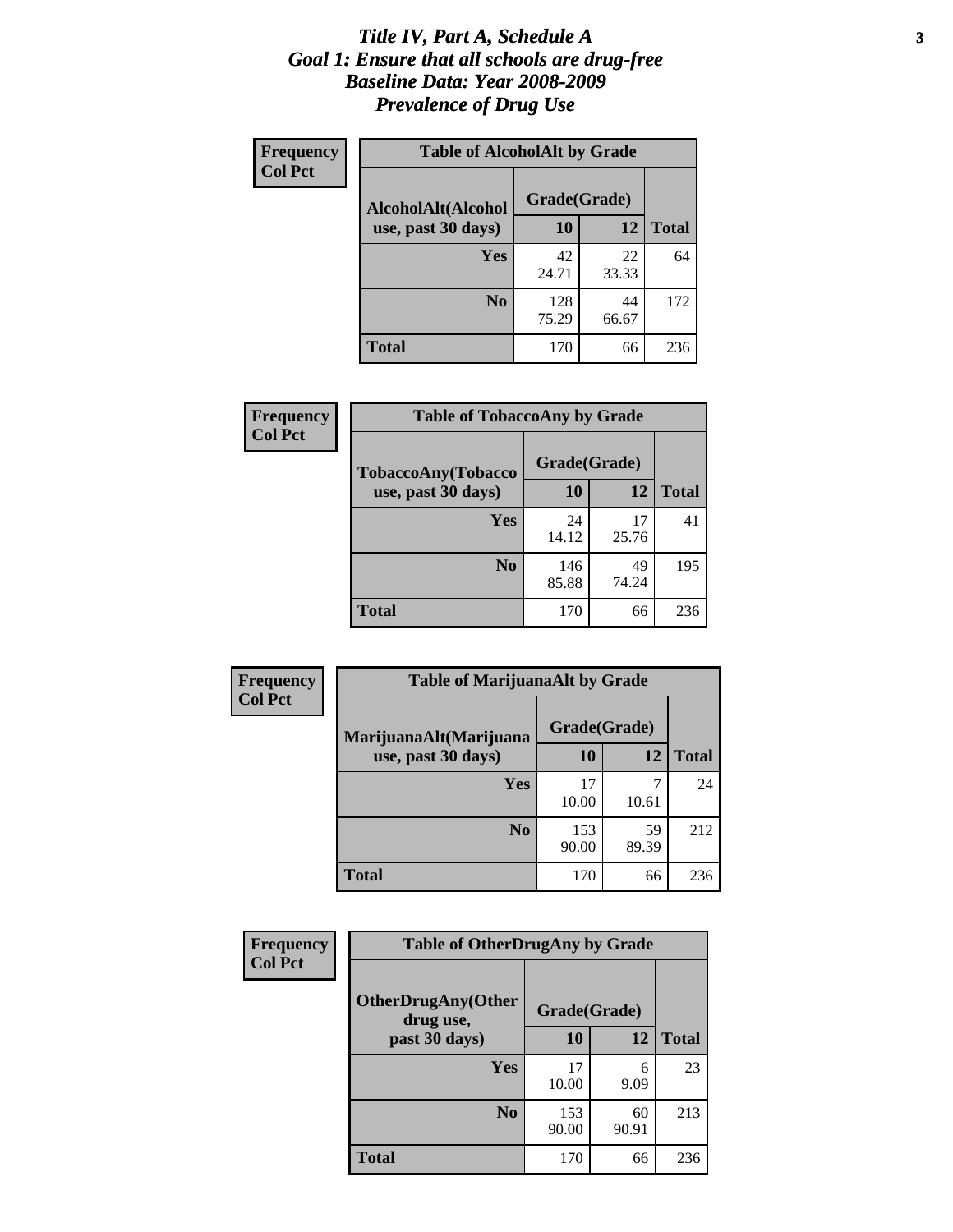### *Average Age of Onset of Use* **4** *Results for "Average Age of Onset of Use" questions exclude students who said they did not use that substance*

| <b>Variable</b>    | Label                                                              | <b>Mean</b> |
|--------------------|--------------------------------------------------------------------|-------------|
| Alcoholinit2       | I started using alcohol when I was                                 | 13.27       |
| Cigarettesinit2    | I started smoking tobacco when I was                               | 13.88       |
| Smokelessinit2     | I started chewing tobacco when I was                               | 15.08       |
| Marijuanainit2     | I started using marijuana when I was                               | 14.25       |
| Cocaineinit2       | I started using cocaine when I was                                 | 12.67       |
| Inhalantsinit2     | I started using inhalants when I was                               | 13.22       |
| Steroidsinit2      | I started using steroids when I was                                | 16.00       |
| Ecstasyinit2       | I started using ecstasy when I was                                 | 14.57       |
| Methinit2          | I started using methamphetamines when I was                        |             |
| Hallucinogensinit2 | I started using hallucinogens when I was                           | 14.33       |
| Prescriptioninit2  | I started using prescription drugs not prescribed to me when I was | 12.95       |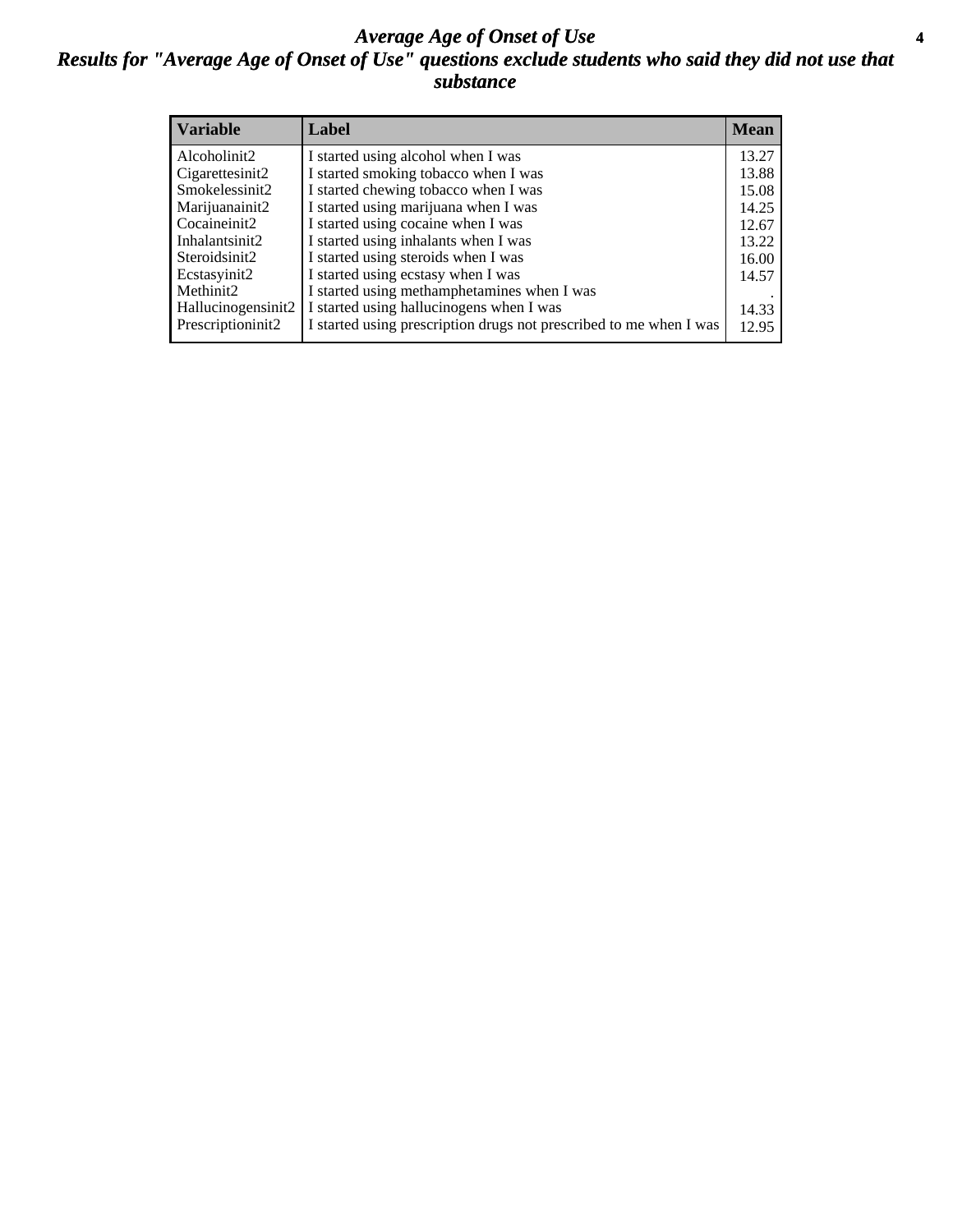# *Perception of Health Risk* **5**

| Frequency      | <b>Table of Alcoholharmdich by Grade</b> |              |             |              |
|----------------|------------------------------------------|--------------|-------------|--------------|
| <b>Col Pct</b> | Alcoholharmdich(I<br>think alcohol is    | Grade(Grade) |             |              |
|                | harmful)                                 | 10           | 12          | <b>Total</b> |
|                | Yes                                      | 134<br>78.82 | 52<br>78.79 | 186          |
|                | N <sub>0</sub>                           | 36<br>21.18  | 14<br>21.21 | 50           |
|                | <b>Total</b>                             | 170          | 66          | 236          |

| Frequency      | <b>Table of Tobaccoharmdich by Grade</b> |              |             |              |
|----------------|------------------------------------------|--------------|-------------|--------------|
| <b>Col Pct</b> | Tobaccoharmdich(I<br>think tobacco is    | Grade(Grade) |             |              |
|                | harmful)                                 | 10           | 12          | <b>Total</b> |
|                | Yes                                      | 154<br>90.59 | 63<br>95.45 | 217          |
|                | N <sub>0</sub>                           | 16<br>9.41   | 3<br>4.55   | 19           |
|                | <b>Total</b>                             | 170          | 66          | 236          |

| Frequency      | <b>Table of Marijuanaharmdich by Grade</b> |              |             |              |  |
|----------------|--------------------------------------------|--------------|-------------|--------------|--|
| <b>Col Pct</b> | Marijuanaharmdich(I<br>think marijuana is  | Grade(Grade) |             |              |  |
|                | harmful)                                   | 10           | 12          | <b>Total</b> |  |
|                | <b>Yes</b>                                 | 131<br>77.06 | 53<br>80.30 | 184          |  |
|                | N <sub>0</sub>                             | 39<br>22.94  | 13<br>19.70 | 52           |  |
|                | <b>Total</b>                               | 170          | 66          | 236          |  |

| <b>Frequency</b> | <b>Table of Otherdrugharmdich by Grade</b>                   |              |             |              |  |  |  |  |
|------------------|--------------------------------------------------------------|--------------|-------------|--------------|--|--|--|--|
| <b>Col Pct</b>   | Otherdrugharmdich(I<br>Grade(Grade)<br>think other drugs are |              |             |              |  |  |  |  |
|                  | harmful)                                                     | <b>10</b>    | 12          | <b>Total</b> |  |  |  |  |
|                  | Yes                                                          | 155<br>91.18 | 63<br>95.45 | 218          |  |  |  |  |
|                  | N <sub>0</sub>                                               | 15<br>8.82   | 3<br>4.55   | 18           |  |  |  |  |
|                  | <b>Total</b>                                                 | 170          | 66          | 236          |  |  |  |  |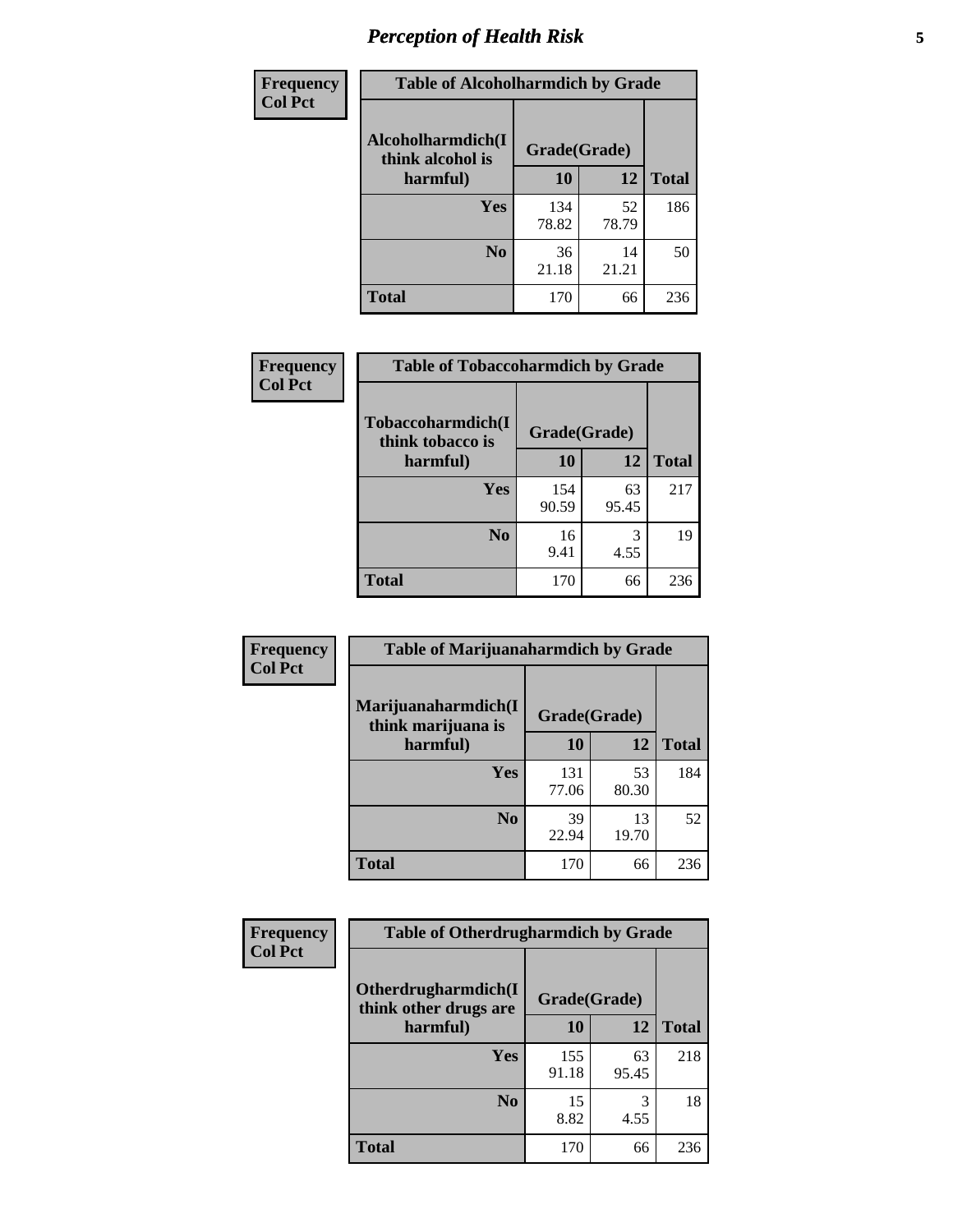# *Social Disapproval* **6**

| Frequency      | <b>Table of Alcoholpeerdich by Grade</b>                    |              |             |              |  |  |  |  |
|----------------|-------------------------------------------------------------|--------------|-------------|--------------|--|--|--|--|
| <b>Col Pct</b> | Alcoholpeerdich(My<br>friends would<br>disapprove if I used | Grade(Grade) |             |              |  |  |  |  |
|                | alcohol)                                                    | 10           | 12          | <b>Total</b> |  |  |  |  |
|                | <b>Yes</b>                                                  | 77<br>45.29  | 27<br>40.91 | 104          |  |  |  |  |
|                | N <sub>0</sub>                                              | 93<br>54.71  | 39<br>59.09 | 132          |  |  |  |  |
|                | <b>Total</b>                                                | 170          | 66          | 236          |  |  |  |  |

| <b>Frequency</b> |
|------------------|
| <b>Col Pct</b>   |

| <b>Table of Tobaccopeerdich by Grade</b>                    |              |             |              |  |  |  |  |
|-------------------------------------------------------------|--------------|-------------|--------------|--|--|--|--|
| Tobaccopeerdich(My<br>friends would<br>disapprove if I used | Grade(Grade) |             |              |  |  |  |  |
| tobacco)                                                    | 10           | 12          | <b>Total</b> |  |  |  |  |
| Yes                                                         | 103<br>60.59 | 39<br>59.09 | 142          |  |  |  |  |
| N <sub>0</sub>                                              | 67<br>39.41  | 27<br>40.91 | 94           |  |  |  |  |
| <b>Total</b>                                                | 170          | 66          | 236          |  |  |  |  |

| Frequency      | <b>Table of Marijuanapeerdich by Grade</b>                    |              |             |              |  |  |  |  |
|----------------|---------------------------------------------------------------|--------------|-------------|--------------|--|--|--|--|
| <b>Col Pct</b> | Marijuanapeerdich(My<br>friends would<br>disapprove if I used | Grade(Grade) |             |              |  |  |  |  |
|                | marijuana)                                                    | 10           | 12          | <b>Total</b> |  |  |  |  |
|                | <b>Yes</b>                                                    | 103<br>60.59 | 42<br>63.64 | 145          |  |  |  |  |
|                | N <sub>0</sub>                                                | 67<br>39.41  | 24<br>36.36 | 91           |  |  |  |  |
|                | <b>Total</b>                                                  | 170          | 66          | 236          |  |  |  |  |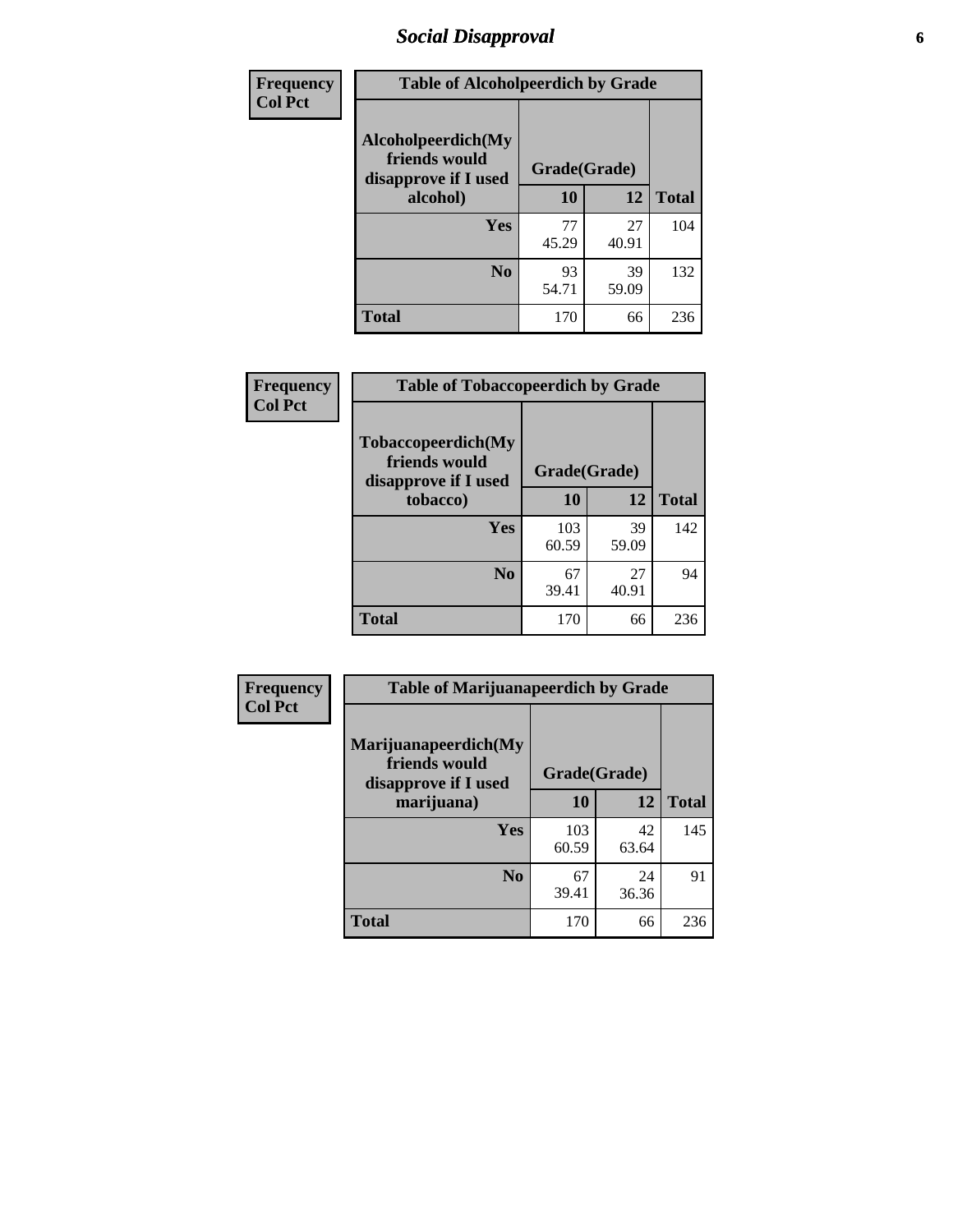# *Social Disapproval* **7**

| Frequency      | <b>Table of Otherdrugpeerdich by Grade</b>                    |              |             |              |  |  |  |  |
|----------------|---------------------------------------------------------------|--------------|-------------|--------------|--|--|--|--|
| <b>Col Pct</b> | Otherdrugpeerdich(My<br>friends would<br>disapprove if I used | Grade(Grade) |             |              |  |  |  |  |
|                | other drugs)                                                  | 10           | 12          | <b>Total</b> |  |  |  |  |
|                | Yes                                                           | 124<br>72.94 | 51<br>77.27 | 175          |  |  |  |  |
|                | N <sub>0</sub>                                                | 46<br>27.06  | 15<br>22.73 | 61           |  |  |  |  |
|                | <b>Total</b>                                                  | 170          | 66          | 236          |  |  |  |  |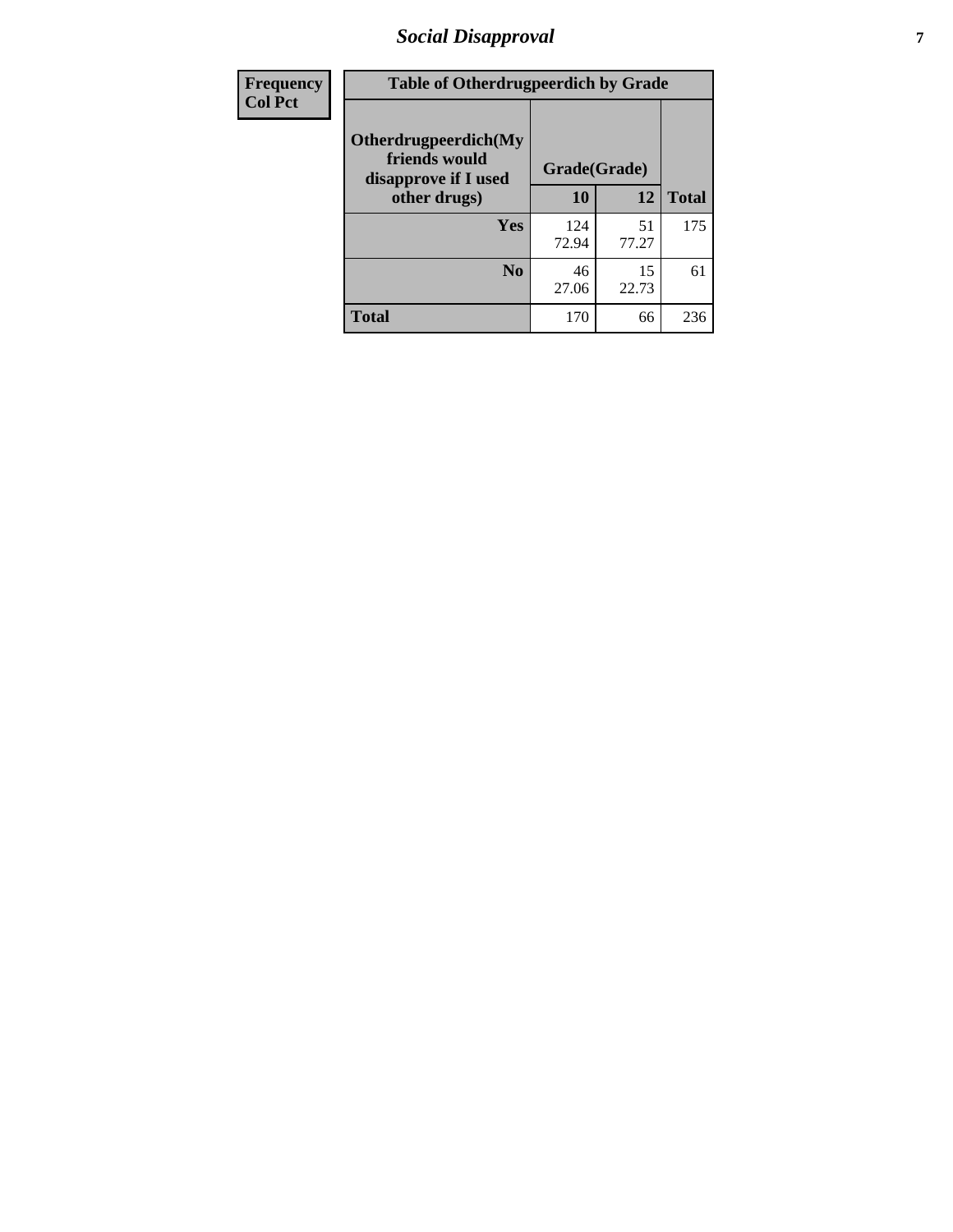### Title IV, Part A, Schedule A **8** *Goal 2: To help ensure that all schools are safe and disciplined Baseline Data: Year 2008-2009 Student Involvement in Gang Activity*

| Frequency      | <b>Table of Gangself by Grade</b>                                                                 |                    |             |              |
|----------------|---------------------------------------------------------------------------------------------------|--------------------|-------------|--------------|
| <b>Col Pct</b> | Gangself(I<br>have<br>participated<br>in illegal<br>gang<br>activities in<br>the past 30<br>days) | Grade(Grade)<br>10 | 12          | <b>Total</b> |
|                | Yes                                                                                               | 13<br>7.65         | 1<br>1.52   | 14           |
|                | N <sub>0</sub>                                                                                    | 157<br>92.35       | 65<br>98.48 | 222          |
|                | <b>Total</b>                                                                                      | 170                | 66          | 236          |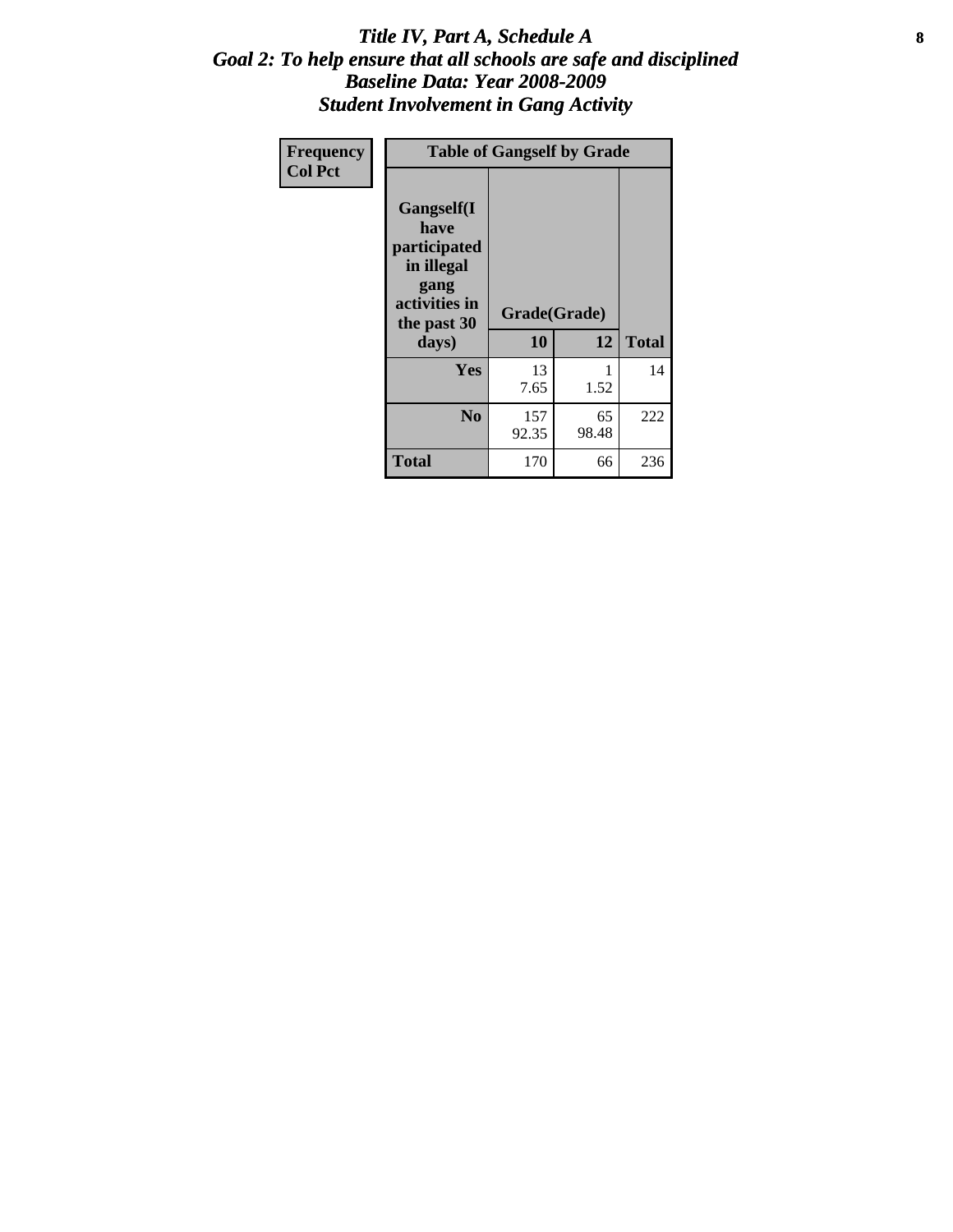# *Student Perception of School Safety* **9**

| <b>Frequency</b><br>Row Pct |
|-----------------------------|
|                             |

| <b>Table of Grade by Safeschool</b> |                                                        |             |                                 |                                    |              |  |  |  |
|-------------------------------------|--------------------------------------------------------|-------------|---------------------------------|------------------------------------|--------------|--|--|--|
|                                     | Safeschool (School is a place at which I feel<br>safe) |             |                                 |                                    |              |  |  |  |
| Grade(Grade)                        | <b>Strongly</b><br>Agree                               | Agree       | Somewhat   Somewhat<br>Disagree | <b>Strongly</b><br><b>Disagree</b> | <b>Total</b> |  |  |  |
| 10                                  | 23<br>13.53                                            | 79<br>46.47 | 48<br>28.24                     | 20<br>11.76                        | 170          |  |  |  |
| 12                                  | 12.<br>18.18                                           | 33<br>50.00 | 18<br>27.27                     | 3<br>4.55                          | 66           |  |  |  |
| <b>Total</b>                        | 35                                                     | 112         | 66                              | 23                                 | 236          |  |  |  |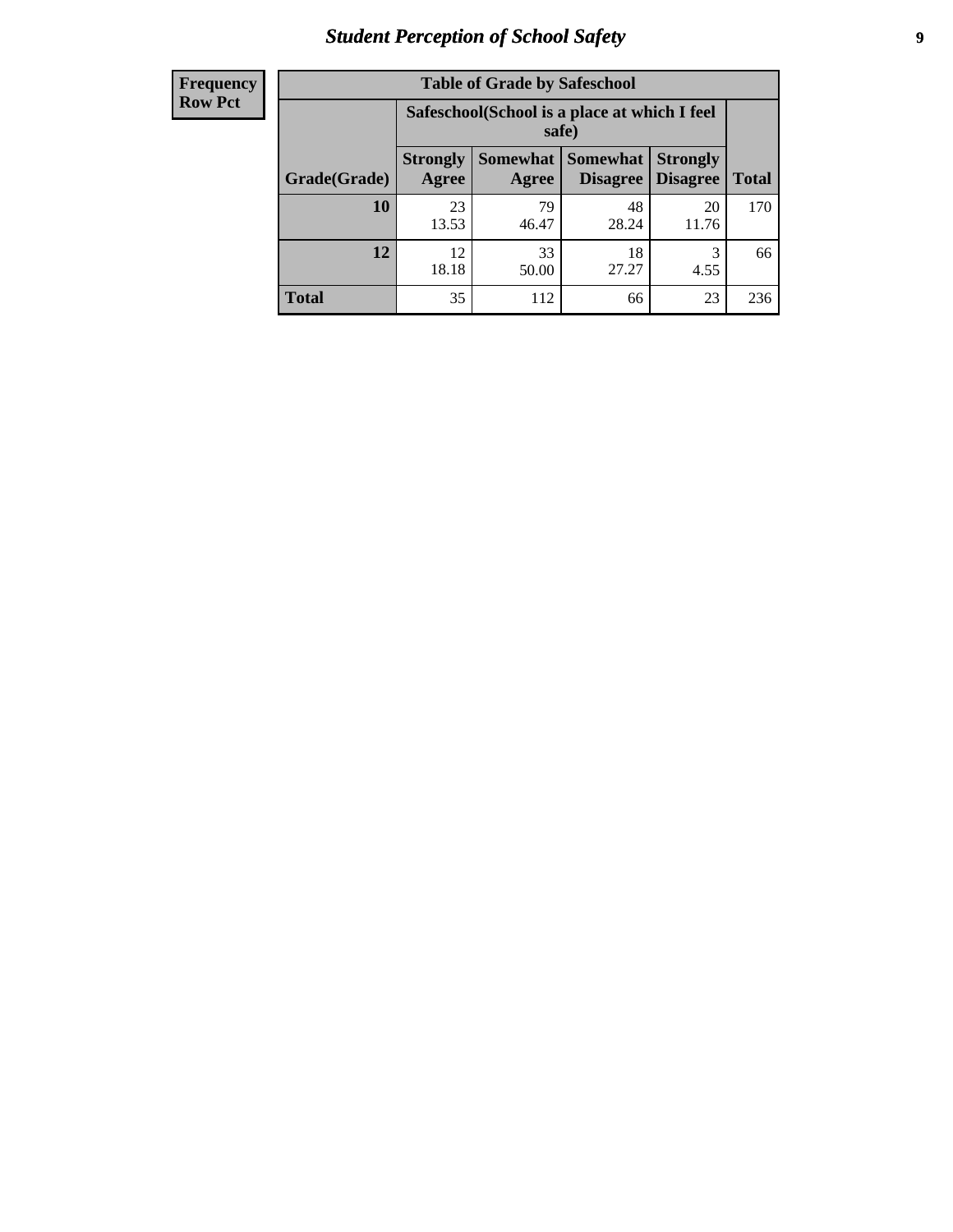### *Students Who Have Been Bullied* **10**

| <b>Frequency</b> |
|------------------|
| Row Pct          |

| <b>Table of Grade by Bullied</b> |                         |                                                                               |                              |                        |                        |                        |                                     |              |
|----------------------------------|-------------------------|-------------------------------------------------------------------------------|------------------------------|------------------------|------------------------|------------------------|-------------------------------------|--------------|
|                                  |                         | <b>Bullied</b> (I have been bullied by other<br>students in the past 30 days) |                              |                        |                        |                        |                                     |              |
| Grade(Grade)                     | $\bf{0}$<br><b>Days</b> | 1 or<br>days                                                                  | 3 <sub>to</sub><br>5<br>days | 6 to<br>9<br>days      | 10<br>to<br>19<br>days | 20<br>to<br>29<br>days | All<br>30<br>days                   | <b>Total</b> |
| 10                               | 138<br>81.18            | 6<br>3.53                                                                     | 9<br>5.29                    | $\overline{2}$<br>1.18 | 8<br>4.71              | 4<br>2.35              | 3<br>1.76                           | 170          |
| 12                               | 60<br>90.91             | 1.52                                                                          | 1.52                         | $\Omega$<br>0.00       | 3.03                   | $\Omega$<br>0.00       | $\mathcal{D}_{\mathcal{L}}$<br>3.03 | 66           |
| <b>Total</b>                     | 198                     | 7                                                                             | 10                           | $\overline{2}$         | 10                     | 4                      | 5                                   | 236          |

 $\blacksquare$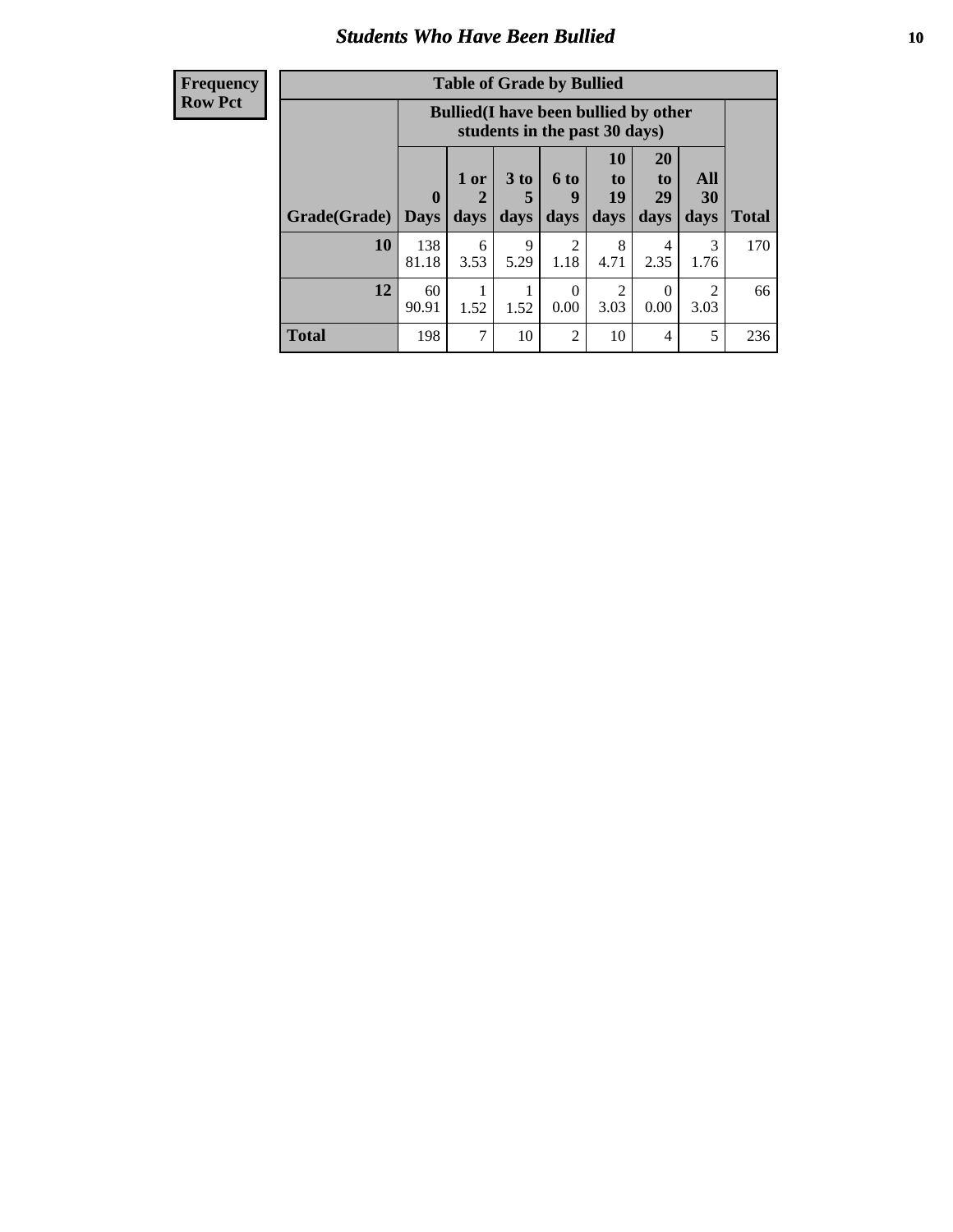### *School Climate* **11**

| Frequency      | <b>Table of SchoolClimate1 by Grade</b> |                    |             |              |  |  |
|----------------|-----------------------------------------|--------------------|-------------|--------------|--|--|
| <b>Col Pct</b> | SchoolClimate1(I<br>like school)        | Grade(Grade)<br>10 | 12          | <b>Total</b> |  |  |
|                | <b>Strongly Agree</b>                   | 23<br>13.53        | 12<br>18.18 | 35           |  |  |
|                | <b>Somewhat Agree</b>                   | 113<br>66.47       | 38<br>57.58 | 151          |  |  |
|                | <b>Somewhat Disagree</b>                | 19<br>11.18        | 11<br>16.67 | 30           |  |  |
|                | <b>Strongly Disagree</b>                | 15<br>8.82         | 5<br>7.58   | 20           |  |  |
|                | <b>Total</b>                            | 170                | 66          | 236          |  |  |

| Frequency      | <b>Table of SchoolClimate2 by Grade</b>           |                    |             |              |
|----------------|---------------------------------------------------|--------------------|-------------|--------------|
| <b>Col Pct</b> | SchoolClimate2(I<br>feel successful at<br>school) | Grade(Grade)<br>10 | 12          | <b>Total</b> |
|                | <b>Strongly Agree</b>                             | 37<br>21.76        | 19<br>28.79 | 56           |
|                | <b>Somewhat Agree</b>                             | 100<br>58.82       | 40<br>60.61 | 140          |
|                | <b>Somewhat Disagree</b>                          | 24<br>14.12        | 7<br>10.61  | 31           |
|                | <b>Strongly Disagree</b>                          | 9<br>5.29          | 0<br>0.00   | 9            |
|                | <b>Total</b>                                      | 170                | 66          | 236          |

| Frequency      | <b>Table of SchoolClimate3 by Grade</b>                      |                          |             |              |  |
|----------------|--------------------------------------------------------------|--------------------------|-------------|--------------|--|
| <b>Col Pct</b> | <b>SchoolClimate3(My</b><br>school has high<br>standards for | Grade(Grade)<br>10<br>12 |             | <b>Total</b> |  |
|                | achievement)                                                 |                          |             |              |  |
|                | <b>Strongly Agree</b>                                        | 31<br>18.24              | 7<br>10.61  | 38           |  |
|                | <b>Somewhat Agree</b>                                        | 83<br>48.82              | 34<br>51.52 | 117          |  |
|                | <b>Somewhat Disagree</b>                                     | 41<br>24.12              | 17<br>25.76 | 58           |  |
|                | <b>Strongly Disagree</b>                                     | 15<br>8.82               | 8<br>12.12  | 23           |  |
|                | Total                                                        | 170                      | 66          | 236          |  |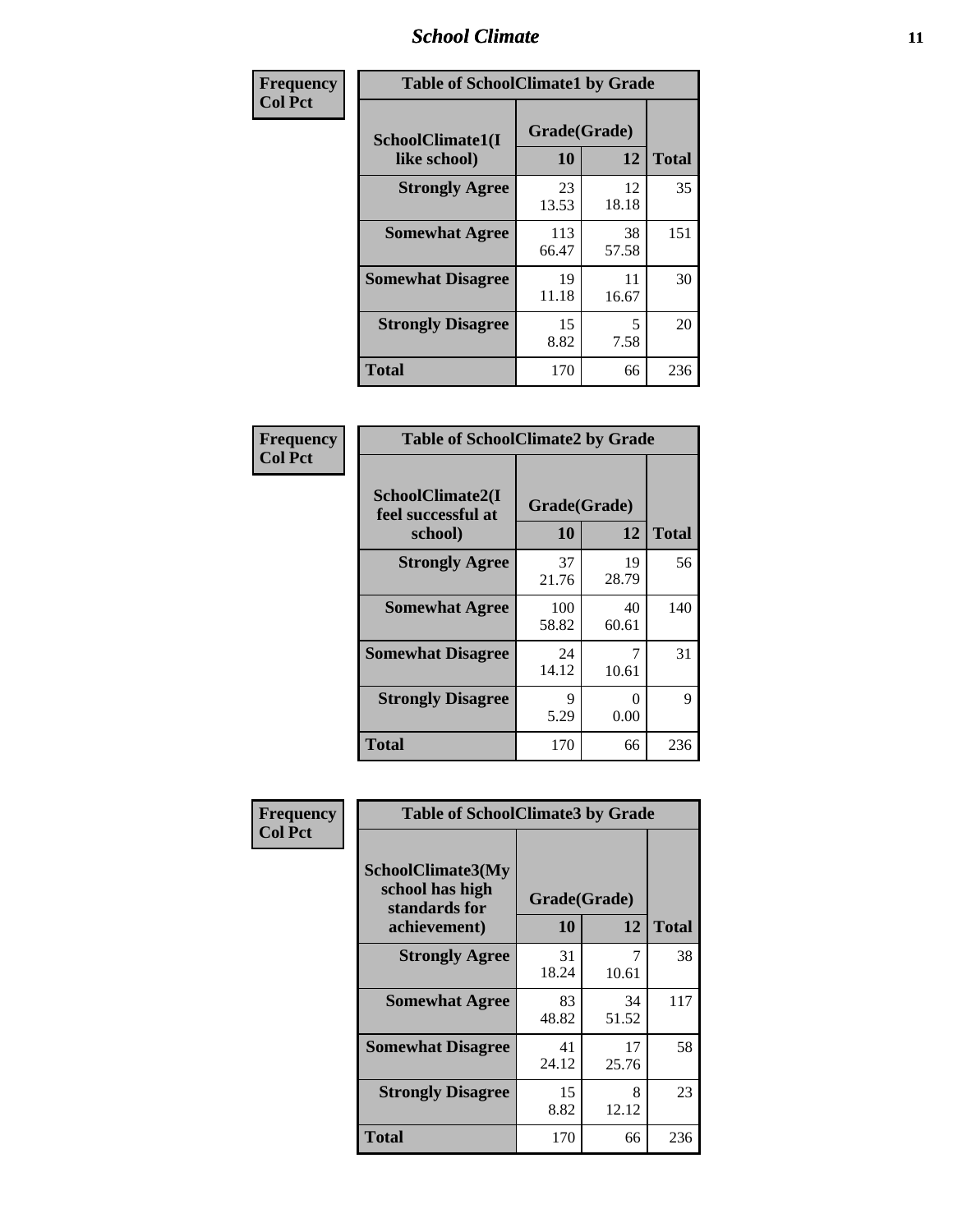### *School Climate* **12**

| Frequency      | <b>Table of SchoolClimate4 by Grade</b>                              |                    |                        |              |
|----------------|----------------------------------------------------------------------|--------------------|------------------------|--------------|
| <b>Col Pct</b> | <b>SchoolClimate4(My</b><br>school sets clear<br>rules for behavior) | Grade(Grade)<br>10 | 12                     | <b>Total</b> |
|                | <b>Strongly Agree</b>                                                | 76<br>44.71        | 19<br>28.79            | 95           |
|                | <b>Somewhat Agree</b>                                                | 66<br>38.82        | 28<br>42.42            | 94           |
|                | <b>Somewhat Disagree</b>                                             | 21<br>12.35        | 17<br>25.76            | 38           |
|                | <b>Strongly Disagree</b>                                             | 7<br>4.12          | $\mathfrak{D}$<br>3.03 | 9            |
|                | Total                                                                | 170                | 66                     | 236          |

| <b>Table of SchoolClimate5 by Grade</b>                   |              |             |              |  |  |
|-----------------------------------------------------------|--------------|-------------|--------------|--|--|
| SchoolClimate5(I<br>know what to do in<br>an emergency at | Grade(Grade) |             |              |  |  |
| school)                                                   | 10           | 12          | <b>Total</b> |  |  |
| <b>Strongly Agree</b>                                     | 107<br>62.94 | 24<br>36.36 | 131          |  |  |
| <b>Somewhat Agree</b>                                     | 49<br>28.82  | 30<br>45.45 | 79           |  |  |
| <b>Somewhat Disagree</b>                                  | 11<br>6.47   | 9<br>13.64  | 20           |  |  |
| <b>Strongly Disagree</b>                                  | 3<br>1.76    | 3<br>4.55   | 6            |  |  |
| <b>Total</b>                                              | 170          | 66          | 236          |  |  |

| Frequency      | <b>Table of SchoolClimate6 by Grade</b>                  |                    |             |              |
|----------------|----------------------------------------------------------|--------------------|-------------|--------------|
| <b>Col Pct</b> | <b>SchoolClimate6(Teachers</b><br>treat me with respect) | Grade(Grade)<br>10 | 12          | <b>Total</b> |
|                | <b>Strongly Agree</b>                                    | 51<br>30.00        | 18<br>27.27 | 69           |
|                | <b>Somewhat Agree</b>                                    | 70<br>41.18        | 26<br>39.39 | 96           |
|                | <b>Somewhat Disagree</b>                                 | 29<br>17.06        | 16<br>24.24 | 45           |
|                | <b>Strongly Disagree</b>                                 | 20<br>11.76        | 6<br>9.09   | 26           |
|                | <b>Total</b>                                             | 170                | 66          | 236          |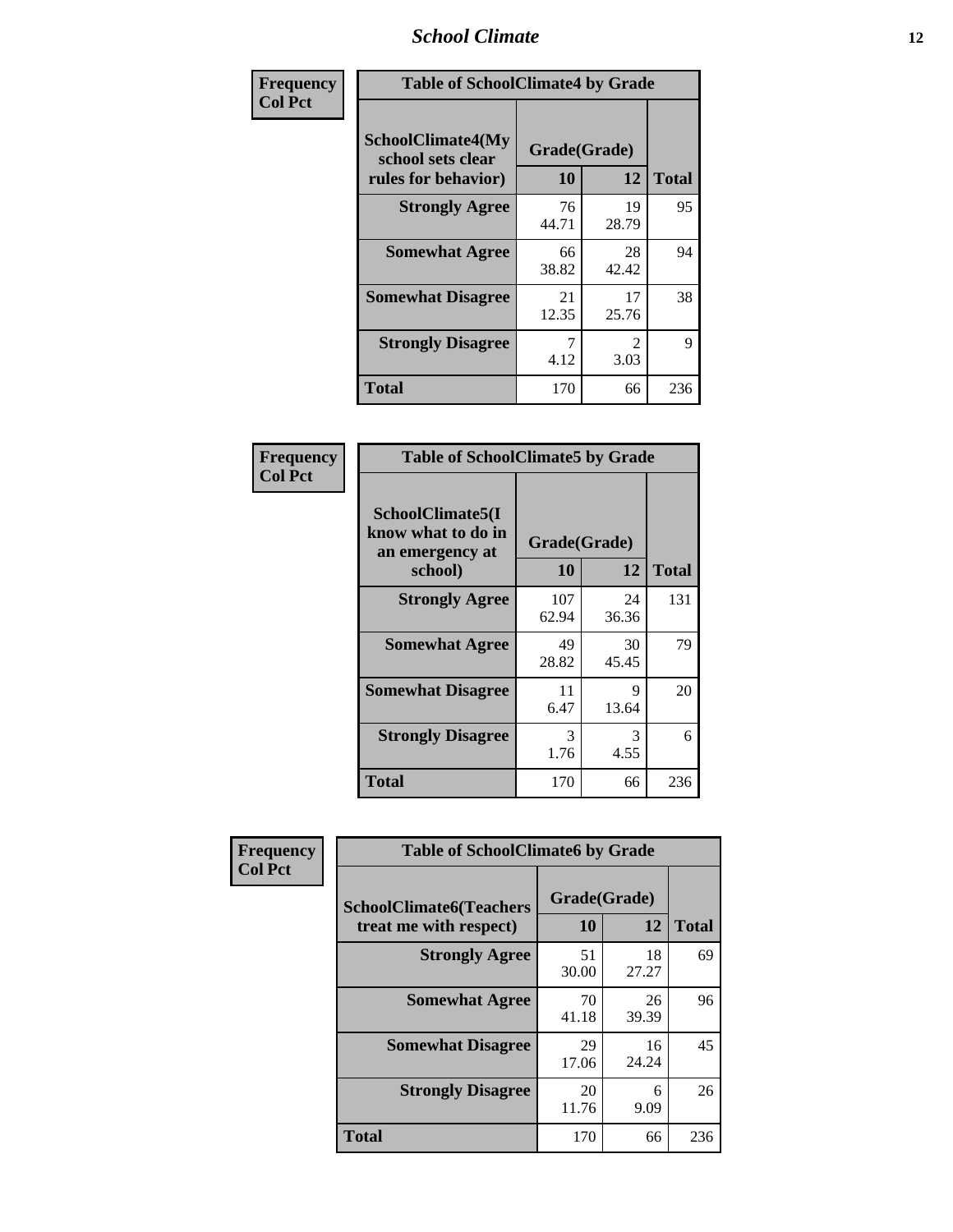### *School Climate* **13**

| Frequency      | <b>Table of SchoolClimate7 by Grade</b>                                       |                           |                      |              |
|----------------|-------------------------------------------------------------------------------|---------------------------|----------------------|--------------|
| <b>Col Pct</b> | <b>SchoolClimate7(Behaviors</b><br>in my class allow the<br>teacher to teach) | Grade(Grade)<br><b>10</b> | 12                   | <b>Total</b> |
|                | <b>Strongly Agree</b>                                                         | 29<br>17.06               | 8<br>12.12           | 37           |
|                | <b>Somewhat Agree</b>                                                         | 80<br>47.06               | 31<br>46.97          | 111          |
|                | <b>Somewhat Disagree</b>                                                      | 50<br>29.41               | 18<br>27.27          | 68           |
|                | <b>Strongly Disagree</b>                                                      | 11<br>6.47                | $\mathbf Q$<br>13.64 | 20           |
|                | <b>Total</b>                                                                  | 170                       | 66                   | 236          |

| Frequency      | <b>Table of SchoolClimate8 by Grade</b>                                 |              |             |              |
|----------------|-------------------------------------------------------------------------|--------------|-------------|--------------|
| <b>Col Pct</b> | <b>SchoolClimate8(Students</b><br>are frequently<br>recognized for good | Grade(Grade) |             |              |
|                | behavior)                                                               | 10           | 12          | <b>Total</b> |
|                | <b>Strongly Agree</b>                                                   | 24<br>14.12  | 5<br>7.58   | 29           |
|                | <b>Somewhat Agree</b>                                                   | 62<br>36.47  | 32<br>48.48 | 94           |
|                | <b>Somewhat Disagree</b>                                                | 53<br>31.18  | 21<br>31.82 | 74           |
|                | <b>Strongly Disagree</b>                                                | 31<br>18.24  | 8<br>12.12  | 39           |
|                | <b>Total</b>                                                            | 170          | 66          | 236          |

| Frequency      | <b>Table of SchoolClimate9 by Grade</b>                            |              |             |              |
|----------------|--------------------------------------------------------------------|--------------|-------------|--------------|
| <b>Col Pct</b> | SchoolClimate9(School<br>counselor would be<br>helpful if I needed | Grade(Grade) |             |              |
|                | assistance)                                                        | 10           | 12          | <b>Total</b> |
|                | <b>Strongly Agree</b>                                              | 79<br>46.47  | 10<br>15.15 | 89           |
|                | <b>Somewhat Agree</b>                                              | 63<br>37.06  | 23<br>34.85 | 86           |
|                | <b>Somewhat Disagree</b>                                           | 16<br>9.41   | 13<br>19.70 | 29           |
|                | <b>Strongly Disagree</b>                                           | 12<br>7.06   | 20<br>30.30 | 32           |
|                | Total                                                              | 170          | 66          | 236          |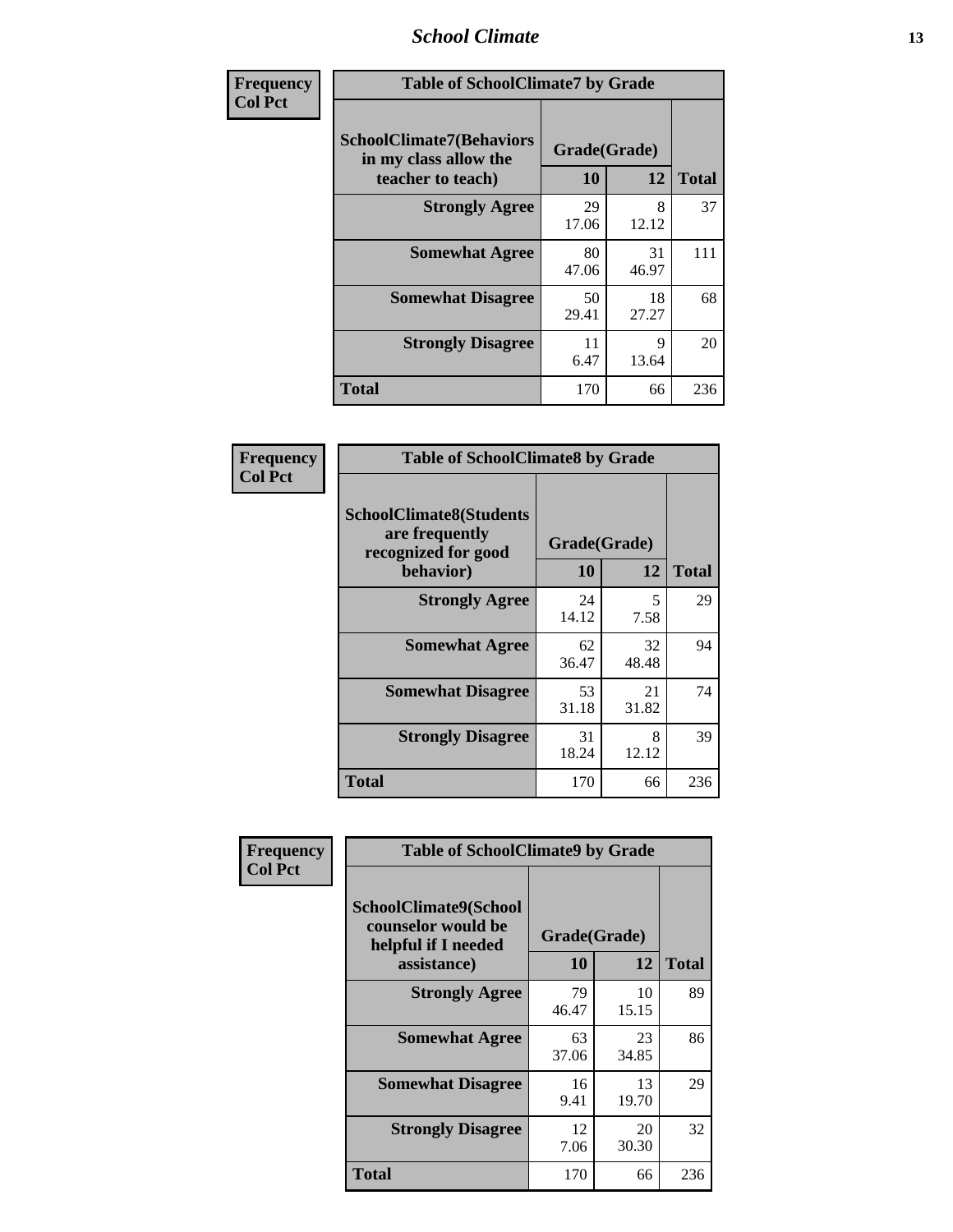### *Reasons for Dropping Out* **14**

| Frequency      | <b>Table of Dropoutreason by Grade</b>                                   |                    |             |              |
|----------------|--------------------------------------------------------------------------|--------------------|-------------|--------------|
| <b>Col Pct</b> | Dropoutreason(If<br>I dropped out the<br>reason would<br>most likely be) | Grade(Grade)<br>10 | 12          | <b>Total</b> |
|                | <b>Won't Drop out</b>                                                    | 81<br>47.65        | 38<br>57.58 | 119          |
|                | <b>Bored</b>                                                             | 33<br>19.41        | 10<br>15.15 | 43           |
|                | <b>Family Reasons</b>                                                    | 10<br>5.88         | 6<br>9.09   | 16           |
|                | <b>Being Bullied</b>                                                     | 5<br>2.94          | 1<br>1.52   | 6            |
|                | <b>Other</b>                                                             | 41<br>24.12        | 11<br>16.67 | 52           |
|                | <b>Total</b>                                                             | 170                | 66          | 236          |

| Frequency      | <b>Table of Dropout by Grade</b>                                       |                    |              |     |  |
|----------------|------------------------------------------------------------------------|--------------------|--------------|-----|--|
| <b>Col Pct</b> | Dropout(I<br>have<br>thought<br>about<br>dropping<br>out of<br>school) | Grade(Grade)<br>10 | <b>Total</b> |     |  |
|                |                                                                        |                    | 12           |     |  |
|                | Yes                                                                    | 75<br>44.12        | 26<br>39.39  | 101 |  |
|                | N <sub>0</sub>                                                         | 95<br>55.88        | 40<br>60.61  | 135 |  |
|                | <b>Total</b>                                                           | 170                | 66           | 236 |  |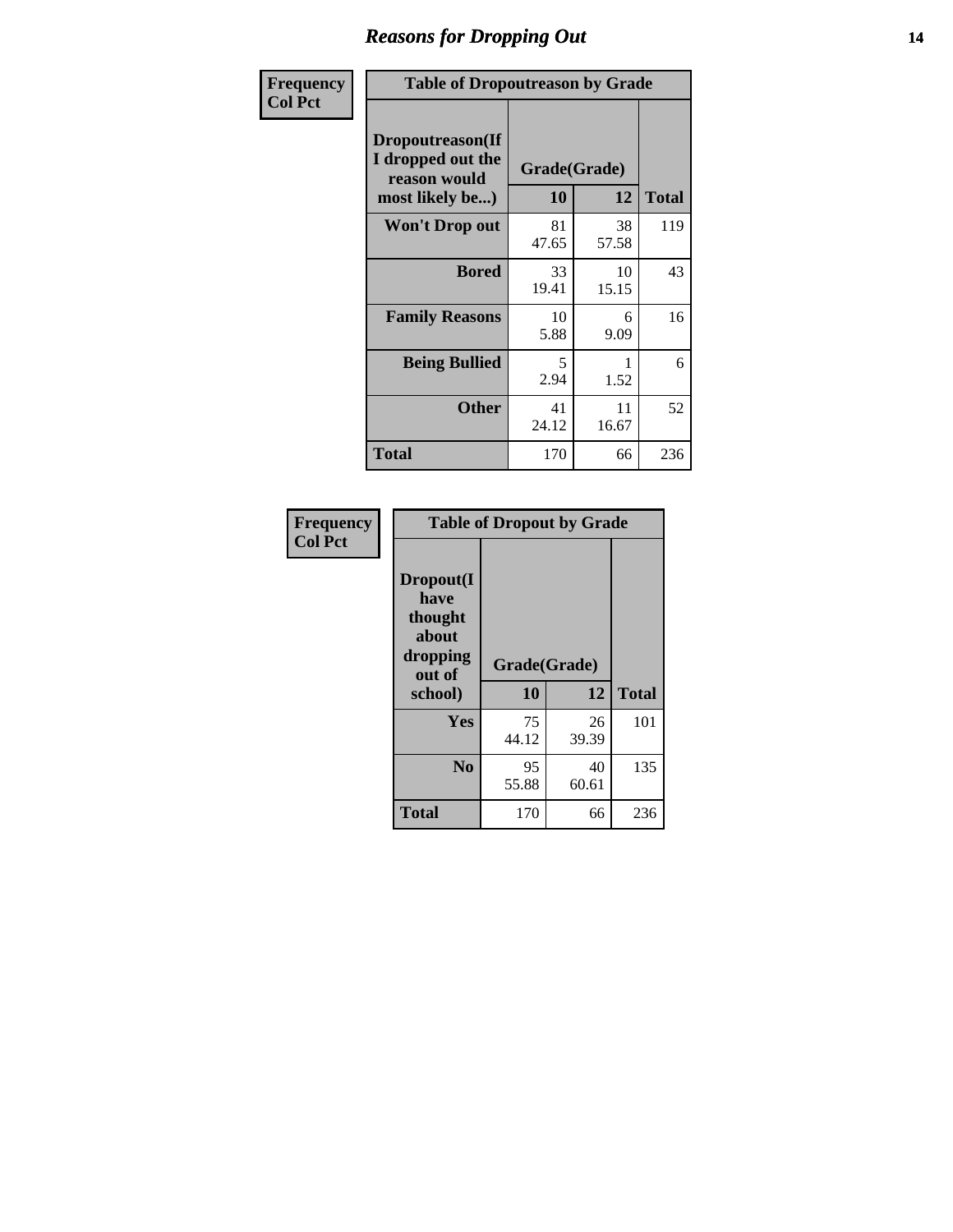*School Safety* **15**

| Frequency      | <b>Table of Gangself by Grade</b>                                                                 |                          |             |              |
|----------------|---------------------------------------------------------------------------------------------------|--------------------------|-------------|--------------|
| <b>Col Pct</b> | Gangself(I<br>have<br>participated<br>in illegal<br>gang<br>activities in<br>the past 30<br>days) | Grade(Grade)<br>10<br>12 |             | <b>Total</b> |
|                | Yes                                                                                               | 13<br>7.65               | 1<br>1.52   | 14           |
|                | N <sub>o</sub>                                                                                    | 157<br>92.35             | 65<br>98.48 | 222          |
|                | Total                                                                                             | 170                      | 66          | 236          |

| Frequency<br><b>Col Pct</b> | <b>Table of Gangpeers by Grade</b>                                                                                             |                    |             |              |
|-----------------------------|--------------------------------------------------------------------------------------------------------------------------------|--------------------|-------------|--------------|
|                             | <b>Gangpeers</b> (I<br>have friends<br>who have<br>participated<br>in illegal<br>gang<br>activities in<br>the past 30<br>days) | Grade(Grade)<br>10 | 12          | <b>Total</b> |
|                             | <b>Yes</b>                                                                                                                     | 50<br>29.41        | 13<br>19.70 | 63           |
|                             | N <sub>0</sub>                                                                                                                 | 120<br>70.59       | 53<br>80.30 | 173          |
|                             | <b>Total</b>                                                                                                                   | 170                | 66          | 236          |

| Frequency      |                                                                    | <b>Table of Pickedon by Grade</b> |             |              |  |  |  |  |
|----------------|--------------------------------------------------------------------|-----------------------------------|-------------|--------------|--|--|--|--|
| <b>Col Pct</b> | <b>Pickedon(I have</b><br>been picked on or<br>teased at school in | Grade(Grade)                      |             |              |  |  |  |  |
|                | the past 30 days)                                                  | 10                                | 12          | <b>Total</b> |  |  |  |  |
|                | <b>Strongly Agree</b>                                              | 30<br>17.65                       | 4<br>6.06   | 34           |  |  |  |  |
|                | <b>Somewhat Agree</b>                                              | 41<br>24.12                       | 10<br>15.15 | 51           |  |  |  |  |
|                | <b>Somewhat Disagree</b>                                           | 32<br>18.82                       | 17<br>25.76 | 49           |  |  |  |  |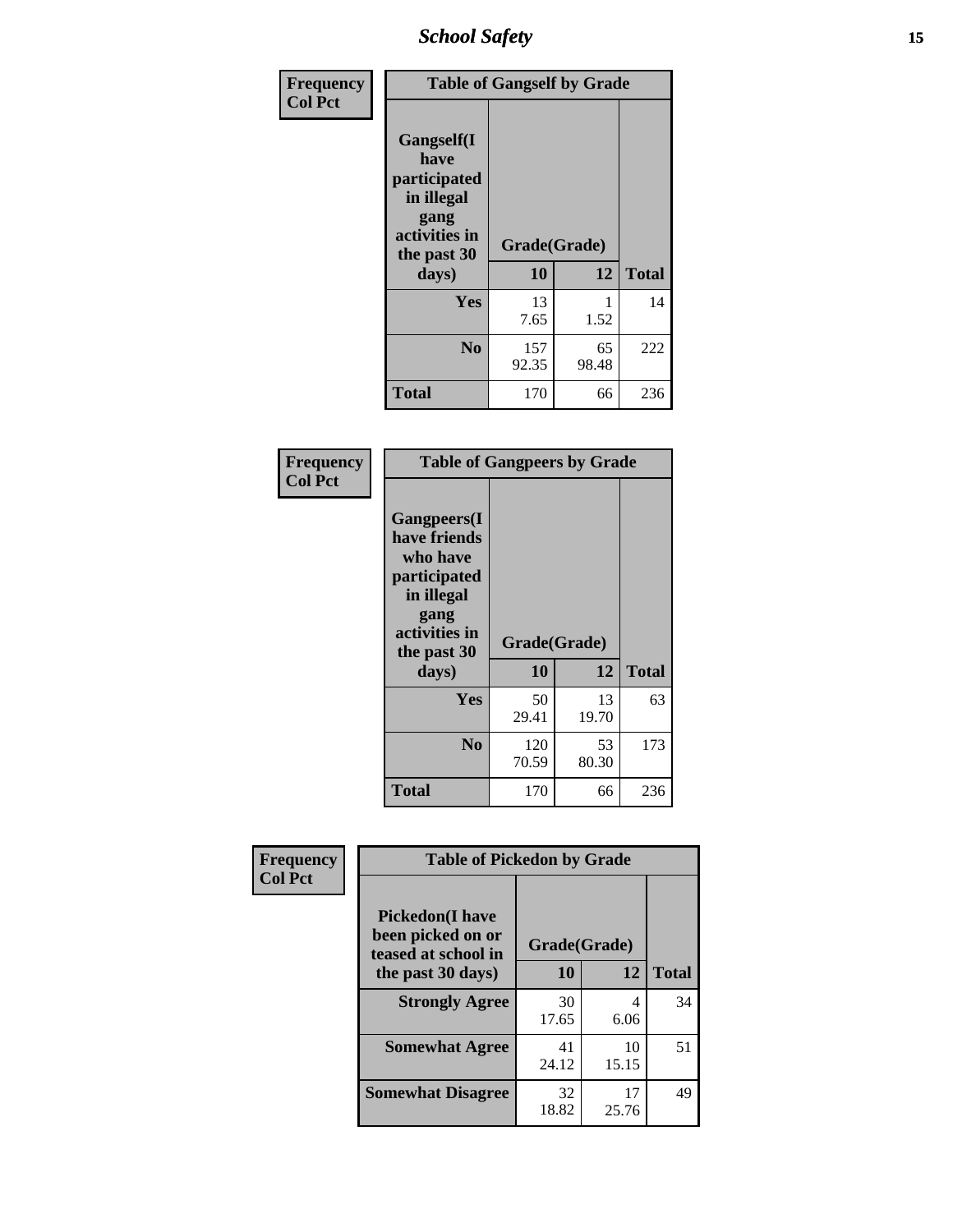*School Safety* **16**

| <b>Frequency</b> | <b>Table of Pickedon by Grade</b>                                                        |                    |             |              |
|------------------|------------------------------------------------------------------------------------------|--------------------|-------------|--------------|
| <b>Col Pct</b>   | <b>Pickedon</b> (I have<br>been picked on or<br>teased at school in<br>the past 30 days) | Grade(Grade)<br>10 | 12          | <b>Total</b> |
|                  | <b>Strongly Disagree</b>                                                                 | 67<br>39.41        | 35<br>53.03 | 102          |
|                  | Total                                                                                    | 170                | 66          | 236          |

| <b>Frequency</b> | <b>Table of Safeschool by Grade</b>        |              |             |              |
|------------------|--------------------------------------------|--------------|-------------|--------------|
| <b>Col Pct</b>   | Safeschool(School<br>is a place at which I | Grade(Grade) |             |              |
|                  | feel safe)                                 | 10           | 12          | <b>Total</b> |
|                  | <b>Strongly Agree</b>                      | 23<br>13.53  | 12<br>18.18 | 35           |
|                  | <b>Somewhat Agree</b>                      | 79<br>46.47  | 33<br>50.00 | 112          |
|                  | <b>Somewhat Disagree</b>                   | 48<br>28.24  | 18<br>27.27 | 66           |
|                  | <b>Strongly Disagree</b>                   | 20<br>11.76  | 3<br>4.55   | 23           |
|                  | <b>Total</b>                               | 170          | 66          | 236          |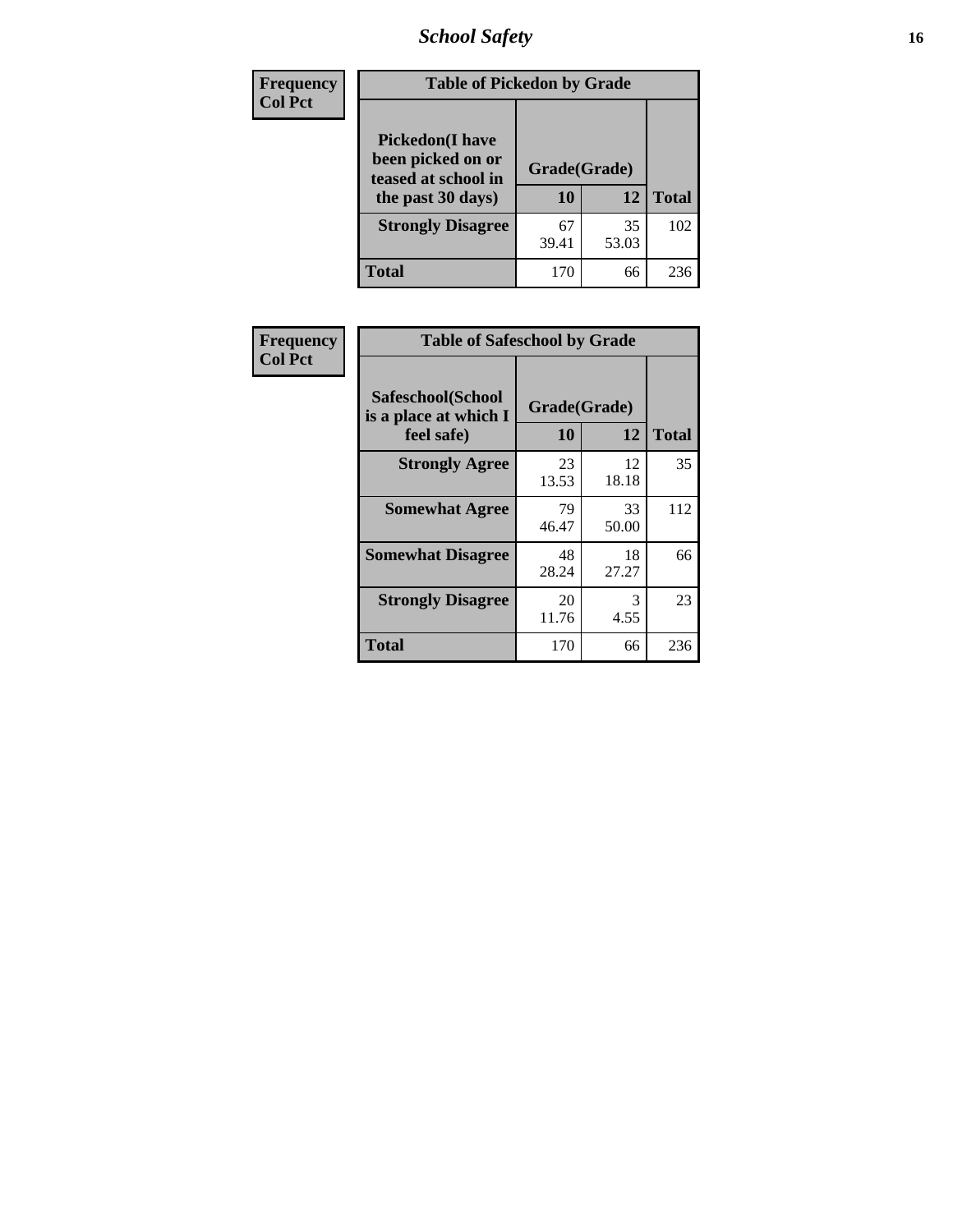*School Safety* **17**

|                | Frequency |
|----------------|-----------|
| <b>Row Pct</b> |           |

| V | <b>Table of Grade by Bullied</b> |                         |                                                                                                                                                          |           |                        |           |           |           |              |
|---|----------------------------------|-------------------------|----------------------------------------------------------------------------------------------------------------------------------------------------------|-----------|------------------------|-----------|-----------|-----------|--------------|
|   |                                  |                         | <b>Bullied</b> (I have been bullied by other<br>students in the past 30 days)                                                                            |           |                        |           |           |           |              |
|   | Grade(Grade)                     | $\bf{0}$<br><b>Days</b> | 10<br><b>20</b><br>All<br>1 or<br>3 <sub>to</sub><br>6 to<br>to<br>to<br>19<br>29<br><b>30</b><br>2<br>9<br>days<br>days<br>days<br>days<br>days<br>days |           |                        |           |           |           | <b>Total</b> |
|   | 10                               | 138<br>81.18            | 6<br>3.53                                                                                                                                                | 9<br>5.29 | $\mathfrak{D}$<br>1.18 | 8<br>4.71 | 4<br>2.35 | 3<br>1.76 | 170          |
|   | 12                               | 60<br>90.91             | $\overline{2}$<br>$\mathfrak{D}$<br>0<br>0<br>1.52<br>0.00<br>0.00<br>3.03<br>1.52<br>3.03                                                               |           |                        |           |           |           | 66           |
|   | <b>Total</b>                     | 198                     | 7                                                                                                                                                        | 10        | 2                      | 10        | 4         | 5         | 236          |

| Frequency      |                     | <b>Table of Grade by Bulliedothers</b>                         |                        |                         |                                  |                               |                   |              |  |  |
|----------------|---------------------|----------------------------------------------------------------|------------------------|-------------------------|----------------------------------|-------------------------------|-------------------|--------------|--|--|
| <b>Row Pct</b> |                     | <b>Bulliedothers</b> (I bullied others in the<br>past 30 days) |                        |                         |                                  |                               |                   |              |  |  |
|                | Grade(Grade)   Days | $\mathbf{0}$                                                   | 1 or<br>days           | 3 <sub>to</sub><br>days | 10<br>$\mathbf{t}$<br>19<br>days | <b>20</b><br>to<br>29<br>days | All<br>30<br>days | <b>Total</b> |  |  |
|                | 10                  | 152<br>89.41                                                   | 4.12                   | 5<br>2.94               | $\mathfrak{D}$<br>1.18           | 0.59                          | 3<br>1.76         | 170          |  |  |
|                | 12                  | 59<br>89.39                                                    | $\overline{2}$<br>3.03 | 1.52                    | $\mathfrak{D}$<br>3.03           | 2<br>3.03                     | 0<br>0.00         | 66           |  |  |
|                | <b>Total</b>        | 211                                                            | 9                      | 6                       | 4                                | 3                             | 3                 | 236          |  |  |

| <b>Frequency</b> | <b>Table of Grade by Weaponschool</b> |                             |                                                                    |                |                        |                        |                   |              |
|------------------|---------------------------------------|-----------------------------|--------------------------------------------------------------------|----------------|------------------------|------------------------|-------------------|--------------|
| <b>Row Pct</b>   |                                       |                             | Weaponschool (I brought a weapon<br>to school in the past 30 days) |                |                        |                        |                   |              |
|                  | Grade(Grade)                          | $\mathbf{0}$<br><b>Days</b> | 1 or<br>days                                                       | 3 to<br>days   | 6 to<br>9<br>days      | 10<br>to<br>19<br>days | All<br>30<br>days | <b>Total</b> |
|                  | 10                                    | 163<br>95.88                | $\mathcal{R}$<br>1.76                                              | 0.59           | $\mathfrak{D}$<br>1.18 | $\Omega$<br>0.00       | 0.59              | 170          |
|                  | 12                                    | 63<br>95.45                 | 1.52                                                               | 1.52           | 0<br>0.00              | 1.52                   | 0<br>0.00         | 66           |
|                  | <b>Total</b>                          | 226                         | $\overline{4}$                                                     | $\mathfrak{D}$ | $\mathfrak{D}$         |                        | 1                 | 236          |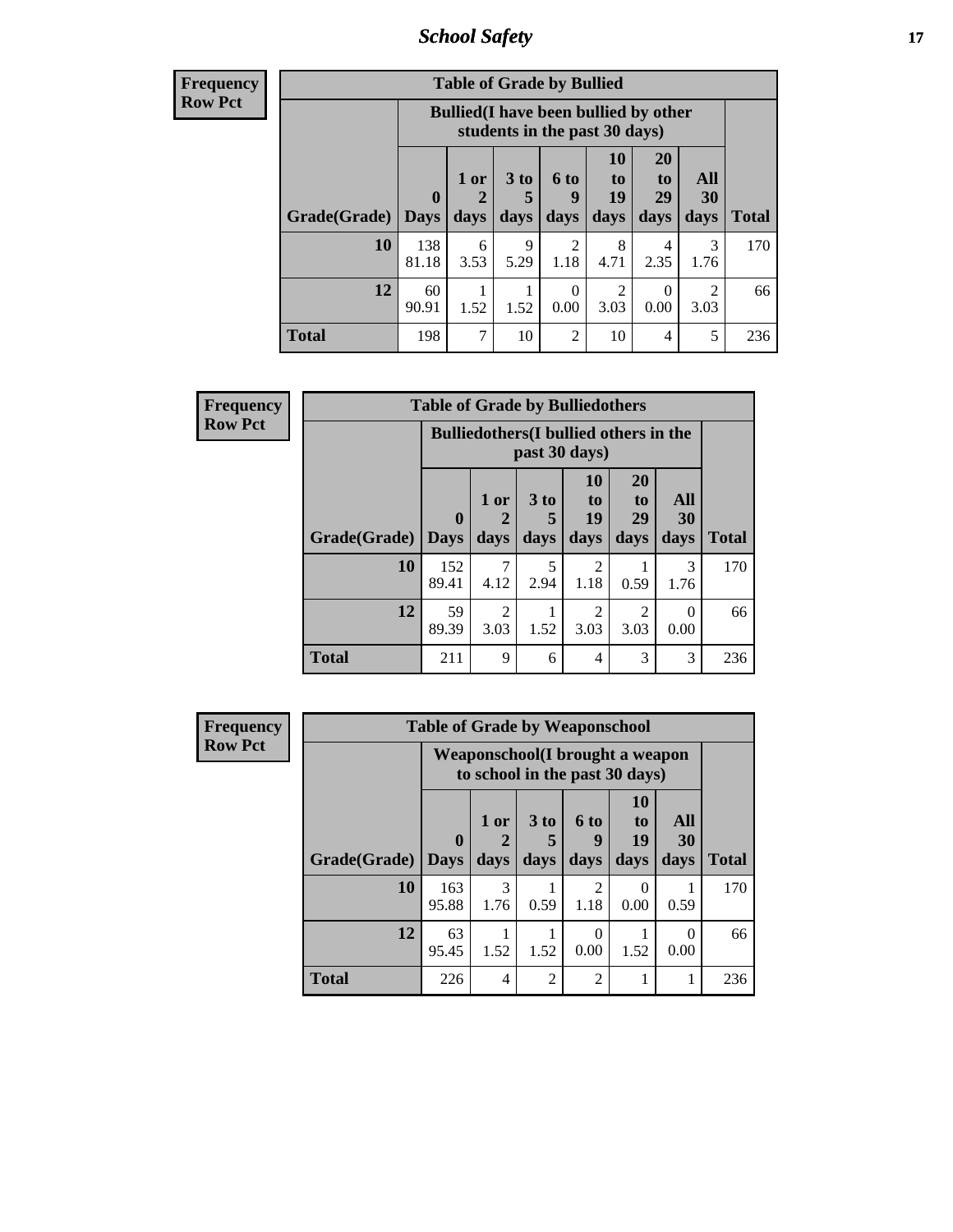*School Safety* **18**

| <b>Frequency</b> | <b>Table of Grade by Absentunsafe</b> |                         |                                                                                           |                   |              |
|------------------|---------------------------------------|-------------------------|-------------------------------------------------------------------------------------------|-------------------|--------------|
| <b>Row Pct</b>   |                                       |                         | Absentunsafe(I)<br>have missed<br>school because I<br>felt unsafe in the<br>past 30 days) |                   |              |
|                  | Grade(Grade)                          | $\bf{0}$<br><b>Days</b> | 1 or<br>2<br>days                                                                         | 3 to<br>5<br>days | <b>Total</b> |
|                  | 10                                    | 151<br>88.82            | 14<br>8.24                                                                                | 5<br>2.94         | 170          |
|                  | 12                                    | 62<br>93.94             | 3<br>4.55                                                                                 | 1.52              | 66           |
|                  | <b>Total</b>                          | 213                     | 17                                                                                        | 6                 | 236          |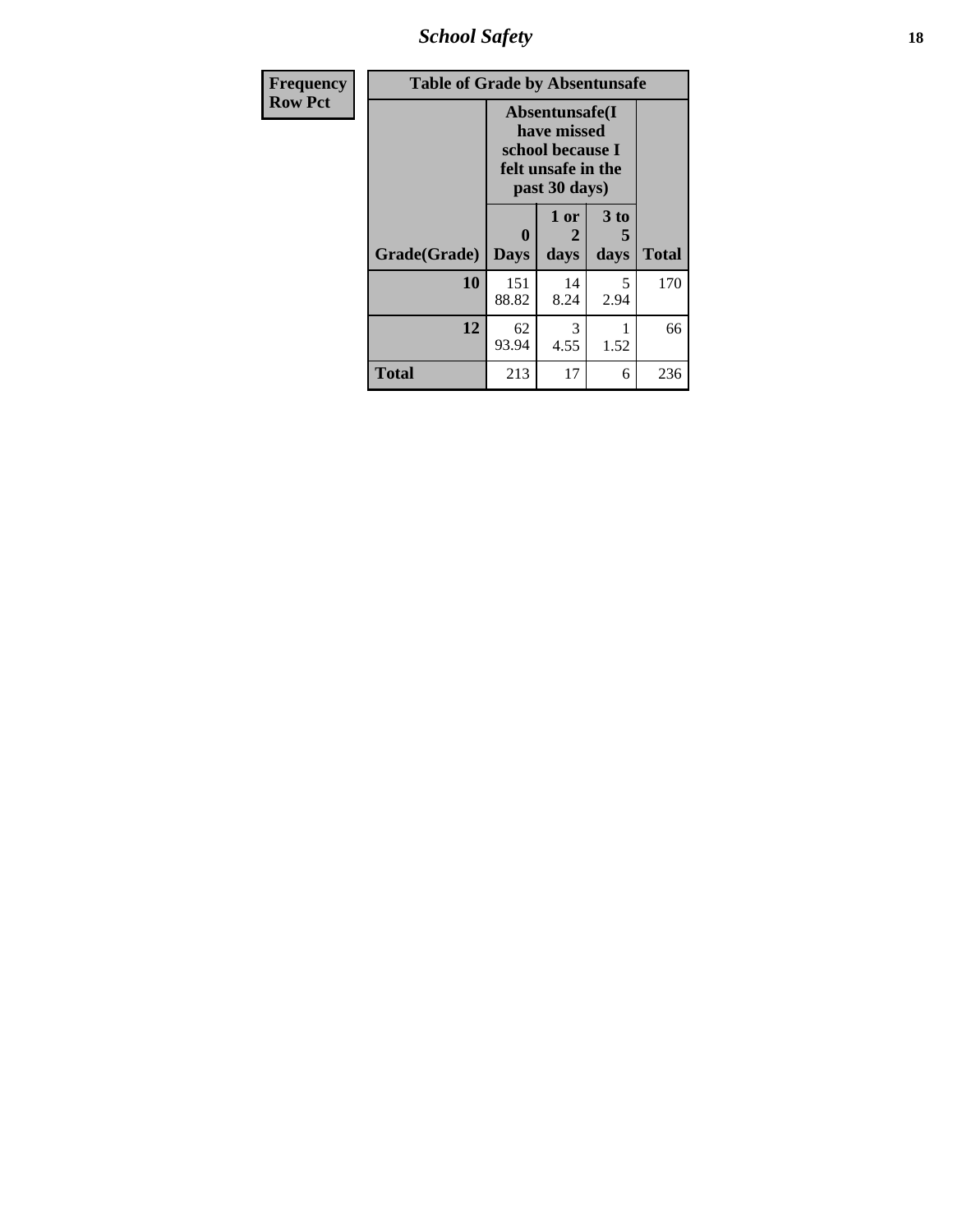# *Drug Use During Last 30 Days* **19**

#### **Frequency Row Pct**

| <b>Table of Grade by Alcohol</b> |                                 |                                    |                        |                        |                 |                   |                  |       |  |
|----------------------------------|---------------------------------|------------------------------------|------------------------|------------------------|-----------------|-------------------|------------------|-------|--|
|                                  |                                 | Alcohol(Alcohol use, past 30 days) |                        |                        |                 |                   |                  |       |  |
| Grade(Grade)                     | <b>Did</b><br>not<br><b>use</b> | $1 - 2$<br>days                    | $3 - 5$<br>days        | $6-9$<br>days          | $10-19$<br>days | $20 - 29$<br>days | Every<br>day     | Total |  |
| 10                               | 128<br>75.29                    | 13<br>7.65                         | 8<br>4.71              | 5<br>2.94              | 11<br>6.47      | 3<br>1.76         | 2<br>1.18        | 170   |  |
| 12                               | 44<br>66.67                     | 13<br>19.70                        | $\overline{2}$<br>3.03 | $\overline{2}$<br>3.03 | 5<br>7.58       | $\Omega$<br>0.00  | $\theta$<br>0.00 | 66    |  |
| <b>Total</b>                     | 172                             | 26                                 | 10                     | 7                      | 16              | 3                 | $\overline{2}$   | 236   |  |

#### **Frequency Row Pct**

| <b>Table of Grade by Cigarettes</b> |                                 |               |                 |                  |                 |                  |                                                |       |
|-------------------------------------|---------------------------------|---------------|-----------------|------------------|-----------------|------------------|------------------------------------------------|-------|
|                                     |                                 |               |                 |                  |                 |                  | Cigarettes (Smoking tobacco use, past 30 days) |       |
| Grade(Grade)                        | <b>Did</b><br>not<br><b>use</b> | $1-2$<br>days | $3 - 5$<br>days | $6-9$<br>days    | $10-19$<br>days | 20-29<br>days    | Every<br>day                                   | Total |
| 10                                  | 148<br>87.06                    | 10<br>5.88    | 0<br>0.00       | 3<br>1.76        | 2<br>1.18       | 2<br>1.18        | 2.94                                           | 170   |
| 12                                  | 52<br>78.79                     | 9<br>13.64    | 1.52            | $\Omega$<br>0.00 | 1.52            | $\theta$<br>0.00 | 4.55                                           | 66    |
| <b>Total</b>                        | <b>200</b>                      | 19            | 1               | 3                | 3               | 2                | 8                                              | 236   |

| <b>Frequency</b> |              | <b>Table of Grade by Smokeless</b>                      |                 |                 |               |                |              |
|------------------|--------------|---------------------------------------------------------|-----------------|-----------------|---------------|----------------|--------------|
| <b>Row Pct</b>   |              | <b>Smokeless</b> (Chewing tobacco<br>use, past 30 days) |                 |                 |               |                |              |
|                  | Grade(Grade) | <b>Did</b><br>not<br><b>use</b>                         | $1 - 2$<br>days | $3 - 5$<br>days | $6-9$<br>days | 10-19<br>days  | <b>Total</b> |
|                  | 10           | 160<br>94.12                                            | 7<br>4.12       | 0.59            | 0.59          | 0.59           | 170          |
|                  | 12           | 59<br>89.39                                             | 3<br>4.55       | 3<br>4.55       | 0<br>0.00     | 1.52           | 66           |
|                  | <b>Total</b> | 219                                                     | 10              | $\overline{4}$  |               | $\overline{2}$ | 236          |

| <b>Frequency</b> |
|------------------|
| <b>Row Pct</b>   |

| <b>Table of Grade by Marijuana</b> |                                 |                                         |                 |                        |                 |               |                     |              |
|------------------------------------|---------------------------------|-----------------------------------------|-----------------|------------------------|-----------------|---------------|---------------------|--------------|
|                                    |                                 | Marijuana (Marijuana use, past 30 days) |                 |                        |                 |               |                     |              |
| Grade(Grade)                       | <b>Did</b><br>not<br><b>use</b> | $1 - 2$<br>days                         | $3 - 5$<br>days | $6-9$<br>days          | $10-19$<br>days | 20-29<br>days | <b>Every</b><br>day | <b>Total</b> |
| 10                                 | 153<br>90.00                    | 2.94                                    | 0.59            | $\overline{c}$<br>1.18 | 2.94            | 0.59          | 3<br>1.76           | 170          |
| 12                                 | 59<br>89.39                     | 4<br>6.06                               | 0<br>0.00       | $\overline{c}$<br>3.03 | 0<br>0.00       | 0.00          | 1.52                | 66           |
| <b>Total</b>                       | 212                             | 9                                       |                 | 4                      | 5               |               | $\overline{4}$      | 236          |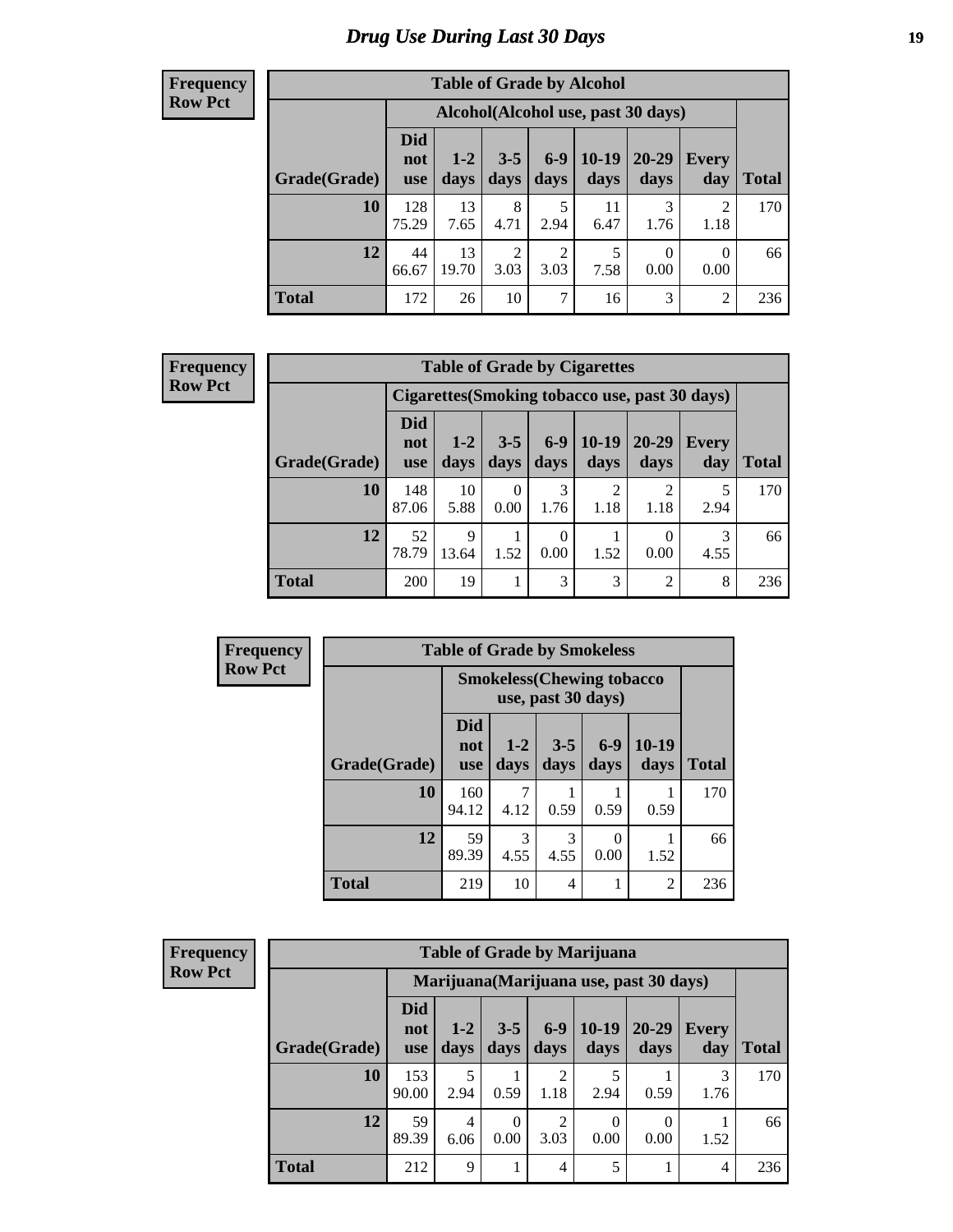# *Drug Use During Last 30 Days* 20

| <b>Frequency</b> | <b>Table of Grade by Cocaine</b> |                                               |                 |                   |              |  |  |
|------------------|----------------------------------|-----------------------------------------------|-----------------|-------------------|--------------|--|--|
| <b>Row Pct</b>   |                                  | <b>Cocaine</b> (Cocaine<br>use, past 30 days) |                 |                   |              |  |  |
|                  | Grade(Grade)                     | <b>Did</b><br>not<br><b>use</b>               | $1 - 2$<br>days | $20 - 29$<br>days | <b>Total</b> |  |  |
|                  | 10                               | 167<br>98.24                                  | 0.59            | 2<br>1.18         | 170          |  |  |
|                  | 12                               | 65<br>98.48                                   | 1.52            | 0.00              | 66           |  |  |
|                  | <b>Total</b>                     | 232                                           | 2               | 2                 | 236          |  |  |

| <b>Frequency</b> | <b>Table of Grade by Inhalants</b> |                                 |                        |                                           |                   |              |  |  |
|------------------|------------------------------------|---------------------------------|------------------------|-------------------------------------------|-------------------|--------------|--|--|
| <b>Row Pct</b>   |                                    |                                 |                        | Inhalants (Inhalant use,<br>past 30 days) |                   |              |  |  |
|                  | Grade(Grade)                       | <b>Did</b><br>not<br><b>use</b> | $1 - 2$<br>days        | $10-19$<br>days                           | $20 - 29$<br>days | <b>Total</b> |  |  |
|                  | 10                                 | 167<br>98.24                    | $\overline{2}$<br>1.18 | $\Omega$<br>0.00                          | 0.59              | 170          |  |  |
|                  | 12                                 | 65<br>98.48                     | 0<br>0.00              | 1.52                                      | 0.00              | 66           |  |  |
|                  | <b>Total</b>                       | 232                             | $\overline{2}$         |                                           |                   | 236          |  |  |

| Frequency      | <b>Table of Grade by Steroids</b> |                                 |                                                |                 |              |  |
|----------------|-----------------------------------|---------------------------------|------------------------------------------------|-----------------|--------------|--|
| <b>Row Pct</b> |                                   |                                 | <b>Steroids</b> (Steroid<br>use, past 30 days) |                 |              |  |
|                | Grade(Grade)                      | <b>Did</b><br>not<br><b>use</b> | $1 - 2$<br>days                                | $10-19$<br>days | <b>Total</b> |  |
|                | 10                                | 169<br>99.41                    | 0<br>0.00                                      | 0.59            | 170          |  |
|                | 12                                | 65<br>98.48                     | 1.52                                           | 0<br>0.00       | 66           |  |
|                | <b>Total</b>                      | 234                             |                                                |                 | 236          |  |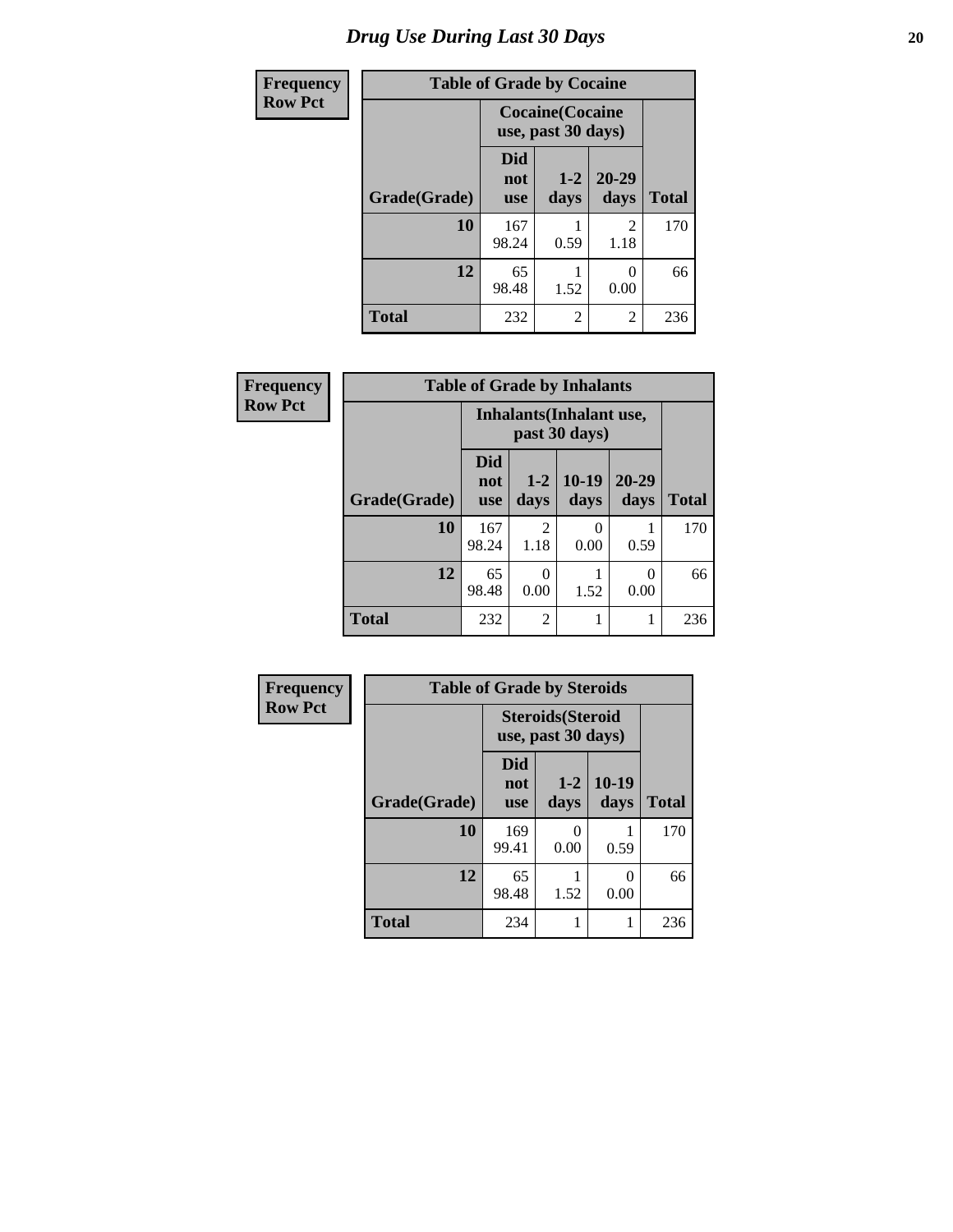| <b>Frequency</b> | <b>Table of Grade by Ecstasy</b> |                                               |                        |                 |              |  |  |
|------------------|----------------------------------|-----------------------------------------------|------------------------|-----------------|--------------|--|--|
| Row Pct          |                                  | <b>Ecstasy</b> (Ecstasy<br>use, past 30 days) |                        |                 |              |  |  |
|                  | Grade(Grade)                     | Did<br>not<br><b>use</b>                      | $1-2$<br>days          | $10-19$<br>days | <b>Total</b> |  |  |
|                  | 10                               | 167<br>98.24                                  | $\mathfrak{D}$<br>1.18 | 0.59            | 170          |  |  |
|                  | 12                               | 66<br>100.00                                  | 0<br>0.00              | 0<br>0.00       | 66           |  |  |
|                  | <b>Total</b>                     | 233                                           | $\overline{2}$         |                 | 236          |  |  |

| Frequency      | <b>Table of Grade by Meth</b> |                                                    |              |  |  |  |
|----------------|-------------------------------|----------------------------------------------------|--------------|--|--|--|
| <b>Row Pct</b> |                               | <b>Meth</b> (Methamphetamine<br>use, past 30 days) |              |  |  |  |
|                | Grade(Grade)                  | Did not use                                        | <b>Total</b> |  |  |  |
|                | 10                            | 170<br>100.00                                      | 170          |  |  |  |
|                | 12                            | 66<br>100.00                                       | 66           |  |  |  |
|                | <b>Total</b>                  | 236                                                | 236          |  |  |  |

| <b>Frequency</b> | <b>Table of Grade by Hallucinogens</b> |                                                   |              |              |  |  |  |  |
|------------------|----------------------------------------|---------------------------------------------------|--------------|--------------|--|--|--|--|
| <b>Row Pct</b>   |                                        | Hallucinogens (Hallucinogen<br>use, past 30 days) |              |              |  |  |  |  |
|                  | Grade(Grade)                           | Did not use                                       | $10-19$ days | <b>Total</b> |  |  |  |  |
|                  | 10                                     | 170<br>100.00                                     | 0.00         | 170          |  |  |  |  |
|                  | 12                                     | 65<br>98.48                                       | 1.52         | 66           |  |  |  |  |
|                  | Total                                  | 235                                               |              | 236          |  |  |  |  |

| Frequency      | <b>Table of Grade by Prescription</b> |                                 |                                                                                |                        |                 |                   |                  |              |  |
|----------------|---------------------------------------|---------------------------------|--------------------------------------------------------------------------------|------------------------|-----------------|-------------------|------------------|--------------|--|
| <b>Row Pct</b> |                                       |                                 | <b>Prescription</b> (Prescription drugs not<br>prescribed to me, past 30 days) |                        |                 |                   |                  |              |  |
|                | Grade(Grade)                          | <b>Did</b><br>not<br><b>use</b> | $1 - 2$<br>days                                                                | $3 - 5$<br>days        | $10-19$<br>days | $20 - 29$<br>days | Every<br>day     | <b>Total</b> |  |
|                | 10                                    | 161<br>94.71                    | 4<br>2.35                                                                      | 2<br>1.18              | 1.18            | 0.59              | $\Omega$<br>0.00 | 170          |  |
|                | 12                                    | 60<br>90.91                     | 1.52                                                                           | $\overline{2}$<br>3.03 | 1.52            | 1.52              | 1.52             | 66           |  |
|                | <b>Total</b>                          | 221                             | 5                                                                              | $\overline{4}$         | 3               | $\overline{2}$    |                  | 236          |  |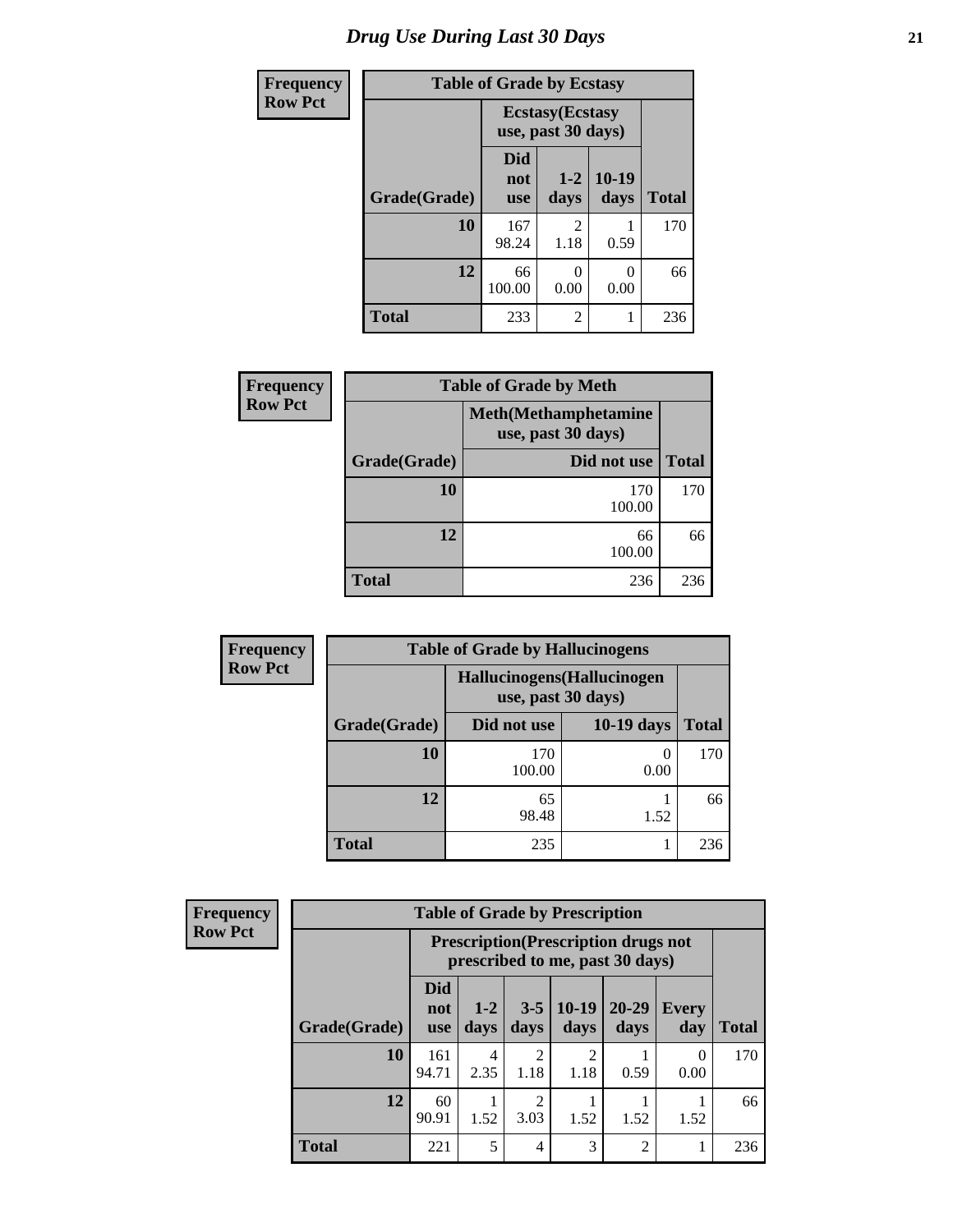| Frequency      | <b>Table of Alcoholease by Grade</b>              |                    |             |              |  |
|----------------|---------------------------------------------------|--------------------|-------------|--------------|--|
| <b>Col Pct</b> | <b>Alcoholease</b> (It is<br>easy to get alcohol) | Grade(Grade)<br>10 | 12          | <b>Total</b> |  |
|                | <b>Strongly Agree</b>                             | 50<br>29.41        | 20<br>30.30 | 70           |  |
|                | <b>Somewhat Agree</b>                             | 57<br>33.53        | 30<br>45.45 | 87           |  |
|                | <b>Somewhat Disagree</b>                          | 32<br>18.82        | 10.61       | 39           |  |
|                | <b>Strongly Disagree</b>                          | 31<br>18.24        | 9<br>13.64  | 40           |  |
|                | <b>Total</b>                                      | 170                | 66          | 236          |  |

| Frequency      | <b>Table of Cigarettesease by Grade</b>                  |                    |                       |              |  |  |
|----------------|----------------------------------------------------------|--------------------|-----------------------|--------------|--|--|
| <b>Col Pct</b> | Cigarettesease (It is<br>easy to get smoking<br>tobacco) | Grade(Grade)<br>10 | 12                    | <b>Total</b> |  |  |
|                | <b>Strongly Agree</b>                                    | 75<br>44.12        | 36<br>54.55           | 111          |  |  |
|                | <b>Somewhat Agree</b>                                    | 38<br>22.35        | 17<br>25.76           | 55           |  |  |
|                | <b>Somewhat Disagree</b>                                 | 20<br>11.76        | $\mathcal{R}$<br>4.55 | 23           |  |  |
|                | <b>Strongly Disagree</b>                                 | 37<br>21.76        | 10<br>15.15           | 47           |  |  |
|                | <b>Total</b>                                             | 170                | 66                    | 236          |  |  |

| Frequency      | <b>Table of Smokelessease by Grade</b>                         |                          |             |              |  |  |  |  |
|----------------|----------------------------------------------------------------|--------------------------|-------------|--------------|--|--|--|--|
| <b>Col Pct</b> | <b>Smokelessease</b> (It is<br>easy to get chewing<br>tobacco) | Grade(Grade)<br>10<br>12 |             | <b>Total</b> |  |  |  |  |
|                | <b>Strongly Agree</b>                                          | 55<br>32.35              | 34<br>51.52 | 89           |  |  |  |  |
|                | <b>Somewhat Agree</b>                                          | 43<br>25.29              | 16<br>24.24 | 59           |  |  |  |  |
|                | <b>Somewhat Disagree</b>                                       | 20<br>11.76              | 3<br>4.55   | 23           |  |  |  |  |
|                | <b>Strongly Disagree</b>                                       | 52<br>30.59              | 13<br>19.70 | 65           |  |  |  |  |
|                | <b>Total</b>                                                   | 170                      | 66          | 236          |  |  |  |  |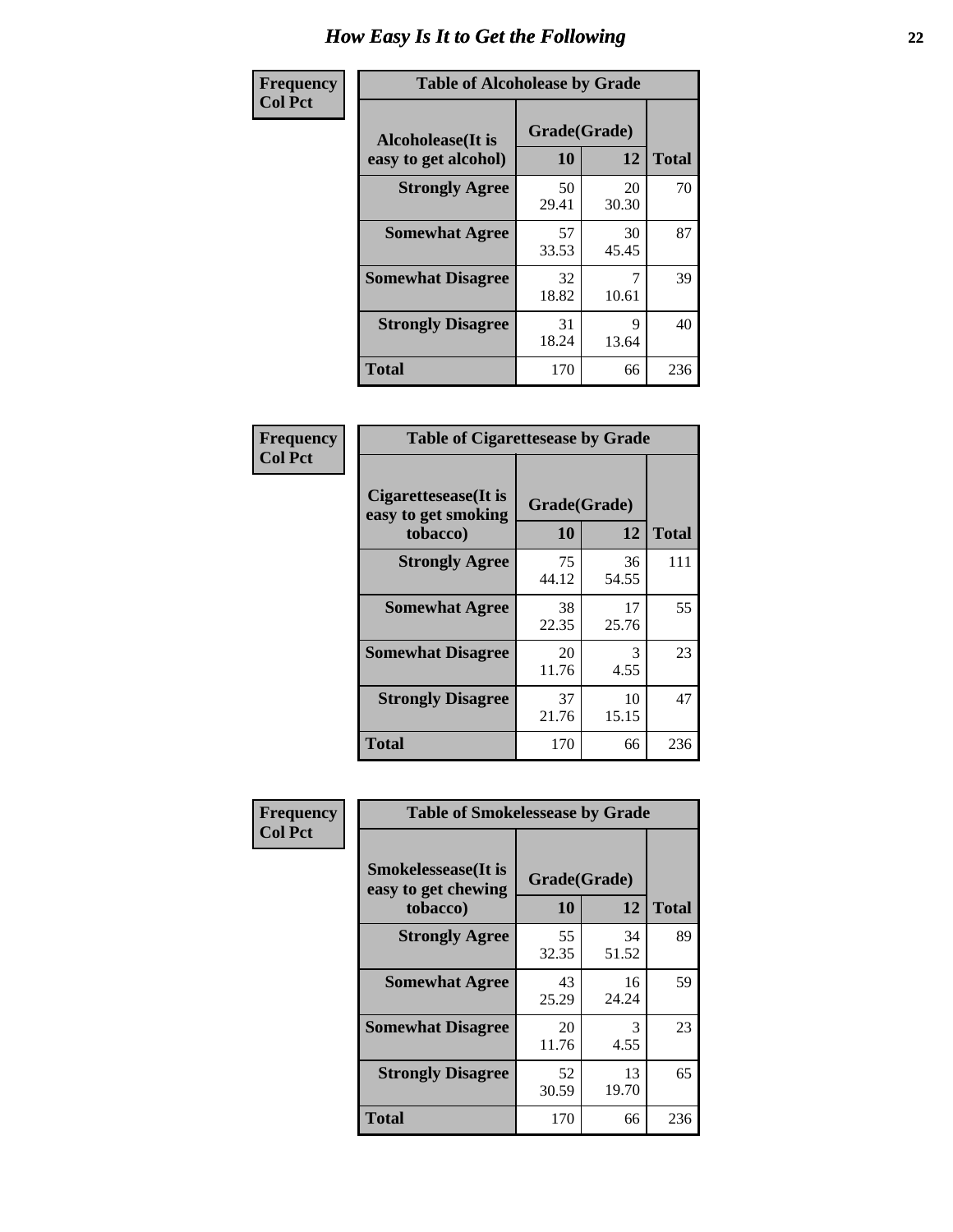| Frequency      | <b>Table of Marijuanaease by Grade</b>           |                    |             |              |  |  |
|----------------|--------------------------------------------------|--------------------|-------------|--------------|--|--|
| <b>Col Pct</b> | Marijuanaease(It is<br>easy to get<br>marijuana) | Grade(Grade)<br>10 | 12          | <b>Total</b> |  |  |
|                | <b>Strongly Agree</b>                            | 51<br>30.00        | 23<br>34.85 | 74           |  |  |
|                | <b>Somewhat Agree</b>                            | 43<br>25.29        | 21<br>31.82 | 64           |  |  |
|                | <b>Somewhat Disagree</b>                         | 21<br>12.35        | 9<br>13.64  | 30           |  |  |
|                | <b>Strongly Disagree</b>                         | 55<br>32.35        | 13<br>19.70 | 68           |  |  |
|                | <b>Total</b>                                     | 170                | 66          | 236          |  |  |

|                                                   | <b>Table of Cocaineease by Grade</b> |                    |                    |  |  |  |  |  |  |  |  |  |
|---------------------------------------------------|--------------------------------------|--------------------|--------------------|--|--|--|--|--|--|--|--|--|
| <b>Cocaineease</b> (It is<br>easy to get cocaine) | 10                                   | Grade(Grade)<br>12 |                    |  |  |  |  |  |  |  |  |  |
| <b>Strongly Agree</b>                             | 30<br>17.65                          | 13<br>19.70        | <b>Total</b><br>43 |  |  |  |  |  |  |  |  |  |
| <b>Somewhat Agree</b>                             | 22<br>12.94                          | 14<br>21.21        | 36                 |  |  |  |  |  |  |  |  |  |
| <b>Somewhat Disagree</b>                          | 37<br>21.76                          | 13<br>19.70        | 50                 |  |  |  |  |  |  |  |  |  |
| <b>Strongly Disagree</b>                          | 81<br>47.65                          | 26<br>39.39        | 107                |  |  |  |  |  |  |  |  |  |
| <b>Total</b>                                      | 170                                  | 66                 | 236                |  |  |  |  |  |  |  |  |  |

| Frequency      | <b>Table of Inhalantsease by Grade</b>                   |                           |              |     |
|----------------|----------------------------------------------------------|---------------------------|--------------|-----|
| <b>Col Pct</b> | <b>Inhalantsease</b> (It is<br>easy to get<br>inhalants) | Grade(Grade)<br><b>10</b> | <b>Total</b> |     |
|                | <b>Strongly Agree</b>                                    | 68<br>40.00               | 27<br>40.91  | 95  |
|                | <b>Somewhat Agree</b>                                    | 30<br>17.65               | 16<br>24.24  | 46  |
|                | <b>Somewhat Disagree</b>                                 | 25<br>14.71               | 8<br>12.12   | 33  |
|                | <b>Strongly Disagree</b>                                 | 47<br>27.65               | 15<br>22.73  | 62  |
|                | <b>Total</b>                                             | 170                       | 66           | 236 |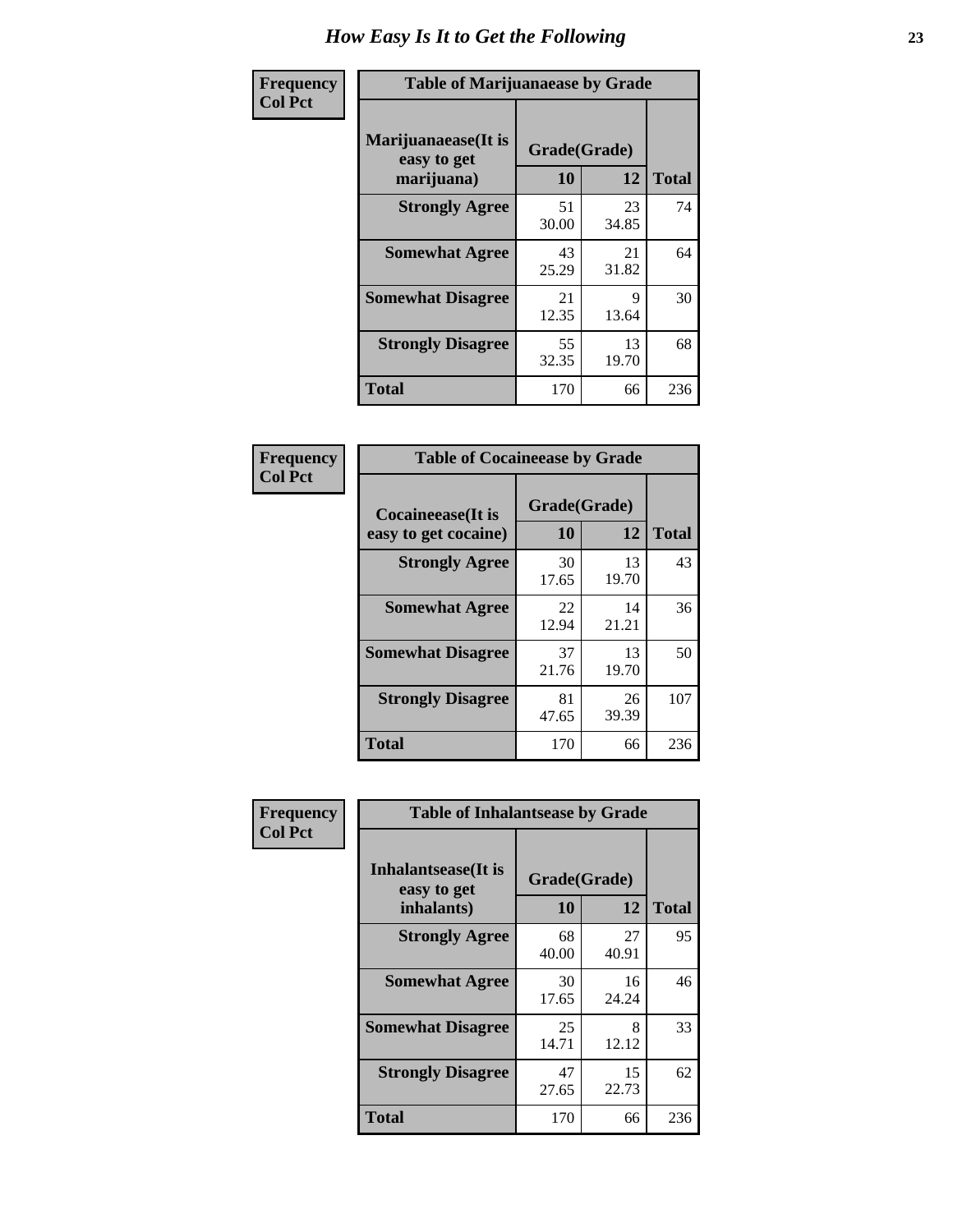| Frequency      |                                                     | <b>Table of Steroidsease by Grade</b> |             |              |  |  |  |  |  |  |  |  |  |
|----------------|-----------------------------------------------------|---------------------------------------|-------------|--------------|--|--|--|--|--|--|--|--|--|
| <b>Col Pct</b> | <b>Steroidsease</b> (It is<br>easy to get steroids) | Grade(Grade)<br>10                    | 12          | <b>Total</b> |  |  |  |  |  |  |  |  |  |
|                | <b>Strongly Agree</b>                               | 18<br>10.59                           | 9<br>13.64  | 27           |  |  |  |  |  |  |  |  |  |
|                | <b>Somewhat Agree</b>                               | 35<br>20.59                           | 18<br>27.27 | 53           |  |  |  |  |  |  |  |  |  |
|                | <b>Somewhat Disagree</b>                            | 34<br>20.00                           | 16<br>24.24 | 50           |  |  |  |  |  |  |  |  |  |
|                | <b>Strongly Disagree</b>                            | 83<br>48.82                           | 23<br>34.85 | 106          |  |  |  |  |  |  |  |  |  |
|                | <b>Total</b>                                        | 170                                   | 66          | 236          |  |  |  |  |  |  |  |  |  |

| Frequency      | <b>Table of Ecstasyease by Grade</b>              |                    |             |              |  |  |  |  |  |  |
|----------------|---------------------------------------------------|--------------------|-------------|--------------|--|--|--|--|--|--|
| <b>Col Pct</b> | <b>Ecstasyease</b> (It is<br>easy to get ecstasy) | Grade(Grade)<br>10 | 12          | <b>Total</b> |  |  |  |  |  |  |
|                | <b>Strongly Agree</b>                             | 21<br>12.35        | 13<br>19.70 | 34           |  |  |  |  |  |  |
|                | <b>Somewhat Agree</b>                             | 33<br>19.41        | 17<br>25.76 | 50           |  |  |  |  |  |  |
|                | <b>Somewhat Disagree</b>                          | 32<br>18.82        | 11<br>16.67 | 43           |  |  |  |  |  |  |
|                | <b>Strongly Disagree</b>                          | 84<br>49.41        | 25<br>37.88 | 109          |  |  |  |  |  |  |
|                | Total                                             | 170                | 66          | 236          |  |  |  |  |  |  |

| Frequency      | <b>Table of Methease by Grade</b>                          |                    |             |              |
|----------------|------------------------------------------------------------|--------------------|-------------|--------------|
| <b>Col Pct</b> | <b>Methease</b> (It is easy<br>to get<br>methamphetamines) | Grade(Grade)<br>10 | 12          | <b>Total</b> |
|                | <b>Strongly Agree</b>                                      | 26<br>15.29        | 9<br>13.64  | 35           |
|                | <b>Somewhat Agree</b>                                      | 31<br>18.24        | 14<br>21.21 | 45           |
|                | <b>Somewhat Disagree</b>                                   | 28<br>16.47        | 16<br>24.24 | 44           |
|                | <b>Strongly Disagree</b>                                   | 85<br>50.00        | 27<br>40.91 | 112          |
|                | <b>Total</b>                                               | 170                | 66          | 236          |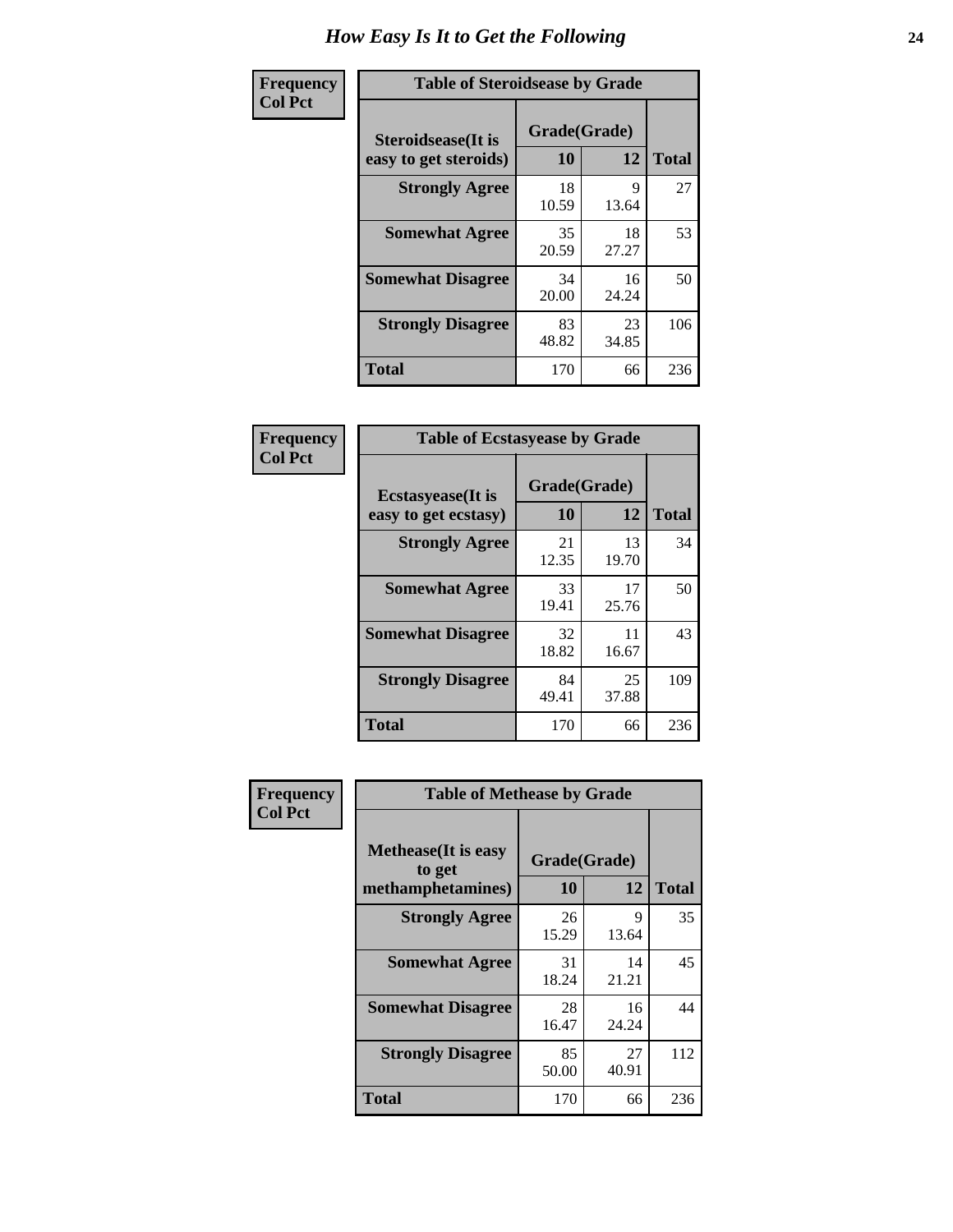| <b>Frequency</b> | <b>Table of Hallucinogensease by Grade</b>               |                    |             |              |
|------------------|----------------------------------------------------------|--------------------|-------------|--------------|
| <b>Col Pct</b>   | Hallucinogensease(It<br>is easy to get<br>hallucinogens) | Grade(Grade)<br>10 | 12          | <b>Total</b> |
|                  | <b>Strongly Agree</b>                                    | 28<br>16.47        | 10<br>15.15 | 38           |
|                  | <b>Somewhat Agree</b>                                    | 25<br>14.71        | 10<br>15.15 | 35           |
|                  | <b>Somewhat Disagree</b>                                 | 30<br>17.65        | 15<br>22.73 | 45           |
|                  | <b>Strongly Disagree</b>                                 | 87<br>51.18        | 31<br>46.97 | 118          |
|                  | <b>Total</b>                                             | 170                | 66          | 236          |

| Frequency<br>Col Pct |
|----------------------|
|                      |

| <b>Table of Prescriptionease by Grade</b>                                                |             |              |              |
|------------------------------------------------------------------------------------------|-------------|--------------|--------------|
| <b>Prescriptionease</b> (It<br>is easy to get<br>prescription drugs<br>not prescribed to |             | Grade(Grade) |              |
| me)                                                                                      | 10          | 12           | <b>Total</b> |
| <b>Strongly Agree</b>                                                                    | 64<br>37.65 | 27<br>40.91  | 91           |
| <b>Somewhat Agree</b>                                                                    | 40<br>23.53 | 21<br>31.82  | 61           |
| <b>Somewhat Disagree</b>                                                                 | 14<br>8.24  | 5<br>7.58    | 19           |
| <b>Strongly Disagree</b>                                                                 | 52<br>30.59 | 13<br>19.70  | 65           |
| Total                                                                                    | 170         | 66           | 236          |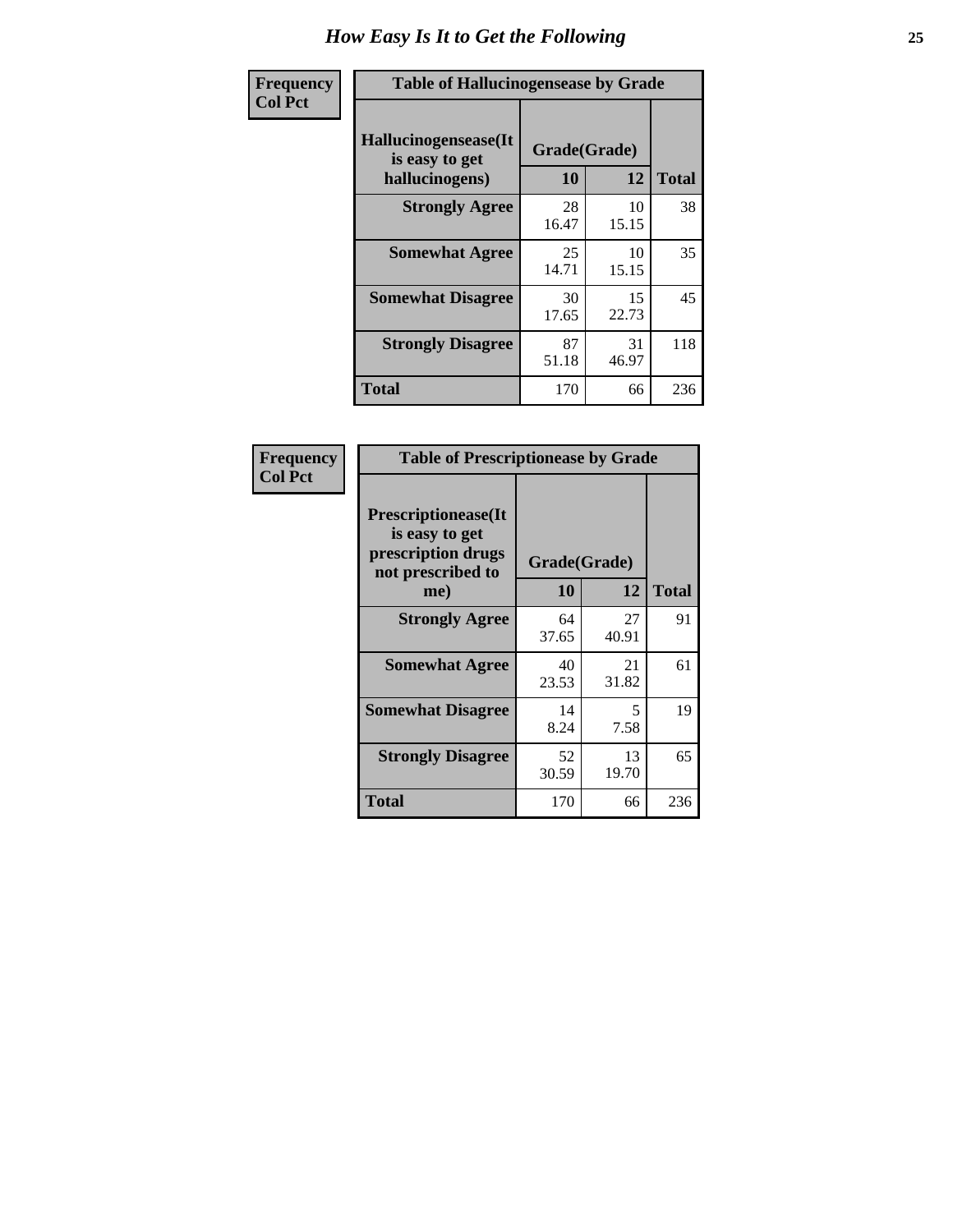### *Age at Onset of Use* **26** *Results for "Age at Onset of Use" questions exclude students who said they did not use that substance*

| <b>Frequency</b> | <b>Table of Grade by Alcoholinit</b> |                        |                  |           |      |                                                  |                        |            |             |            |                       |              |  |  |
|------------------|--------------------------------------|------------------------|------------------|-----------|------|--------------------------------------------------|------------------------|------------|-------------|------------|-----------------------|--------------|--|--|
| <b>Row Pct</b>   |                                      |                        |                  |           |      | Alcoholinit (I started using alcohol when I was) |                        |            |             |            |                       |              |  |  |
|                  | Grade(Grade)                         | <b>8 or</b><br>younger | 9                | 10        | 11   | <b>12</b>                                        | 13                     | 14         | 15          | 16         | <b>18 or</b><br>older | <b>Total</b> |  |  |
|                  | 10                                   | 9.21                   | 4<br>5.26        | 3<br>3.95 | 6.58 | 8<br>10.53                                       | 17<br>22.37            | 9<br>11.84 | 17<br>22.37 | 6.58       | 1.32                  | 76           |  |  |
|                  | 12                                   | $\Omega$<br>0.00       | $\Omega$<br>0.00 | 3.85      | 3.85 | 3.85                                             | $\mathfrak{D}$<br>7.69 | 19.23      | 6<br>23.08  | 9<br>34.62 | 3.85                  | 26           |  |  |
|                  | <b>Total</b>                         | ⇁                      | 4                | 4         | 6    | 9                                                | 19                     | 14         | 23          | 14         | 2                     | 102          |  |  |
|                  |                                      |                        |                  |           |      | <b>Frequency Missing = 134</b>                   |                        |            |             |            |                       |              |  |  |

#### **Frequency Row Pct**

|              | <b>Table of Grade by Cigarettesinit</b> |                                                       |                  |                           |            |                  |                 |            |                  |                       |              |  |  |  |
|--------------|-----------------------------------------|-------------------------------------------------------|------------------|---------------------------|------------|------------------|-----------------|------------|------------------|-----------------------|--------------|--|--|--|
|              |                                         | Cigarettesinit (I started smoking tobacco when I was) |                  |                           |            |                  |                 |            |                  |                       |              |  |  |  |
| Grade(Grade) | 8 or<br>vounger                         | 9                                                     | 11               | 12                        | 13         | <b>14</b>        | 15 <sup>1</sup> | 16         | 17               | <b>18 or</b><br>older | <b>Total</b> |  |  |  |
| 10           | $\overline{2}$<br>5.00                  | 2.50                                                  | 3<br>7.50        | 6<br>15.00                | 9<br>22.50 | 6<br>15.00       | 6<br>15.00      | 7<br>17.50 | $\Omega$<br>0.00 | 0.00                  | 40           |  |  |  |
| 12           | $\theta$<br>0.00                        | 0.00                                                  | $\Omega$<br>0.00 | 27.78                     | 5.56       | $\theta$<br>0.00 | 2<br>11.11      | 27.78      | 5.56             | 22.22                 | 18           |  |  |  |
| <b>Total</b> | 2                                       |                                                       | 3                | 11                        | 10         | 6                | 8               | 12         |                  | 4                     | 58           |  |  |  |
|              |                                         |                                                       |                  | Frequency Missing $= 178$ |            |                  |                 |            |                  |                       |              |  |  |  |

**Frequency Row Pct**

|              | <b>Table of Grade by Smokelessinit</b> |                  |                  |                                                      |                  |           |                         |                |                       |              |  |  |  |
|--------------|----------------------------------------|------------------|------------------|------------------------------------------------------|------------------|-----------|-------------------------|----------------|-----------------------|--------------|--|--|--|
|              |                                        |                  |                  | Smokelessinit (I started chewing tobacco when I was) |                  |           |                         |                |                       |              |  |  |  |
| Grade(Grade) | 8 or<br>younger                        | <b>11</b>        | 12               | <b>13</b>                                            | 14               | <b>15</b> | <b>16</b>               | 17             | <b>18 or</b><br>older | <b>Total</b> |  |  |  |
| 10           | 6.67                                   | 6.67             | $\Omega$<br>0.00 | $\overline{2}$<br>13.33                              | 6.67             | 33.33     | $\overline{2}$<br>13.33 | 6.67           | 13.33                 | 15           |  |  |  |
| 12           | 0<br>0.00                              | $\Omega$<br>0.00 | 11.11            | $\Omega$<br>0.00                                     | $\Omega$<br>0.00 | 22.22     | 33.33                   | 11.11          | 22.22                 | $\mathbf Q$  |  |  |  |
| <b>Total</b> |                                        |                  |                  | $\overline{c}$                                       |                  | ℸ         | 5                       | $\overline{2}$ | $\overline{4}$        | 24           |  |  |  |
|              |                                        |                  |                  | Frequency Missing $= 212$                            |                  |           |                         |                |                       |              |  |  |  |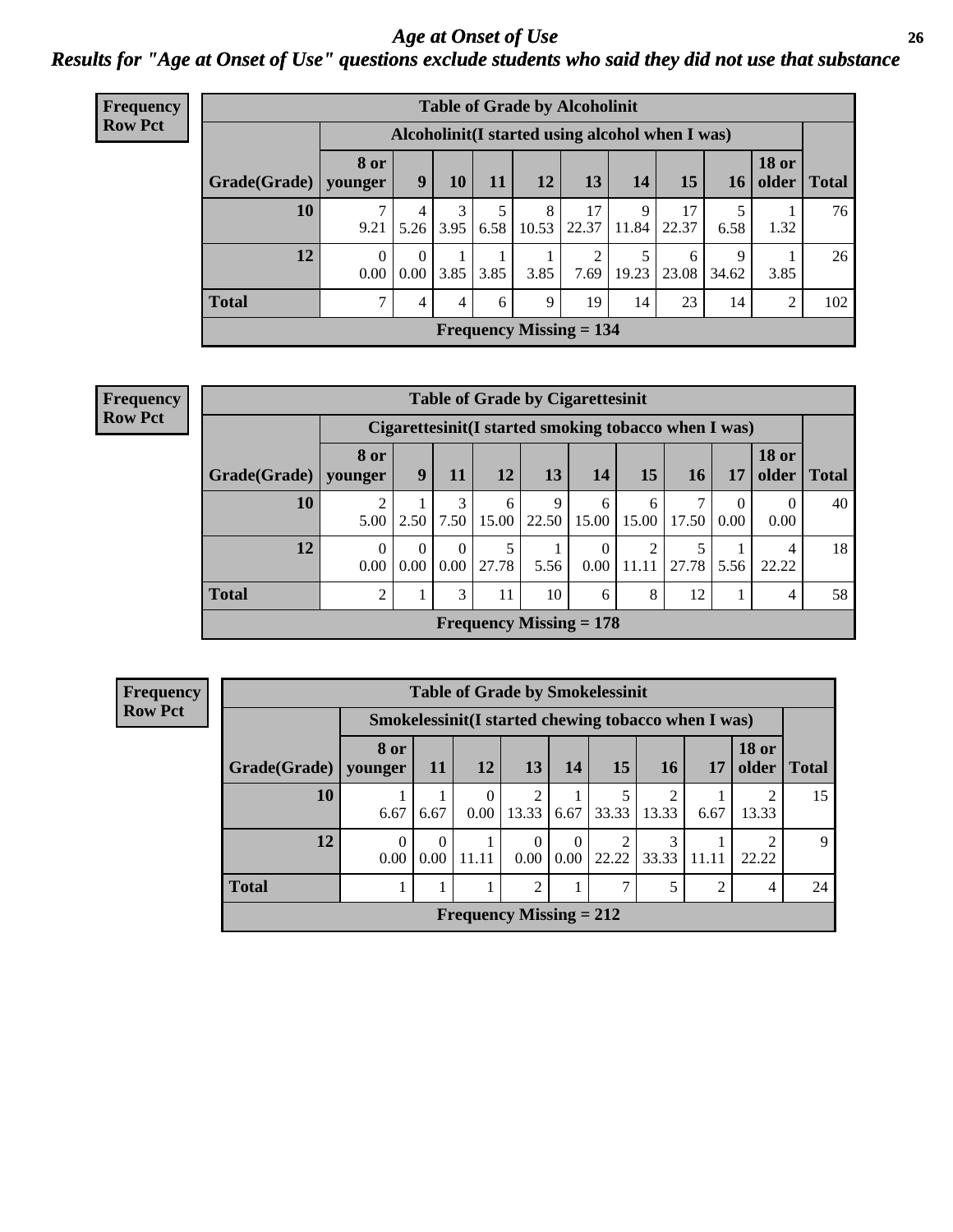#### *Age at Onset of Use* **27**

*Results for "Age at Onset of Use" questions exclude students who said they did not use that substance*

| <b>Frequency</b> | <b>Table of Grade by Marijuanainit</b> |                  |                  |                  |                           |            |           |                                                      |            |            |                        |              |
|------------------|----------------------------------------|------------------|------------------|------------------|---------------------------|------------|-----------|------------------------------------------------------|------------|------------|------------------------|--------------|
| <b>Row Pct</b>   |                                        |                  |                  |                  |                           |            |           | Marijuanainit (I started using marijuana when I was) |            |            |                        |              |
|                  | Grade(Grade)   younger                 | <b>8 or</b>      | $\boldsymbol{9}$ | 11               | 12                        | 13         | 14        | 15                                                   | 16         | 17         | <b>18 or</b><br>older  | <b>Total</b> |
|                  | 10                                     | 3.23             | 3.23             | 3.23             | 6<br>19.35                | 3<br>9.68  | 2<br>6.45 | 11<br>35.48                                          | 4<br>12.90 | 0.00       | $\overline{2}$<br>6.45 | 31           |
|                  | 12                                     | $\Omega$<br>0.00 | 0<br>0.00        | $\Omega$<br>0.00 | $\mathfrak{D}$<br>15.38   | 3<br>23.08 | 7.69      | $0.00\vert$                                          | ↑<br>15.38 | 4<br>30.77 | 7.69                   | 13           |
|                  | <b>Total</b>                           |                  |                  |                  | 8                         | 6          | 3         | 11                                                   | 6          | 4          | 3                      | 44           |
|                  |                                        |                  |                  |                  | Frequency Missing $= 192$ |            |           |                                                      |            |            |                        |              |

| <b>Frequency</b> | <b>Table of Grade by Cocaineinit</b> |                                                          |        |                |
|------------------|--------------------------------------|----------------------------------------------------------|--------|----------------|
| <b>Row Pct</b>   |                                      | Cocaineinit(I<br>started using<br>cocaine when I<br>was) |        |                |
|                  | Grade(Grade)                         | 8 or<br>younger                                          | 15     | <b>Total</b>   |
|                  | 10                                   | 50.00                                                    | 50.00  | $\mathfrak{D}$ |
|                  | 12                                   | 0.00                                                     | 100.00 |                |
|                  | <b>Total</b>                         |                                                          | 3      |                |
|                  |                                      | Frequency Missing $= 233$                                |        |                |

| <b>Frequency</b> | <b>Table of Grade by Inhalantsinit</b> |                  |                                                         |                  |                                |                |                       |              |
|------------------|----------------------------------------|------------------|---------------------------------------------------------|------------------|--------------------------------|----------------|-----------------------|--------------|
| <b>Row Pct</b>   |                                        |                  | Inhalantsinit (I started using inhalants<br>when I was) |                  |                                |                |                       |              |
|                  | Grade(Grade)   younger                 | 8 or             | <b>10</b>                                               | <b>13</b>        | 14                             | 15             | <b>18 or</b><br>older | <b>Total</b> |
|                  | 10                                     | 12.50            | 12.50                                                   | 3<br>37.50       | 12.50                          | 12.50          | 12.50                 | 8            |
|                  | 12                                     | $\Omega$<br>0.00 | $\mathcal{L}$<br>0.00                                   | $\Omega$<br>0.00 | $\theta$<br>0.00               | 100.00         | 0<br>0.00             |              |
|                  | <b>Total</b>                           |                  |                                                         | 3                |                                | $\overline{2}$ |                       | 9            |
|                  |                                        |                  |                                                         |                  | <b>Frequency Missing = 227</b> |                |                       |              |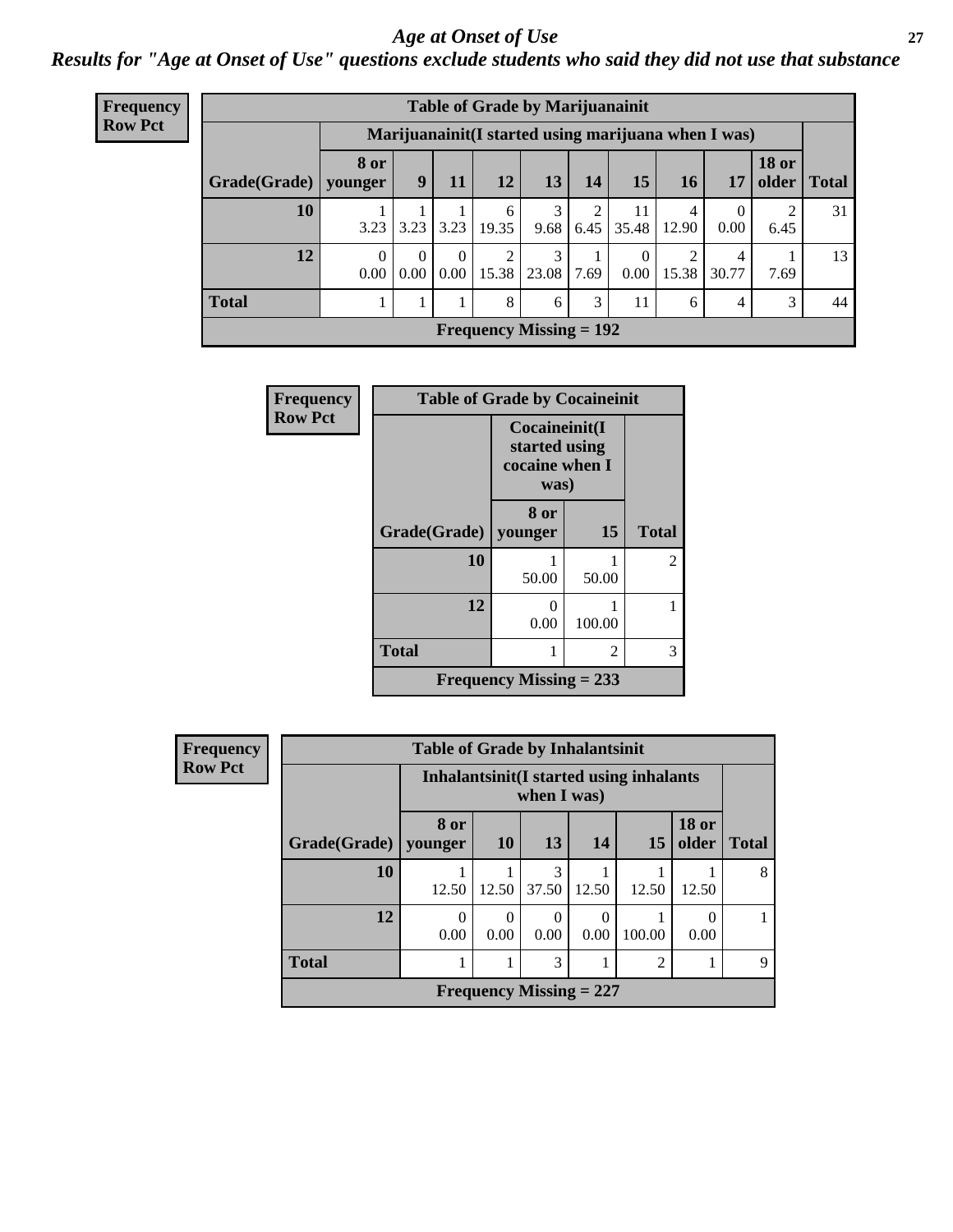#### *Age at Onset of Use* **28**

*Results for "Age at Onset of Use" questions exclude students who said they did not use that substance*

| Frequency      | <b>Table of Grade by Steroidsinit</b> |                                                            |        |                |  |
|----------------|---------------------------------------|------------------------------------------------------------|--------|----------------|--|
| <b>Row Pct</b> |                                       | Steroidsinit(I<br>started using<br>steroids when<br>I was) |        |                |  |
|                | Grade(Grade)                          | 15                                                         | 17     | <b>Total</b>   |  |
|                | 10                                    | 100.00                                                     | 0.00   |                |  |
|                | 12                                    | 0<br>0.00                                                  | 100.00 |                |  |
|                | <b>Total</b>                          |                                                            |        | $\overline{2}$ |  |
|                | <b>Frequency Missing = 234</b>        |                                                            |        |                |  |

| <b>Frequency</b> | <b>Table of Grade by Ecstasyinit</b><br><b>Ecstasyinit(I started</b><br>using ecstasy when I<br>was) |           |                         |                           |           |                |
|------------------|------------------------------------------------------------------------------------------------------|-----------|-------------------------|---------------------------|-----------|----------------|
| <b>Row Pct</b>   |                                                                                                      |           |                         |                           |           |                |
|                  | Grade(Grade)                                                                                         | 13        | 14                      | 15                        | 16        | <b>Total</b>   |
|                  | 10                                                                                                   | 20.00     | $\overline{2}$<br>40.00 | 20.00                     | 20.00     | 5              |
|                  | 12                                                                                                   | ∩<br>0.00 | 0<br>0.00               | $\mathfrak{D}$<br>100.00  | ∩<br>0.00 | $\mathfrak{D}$ |
|                  | <b>Total</b>                                                                                         |           | $\overline{c}$          | 3                         |           |                |
|                  |                                                                                                      |           |                         | Frequency Missing $= 229$ |           |                |

### *For Grade \* Methinit all data are missing since all the levels of variable Methinit are missing.*

| Frequency      | <b>Table of Grade by Hallucinogensinit</b>                           |                           |           |           |              |  |
|----------------|----------------------------------------------------------------------|---------------------------|-----------|-----------|--------------|--|
| <b>Row Pct</b> | Hallucinogensinit(I<br>started using<br>hallucinogens when I<br>was) |                           |           |           |              |  |
|                | Grade(Grade)                                                         | 12                        | 15        | <b>16</b> | <b>Total</b> |  |
|                | 10                                                                   | 100.00                    | 0<br>0.00 | 0<br>0.00 |              |  |
|                | 12                                                                   | 0.00                      | 50.00     | 50.00     | 2            |  |
|                | <b>Total</b>                                                         |                           |           |           | 3            |  |
|                |                                                                      | Frequency Missing $= 233$ |           |           |              |  |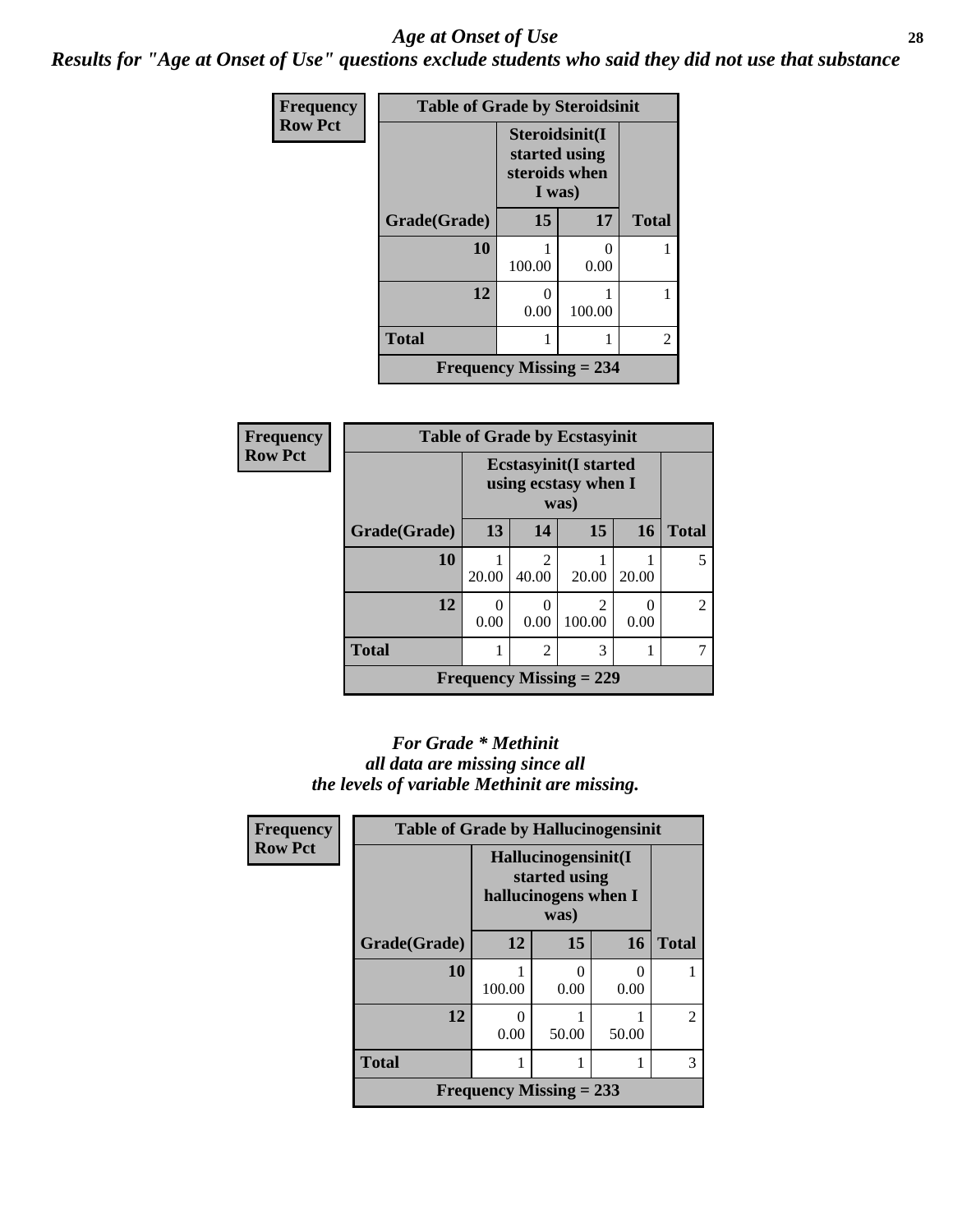### *Age at Onset of Use* **29**

### *Results for "Age at Onset of Use" questions exclude students who said they did not use that substance*

| <b>Frequency</b> | <b>Table of Grade by Prescriptioninit</b> |                                                                                                   |                  |            |                |           |                         |              |
|------------------|-------------------------------------------|---------------------------------------------------------------------------------------------------|------------------|------------|----------------|-----------|-------------------------|--------------|
| <b>Row Pct</b>   |                                           | <b>Prescriptioninit(I started using</b><br>prescription drugs not prescribed to<br>me when I was) |                  |            |                |           |                         |              |
|                  | Grade(Grade)   younger                    | 8 or                                                                                              | 12               | 13         | 14             | 15        | <b>16</b>               | <b>Total</b> |
|                  |                                           |                                                                                                   |                  |            |                |           |                         |              |
|                  | 10                                        | 20.00                                                                                             | 6.67             | 6<br>40.00 | 3<br>20.00     | 6.67      | 6.67                    | 15           |
|                  | 12                                        | $\Omega$<br>0.00                                                                                  | $\Omega$<br>0.00 | 25.00      | 25.00          | 0<br>0.00 | $\mathfrak{D}$<br>50.00 | 4            |
|                  | <b>Total</b>                              | 3                                                                                                 |                  | 7          | $\overline{4}$ | 1         | 3                       | 19           |
|                  |                                           | Frequency Missing $= 217$                                                                         |                  |            |                |           |                         |              |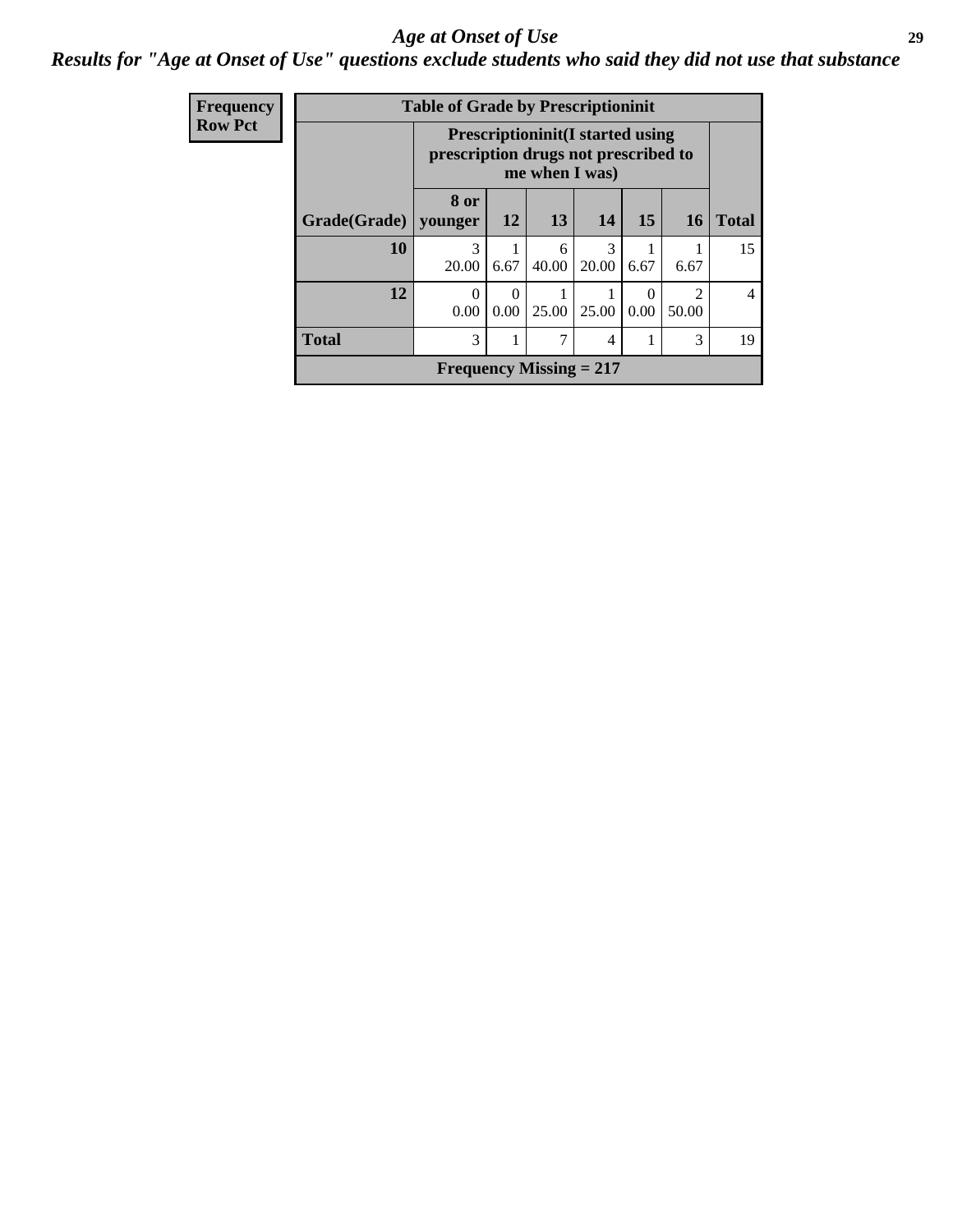| Frequency      | <b>Table of Alcoholharm by Grade</b>          |                    |             |              |
|----------------|-----------------------------------------------|--------------------|-------------|--------------|
| <b>Col Pct</b> | Alcoholharm(I<br>think alcohol is<br>harmful) | Grade(Grade)<br>10 | 12          | <b>Total</b> |
|                | <b>Strongly Agree</b>                         | 82<br>48.24        | 27<br>40.91 | 109          |
|                | <b>Somewhat Agree</b>                         | 52<br>30.59        | 25<br>37.88 | 77           |
|                | <b>Somewhat Disagree</b>                      | 22<br>12.94        | 11<br>16.67 | 33           |
|                | <b>Strongly Disagree</b>                      | 14<br>8.24         | 3<br>4.55   | 17           |
|                | <b>Total</b>                                  | 170                | 66          | 236          |

| <b>Table of Cigarettesharm by Grade</b>                  |                    |             |              |  |  |
|----------------------------------------------------------|--------------------|-------------|--------------|--|--|
| Cigarettesharm(I<br>think smoking<br>tobacco is harmful) | Grade(Grade)<br>10 | 12          | <b>Total</b> |  |  |
| <b>Strongly Agree</b>                                    | 134<br>78.82       | 49<br>74.24 | 183          |  |  |
| <b>Somewhat Agree</b>                                    | 19<br>11.18        | 13<br>19.70 | 32           |  |  |
| <b>Somewhat Disagree</b>                                 | 2<br>1.18          | 1.52        | 3            |  |  |
| <b>Strongly Disagree</b>                                 | 15<br>8.82         | 3<br>4.55   | 18           |  |  |
| <b>Total</b>                                             | 170                | 66          | 236          |  |  |

| Frequency      | <b>Table of Smokelessharm by Grade</b>                  |                    |             |              |  |  |  |
|----------------|---------------------------------------------------------|--------------------|-------------|--------------|--|--|--|
| <b>Col Pct</b> | Smokelessharm(I<br>think chewing<br>tobacco is harmful) | Grade(Grade)<br>10 | 12          | <b>Total</b> |  |  |  |
|                | <b>Strongly Agree</b>                                   | 121<br>71.18       | 48<br>72.73 | 169          |  |  |  |
|                | <b>Somewhat Agree</b>                                   | 24<br>14.12        | 13<br>19.70 | 37           |  |  |  |
|                | <b>Somewhat Disagree</b>                                | 4.12               | 1.52        | 8            |  |  |  |
|                | <b>Strongly Disagree</b>                                | 18<br>10.59        | 4<br>6.06   | 22           |  |  |  |
|                | <b>Total</b>                                            | 170                | 66          | 236          |  |  |  |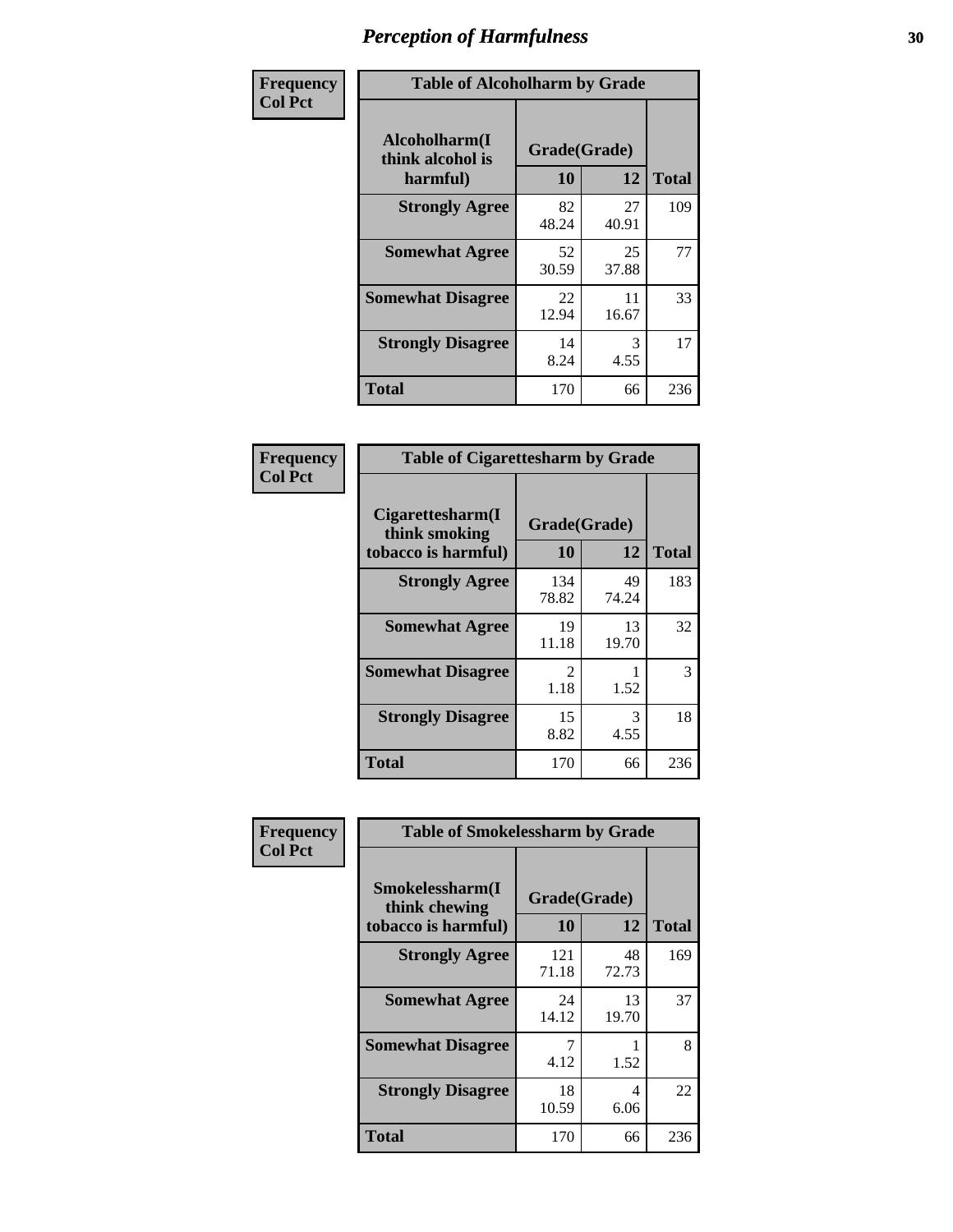| Frequency      | <b>Table of Marijuanaharm by Grade</b>            |                    |             |              |
|----------------|---------------------------------------------------|--------------------|-------------|--------------|
| <b>Col Pct</b> | Marijuanaharm(I<br>think marijuana is<br>harmful) | Grade(Grade)<br>10 | 12          | <b>Total</b> |
|                | <b>Strongly Agree</b>                             | 116<br>68.24       | 38<br>57.58 | 154          |
|                | <b>Somewhat Agree</b>                             | 15<br>8.82         | 15<br>22.73 | 30           |
|                | <b>Somewhat Disagree</b>                          | 15<br>8.82         | 6<br>9.09   | 21           |
|                | <b>Strongly Disagree</b>                          | 24<br>14.12        | 10.61       | 31           |
|                | <b>Total</b>                                      | 170                | 66          | 236          |

#### **Frequency Col Pct**

| <b>Table of Cocaineharm by Grade</b> |              |             |              |  |  |
|--------------------------------------|--------------|-------------|--------------|--|--|
| Cocaineharm(I<br>think cocaine is    | Grade(Grade) |             |              |  |  |
| harmful)                             | 10           | 12          | <b>Total</b> |  |  |
| <b>Strongly Agree</b>                | 148<br>87.06 | 61<br>92.42 | 209          |  |  |
| <b>Somewhat Agree</b>                | 4<br>2.35    | 2<br>3.03   | 6            |  |  |
| <b>Strongly Disagree</b>             | 18<br>10.59  | 3<br>4.55   | 21           |  |  |
| <b>Total</b>                         | 170          | 66          | 236          |  |  |

| <b>Table of Inhalantsharm by Grade</b> |              |             |              |  |
|----------------------------------------|--------------|-------------|--------------|--|
| Inhalantsharm(I)<br>think inhalants    | Grade(Grade) |             |              |  |
| are harmful)                           | 10           | 12          | <b>Total</b> |  |
| <b>Strongly Agree</b>                  | 142<br>83.53 | 60<br>90.91 | 202          |  |
| <b>Somewhat Agree</b>                  | 11<br>6.47   | 3<br>4.55   | 14           |  |
| <b>Strongly Disagree</b>               | 17<br>10.00  | 3<br>4.55   | 20           |  |
| Total                                  | 170          | 66          | 236          |  |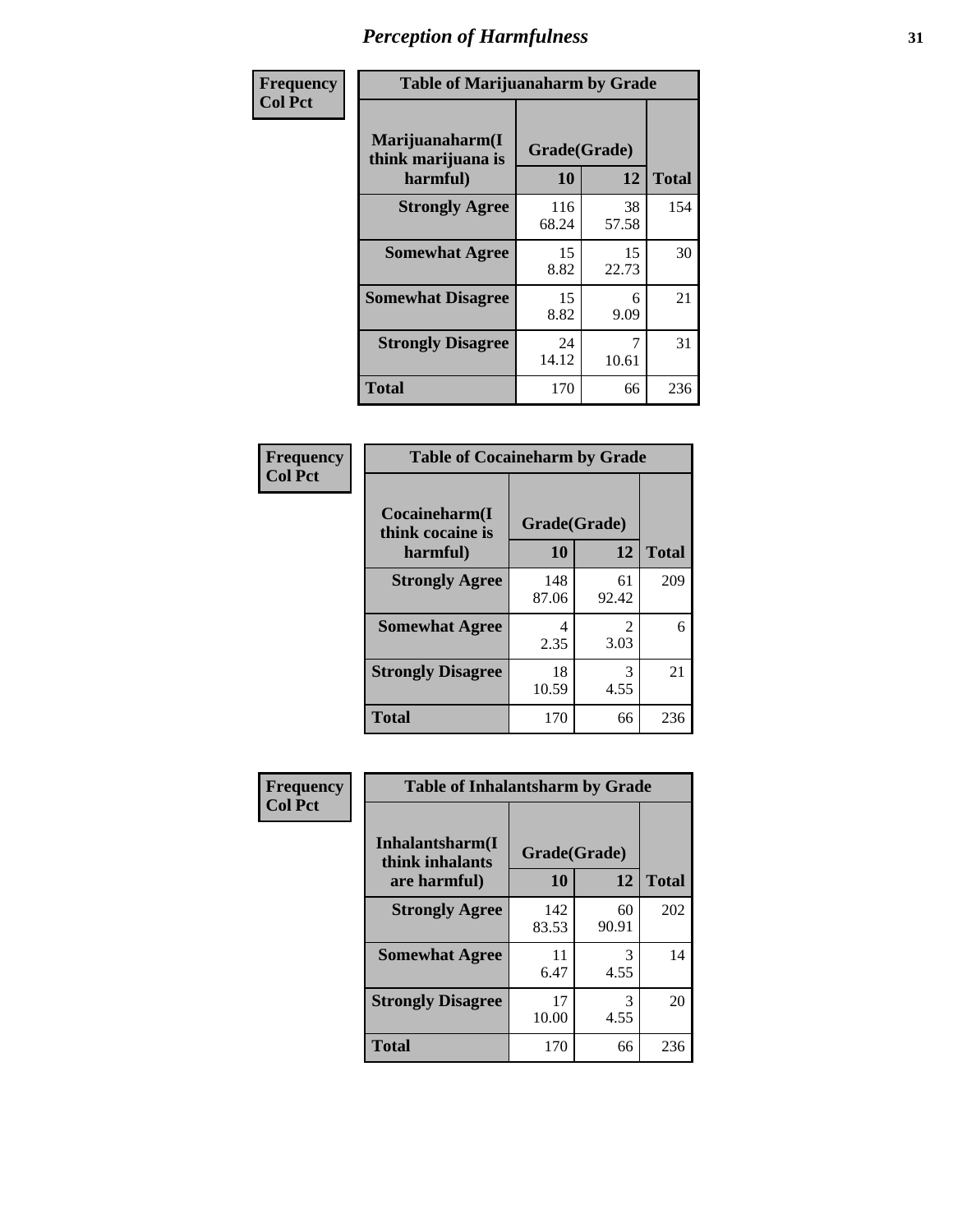| Frequency      | <b>Table of Steroidsharm by Grade</b>            |                    |                        |              |
|----------------|--------------------------------------------------|--------------------|------------------------|--------------|
| <b>Col Pct</b> | Steroidsharm(I<br>think steroids are<br>harmful) | Grade(Grade)<br>10 | 12                     | <b>Total</b> |
|                | <b>Strongly Agree</b>                            | 124<br>72.94       | 54<br>81.82            | 178          |
|                | <b>Somewhat Agree</b>                            | 24<br>14.12        | 10.61                  | 31           |
|                | <b>Somewhat Disagree</b>                         | 4.12               | $\mathfrak{D}$<br>3.03 | 9            |
|                | <b>Strongly Disagree</b>                         | 15<br>8.82         | 3<br>4.55              | 18           |
|                | <b>Total</b>                                     | 170                | 66                     | 236          |

| <b>Table of Ecstasyharm by Grade</b>          |                    |              |     |  |  |
|-----------------------------------------------|--------------------|--------------|-----|--|--|
| Ecstasyharm(I<br>think ecstasy is<br>harmful) | Grade(Grade)<br>10 | <b>Total</b> |     |  |  |
| <b>Strongly Agree</b>                         | 138<br>81.18       | 58<br>87.88  | 196 |  |  |
| <b>Somewhat Agree</b>                         | 12<br>7.06         | 2<br>3.03    | 14  |  |  |
| <b>Somewhat Disagree</b>                      | 2<br>1.18          | 3<br>4.55    | 5   |  |  |
| <b>Strongly Disagree</b>                      | 18<br>10.59        | 3<br>4.55    | 21  |  |  |
| <b>Total</b>                                  | 170                | 66           | 236 |  |  |

| Frequency      | <b>Table of Methharm by Grade</b>                            |                    |                |              |
|----------------|--------------------------------------------------------------|--------------------|----------------|--------------|
| <b>Col Pct</b> | <b>Methharm</b> (I think<br>methamphetamines<br>are harmful) | Grade(Grade)<br>10 | 12             | <b>Total</b> |
|                | <b>Strongly Agree</b>                                        | 147<br>86.47       | 60<br>90.91    | 207          |
|                | <b>Somewhat Agree</b>                                        | 6<br>3.53          | 3<br>4.55      | 9            |
|                | <b>Somewhat Disagree</b>                                     | 0.59               | $_{0}$<br>0.00 |              |
|                | <b>Strongly Disagree</b>                                     | 16<br>9.41         | 3<br>4.55      | 19           |
|                | <b>Total</b>                                                 | 170                | 66             | 236          |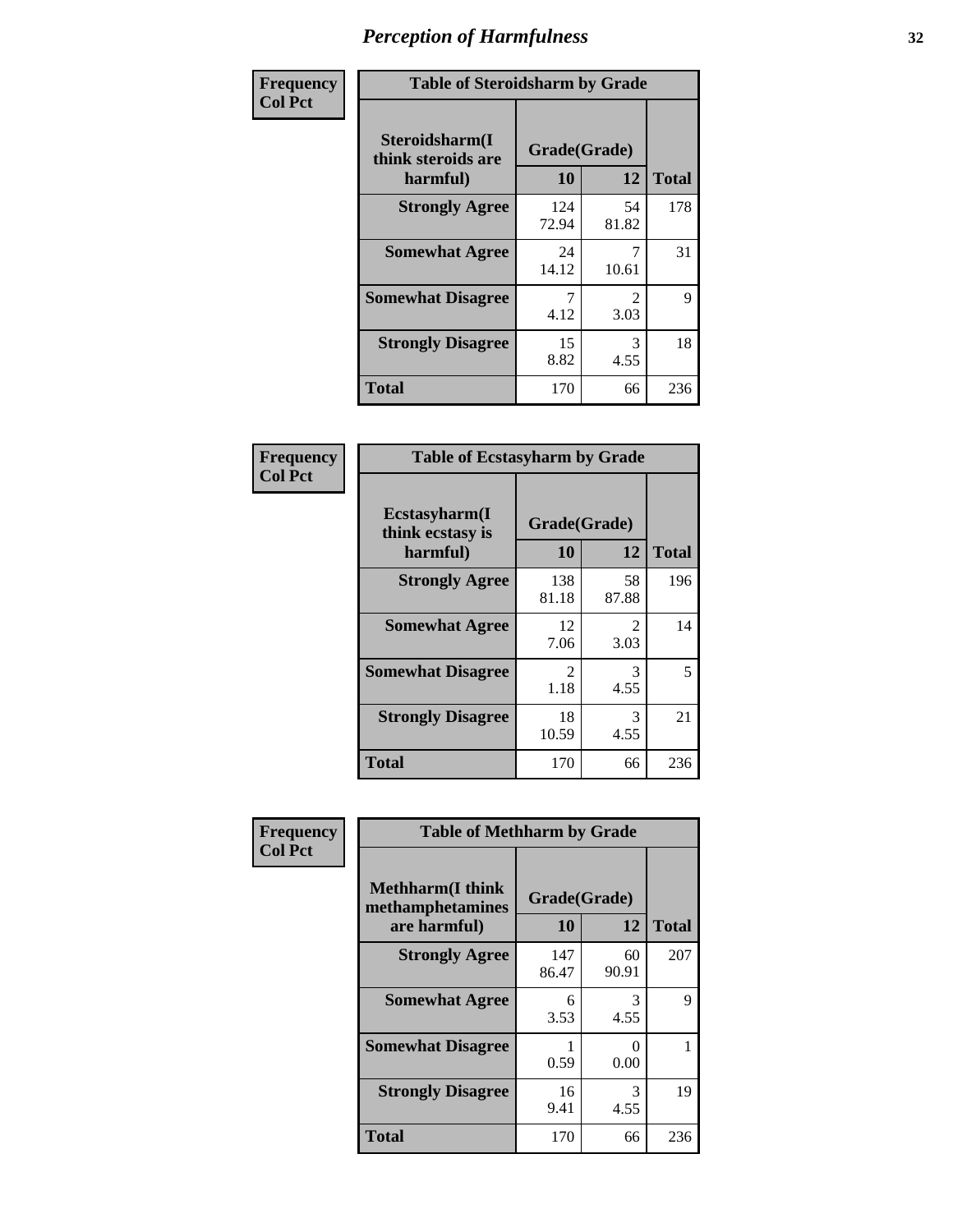| Frequency      | <b>Table of Hallucinogensharm by Grade</b>                 |                    |             |              |
|----------------|------------------------------------------------------------|--------------------|-------------|--------------|
| <b>Col Pct</b> | Hallucinogensharm(I<br>think hallucinogens<br>are harmful) | Grade(Grade)<br>10 | 12          | <b>Total</b> |
|                | <b>Strongly Agree</b>                                      | 143<br>84.12       | 59<br>89.39 | 202          |
|                | <b>Somewhat Agree</b>                                      | 10<br>5.88         | 3<br>4.55   | 13           |
|                | <b>Somewhat Disagree</b>                                   | 0.59               | 0<br>0.00   | 1            |
|                | <b>Strongly Disagree</b>                                   | 16<br>9.41         | 4<br>6.06   | 20           |
|                | <b>Total</b>                                               | 170                | 66          | 236          |

| <b>Table of Prescriptionharm by Grade</b>                                                         |                    |             |              |  |
|---------------------------------------------------------------------------------------------------|--------------------|-------------|--------------|--|
| <b>Prescriptionharm(I)</b><br>think prescription<br>drugs not<br>prescribed to me<br>are harmful) | Grade(Grade)<br>10 | 12          | <b>Total</b> |  |
| <b>Strongly Agree</b>                                                                             | 118<br>69.41       | 45<br>68.18 | 163          |  |
| <b>Somewhat Agree</b>                                                                             | 23<br>13.53        | 14<br>21.21 | 37           |  |
| <b>Somewhat Disagree</b>                                                                          | 11<br>6.47         | 3<br>4.55   | 14           |  |
| <b>Strongly Disagree</b>                                                                          | 18<br>10.59        | 4<br>6.06   | 22           |  |
| <b>Total</b>                                                                                      | 170                | 66          | 236          |  |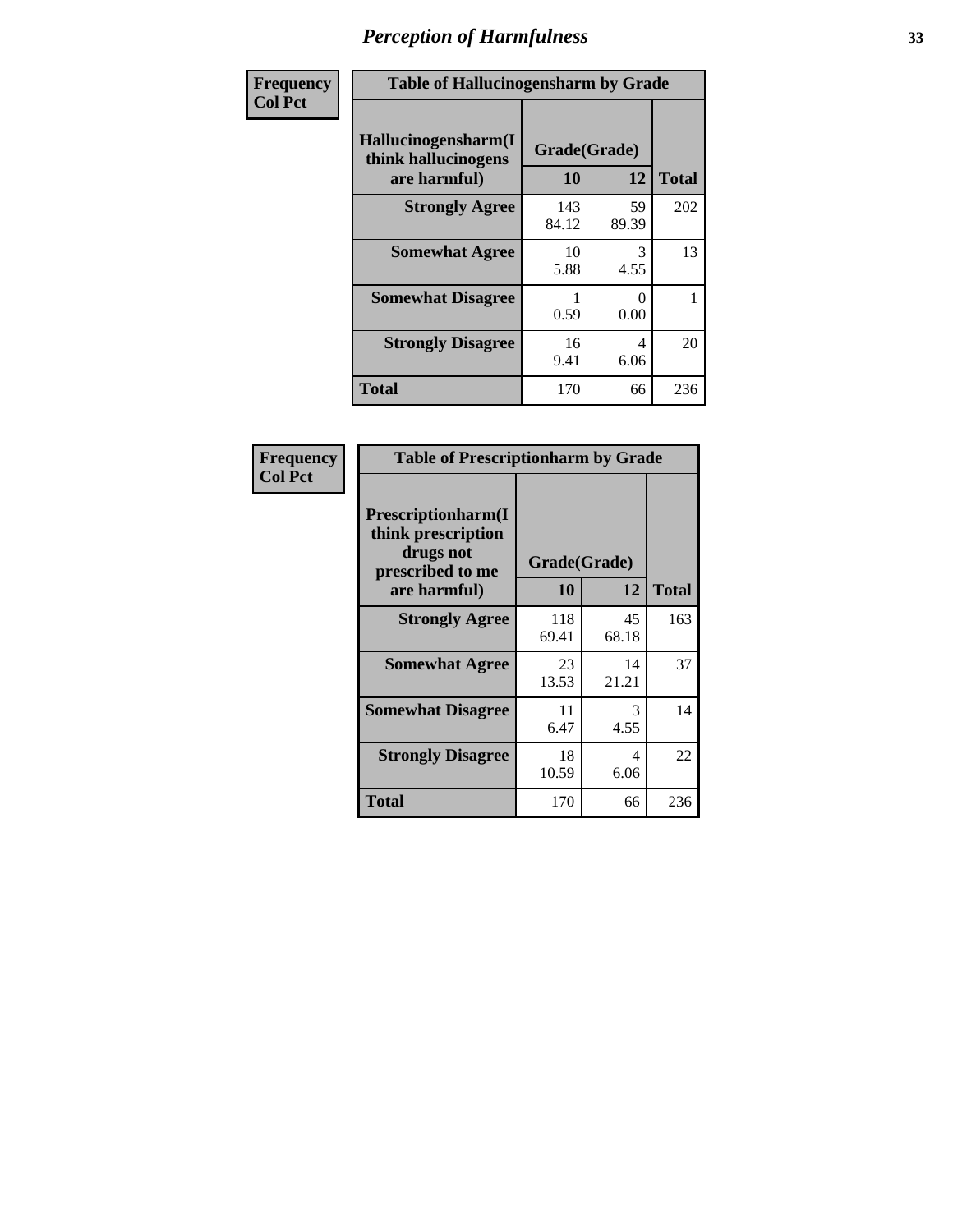# *Disapproval by Adults* **34**

| Frequency      |                                                                       | <b>Table of Alcoholadult by Grade</b> |                       |              |  |
|----------------|-----------------------------------------------------------------------|---------------------------------------|-----------------------|--------------|--|
| <b>Col Pct</b> | <b>Alcoholadult</b> (Adults<br>would disapprove if<br>I used alcohol) | Grade(Grade)<br>10                    | 12                    | <b>Total</b> |  |
|                | <b>Strongly Agree</b>                                                 | 97<br>57.06                           | 34<br>51.52           | 131          |  |
|                | <b>Somewhat Agree</b>                                                 | 42<br>24.71                           | 20<br>30.30           | 62           |  |
|                | <b>Somewhat Disagree</b>                                              | 20<br>11.76                           | 9<br>13.64            | 29           |  |
|                | <b>Strongly Disagree</b>                                              | 11<br>6.47                            | $\mathcal{F}$<br>4.55 | 14           |  |
|                | <b>Total</b>                                                          | 170                                   | 66                    | 236          |  |

| <b>Table of Tobaccoadult by Grade</b>                                 |                    |                                     |              |  |
|-----------------------------------------------------------------------|--------------------|-------------------------------------|--------------|--|
| <b>Tobaccoadult</b> (Adults<br>would disapprove if<br>I used tobacco) | Grade(Grade)<br>10 | 12                                  | <b>Total</b> |  |
| <b>Strongly Agree</b>                                                 | 129<br>75.88       | 43<br>65.15                         | 172          |  |
| <b>Somewhat Agree</b>                                                 | 21<br>12.35        | 12<br>18.18                         | 33           |  |
| <b>Somewhat Disagree</b>                                              | 7<br>4.12          | 9<br>13.64                          | 16           |  |
| <b>Strongly Disagree</b>                                              | 13<br>7.65         | $\mathcal{D}_{\mathcal{L}}$<br>3.03 | 15           |  |
| Total                                                                 | 170                | 66                                  | 236          |  |

| Frequency<br><b>Col Pct</b> | <b>Table of Marijuanaadult by Grade</b>                           |                    |             |              |
|-----------------------------|-------------------------------------------------------------------|--------------------|-------------|--------------|
|                             | Marijuanaadult(Adults<br>would disapprove if I<br>used marijuana) | Grade(Grade)<br>10 | 12          | <b>Total</b> |
|                             | <b>Strongly Agree</b>                                             | 144<br>84.71       | 54<br>81.82 | 198          |
|                             | <b>Somewhat Agree</b>                                             | 10<br>5.88         | 6<br>9.09   | 16           |
|                             | <b>Somewhat Disagree</b>                                          | 8<br>4.71          | 1.52        | $\mathbf Q$  |
|                             | <b>Strongly Disagree</b>                                          | 8<br>4.71          | 5<br>7.58   | 13           |
|                             | <b>Total</b>                                                      | 170                | 66          | 236          |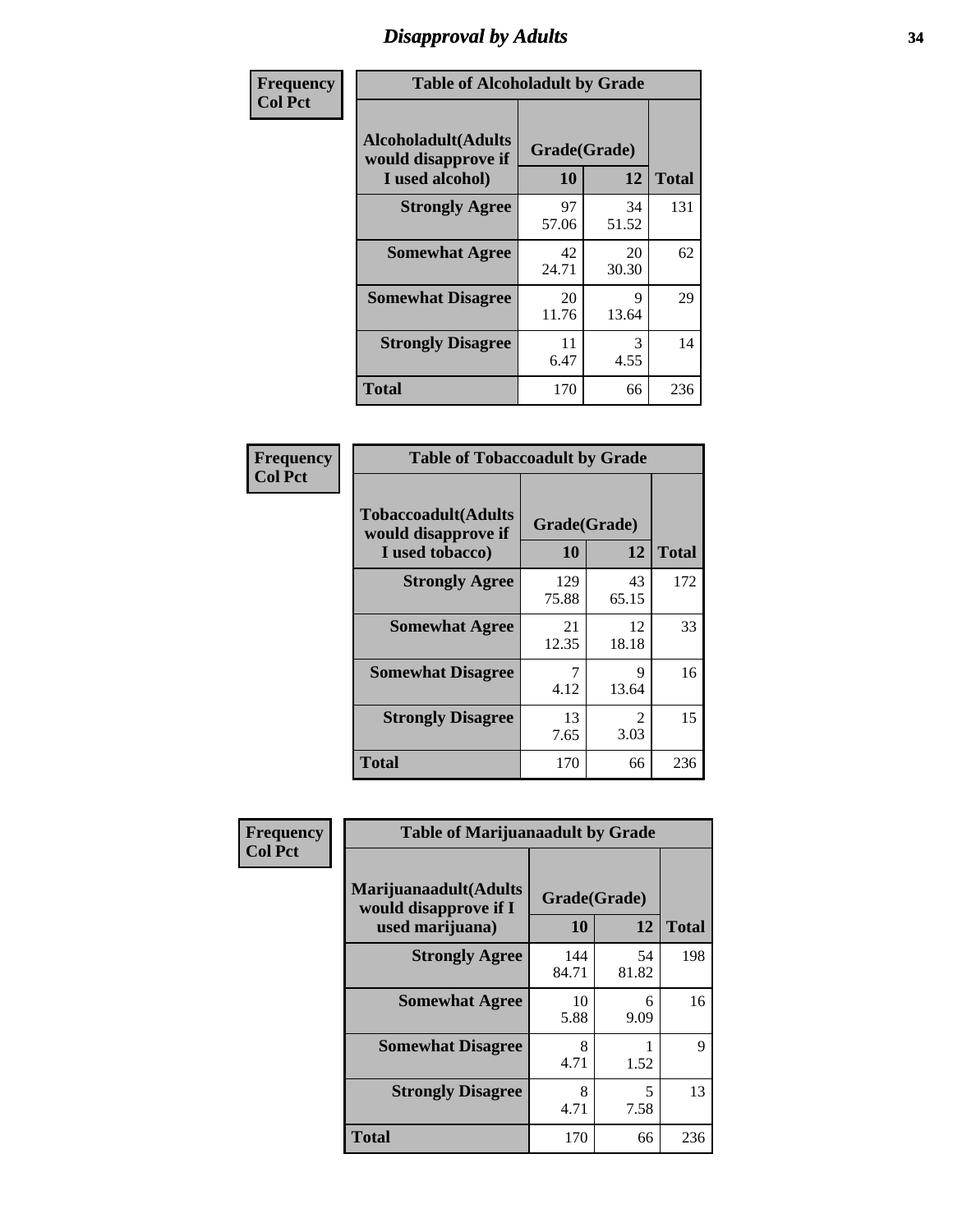# *Disapproval by Adults* **35**

| <b>Frequency</b> | <b>Table of Otherdrugadult by Grade</b>                                     |                                     |             |              |
|------------------|-----------------------------------------------------------------------------|-------------------------------------|-------------|--------------|
| <b>Col Pct</b>   | <b>Otherdrugadult</b> (Adults<br>would disapprove if I<br>used other drugs) | Grade(Grade)<br>10                  | 12          | <b>Total</b> |
|                  | <b>Strongly Agree</b>                                                       | 149<br>87.65                        | 62<br>93.94 | 211          |
|                  | <b>Somewhat Agree</b>                                                       | 8<br>4.71                           | 0<br>0.00   | 8            |
|                  | <b>Somewhat Disagree</b>                                                    | $\mathcal{D}_{\mathcal{L}}$<br>1.18 | 1.52        | 3            |
|                  | <b>Strongly Disagree</b>                                                    | 11<br>6.47                          | 3<br>4.55   | 14           |
|                  | <b>Total</b>                                                                | 170                                 | 66          | 236          |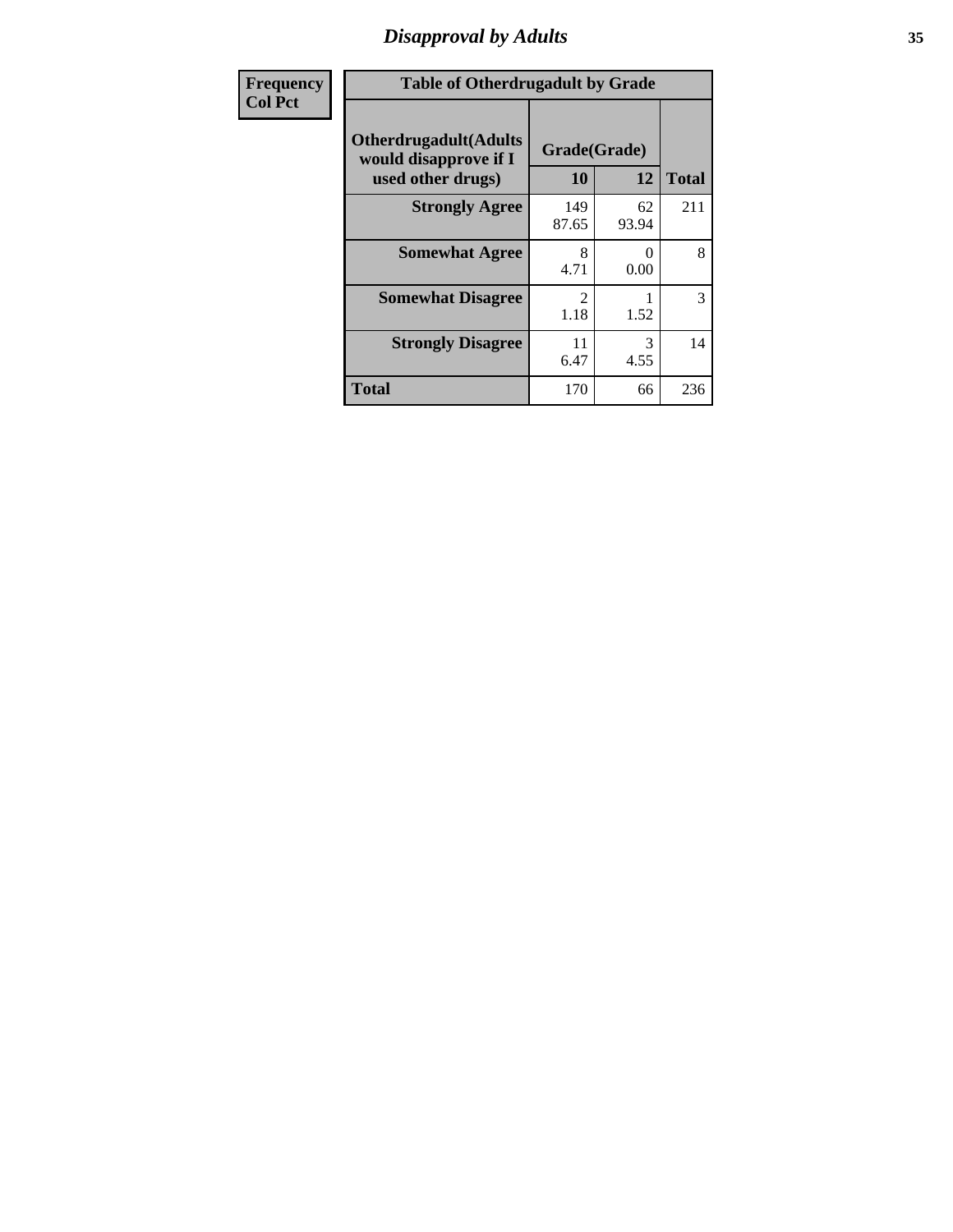# *Disapproval by Peers* **36**

| Frequency      | <b>Table of Alcoholpeer by Grade</b>                    |              |             |              |
|----------------|---------------------------------------------------------|--------------|-------------|--------------|
| <b>Col Pct</b> | Alcoholpeer(My<br>friends would<br>disapprove if I used | Grade(Grade) |             |              |
|                | alcohol)                                                | 10           | 12          | <b>Total</b> |
|                | <b>Strongly Agree</b>                                   | 42<br>24.71  | 13<br>19.70 | 55           |
|                | <b>Somewhat Agree</b>                                   | 35<br>20.59  | 14<br>21.21 | 49           |
|                | <b>Somewhat Disagree</b>                                | 55<br>32.35  | 17<br>25.76 | 72           |
|                | <b>Strongly Disagree</b>                                | 38<br>22.35  | 22<br>33.33 | 60           |
|                | Total                                                   | 170          | 66          | 236          |

| Frequency      | <b>Table of Tobaccopeer by Grade</b>                                |                    |             |              |
|----------------|---------------------------------------------------------------------|--------------------|-------------|--------------|
| <b>Col Pct</b> | Tobaccopeer(My<br>friends would<br>disapprove if I used<br>tobacco) | Grade(Grade)<br>10 | 12          | <b>Total</b> |
|                | <b>Strongly Agree</b>                                               | 70<br>41.18        | 24<br>36.36 | 94           |
|                | <b>Somewhat Agree</b>                                               | 33<br>19.41        | 15<br>22.73 | 48           |
|                | <b>Somewhat Disagree</b>                                            | 30<br>17.65        | 15<br>22.73 | 45           |
|                | <b>Strongly Disagree</b>                                            | 37<br>21.76        | 12<br>18.18 | 49           |
|                | Total                                                               | 170                | 66          | 236          |

| Frequency      | <b>Table of Marijuanapeer by Grade</b>                    |              |             |              |
|----------------|-----------------------------------------------------------|--------------|-------------|--------------|
| <b>Col Pct</b> | Marijuanapeer(My<br>friends would<br>disapprove if I used | Grade(Grade) |             |              |
|                | marijuana)                                                | 10           | 12          | <b>Total</b> |
|                | <b>Strongly Agree</b>                                     | 76<br>44.71  | 27<br>40.91 | 103          |
|                | <b>Somewhat Agree</b>                                     | 27<br>15.88  | 15<br>22.73 | 42           |
|                | <b>Somewhat Disagree</b>                                  | 37<br>21.76  | 14<br>21.21 | 51           |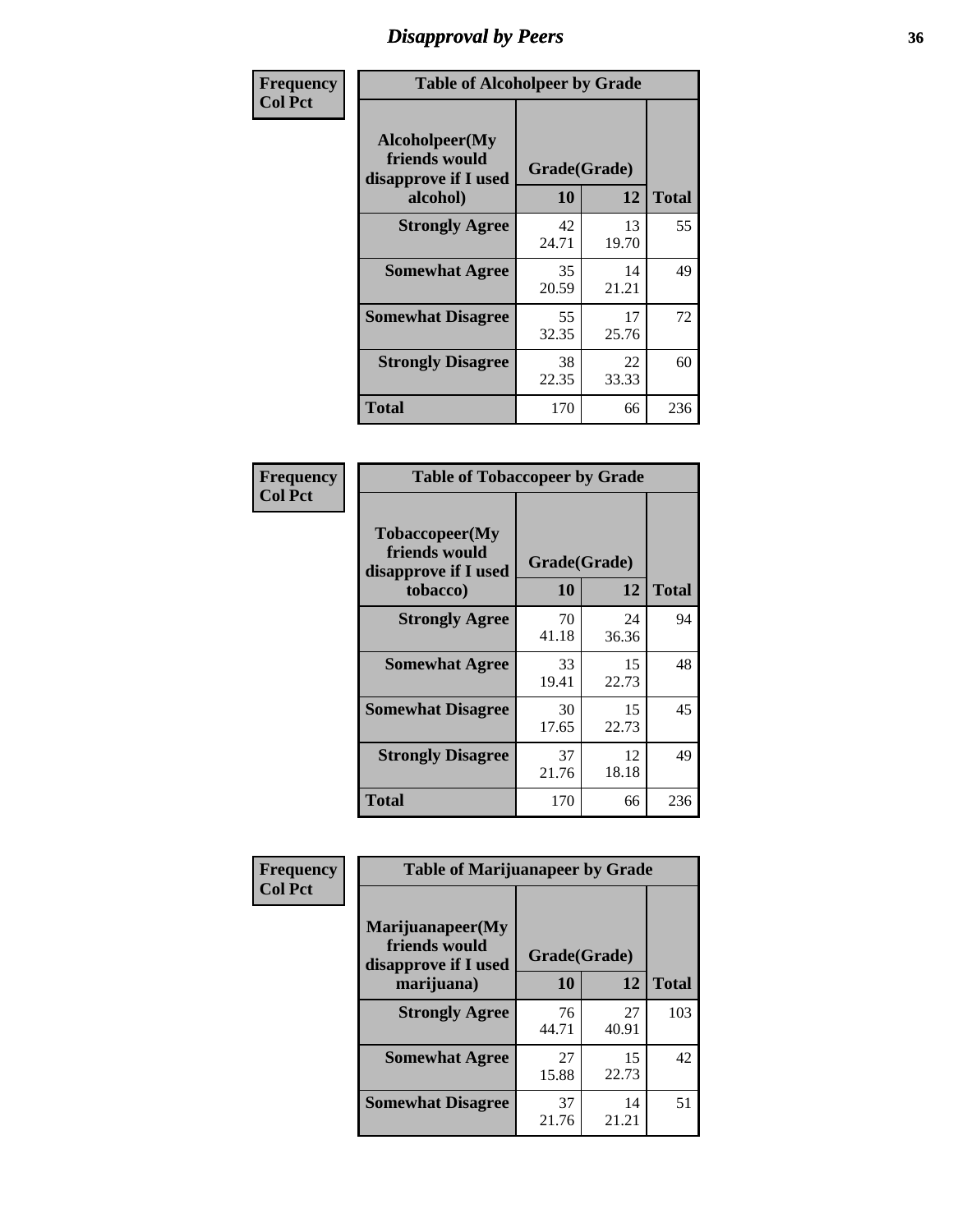# *Disapproval by Peers* **37**

| Frequency<br><b>Col Pct</b> | <b>Table of Marijuanapeer by Grade</b>                                  |                    |             |              |  |
|-----------------------------|-------------------------------------------------------------------------|--------------------|-------------|--------------|--|
|                             | Marijuanapeer(My<br>friends would<br>disapprove if I used<br>marijuana) | Grade(Grade)<br>10 | 12          | <b>Total</b> |  |
|                             | <b>Strongly Disagree</b>                                                | 30<br>17.65        | 10<br>15.15 | 40           |  |
|                             | Total                                                                   | 170                | 66          | 236          |  |

| <b>Frequency</b> | <b>Table of Otherdrugpeer by Grade</b>                                    |                    |             |              |
|------------------|---------------------------------------------------------------------------|--------------------|-------------|--------------|
| <b>Col Pct</b>   | Otherdrugpeer(My<br>friends would<br>disapprove if I used<br>other drugs) | Grade(Grade)<br>10 | 12          | <b>Total</b> |
|                  | <b>Strongly Agree</b>                                                     | 99<br>58.24        | 40<br>60.61 | 139          |
|                  | <b>Somewhat Agree</b>                                                     | 25<br>14.71        | 11<br>16.67 | 36           |
|                  | <b>Somewhat Disagree</b>                                                  | 23<br>13.53        | 5<br>7.58   | 28           |
|                  | <b>Strongly Disagree</b>                                                  | 23<br>13.53        | 10<br>15.15 | 33           |
|                  | <b>Total</b>                                                              | 170                | 66          | 236          |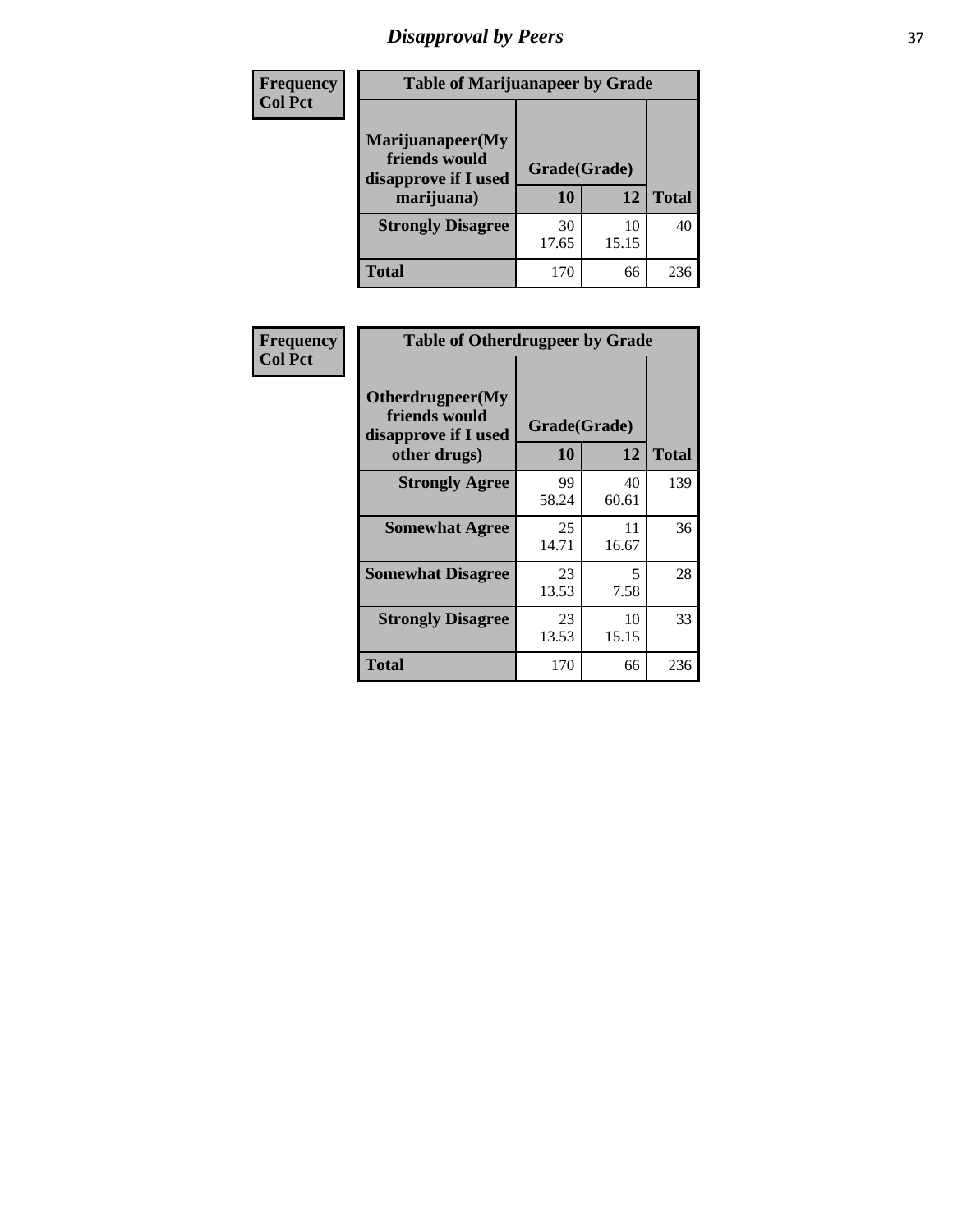| Frequency      | <b>Table of Alcohollocation1 by Grade</b> |              |             |              |
|----------------|-------------------------------------------|--------------|-------------|--------------|
| <b>Col Pct</b> | <b>Alcohollocation1(Places</b>            | Grade(Grade) |             |              |
|                | <b>Friends Use Alcohol)</b>               | 10           | 12          | <b>Total</b> |
|                |                                           | 99<br>58.24  | 43<br>65.15 | 142          |
|                | Do Not Use                                | 71<br>41.76  | 23<br>34.85 | 94           |
|                | <b>Total</b>                              | 170          | 66          | 236          |

| <b>Frequency</b> | <b>Table of Alcohollocation2 by Grade</b> |              |             |              |
|------------------|-------------------------------------------|--------------|-------------|--------------|
| <b>Col Pct</b>   | <b>Alcohollocation2(Places</b>            | Grade(Grade) |             |              |
|                  | <b>Friends Use Alcohol)</b>               | 10           | 12          | <b>Total</b> |
|                  |                                           | 103<br>60.59 | 34<br>51.52 | 137          |
|                  | Home                                      | 67<br>39.41  | 32<br>48.48 | 99           |
|                  | <b>Total</b>                              | 170          | 66          | 236          |

| Frequency<br><b>Col Pct</b> | <b>Table of Alcohollocation 3 by Grade</b>                    |                    |             |              |  |
|-----------------------------|---------------------------------------------------------------|--------------------|-------------|--------------|--|
|                             | <b>Alcohollocation3(Places</b><br><b>Friends Use Alcohol)</b> | Grade(Grade)<br>10 | 12          | <b>Total</b> |  |
|                             |                                                               | 161<br>94.71       | 65<br>98.48 | 226          |  |
|                             | <b>School</b>                                                 | 9<br>5.29          | 1.52        | 10           |  |
|                             | <b>Total</b>                                                  | 170                | 66          | 236          |  |

| <b>Frequency</b> | <b>Table of Alcohollocation4 by Grade</b> |              |             |              |  |
|------------------|-------------------------------------------|--------------|-------------|--------------|--|
| <b>Col Pct</b>   | <b>Alcohollocation4(Places</b>            | Grade(Grade) |             |              |  |
|                  | <b>Friends Use Alcohol)</b>               | 10           | 12          | <b>Total</b> |  |
|                  |                                           | 156<br>91.76 | 62<br>93.94 | 218          |  |
|                  | Car                                       | 14<br>8.24   | 4<br>6.06   | 18           |  |
|                  | <b>Total</b>                              | 170          | 66          | 236          |  |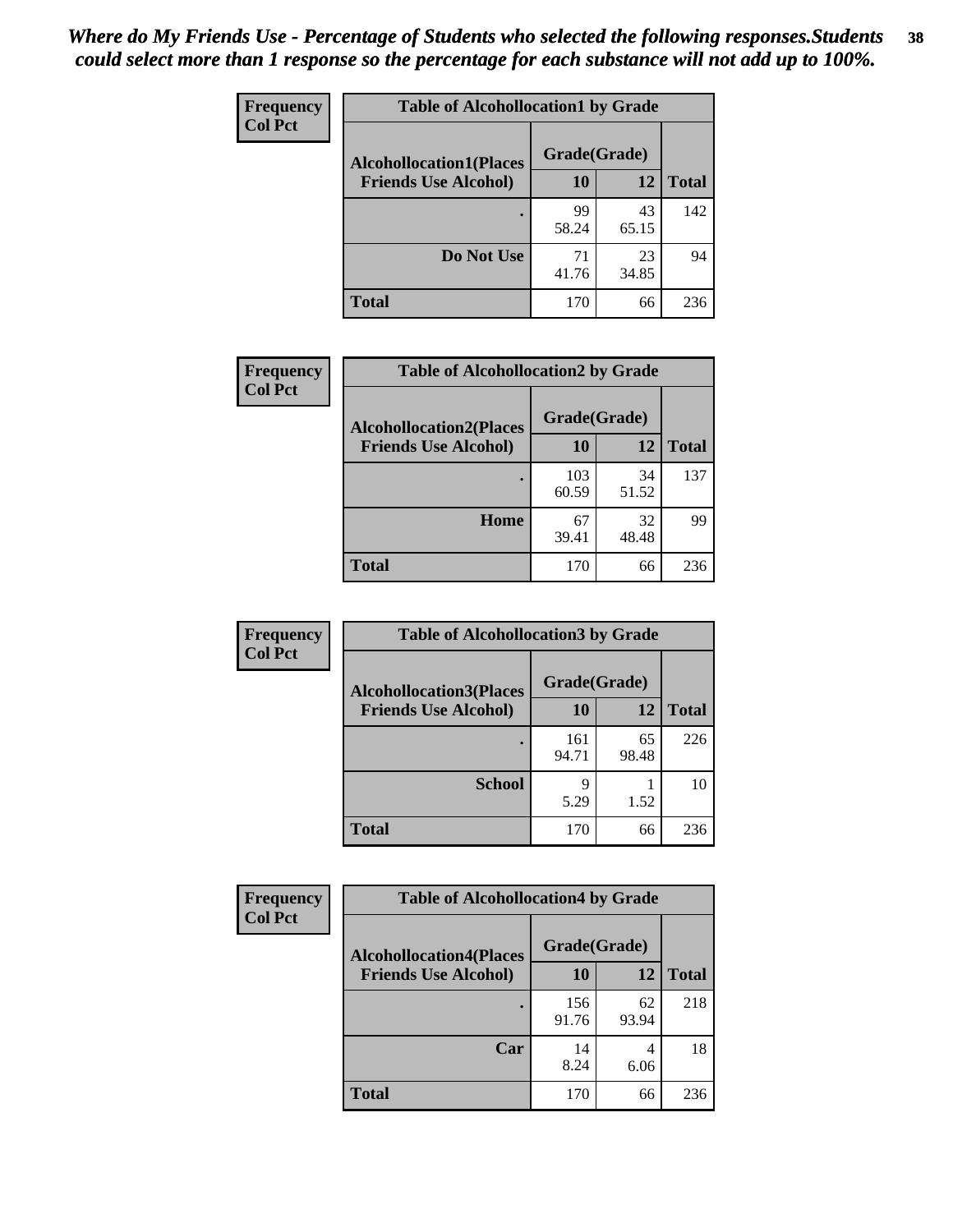| Frequency<br><b>Col Pct</b> | <b>Table of Alcohollocation5 by Grade</b>      |             |             |              |  |
|-----------------------------|------------------------------------------------|-------------|-------------|--------------|--|
|                             | Grade(Grade)<br><b>Alcohollocation5(Places</b> |             |             |              |  |
|                             | <b>Friends Use Alcohol)</b>                    | 10          | 12          | <b>Total</b> |  |
|                             |                                                | 94<br>55.29 | 30<br>45.45 | 124          |  |
|                             | <b>Friend's House</b>                          | 76<br>44.71 | 36<br>54.55 | 112          |  |
|                             | <b>Total</b>                                   | 170         | 66          | 236          |  |

| Frequency      | <b>Table of Alcohollocation6 by Grade</b>                     |                    |             |              |
|----------------|---------------------------------------------------------------|--------------------|-------------|--------------|
| <b>Col Pct</b> | <b>Alcohollocation6(Places</b><br><b>Friends Use Alcohol)</b> | Grade(Grade)<br>10 | 12          | <b>Total</b> |
|                |                                                               | 130<br>76.47       | 48<br>72.73 | 178          |
|                | <b>Other</b>                                                  | 40<br>23.53        | 18<br>27.27 | 58           |
|                | <b>Total</b>                                                  | 170                | 66          | 236          |

| <b>Frequency</b> | <b>Table of Tobaccolocation1 by Grade</b> |              |             |              |
|------------------|-------------------------------------------|--------------|-------------|--------------|
| <b>Col Pct</b>   | <b>Tobaccolocation1(Places</b>            | Grade(Grade) |             |              |
|                  | <b>Friends Use Tobacco)</b>               | 10           | 12          | <b>Total</b> |
|                  |                                           | 73<br>42.94  | 39<br>59.09 | 112          |
|                  | Do Not Use                                | 97<br>57.06  | 27<br>40.91 | 124          |
|                  | <b>Total</b>                              | 170          | 66          | 236          |

| <b>Frequency</b> | <b>Table of Tobaccolocation2 by Grade</b> |              |             |              |  |
|------------------|-------------------------------------------|--------------|-------------|--------------|--|
| <b>Col Pct</b>   | <b>Tobaccolocation2(Places</b>            | Grade(Grade) |             |              |  |
|                  | <b>Friends Use Tobacco)</b>               | 10           | 12          | <b>Total</b> |  |
|                  |                                           | 110<br>64.71 | 34<br>51.52 | 144          |  |
|                  | Home                                      | 60<br>35.29  | 32<br>48.48 | 92           |  |
|                  | <b>Total</b>                              | 170          | 66          | 236          |  |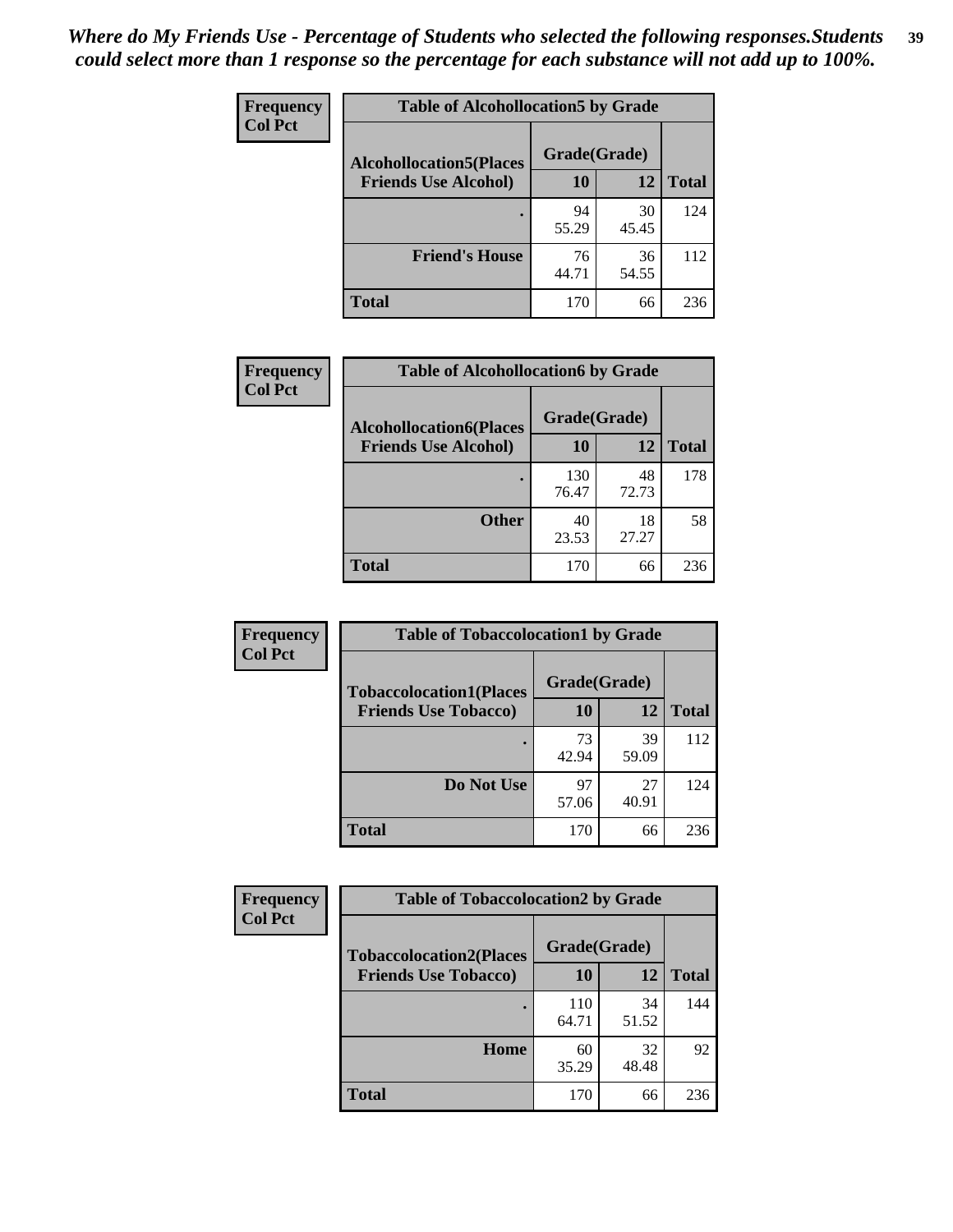| Frequency      | <b>Table of Tobaccolocation 3 by Grade</b> |              |             |              |
|----------------|--------------------------------------------|--------------|-------------|--------------|
| <b>Col Pct</b> | <b>Tobaccolocation3(Places</b>             | Grade(Grade) |             |              |
|                | <b>Friends Use Tobacco)</b>                | 10           | <b>12</b>   | <b>Total</b> |
|                |                                            | 137<br>80.59 | 50<br>75.76 | 187          |
|                | <b>School</b>                              | 33<br>19.41  | 16<br>24.24 | 49           |
|                | <b>Total</b>                               | 170          | 66          | 236          |

| <b>Frequency</b> | <b>Table of Tobaccolocation4 by Grade</b> |              |             |              |
|------------------|-------------------------------------------|--------------|-------------|--------------|
| <b>Col Pct</b>   | <b>Tobaccolocation4(Places</b>            | Grade(Grade) |             |              |
|                  | <b>Friends Use Tobacco)</b>               | 10           | 12          | <b>Total</b> |
|                  |                                           | 126<br>74.12 | 37<br>56.06 | 163          |
|                  | Car                                       | 44<br>25.88  | 29<br>43.94 | 73           |
|                  | Total                                     | 170          | 66          | 236          |

| Frequency      | <b>Table of Tobaccolocation5 by Grade</b> |              |             |              |
|----------------|-------------------------------------------|--------------|-------------|--------------|
| <b>Col Pct</b> | <b>Tobaccolocation5(Places</b>            | Grade(Grade) |             |              |
|                | <b>Friends Use Tobacco)</b>               | 10           | <b>12</b>   | <b>Total</b> |
|                |                                           | 121<br>71.18 | 33<br>50.00 | 154          |
|                | <b>Friend's House</b>                     | 49<br>28.82  | 33<br>50.00 | 82           |
|                | <b>Total</b>                              | 170          | 66          | 236          |

| <b>Frequency</b> | <b>Table of Tobaccolocation6 by Grade</b> |              |             |              |  |
|------------------|-------------------------------------------|--------------|-------------|--------------|--|
| <b>Col Pct</b>   | <b>Tobaccolocation6(Places</b>            | Grade(Grade) |             |              |  |
|                  | <b>Friends Use Tobacco)</b>               | 10           | 12          | <b>Total</b> |  |
|                  |                                           | 135<br>79.41 | 44<br>66.67 | 179          |  |
|                  | <b>Other</b>                              | 35<br>20.59  | 22<br>33.33 | 57           |  |
|                  | <b>Total</b>                              | 170          | 66          | 236          |  |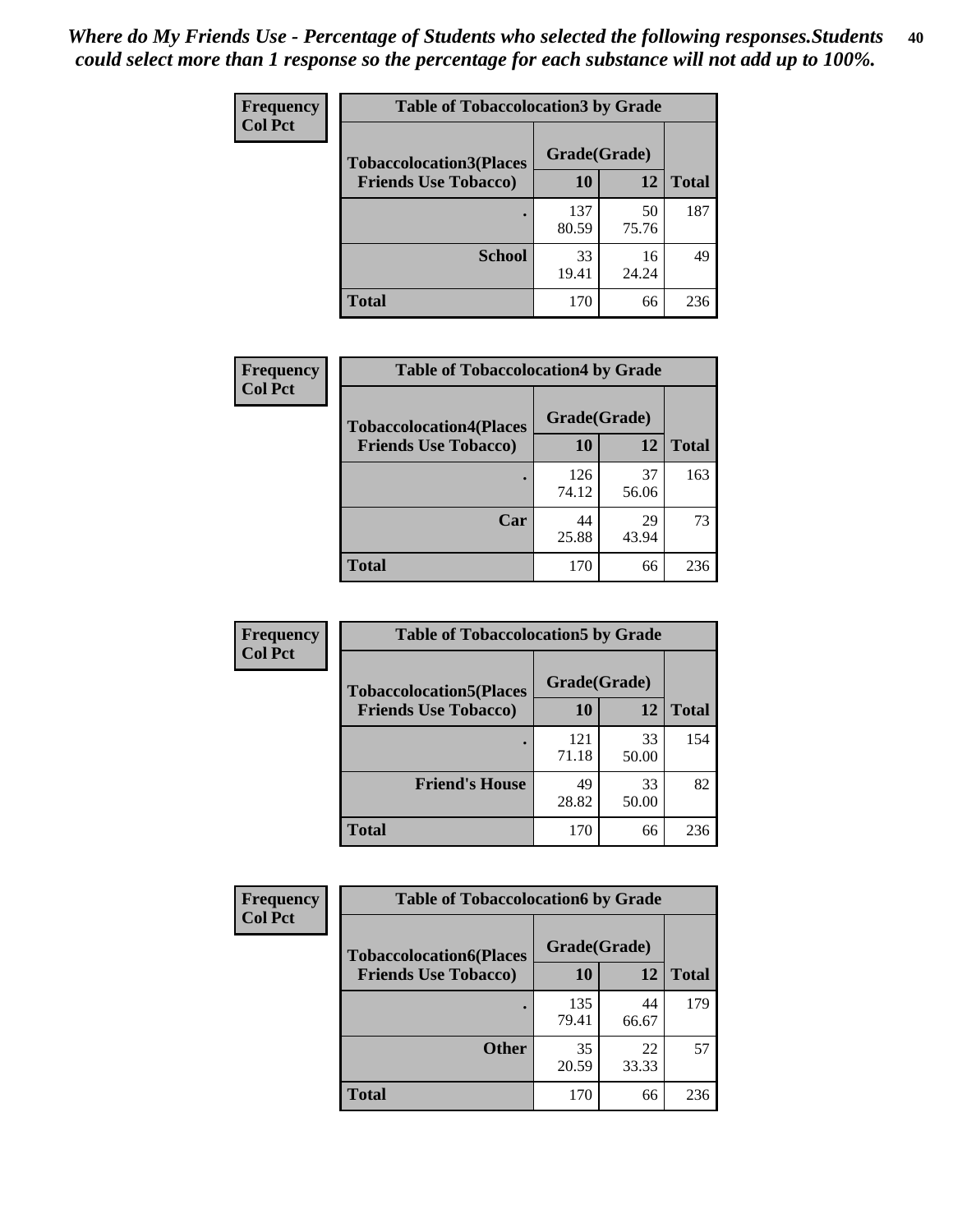| <b>Frequency</b> | <b>Table of Marijuanalocation1 by Grade</b> |              |             |              |
|------------------|---------------------------------------------|--------------|-------------|--------------|
| <b>Col Pct</b>   | <b>Marijuanalocation1(Places</b>            | Grade(Grade) |             |              |
|                  | <b>Friends Use Marijuana</b> )              | <b>10</b>    | 12          | <b>Total</b> |
|                  |                                             | 68<br>40.00  | 29<br>43.94 | 97           |
|                  | Do Not Use                                  | 102<br>60.00 | 37<br>56.06 | 139          |
|                  | <b>Total</b>                                | 170          | 66          | 236          |

| <b>Frequency</b> | <b>Table of Marijuanalocation2 by Grade</b> |              |             |              |
|------------------|---------------------------------------------|--------------|-------------|--------------|
| <b>Col Pct</b>   | <b>Marijuanalocation2(Places</b>            | Grade(Grade) |             |              |
|                  | <b>Friends Use Marijuana</b> )              | 10           | 12          | <b>Total</b> |
|                  |                                             | 125<br>73.53 | 49<br>74.24 | 174          |
|                  | <b>Home</b>                                 | 45<br>26.47  | 17<br>25.76 | 62           |
|                  | <b>Total</b>                                | 170          | 66          | 236          |

| Frequency<br><b>Col Pct</b> | <b>Table of Marijuanalocation3 by Grade</b> |              |             |              |  |
|-----------------------------|---------------------------------------------|--------------|-------------|--------------|--|
|                             | <b>Marijuanalocation3(Places</b>            | Grade(Grade) |             |              |  |
|                             | <b>Friends Use Marijuana</b> )              | 10           | 12          | <b>Total</b> |  |
|                             |                                             | 154<br>90.59 | 65<br>98.48 | 219          |  |
|                             | <b>School</b>                               | 16<br>9.41   | 1.52        | 17           |  |
|                             | <b>Total</b>                                | 170          | 66          | 236          |  |

| Frequency      | <b>Table of Marijuanalocation4 by Grade</b> |              |             |              |  |
|----------------|---------------------------------------------|--------------|-------------|--------------|--|
| <b>Col Pct</b> | <b>Marijuanalocation4(Places</b>            | Grade(Grade) |             |              |  |
|                | <b>Friends Use Marijuana</b> )              | <b>10</b>    | 12          | <b>Total</b> |  |
|                |                                             | 144<br>84.71 | 57<br>86.36 | 201          |  |
|                | Car                                         | 26<br>15.29  | 9<br>13.64  | 35           |  |
|                | <b>Total</b>                                | 170          | 66          | 236          |  |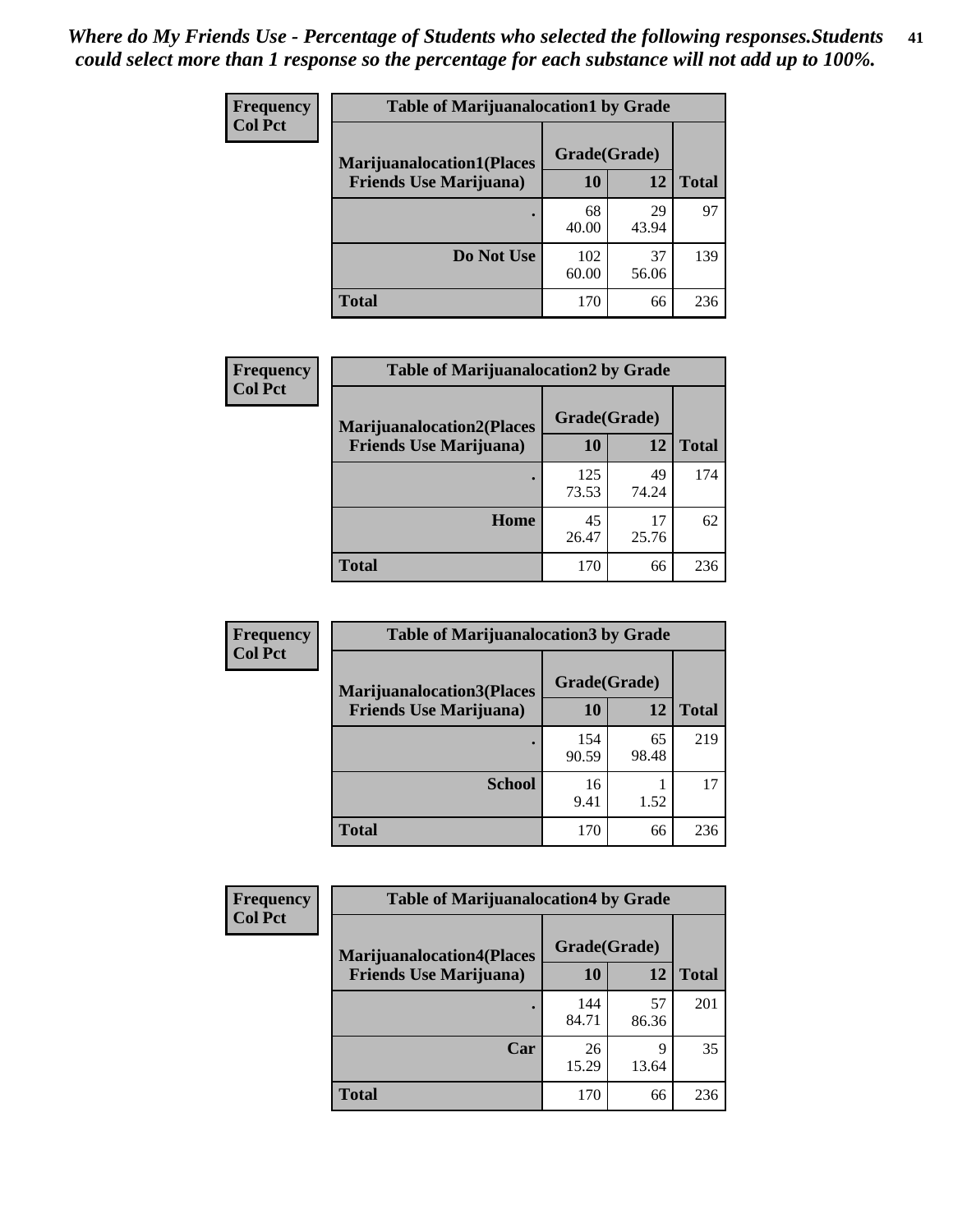| <b>Frequency</b> | <b>Table of Marijuanalocation5 by Grade</b>                         |              |             |              |
|------------------|---------------------------------------------------------------------|--------------|-------------|--------------|
| <b>Col Pct</b>   | <b>Marijuanalocation5(Places)</b><br><b>Friends Use Marijuana</b> ) | Grade(Grade) |             |              |
|                  |                                                                     | 10           | 12          | <b>Total</b> |
|                  |                                                                     | 121<br>71.18 | 41<br>62.12 | 162          |
|                  | <b>Friend's House</b>                                               | 49<br>28.82  | 25<br>37.88 | 74           |
|                  | <b>Total</b>                                                        | 170          | 66          | 236          |

| <b>Frequency</b> | <b>Table of Marijuanalocation6 by Grade</b>                        |                    |             |              |
|------------------|--------------------------------------------------------------------|--------------------|-------------|--------------|
| <b>Col Pct</b>   | <b>Marijuanalocation6(Places</b><br><b>Friends Use Marijuana</b> ) | Grade(Grade)<br>10 | 12          | <b>Total</b> |
|                  |                                                                    |                    |             |              |
|                  |                                                                    | 139<br>81.76       | 49<br>74.24 | 188          |
|                  | <b>Other</b>                                                       | 31<br>18.24        | 17<br>25.76 | 48           |
|                  | <b>Total</b>                                                       | 170                | 66          | 236          |

| <b>Frequency</b> | <b>Table of Otherdruglocation1 by Grade</b>                          |              |             |              |
|------------------|----------------------------------------------------------------------|--------------|-------------|--------------|
| <b>Col Pct</b>   | <b>Otherdruglocation1(Places</b><br><b>Friends Use Other Illegal</b> | Grade(Grade) |             |              |
|                  | Drugs)                                                               | 10           | 12          | <b>Total</b> |
|                  |                                                                      | 38<br>22.35  | 18<br>27.27 | 56           |
|                  | Do Not Use                                                           | 132<br>77.65 | 48<br>72.73 | 180          |
|                  | <b>Total</b>                                                         | 170          | 66          | 236          |

| <b>Frequency</b> | <b>Table of Otherdruglocation2 by Grade</b>                          |              |             |              |
|------------------|----------------------------------------------------------------------|--------------|-------------|--------------|
| <b>Col Pct</b>   | <b>Otherdruglocation2(Places</b><br><b>Friends Use Other Illegal</b> | Grade(Grade) |             |              |
|                  | Drugs)                                                               | 10           | 12          | <b>Total</b> |
|                  |                                                                      | 145<br>85.29 | 57<br>86.36 | 202          |
|                  | Home                                                                 | 25<br>14.71  | 9<br>13.64  | 34           |
|                  | <b>Total</b>                                                         | 170          | 66          | 236          |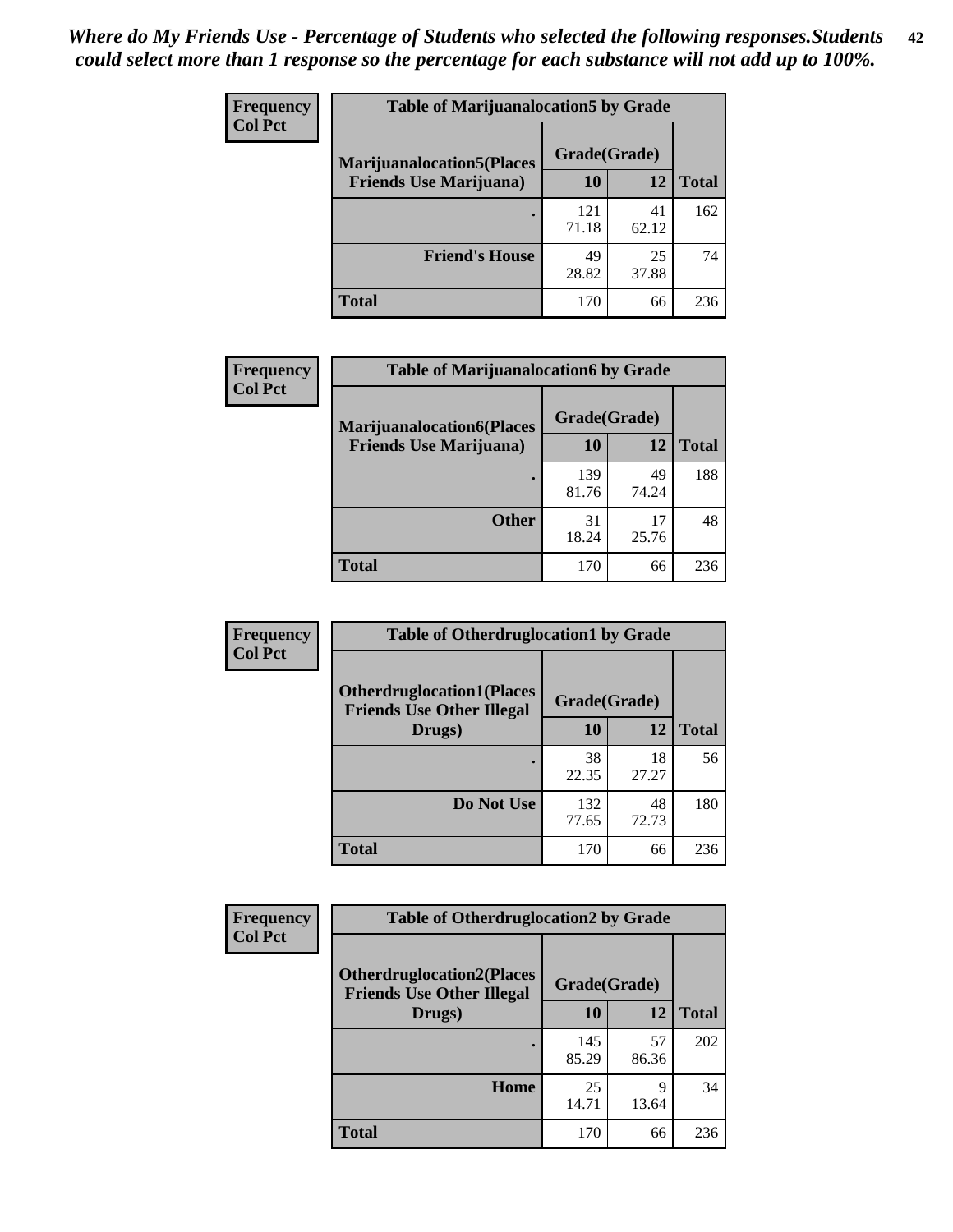| <b>Frequency</b> | <b>Table of Otherdruglocation 3 by Grade</b>                         |              |             |              |
|------------------|----------------------------------------------------------------------|--------------|-------------|--------------|
| <b>Col Pct</b>   | <b>Otherdruglocation3(Places</b><br><b>Friends Use Other Illegal</b> | Grade(Grade) |             |              |
|                  | Drugs)                                                               | 10           | 12          | <b>Total</b> |
|                  |                                                                      | 158<br>92.94 | 64<br>96.97 | 222          |
|                  | <b>School</b>                                                        | 12<br>7.06   | 2<br>3.03   | 14           |
|                  | <b>Total</b>                                                         | 170          | 66          | 236          |

| Frequency      | <b>Table of Otherdruglocation4 by Grade</b>                          |              |             |              |
|----------------|----------------------------------------------------------------------|--------------|-------------|--------------|
| <b>Col Pct</b> | <b>Otherdruglocation4(Places</b><br><b>Friends Use Other Illegal</b> | Grade(Grade) |             |              |
|                | Drugs)                                                               | 10           | 12          | <b>Total</b> |
|                |                                                                      | 158<br>92.94 | 60<br>90.91 | 218          |
|                | Car                                                                  | 12<br>7.06   | 6<br>9.09   | 18           |
|                | <b>Total</b>                                                         | 170          | 66          | 236          |

| <b>Frequency</b> | <b>Table of Otherdruglocation5 by Grade</b>                          |              |             |              |
|------------------|----------------------------------------------------------------------|--------------|-------------|--------------|
| <b>Col Pct</b>   | <b>Otherdruglocation5(Places</b><br><b>Friends Use Other Illegal</b> | Grade(Grade) |             |              |
|                  | Drugs)                                                               | 10           | 12          | <b>Total</b> |
|                  |                                                                      | 146<br>85.88 | 53<br>80.30 | 199          |
|                  | <b>Friend's House</b>                                                | 24<br>14.12  | 13<br>19.70 | 37           |
|                  | <b>Total</b>                                                         | 170          | 66          | 236          |

| <b>Frequency</b> | <b>Table of Otherdruglocation6 by Grade</b>                          |              |             |              |
|------------------|----------------------------------------------------------------------|--------------|-------------|--------------|
| <b>Col Pct</b>   | <b>Otherdruglocation6(Places</b><br><b>Friends Use Other Illegal</b> | Grade(Grade) |             |              |
|                  | Drugs)                                                               | 10           | 12          | <b>Total</b> |
|                  |                                                                      | 150<br>88.24 | 55<br>83.33 | 205          |
|                  | <b>Other</b>                                                         | 20<br>11.76  | 11<br>16.67 | 31           |
|                  | <b>Total</b>                                                         | 170          | 66          | 236          |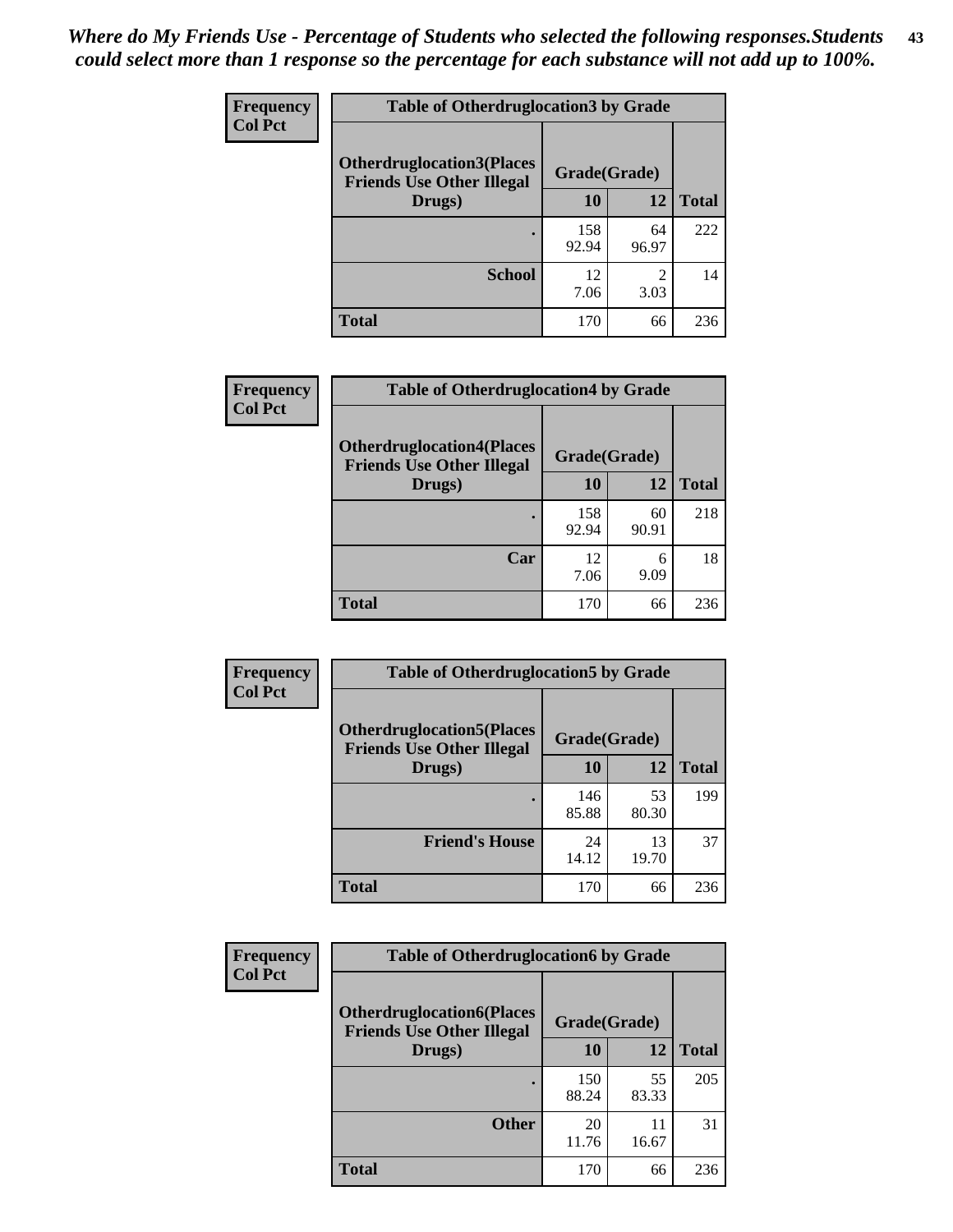| Frequency      | <b>Table of Alcoholtime1 by Grade</b>           |              |             |              |
|----------------|-------------------------------------------------|--------------|-------------|--------------|
| <b>Col Pct</b> | <b>Alcoholtime1(Times</b><br><b>Friends Use</b> | Grade(Grade) |             |              |
|                | Alcohol)                                        | 10           | 12          | <b>Total</b> |
|                |                                                 | 101<br>59.41 | 47<br>71.21 | 148          |
|                | Do Not Use                                      | 69<br>40.59  | 19<br>28.79 | 88           |
|                | <b>Total</b>                                    | 170          | 66          | 236          |

| Frequency      | <b>Table of Alcoholtime2 by Grade</b>           |              |             |              |
|----------------|-------------------------------------------------|--------------|-------------|--------------|
| <b>Col Pct</b> | <b>Alcoholtime2(Times</b><br><b>Friends Use</b> | Grade(Grade) |             |              |
|                | Alcohol)                                        | 10           | 12          | <b>Total</b> |
|                |                                                 | 166<br>97.65 | 64<br>96.97 | 230          |
|                | <b>On Way to School</b>                         | 4<br>2.35    | 2<br>3.03   | 6            |
|                | <b>Total</b>                                    | 170          | 66          | 236          |

| Frequency<br>Col Pct | <b>Table of Alcoholtime3 by Grade</b>           |              |             |                |
|----------------------|-------------------------------------------------|--------------|-------------|----------------|
|                      | <b>Alcoholtime3(Times</b><br><b>Friends Use</b> | Grade(Grade) |             |                |
|                      | Alcohol)                                        | 10           | 12          | <b>Total</b>   |
|                      |                                                 | 169<br>99.41 | 65<br>98.48 | 234            |
|                      | <b>During School</b>                            | 0.59         | 1.52        | $\overline{2}$ |
|                      | <b>Total</b>                                    | 170          | 66          | 236            |

| <b>Frequency</b> | <b>Table of Alcoholtime4 by Grade</b> |              |             |              |  |
|------------------|---------------------------------------|--------------|-------------|--------------|--|
| <b>Col Pct</b>   | <b>Alcoholtime4(Times</b>             | Grade(Grade) |             |              |  |
|                  | <b>Friends Use Alcohol)</b>           | 10           | 12          | <b>Total</b> |  |
|                  | ٠                                     | 163<br>95.88 | 63<br>95.45 | 226          |  |
|                  | <b>On Way Home From School</b>        | 4.12         | 3<br>4.55   | 10           |  |
|                  | <b>Total</b>                          | 170          | 66          | 236          |  |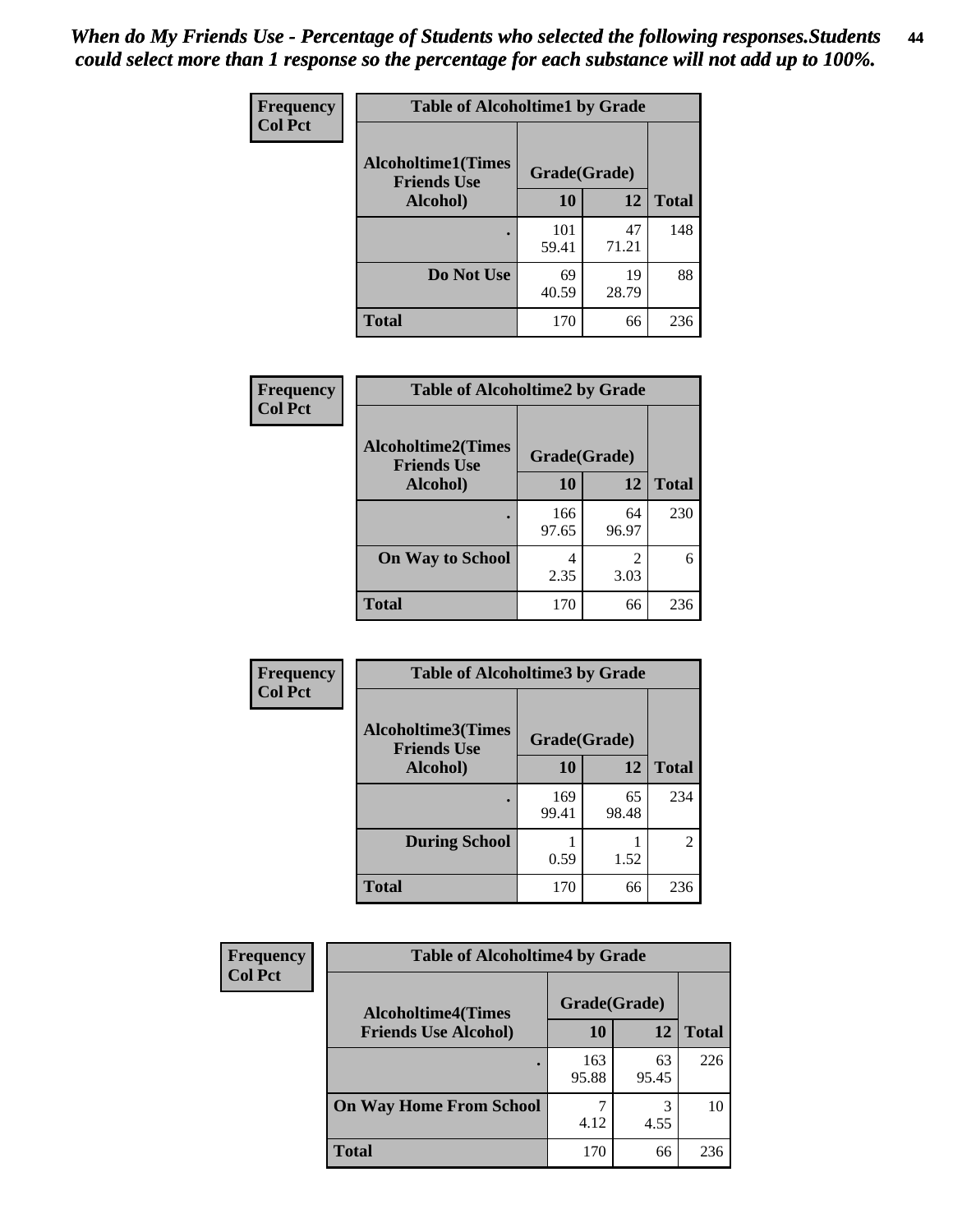*When do My Friends Use - Percentage of Students who selected the following responses.Students could select more than 1 response so the percentage for each substance will not add up to 100%.* **45**

| Frequency      | <b>Table of Alcoholtime5 by Grade</b>           |              |             |              |
|----------------|-------------------------------------------------|--------------|-------------|--------------|
| <b>Col Pct</b> | <b>Alcoholtime5(Times</b><br><b>Friends Use</b> | Grade(Grade) |             |              |
|                | Alcohol)                                        | 10           | 12          | <b>Total</b> |
|                |                                                 | 135<br>79.41 | 48<br>72.73 | 183          |
|                | Weeknights                                      | 35<br>20.59  | 18<br>27.27 | 53           |
|                | <b>Total</b>                                    | 170          | 66          | 236          |

| Frequency      | <b>Table of Alcoholtime6 by Grade</b>           |              |             |              |  |
|----------------|-------------------------------------------------|--------------|-------------|--------------|--|
| <b>Col Pct</b> | <b>Alcoholtime6(Times</b><br><b>Friends Use</b> | Grade(Grade) |             |              |  |
|                | Alcohol)                                        | 10           | 12          | <b>Total</b> |  |
|                |                                                 | 64<br>37.65  | 14<br>21.21 | 78           |  |
|                | Weekends                                        | 106<br>62.35 | 52<br>78.79 | 158          |  |
|                | <b>Total</b>                                    | 170          | 66          | 236          |  |

| <b>Frequency</b><br><b>Col Pct</b> | <b>Table of Tobaccotime1 by Grade</b>           |              |             |              |
|------------------------------------|-------------------------------------------------|--------------|-------------|--------------|
|                                    | <b>Tobaccotime1(Times</b><br><b>Friends Use</b> | Grade(Grade) |             |              |
|                                    | <b>Tobacco</b> )                                | 10           | 12          | <b>Total</b> |
|                                    |                                                 | 71<br>41.76  | 37<br>56.06 | 108          |
|                                    | Do Not Use                                      | 99<br>58.24  | 29<br>43.94 | 128          |
|                                    | <b>Total</b>                                    | 170          | 66          | 236          |

| <b>Frequency</b> | <b>Table of Tobaccotime2 by Grade</b>           |              |             |              |
|------------------|-------------------------------------------------|--------------|-------------|--------------|
| <b>Col Pct</b>   | <b>Tobaccotime2(Times</b><br><b>Friends Use</b> | Grade(Grade) |             |              |
|                  | <b>Tobacco</b> )                                | 10           | 12          | <b>Total</b> |
|                  |                                                 | 133<br>78.24 | 41<br>62.12 | 174          |
|                  | <b>On Way to School</b>                         | 37<br>21.76  | 25<br>37.88 | 62           |
|                  | <b>Total</b>                                    | 170          | 66          | 236          |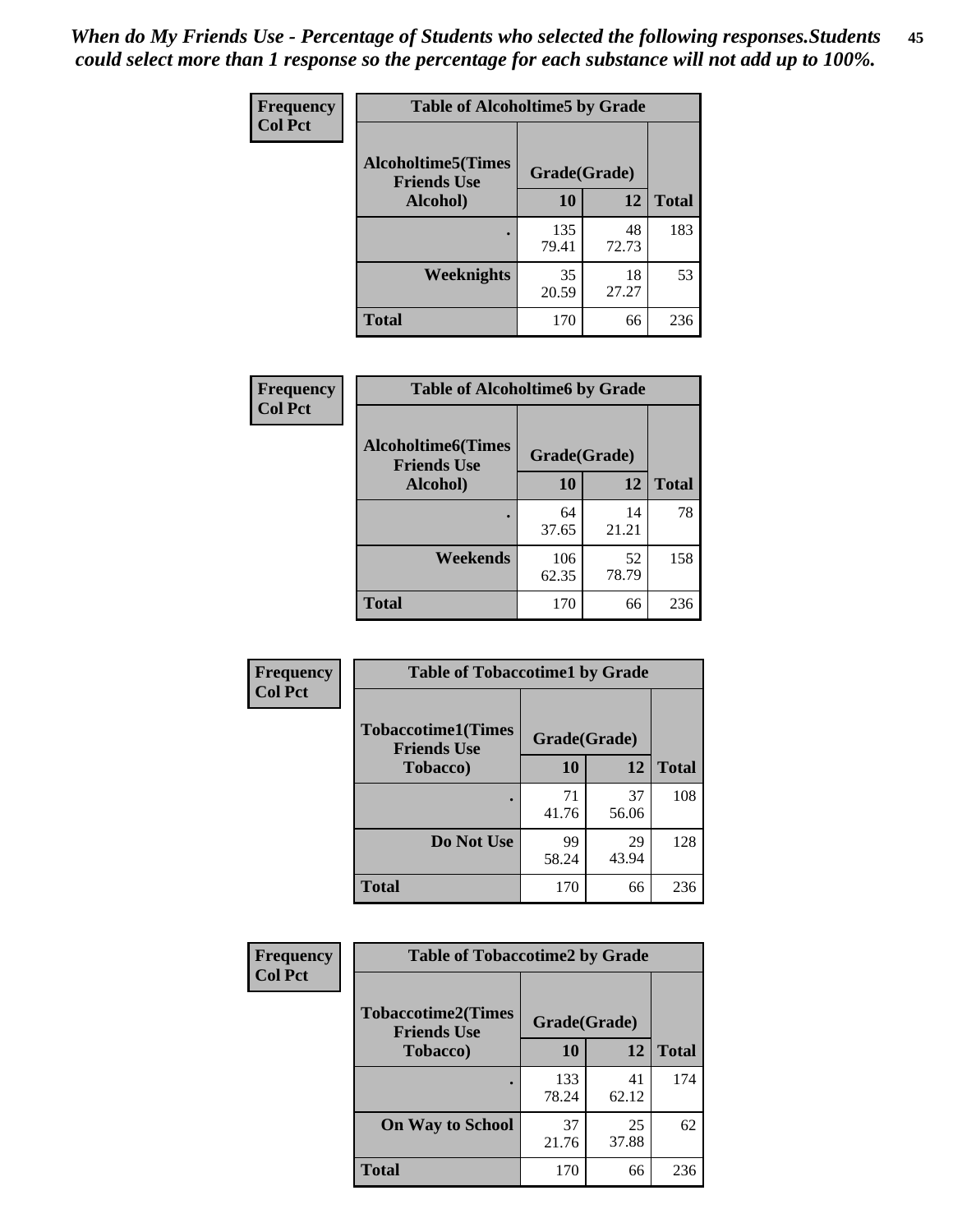*When do My Friends Use - Percentage of Students who selected the following responses.Students could select more than 1 response so the percentage for each substance will not add up to 100%.* **46**

| <b>Frequency</b> | <b>Table of Tobaccotime3 by Grade</b>           |              |             |              |  |
|------------------|-------------------------------------------------|--------------|-------------|--------------|--|
| <b>Col Pct</b>   | <b>Tobaccotime3(Times</b><br><b>Friends Use</b> | Grade(Grade) |             |              |  |
|                  | <b>Tobacco</b> )                                | 10           | 12          | <b>Total</b> |  |
|                  |                                                 | 139<br>81.76 | 48<br>72.73 | 187          |  |
|                  | <b>During School</b>                            | 31<br>18.24  | 18<br>27.27 | 49           |  |
|                  | <b>Total</b>                                    | 170          | 66          | 236          |  |

| <b>Frequency</b><br><b>Col Pct</b> | <b>Table of Tobaccotime4 by Grade</b> |              |             |              |
|------------------------------------|---------------------------------------|--------------|-------------|--------------|
|                                    | <b>Tobaccotime4(Times</b>             | Grade(Grade) |             |              |
|                                    | <b>Friends Use Tobacco)</b>           | 10           | 12          | <b>Total</b> |
|                                    |                                       | 163<br>95.88 | 63<br>95.45 | 226          |
|                                    | <b>On Way Home From School</b>        | 4.12         | 3<br>4.55   | 10           |
|                                    | <b>Total</b>                          | 170          | 66          | 236          |

| Frequency      | <b>Table of Tobaccotime5 by Grade</b>           |              |             |              |
|----------------|-------------------------------------------------|--------------|-------------|--------------|
| <b>Col Pct</b> | <b>Tobaccotime5(Times</b><br><b>Friends Use</b> | Grade(Grade) |             |              |
|                | <b>Tobacco</b> )                                | 10           | 12          | <b>Total</b> |
|                |                                                 | 116<br>68.24 | 34<br>51.52 | 150          |
|                | Weeknights                                      | 54<br>31.76  | 32<br>48.48 | 86           |
|                | <b>Total</b>                                    | 170          | 66          | 236          |

| <b>Frequency</b><br><b>Col Pct</b> | <b>Table of Tobaccotime6 by Grade</b>           |              |              |              |
|------------------------------------|-------------------------------------------------|--------------|--------------|--------------|
|                                    | <b>Tobaccotime6(Times</b><br><b>Friends Use</b> |              | Grade(Grade) |              |
|                                    | <b>Tobacco</b> )                                | 10           | 12           | <b>Total</b> |
|                                    | ٠                                               | 103<br>60.59 | 29<br>43.94  | 132          |
|                                    | Weekends                                        | 67<br>39.41  | 37<br>56.06  | 104          |
|                                    | <b>Total</b>                                    | 170          | 66           | 236          |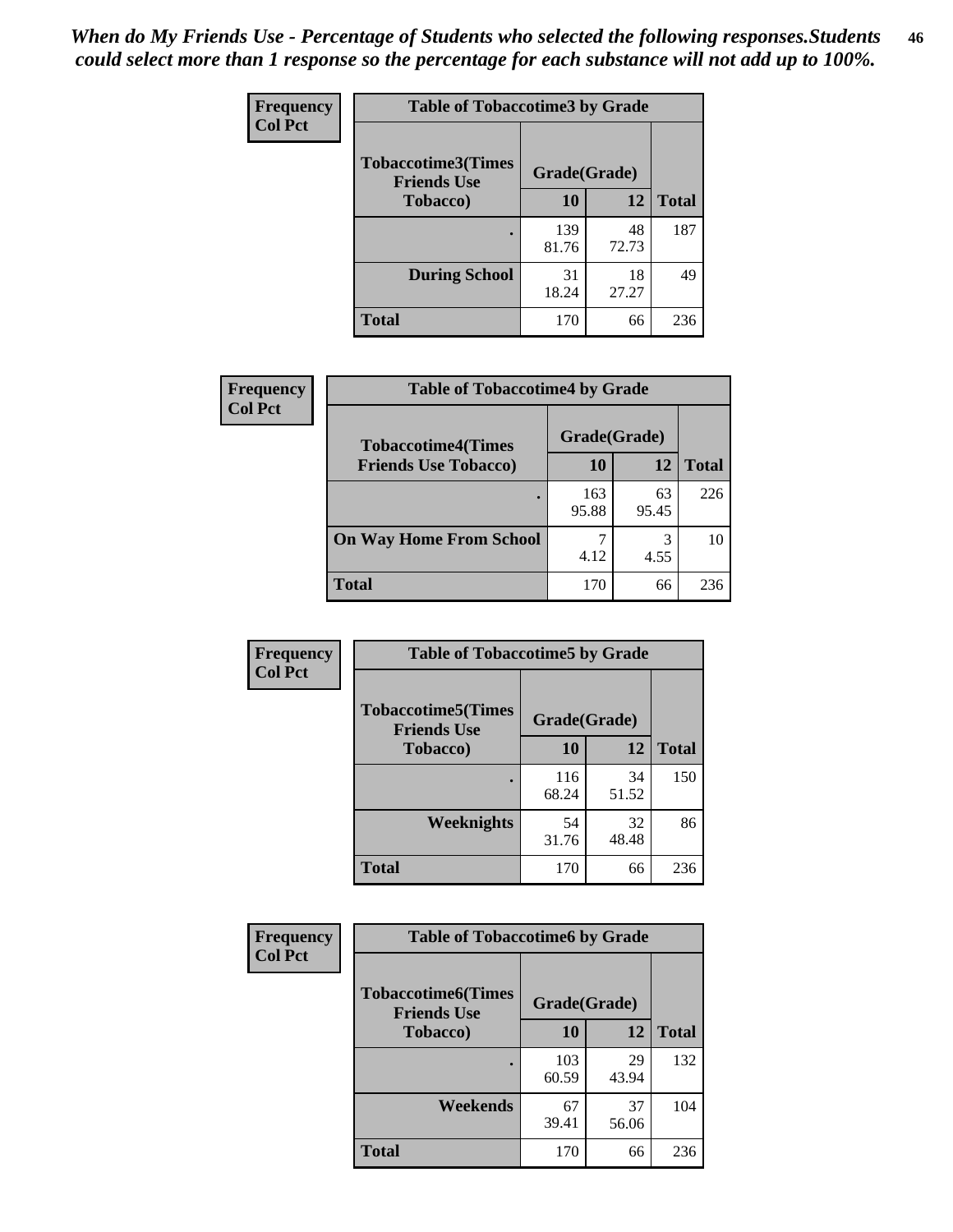| Frequency      | <b>Table of Marijuanatime1 by Grade</b>           |              |             |              |
|----------------|---------------------------------------------------|--------------|-------------|--------------|
| <b>Col Pct</b> | <b>Marijuanatime1(Times</b><br><b>Friends Use</b> | Grade(Grade) |             |              |
|                | Marijuana)                                        | 10           | 12          | <b>Total</b> |
|                |                                                   | 69<br>40.59  | 31<br>46.97 | 100          |
|                | Do Not Use                                        | 101<br>59.41 | 35<br>53.03 | 136          |
|                | <b>Total</b>                                      | 170          | 66          | 236          |

| <b>Frequency</b> | <b>Table of Marijuanatime2 by Grade</b>           |              |             |              |  |
|------------------|---------------------------------------------------|--------------|-------------|--------------|--|
| <b>Col Pct</b>   | <b>Marijuanatime2(Times</b><br><b>Friends Use</b> | Grade(Grade) |             |              |  |
|                  | Marijuana)                                        | 10           | 12          | <b>Total</b> |  |
|                  | $\bullet$                                         | 159<br>93.53 | 62<br>93.94 | 221          |  |
|                  | <b>On Way to School</b>                           | 11<br>6.47   | 4<br>6.06   | 15           |  |
|                  | <b>Total</b>                                      | 170          | 66          | 236          |  |

| Frequency      | <b>Table of Marijuanatime3 by Grade</b>    |              |             |              |
|----------------|--------------------------------------------|--------------|-------------|--------------|
| <b>Col Pct</b> | Marijuanatime3(Times<br><b>Friends Use</b> | Grade(Grade) |             |              |
|                | Marijuana)                                 | 10           | 12          | <b>Total</b> |
|                |                                            | 160<br>94.12 | 65<br>98.48 | 225          |
|                | <b>During School</b>                       | 10<br>5.88   | 1.52        | 11           |
|                | <b>Total</b>                               | 170          | 66          | 236          |

| <b>Frequency</b> | <b>Table of Marijuanatime4 by Grade</b> |              |             |              |  |
|------------------|-----------------------------------------|--------------|-------------|--------------|--|
| <b>Col Pct</b>   | <b>Marijuanatime4</b> (Times            | Grade(Grade) |             |              |  |
|                  | <b>Friends Use Marijuana</b> )          | 10           | 12          | <b>Total</b> |  |
|                  |                                         | 152<br>89.41 | 61<br>92.42 | 213          |  |
|                  | <b>On Way Home From School</b>          | 18<br>10.59  | 7.58        | 23           |  |
|                  | <b>Total</b>                            | 170          | 66          | 236          |  |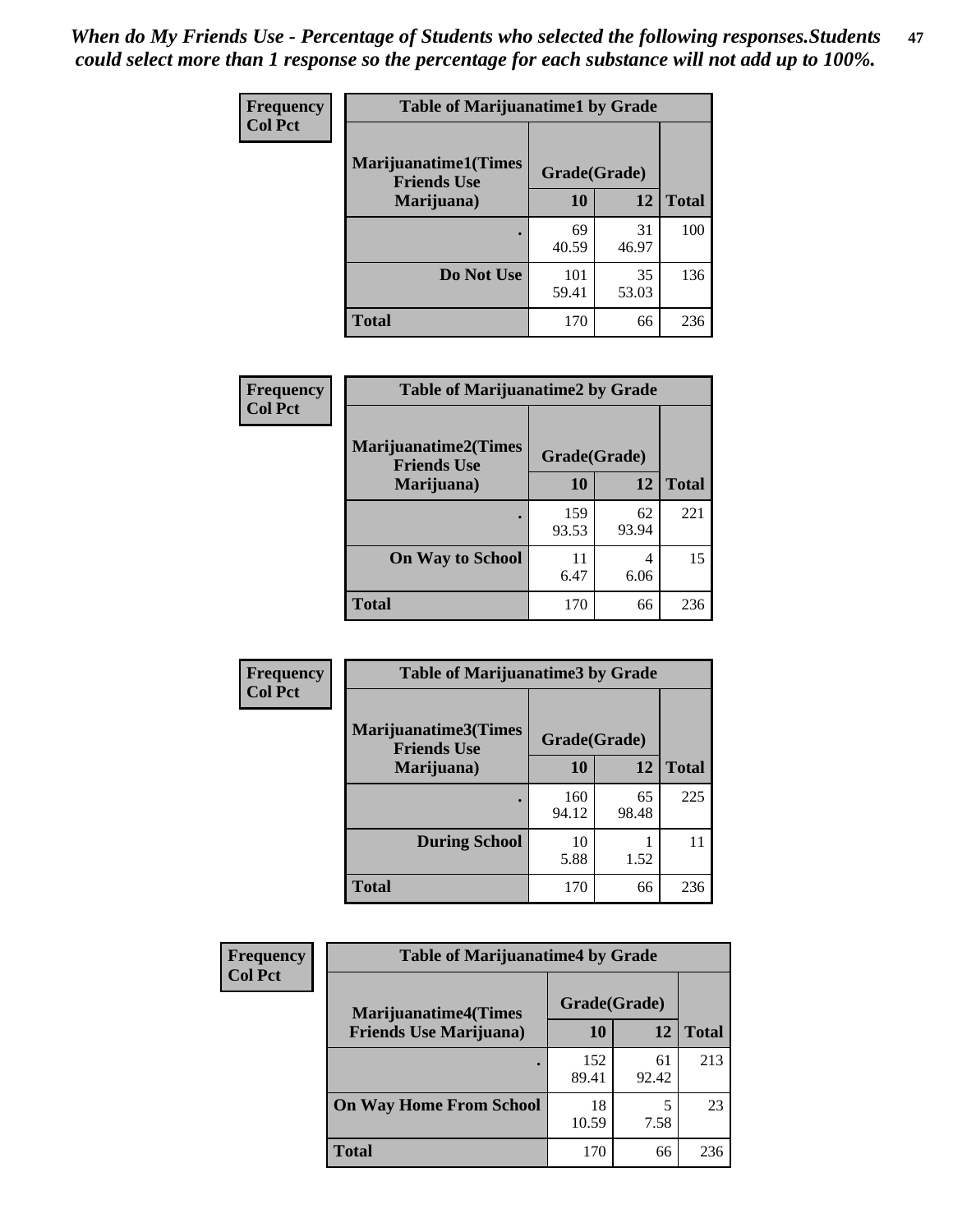| Frequency      | <b>Table of Marijuanatime5 by Grade</b>            |              |             |              |  |
|----------------|----------------------------------------------------|--------------|-------------|--------------|--|
| <b>Col Pct</b> | <b>Marijuanatime5</b> (Times<br><b>Friends Use</b> | Grade(Grade) |             |              |  |
|                | Marijuana)                                         | 10           | 12          | <b>Total</b> |  |
|                |                                                    | 134<br>78.82 | 43<br>65.15 | 177          |  |
|                | Weeknights                                         | 36<br>21.18  | 23<br>34.85 | 59           |  |
|                | <b>Total</b>                                       | 170          | 66          | 236          |  |

| Frequency      | <b>Table of Marijuanatime6 by Grade</b>    |              |             |              |
|----------------|--------------------------------------------|--------------|-------------|--------------|
| <b>Col Pct</b> | Marijuanatime6(Times<br><b>Friends Use</b> | Grade(Grade) |             |              |
|                | Marijuana)                                 | 10           | 12          | <b>Total</b> |
|                |                                            | 99<br>58.24  | 33<br>50.00 | 132          |
|                | Weekends                                   | 71<br>41.76  | 33<br>50.00 | 104          |
|                | <b>Total</b>                               | 170          | 66          | 236          |

| <b>Frequency</b> | <b>Table of Otherdrugtime1 by Grade</b>                  |              |             |              |
|------------------|----------------------------------------------------------|--------------|-------------|--------------|
| <b>Col Pct</b>   | <b>Otherdrugtime1</b> (Times<br><b>Friends Use Other</b> | Grade(Grade) |             |              |
|                  | <b>Illegal Drugs</b> )                                   | 10           | 12          | <b>Total</b> |
|                  |                                                          | 35<br>20.59  | 14<br>21.21 | 49           |
|                  | Do Not Use                                               | 135<br>79.41 | 52<br>78.79 | 187          |
|                  | <b>Total</b>                                             | 170          | 66          | 236          |

| <b>Frequency</b><br><b>Col Pct</b> | <b>Table of Otherdrugtime2 by Grade</b>                 |              |             |              |
|------------------------------------|---------------------------------------------------------|--------------|-------------|--------------|
|                                    | <b>Otherdrugtime2(Times</b><br><b>Friends Use Other</b> | Grade(Grade) |             |              |
|                                    | <b>Illegal Drugs</b> )                                  | 10           | 12          | <b>Total</b> |
|                                    |                                                         | 166<br>97.65 | 62<br>93.94 | 228          |
|                                    | <b>On Way to School</b>                                 | 4<br>2.35    | 4<br>6.06   | 8            |
|                                    | Total                                                   | 170          | 66          | 236          |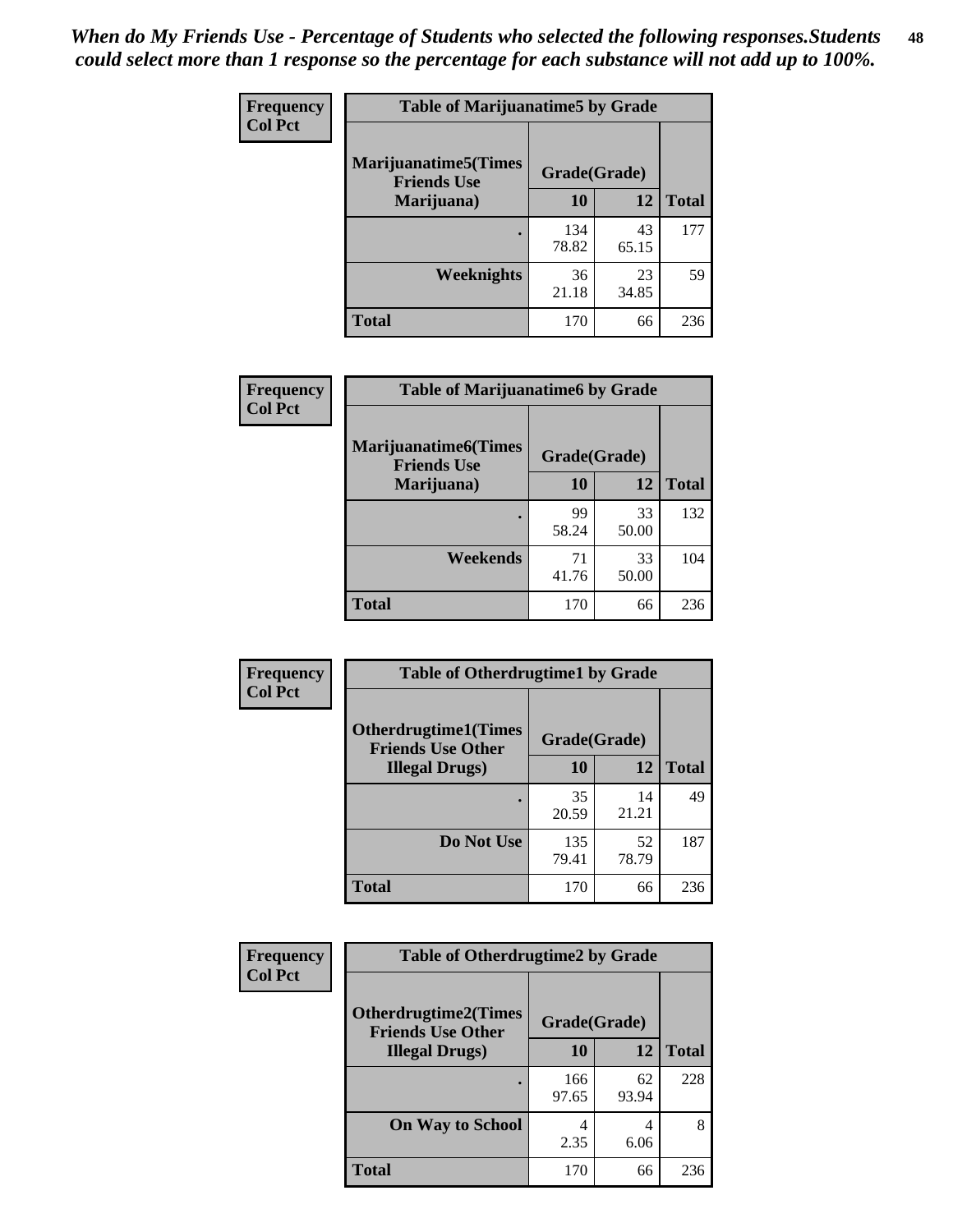| <b>Frequency</b> | <b>Table of Otherdrugtime3 by Grade</b>          |              |                        |              |
|------------------|--------------------------------------------------|--------------|------------------------|--------------|
| <b>Col Pct</b>   | Otherdrugtime3(Times<br><b>Friends Use Other</b> | Grade(Grade) |                        |              |
|                  | <b>Illegal Drugs</b> )                           | 10           | 12                     | <b>Total</b> |
|                  |                                                  | 162<br>95.29 | 64<br>96.97            | 226          |
|                  | <b>During School</b>                             | 8<br>4.71    | $\mathfrak{D}$<br>3.03 | 10           |
|                  | <b>Total</b>                                     | 170          | 66                     | 236          |

| Frequency      | <b>Table of Otherdrugtime4 by Grade</b>                         |              |             |              |
|----------------|-----------------------------------------------------------------|--------------|-------------|--------------|
| <b>Col Pct</b> | <b>Otherdrugtime4(Times</b><br><b>Friends Use Other Illegal</b> | Grade(Grade) |             |              |
|                | Drugs)                                                          | 10           | 12          | <b>Total</b> |
|                | ٠                                                               | 163<br>95.88 | 61<br>92.42 | 224          |
|                | <b>On Way Home From School</b>                                  | 4.12         | 5<br>7.58   | 12           |
|                | <b>Total</b>                                                    | 170          | 66          | 236          |

| <b>Frequency</b> | <b>Table of Otherdrugtime5 by Grade</b>                  |              |             |              |  |  |
|------------------|----------------------------------------------------------|--------------|-------------|--------------|--|--|
| <b>Col Pct</b>   | <b>Otherdrugtime5</b> (Times<br><b>Friends Use Other</b> | Grade(Grade) |             |              |  |  |
|                  | <b>Illegal Drugs</b> )                                   | 10           | 12          | <b>Total</b> |  |  |
|                  |                                                          | 153<br>90.00 | 55<br>83.33 | 208          |  |  |
|                  | Weeknights                                               | 17<br>10.00  | 11<br>16.67 | 28           |  |  |
|                  | Total                                                    | 170          | 66          | 236          |  |  |

| <b>Frequency</b><br><b>Col Pct</b> | <b>Table of Otherdrugtime6 by Grade</b>                 |              |             |              |  |  |
|------------------------------------|---------------------------------------------------------|--------------|-------------|--------------|--|--|
|                                    | <b>Otherdrugtime6(Times</b><br><b>Friends Use Other</b> | Grade(Grade) |             |              |  |  |
|                                    | <b>Illegal Drugs</b> )                                  | 10           | 12          | <b>Total</b> |  |  |
|                                    |                                                         | 135<br>79.41 | 48<br>72.73 | 183          |  |  |
|                                    | Weekends                                                | 35<br>20.59  | 18<br>27.27 | 53           |  |  |
|                                    | <b>Total</b>                                            | 170          | 66          | 236          |  |  |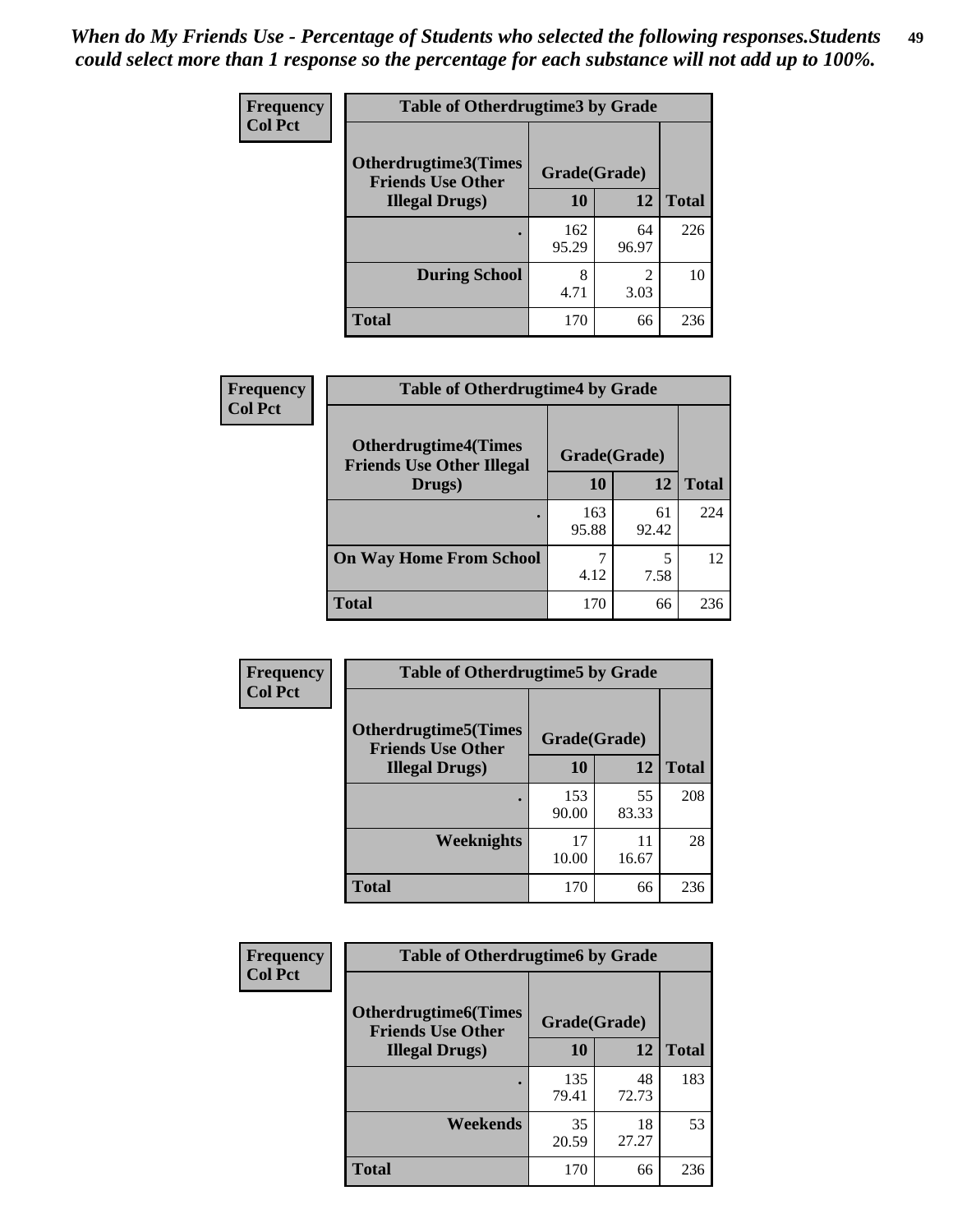| Frequency      | <b>Table of Educationalcohol by Grade</b>                                                                  |              |             |              |  |
|----------------|------------------------------------------------------------------------------------------------------------|--------------|-------------|--------------|--|
| <b>Col Pct</b> | Educationalcohol(I<br>have been taught<br>about alcohol,<br>tobacco,<br>and other drugs<br>within the last | Grade(Grade) |             |              |  |
|                | year at school)                                                                                            | 10           | 12          | <b>Total</b> |  |
|                | Yes                                                                                                        | 130<br>76.47 | 35<br>53.03 | 165          |  |
|                | N <sub>0</sub>                                                                                             | 40<br>23.53  | 31<br>46.97 | 71           |  |
|                | <b>Total</b>                                                                                               | 170          | 66          | 236          |  |

| Frequency      | <b>Table of Eversmoked by Grade</b> |              |             |              |  |  |
|----------------|-------------------------------------|--------------|-------------|--------------|--|--|
| <b>Col Pct</b> | Eversmoked(I<br>have smoked         | Grade(Grade) |             |              |  |  |
|                | a cigarette)                        | 10           | 12          | <b>Total</b> |  |  |
|                | <b>Yes</b>                          | 70<br>41.18  | 27<br>40.91 | 97           |  |  |
|                | N <sub>0</sub>                      | 100<br>58.82 | 39<br>59.09 | 139          |  |  |
|                | <b>Total</b>                        | 170          | 66          | 236          |  |  |

| Frequency      | <b>Table of Drovedrinking by Grade</b>                                                                              |                    |             |              |
|----------------|---------------------------------------------------------------------------------------------------------------------|--------------------|-------------|--------------|
| <b>Col Pct</b> | Drovedrinking(In<br>the past 30 days I<br>have driven a car<br>or other vehicle<br>while I was<br>drinking alcohol) | Grade(Grade)<br>10 | 12          | <b>Total</b> |
|                | <b>Yes</b>                                                                                                          | 3<br>1.76          | 10.61       | 10           |
|                | N <sub>0</sub>                                                                                                      | 167<br>98.24       | 59<br>89.39 | 226          |
|                | <b>Total</b>                                                                                                        | 170                | 66          | 236          |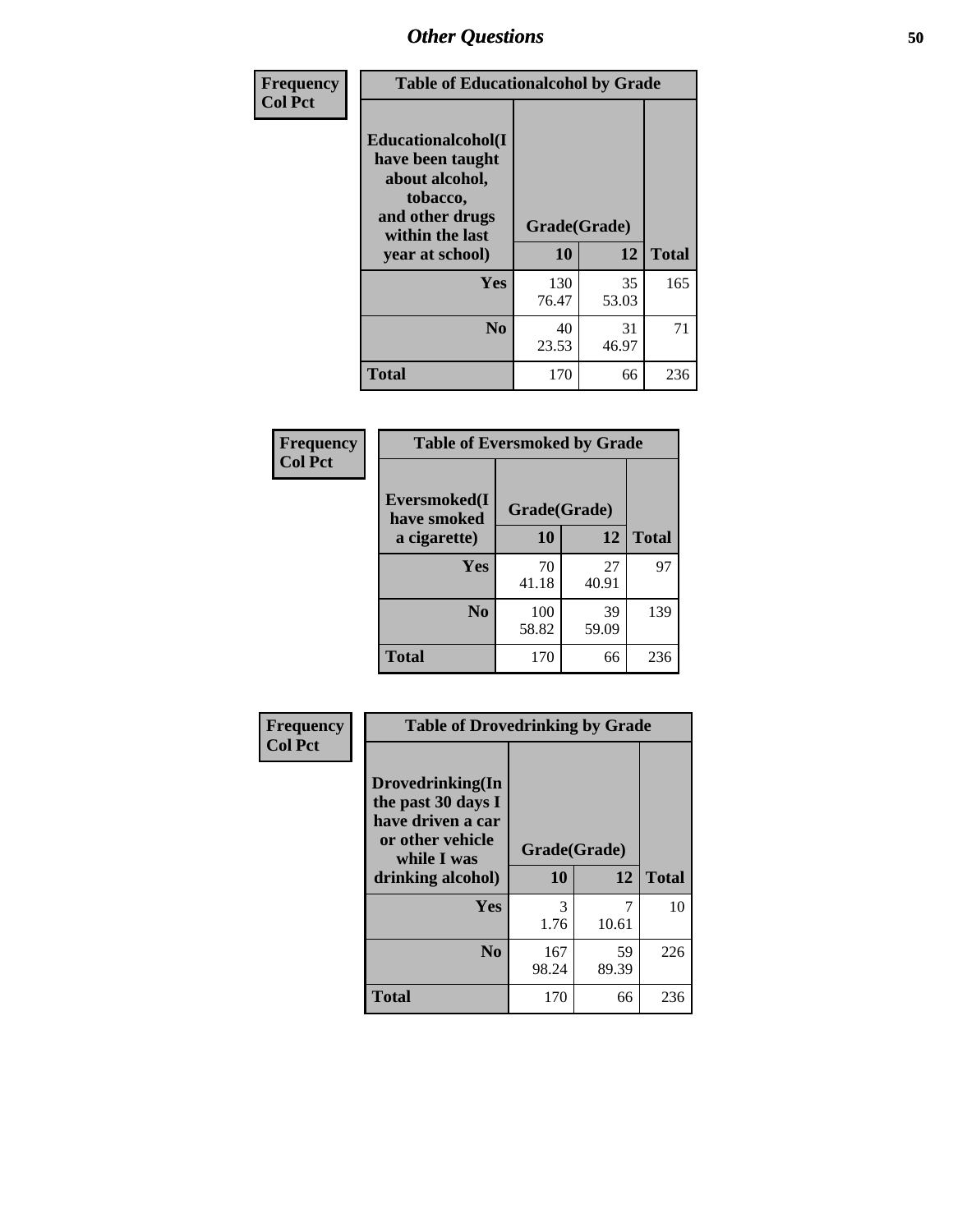| Frequency<br><b>Col Pct</b> | <b>Table of Rodedrinking by Grade</b>                                                                             |              |             |              |  |  |
|-----------------------------|-------------------------------------------------------------------------------------------------------------------|--------------|-------------|--------------|--|--|
|                             | <b>Rodedrinking(In</b><br>the past 30 days<br>I have ridden in<br>a car with a<br>driver who had<br>been drinking | Grade(Grade) |             |              |  |  |
|                             | alcohol)                                                                                                          | 10           | 12          | <b>Total</b> |  |  |
|                             | <b>Yes</b>                                                                                                        | 35<br>20.59  | 11<br>16.67 | 46           |  |  |
|                             | N <sub>0</sub>                                                                                                    | 135<br>79.41 | 55<br>83.33 | 190          |  |  |
|                             | <b>Total</b>                                                                                                      | 170          | 66          | 236          |  |  |

#### **Frequency Col Pct**

| <b>Table of Drugsschool by Grade</b>                                                                                      |              |             |              |  |  |
|---------------------------------------------------------------------------------------------------------------------------|--------------|-------------|--------------|--|--|
| <b>Drugsschool</b> (During<br>the past 12 months,<br>I have been offered,<br>sold,<br>or given illegal<br>drugs on school | Grade(Grade) |             |              |  |  |
| property)                                                                                                                 | 10           | 12          | <b>Total</b> |  |  |
| Yes                                                                                                                       | 37<br>21.76  | 13<br>19.70 | 50           |  |  |
| $\bf No$                                                                                                                  | 133<br>78.24 | 53<br>80.30 | 186          |  |  |
| <b>Total</b>                                                                                                              | 170          | 66          | 236          |  |  |

| Frequency      | <b>Table of Helpbullied by Grade</b>                                   |                           |             |              |  |  |  |
|----------------|------------------------------------------------------------------------|---------------------------|-------------|--------------|--|--|--|
| <b>Col Pct</b> | $Helpb$ ullied $(I$<br>would help<br>someone who was<br>being bullied) | Grade(Grade)<br><b>10</b> | 12          | <b>Total</b> |  |  |  |
|                |                                                                        |                           |             |              |  |  |  |
|                | <b>Strongly Agree</b>                                                  | 83<br>48.82               | 32<br>48.48 | 115          |  |  |  |
|                | <b>Somewhat Agree</b>                                                  | 64<br>37.65               | 26<br>39.39 | 90           |  |  |  |
|                | <b>Somewhat Disagree</b>                                               | 16<br>9.41                | 7<br>10.61  | 23           |  |  |  |
|                | <b>Strongly Disagree</b>                                               | 4.12                      | 1.52        | 8            |  |  |  |
|                | Total                                                                  | 170                       | 66          | 236          |  |  |  |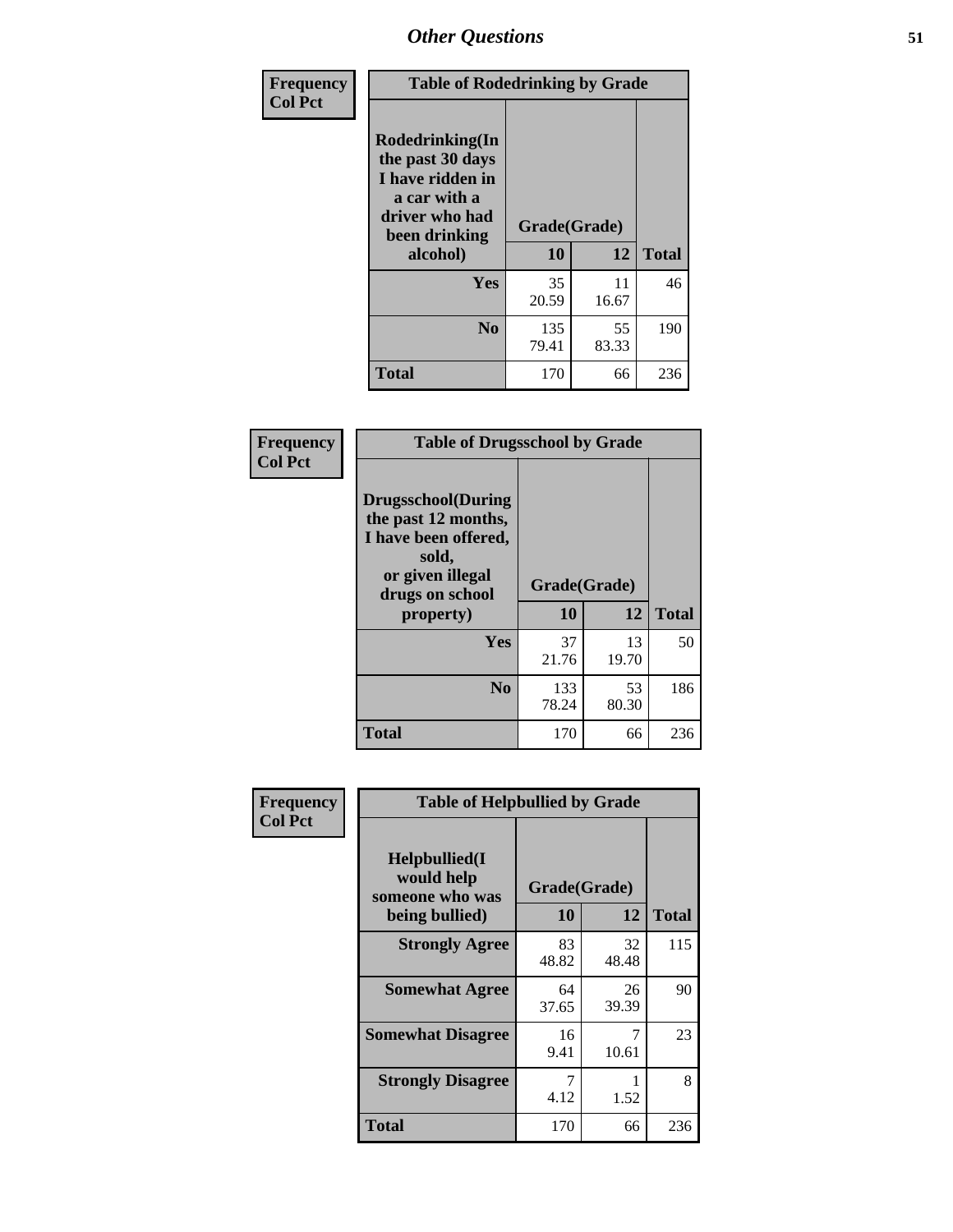| Frequency |
|-----------|
| Kow Pct   |

| <b>Table of Grade by Bingedrinking</b> |                             |                                                                                                         |                   |                          |                        |                               |                   |              |
|----------------------------------------|-----------------------------|---------------------------------------------------------------------------------------------------------|-------------------|--------------------------|------------------------|-------------------------------|-------------------|--------------|
|                                        |                             | Bingedrinking(I have drunk five or more<br>drinks of alcohol at one sitting during the<br>last 30 days) |                   |                          |                        |                               |                   |              |
| Grade(Grade)                           | $\mathbf{0}$<br><b>Days</b> | $1$ or<br>2<br>days                                                                                     | 3 to<br>5<br>days | <b>6 to</b><br>9<br>days | 10<br>to<br>19<br>days | <b>20</b><br>to<br>29<br>days | All<br>30<br>days | <b>Total</b> |
| 10                                     | 151<br>88.82                | 3                                                                                                       | 5                 | 5                        | 4                      |                               |                   | 170          |
|                                        |                             | 1.76                                                                                                    | 2.94              | 2.94                     | 2.35                   | 0.59                          | 0.59              |              |
| 12                                     | 50<br>75.76                 | 7<br>10.61                                                                                              | 1.52              | 3<br>4.55                | 4<br>6.06              | $\Omega$<br>0.00              | 1.52              | 66           |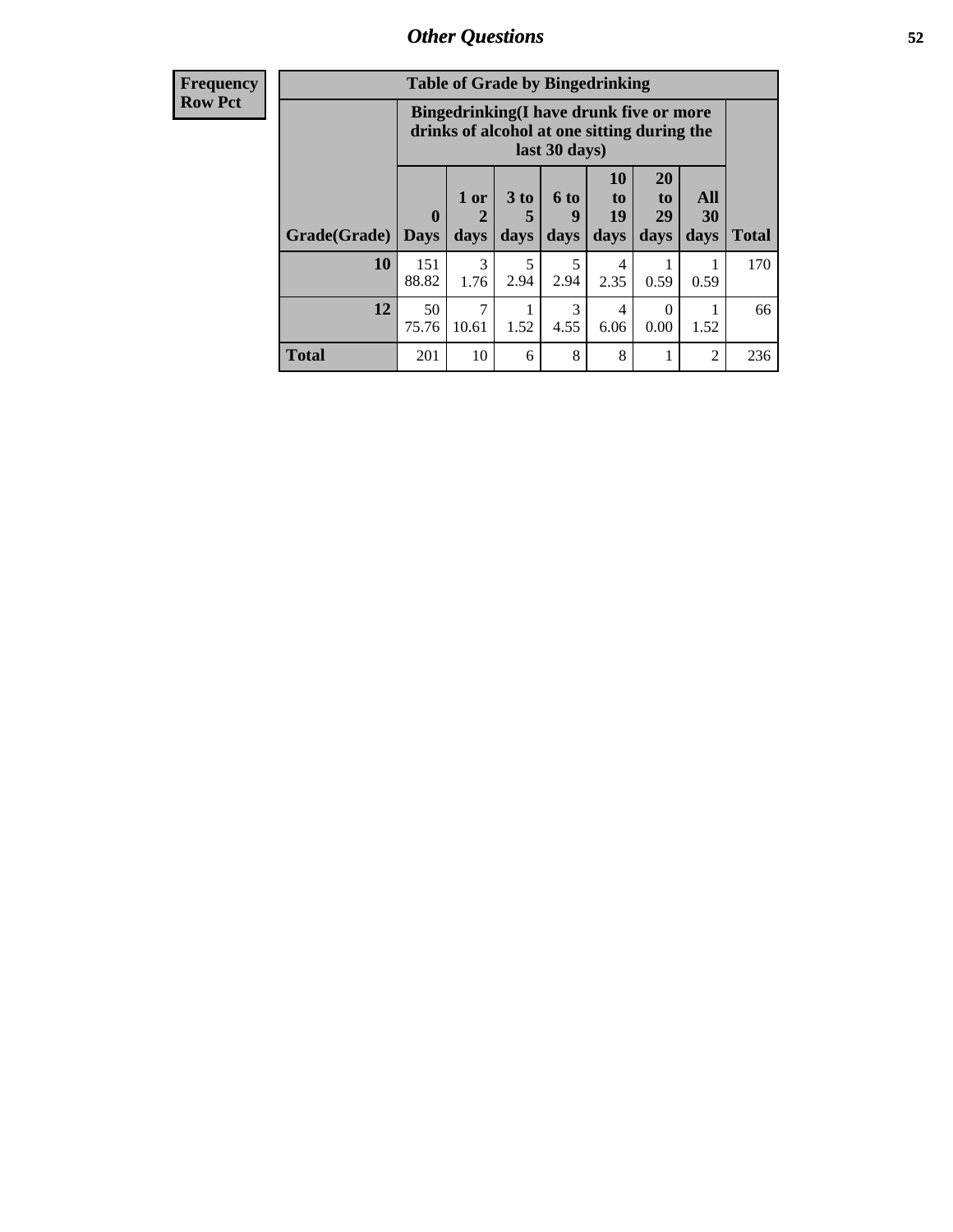## *Nutrition* **53**

| <b>Frequency</b><br>Row Pct |
|-----------------------------|
|                             |

| <b>Table of Grade by Dairy</b> |                                                                                                                                           |             |             |             |     |  |  |  |
|--------------------------------|-------------------------------------------------------------------------------------------------------------------------------------------|-------------|-------------|-------------|-----|--|--|--|
|                                | Dairy (I eat at least 3 servings of dairy<br>products each day)                                                                           |             |             |             |     |  |  |  |
| Grade(Grade)                   | <b>Somewhat</b><br><b>Somewhat</b><br><b>Strongly</b><br><b>Strongly</b><br><b>Disagree</b><br>Disagree<br><b>Total</b><br>Agree<br>Agree |             |             |             |     |  |  |  |
| 10                             | 60<br>35.29                                                                                                                               | 61<br>35.88 | 31<br>18.24 | 18<br>10.59 | 170 |  |  |  |
| 12                             | 11<br>16.67                                                                                                                               | 28<br>42.42 | 14<br>21.21 | 13<br>19.70 | 66  |  |  |  |
| <b>Total</b>                   | 71                                                                                                                                        | 89          | 45          | 31          | 236 |  |  |  |

| <b>Frequency</b> |
|------------------|
| <b>Row Pct</b>   |

| <b>Table of Grade by Fruitveg</b> |                                                                          |             |                                        |                                    |              |  |  |
|-----------------------------------|--------------------------------------------------------------------------|-------------|----------------------------------------|------------------------------------|--------------|--|--|
|                                   | Fruitveg(I eat at least 5 servings of fruits<br>and vegetables each day) |             |                                        |                                    |              |  |  |
| Grade(Grade)                      | <b>Strongly</b><br>Agree                                                 | Agree       | <b>Somewhat   Somewhat</b><br>Disagree | <b>Strongly</b><br><b>Disagree</b> | <b>Total</b> |  |  |
| 10                                | 25<br>14.71                                                              | 62<br>36.47 | 49<br>28.82                            | 34<br>20.00                        | 170          |  |  |
| 12                                | 10<br>15.15                                                              | 22<br>33.33 | 19<br>28.79                            | 15<br>22.73                        | 66           |  |  |
| <b>Total</b>                      | 35                                                                       | 84          | 68                                     | 49                                 | 236          |  |  |

| <b>Frequency</b> | <b>Table of Grade by Cafeteriahealthy</b> |                                                                       |             |                                             |                                    |              |  |
|------------------|-------------------------------------------|-----------------------------------------------------------------------|-------------|---------------------------------------------|------------------------------------|--------------|--|
| <b>Row Pct</b>   |                                           | Cafeteriahealthy (School meals in my<br>school cafeteria are healthy) |             |                                             |                                    |              |  |
|                  | Grade(Grade)                              | <b>Strongly</b><br>Agree                                              | Agree       | <b>Somewhat</b> Somewhat<br><b>Disagree</b> | <b>Strongly</b><br><b>Disagree</b> | <b>Total</b> |  |
|                  | 10                                        | 13<br>7.65                                                            | 51<br>30.00 | 53<br>31.18                                 | 53<br>31.18                        | 170          |  |
|                  | 12                                        | Q<br>13.64                                                            | 19<br>28.79 | 17<br>25.76                                 | 21<br>31.82                        | 66           |  |
|                  | Total                                     | 22                                                                    | 70          | 70                                          | 74                                 | 236          |  |

| <b>Frequency</b> |
|------------------|
| <b>Row Pct</b>   |

| <b>Table of Grade by Cafeterianutrition</b>                                               |                          |                   |                                    |                                    |              |  |
|-------------------------------------------------------------------------------------------|--------------------------|-------------------|------------------------------------|------------------------------------|--------------|--|
| <b>Cafeterianutrition</b> (Facts about nutrition<br>are available in my school cafeteria) |                          |                   |                                    |                                    |              |  |
| Grade(Grade)                                                                              | <b>Strongly</b><br>Agree | Somewhat<br>Agree | <b>Somewhat</b><br><b>Disagree</b> | <b>Strongly</b><br><b>Disagree</b> | <b>Total</b> |  |
| 10                                                                                        | 26<br>15.29              | 52<br>30.59       | 43<br>25.29                        | 49<br>28.82                        | 170          |  |
| 12                                                                                        | 11<br>16.67              | 20<br>30.30       | 21<br>31.82                        | 14<br>21.21                        | 66           |  |
| <b>Total</b>                                                                              | 37                       | 72                | 64                                 | 63                                 | 236          |  |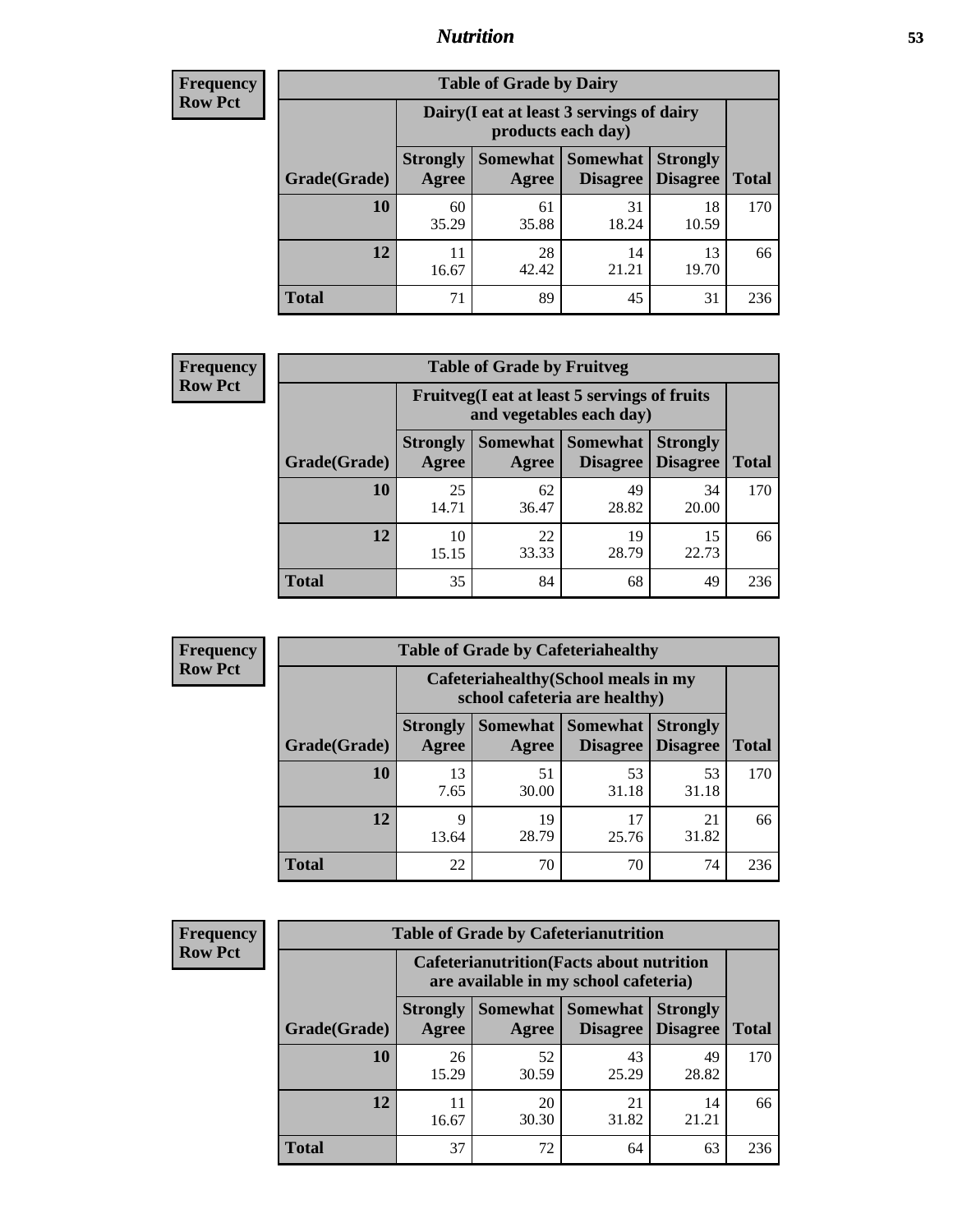## *Nutrition* **54**

| <b>Frequency</b> |
|------------------|
| Row Pct          |

| <b>Table of Grade by Schoollunch</b> |                                                                                                                                      |                                                                 |           |             |     |  |  |  |
|--------------------------------------|--------------------------------------------------------------------------------------------------------------------------------------|-----------------------------------------------------------------|-----------|-------------|-----|--|--|--|
|                                      |                                                                                                                                      | Schoollunch(I eat school lunch three or<br>more times per week) |           |             |     |  |  |  |
| Grade(Grade)                         | Somewhat  <br><b>Somewhat</b><br><b>Strongly</b><br><b>Strongly</b><br><b>Disagree</b><br>Disagree<br><b>Total</b><br>Agree<br>Agree |                                                                 |           |             |     |  |  |  |
| 10                                   | 103<br>60.59                                                                                                                         | 29<br>17.06                                                     | 4.12      | 31<br>18.24 | 170 |  |  |  |
| 12                                   | 21<br>31.82                                                                                                                          | 15<br>22.73                                                     | 6<br>9.09 | 24<br>36.36 | 66  |  |  |  |
| <b>Total</b>                         | 124                                                                                                                                  | 44                                                              | 13        | 55          | 236 |  |  |  |

| <b>Frequency</b> |  |
|------------------|--|
| <b>Row Pct</b>   |  |

| <b>Table of Grade by Foodchoices</b> |                                                                            |             |                                               |                                    |              |  |  |
|--------------------------------------|----------------------------------------------------------------------------|-------------|-----------------------------------------------|------------------------------------|--------------|--|--|
|                                      | <b>Foodchoices</b> (I make healthy food choices in<br>my school cafeteria) |             |                                               |                                    |              |  |  |
| Grade(Grade)                         | <b>Strongly</b><br>Agree                                                   | Agree       | <b>Somewhat   Somewhat</b><br><b>Disagree</b> | <b>Strongly</b><br><b>Disagree</b> | <b>Total</b> |  |  |
| 10                                   | 37<br>21.76                                                                | 62<br>36.47 | 31<br>18.24                                   | 40<br>23.53                        | 170          |  |  |
| 12                                   | 10<br>15.15                                                                | 23<br>34.85 | 17<br>25.76                                   | 16<br>24.24                        | 66           |  |  |
| <b>Total</b>                         | 47                                                                         | 85          | 48                                            | 56                                 | 236          |  |  |

| Frequency      | <b>Table of Grade by Wholewheat</b> |                                                                                                             |             |                                   |                                    |              |  |  |  |
|----------------|-------------------------------------|-------------------------------------------------------------------------------------------------------------|-------------|-----------------------------------|------------------------------------|--------------|--|--|--|
| <b>Row Pct</b> |                                     | Wholewheat (There are whole wheat and<br>multigrain breads and cereals available in<br>my school cafeteria) |             |                                   |                                    |              |  |  |  |
|                | Grade(Grade)                        | <b>Strongly</b><br>Agree                                                                                    | Agree       | Somewhat   Somewhat  <br>Disagree | <b>Strongly</b><br><b>Disagree</b> | <b>Total</b> |  |  |  |
|                | 10                                  | 44<br>25.88                                                                                                 | 62<br>36.47 | 33<br>19.41                       | 31<br>18.24                        | 170          |  |  |  |
|                | 12                                  | 12<br>18.18                                                                                                 | 29<br>43.94 | 16<br>24.24                       | 9<br>13.64                         | 66           |  |  |  |
|                | <b>Total</b>                        | 56                                                                                                          | 91          | 49                                | 40                                 | 236          |  |  |  |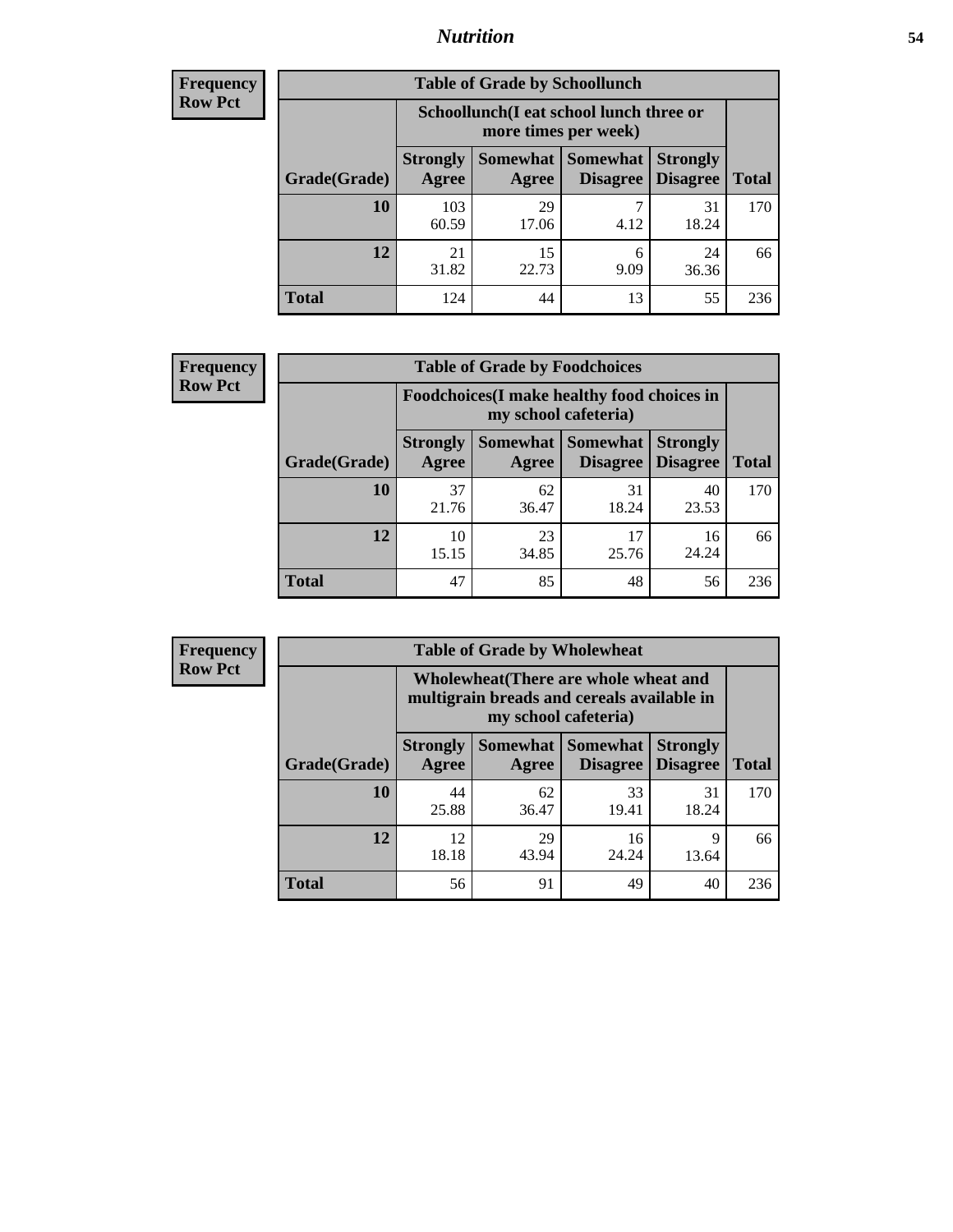## *Nutrition* **55**

**Frequency Row Pct**

| <b>Table of Grade by Healthyvending</b> |                                                                                                                                               |                          |                                    |                                    |              |  |  |  |
|-----------------------------------------|-----------------------------------------------------------------------------------------------------------------------------------------------|--------------------------|------------------------------------|------------------------------------|--------------|--|--|--|
|                                         | Healthyvending (If only healthy snacks and<br>beverages were available in the vending<br>machines during the school day,<br>I would buy them) |                          |                                    |                                    |              |  |  |  |
| Grade(Grade)                            | <b>Strongly</b><br>Agree                                                                                                                      | <b>Somewhat</b><br>Agree | <b>Somewhat</b><br><b>Disagree</b> | <b>Strongly</b><br><b>Disagree</b> | <b>Total</b> |  |  |  |
| 10                                      | 51<br>30.00                                                                                                                                   | 58<br>34.12              | 26<br>15.29                        | 35<br>20.59                        | 170          |  |  |  |
| 12                                      | 19<br>28.79                                                                                                                                   | 20<br>30.30              | 6<br>9.09                          | 21<br>31.82                        | 66           |  |  |  |
| <b>Total</b>                            | 70                                                                                                                                            | 78                       | 32                                 | 56                                 | 236          |  |  |  |

**Frequency Row Pct**

| <b>Table of Grade by Schoolbreakfast</b> |                                                                                                                                         |             |             |             |     |  |  |  |
|------------------------------------------|-----------------------------------------------------------------------------------------------------------------------------------------|-------------|-------------|-------------|-----|--|--|--|
|                                          | Schoolbreakfast (If breakfast were<br>available at school,<br>but outside the cafeteria,<br>I would eat breakfast at school more often) |             |             |             |     |  |  |  |
| Grade(Grade)                             | Somewhat  <br><b>Strongly</b><br><b>Somewhat</b><br><b>Strongly</b><br><b>Disagree</b><br><b>Disagree</b><br>Agree<br>Agree             |             |             |             |     |  |  |  |
| 10                                       | 71<br>41.76                                                                                                                             | 44<br>25.88 | 26<br>15.29 | 29<br>17.06 | 170 |  |  |  |
| 12                                       | 22<br>33.33                                                                                                                             | 20<br>30.30 | 9<br>13.64  | 15<br>22.73 | 66  |  |  |  |
| <b>Total</b>                             | 93                                                                                                                                      | 64          | 35          | 44          | 236 |  |  |  |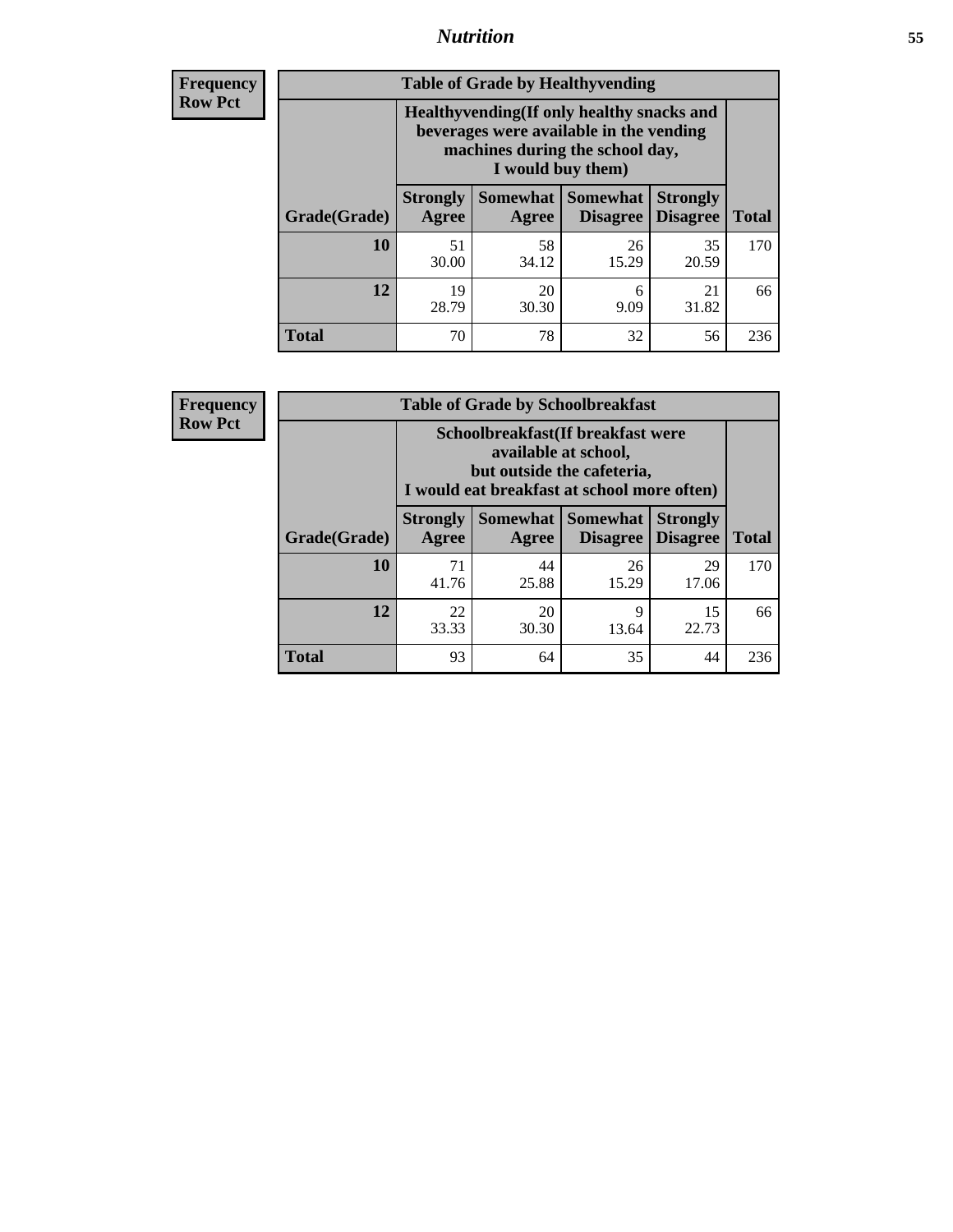| Frequency<br><b>Col Pct</b> | <b>Table of Educationaids by Grade</b>                                                                    |                    |             |              |
|-----------------------------|-----------------------------------------------------------------------------------------------------------|--------------------|-------------|--------------|
|                             | <b>Educationaids</b> (I<br>have been<br>taught about<br><b>HIV/AIDS</b> at<br>school in the<br>past year) | Grade(Grade)<br>10 | 12          | <b>Total</b> |
|                             | Yes                                                                                                       | 141<br>82.94       | 37<br>56.06 | 178          |
|                             | N <sub>0</sub>                                                                                            | 29<br>17.06        | 29<br>43.94 | 58           |
|                             | <b>Total</b>                                                                                              | 170                | 66          | 236          |

| Frequency      | <b>Table of Educationcharacter by Grade</b>                                                  |              |             |              |  |
|----------------|----------------------------------------------------------------------------------------------|--------------|-------------|--------------|--|
| <b>Col Pct</b> | <b>Educationcharacter(I)</b><br>have been taught<br>about character<br>education in the past | Grade(Grade) |             |              |  |
|                | year at school)                                                                              | 10           | 12          | <b>Total</b> |  |
|                | <b>Yes</b>                                                                                   | 129<br>75.88 | 45<br>68.18 | 174          |  |
|                | N <sub>0</sub>                                                                               | 41<br>24.12  | 21<br>31.82 | 62           |  |
|                | <b>Total</b>                                                                                 | 170          | 66          | 236          |  |

| Frequency      | <b>Table of Gradcoach1 by Grade</b> |              |             |              |
|----------------|-------------------------------------|--------------|-------------|--------------|
| <b>Col Pct</b> | Gradcoach1(I                        |              |             |              |
|                | know who my<br><b>Graduation</b>    | Grade(Grade) |             |              |
|                | Coach is)                           | 10           | 12          | <b>Total</b> |
|                | <b>Yes</b>                          | 90<br>52.94  | 57<br>86.36 | 147          |
|                | N <sub>0</sub>                      | 80<br>47.06  | 9<br>13.64  | 89           |
|                | <b>Total</b>                        | 170          | 66          | 236          |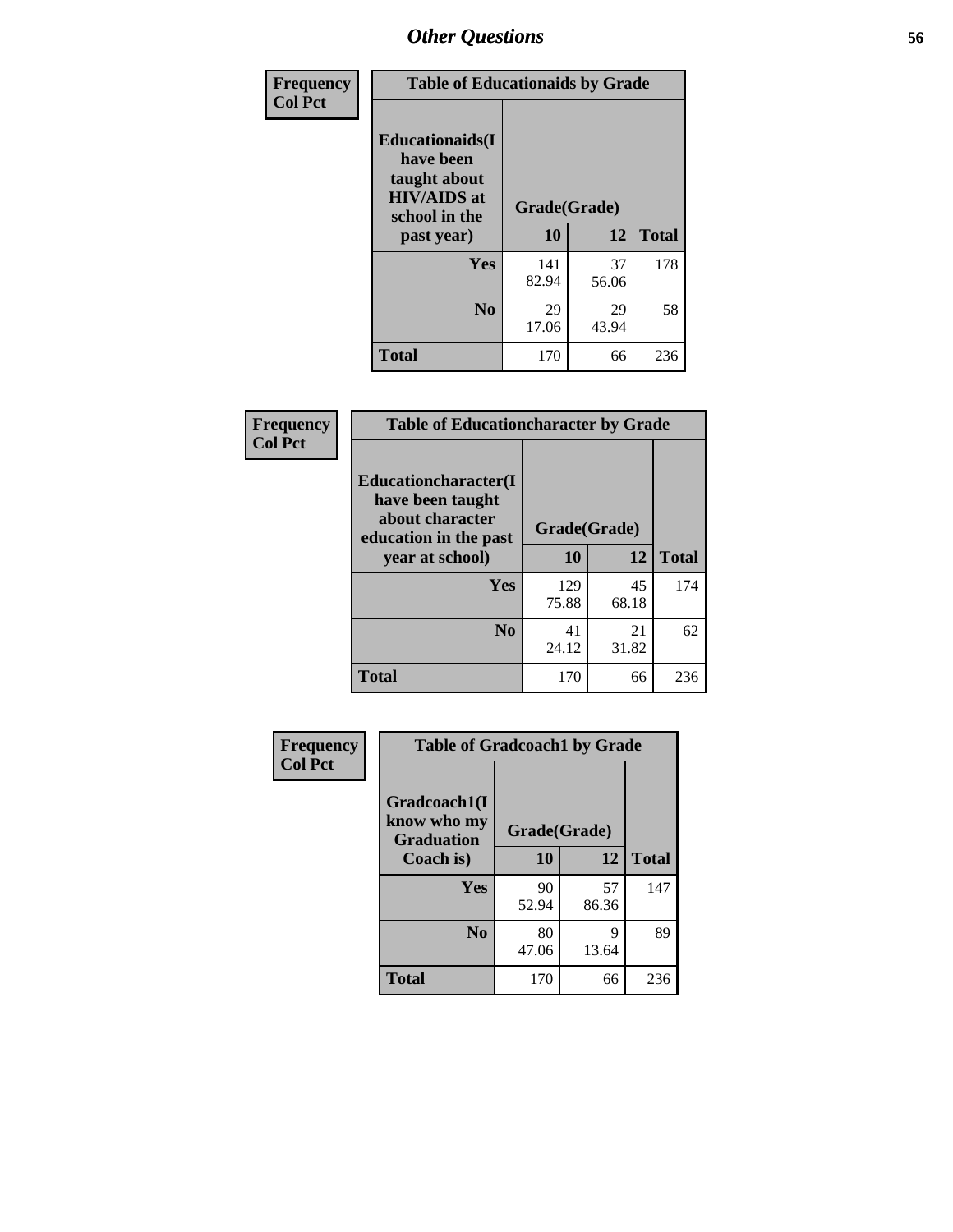| Frequency      | <b>Table of Gradcoach2 by Grade</b> |              |             |              |
|----------------|-------------------------------------|--------------|-------------|--------------|
| <b>Col Pct</b> | Gradcoach2(I<br>have                |              |             |              |
|                | contacted my<br><b>Graduation</b>   | Grade(Grade) |             |              |
|                | Coach)                              | 10           | 12          | <b>Total</b> |
|                | Yes                                 | 25<br>14.71  | 25<br>37.88 | 50           |
|                | N <sub>0</sub>                      | 145<br>85.29 | 41<br>62.12 | 186          |
|                | <b>Total</b>                        | 170          | 66          | 236          |

| <b>Frequency</b><br><b>Col Pct</b> |                                                                             | <b>Table of Gradcoach3 by Grade</b> |             |              |  |
|------------------------------------|-----------------------------------------------------------------------------|-------------------------------------|-------------|--------------|--|
|                                    | Gradcoach3(I<br>have received<br>assistance<br>from my<br><b>Graduation</b> | Grade(Grade)                        |             |              |  |
|                                    | Coach)                                                                      | 10                                  | 12          | <b>Total</b> |  |
|                                    | Yes                                                                         | 14<br>8.24                          | 22<br>33.33 | 36           |  |
|                                    | N <sub>0</sub>                                                              | 38<br>22.35                         | 8<br>12.12  | 46           |  |
|                                    | Don't know                                                                  | 118<br>69.41                        | 36<br>54.55 | 154          |  |
|                                    | <b>Total</b>                                                                | 170                                 | 66          | 236          |  |

| Frequency      | <b>Table of Selfharm by Grade</b>                                                                                                                                                      |              |                    |              |
|----------------|----------------------------------------------------------------------------------------------------------------------------------------------------------------------------------------|--------------|--------------------|--------------|
| <b>Col Pct</b> | <b>Selfharm</b> (During<br>the past 12<br>months,<br>I harmed myself<br>on purpose<br><b>Suicideconsider</b><br>During the past<br>12 months,<br>I seriously<br>considered<br>suicide) | 10           | Grade(Grade)<br>12 | <b>Total</b> |
|                | Yes                                                                                                                                                                                    | 21<br>12.35  | 7<br>10.61         | 28           |
|                | N <sub>0</sub>                                                                                                                                                                         | 149<br>87.65 | 59<br>89.39        | 208          |
|                | Total                                                                                                                                                                                  | 170          | 66                 | 236          |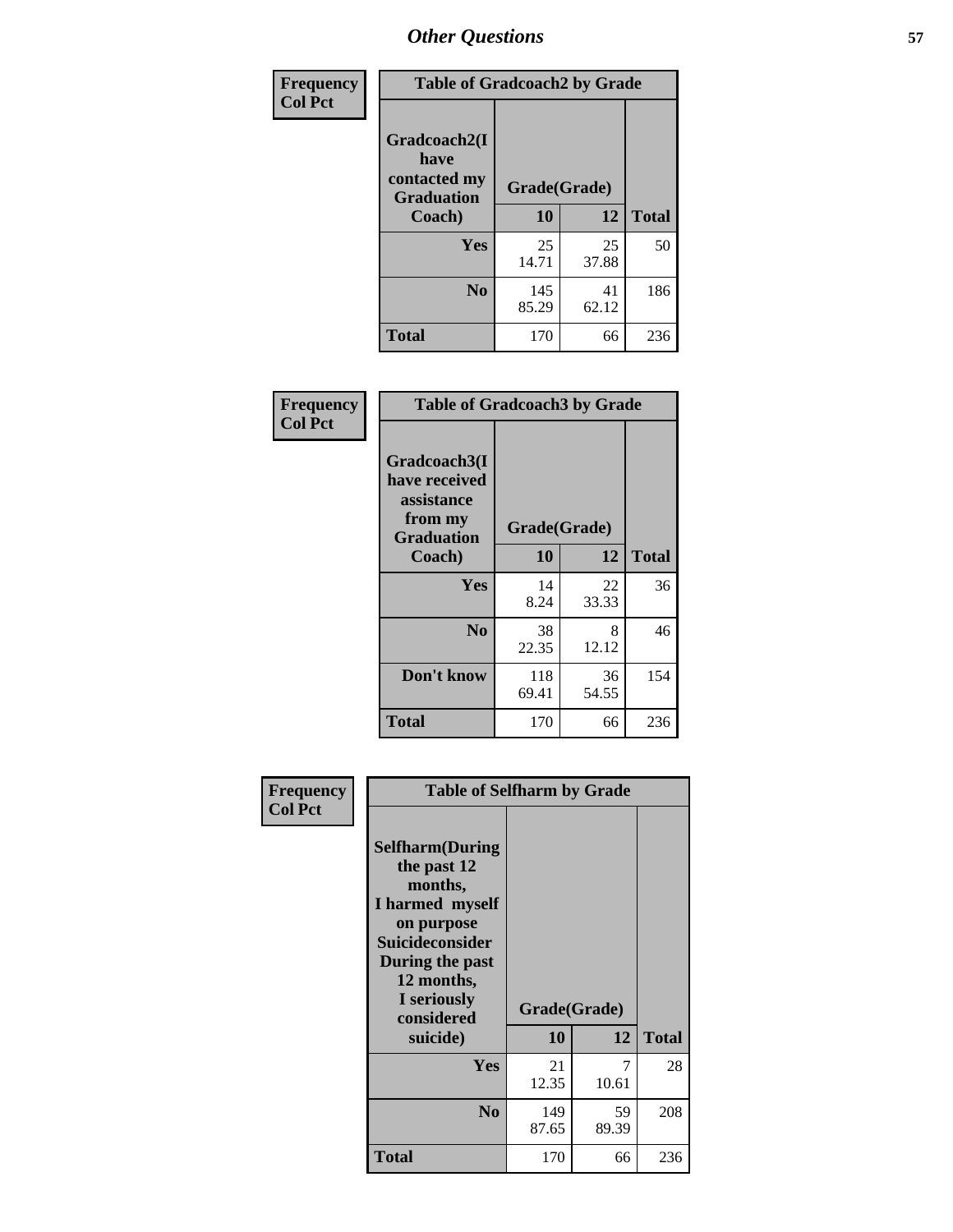| <b>Frequency</b> | <b>Table of Suicideconsider by Grade</b> |              |             |              |
|------------------|------------------------------------------|--------------|-------------|--------------|
| <b>Col Pct</b>   |                                          | Grade(Grade) |             |              |
|                  | <b>Suicideconsider</b>                   | 10           | 12          | <b>Total</b> |
|                  | Yes                                      | 27<br>15.88  | 8<br>12.12  | 35           |
|                  | N <sub>0</sub>                           | 143<br>84.12 | 58<br>87.88 | 201          |
|                  | <b>Total</b>                             | 170          | 66          | 236          |

| Frequency      | <b>Table of Suicideattempt by Grade</b>              |              |             |              |
|----------------|------------------------------------------------------|--------------|-------------|--------------|
| <b>Col Pct</b> | Suicideattempt(I<br>have attempted<br>suicide in the | Grade(Grade) |             |              |
|                | last year)                                           | 10           | 12          | <b>Total</b> |
|                | Yes                                                  | Q<br>5.29    | 1.52        | 10           |
|                | N <sub>0</sub>                                       | 161<br>94.71 | 65<br>98.48 | 226          |
|                | <b>Total</b>                                         | 170          | 66          | 236          |

| Frequency      | <b>Table of Instantmessaged by Grade</b>                       |              |             |              |
|----------------|----------------------------------------------------------------|--------------|-------------|--------------|
| <b>Col Pct</b> | <b>Instantmessaged</b> (I<br>have instant<br>messaged people I | Grade(Grade) |             |              |
|                | do not even know)                                              | 10           | 12          | <b>Total</b> |
|                | Yes                                                            | 75<br>44.12  | 20<br>30.30 | 95           |
|                | N <sub>0</sub>                                                 | 95<br>55.88  | 46<br>69.70 | 141          |
|                | <b>Total</b>                                                   | 170          | 66          | 236          |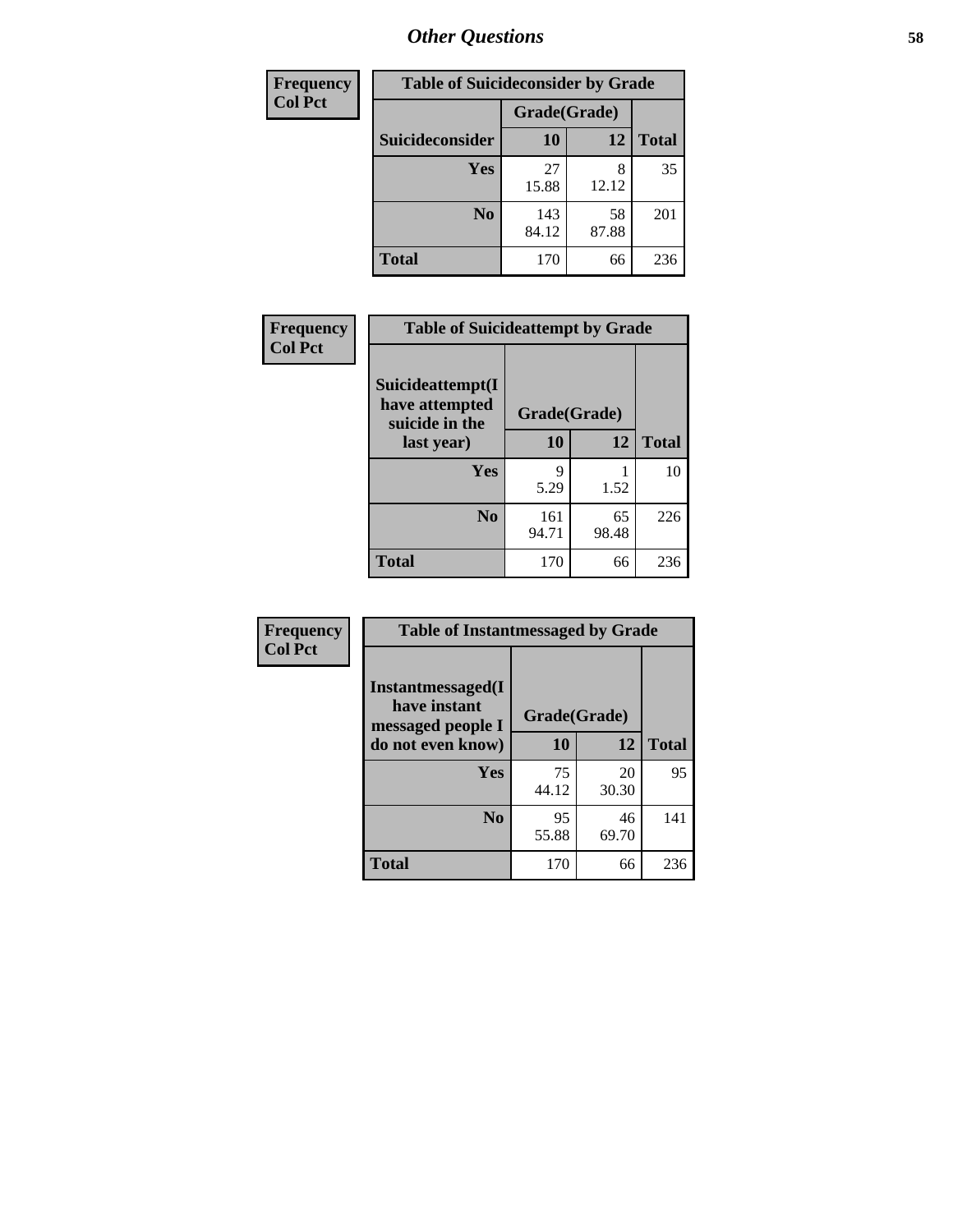| Frequency      |                                                                        | <b>Table of Getsalong by Grade</b> |             |              |  |
|----------------|------------------------------------------------------------------------|------------------------------------|-------------|--------------|--|
| <b>Col Pct</b> | <b>Getsalong</b> (I get<br>along with other<br>students and<br>adults) | Grade(Grade)<br>10                 | 12          | <b>Total</b> |  |
|                | <b>Strongly Agree</b>                                                  | 72<br>42.35                        | 31<br>46.97 | 103          |  |
|                | <b>Somewhat Agree</b>                                                  | 79<br>46.47                        | 32<br>48.48 | 111          |  |
|                | <b>Somewhat Disagree</b>                                               | 12<br>7.06                         | 3<br>4.55   | 15           |  |
|                | <b>Strongly Disagree</b>                                               | 7<br>4.12                          | 0<br>0.00   | 7            |  |
|                | <b>Total</b>                                                           | 170                                | 66          | 236          |  |

| Frequency      | <b>Table of Safehome by Grade</b> |                           |                           |              |
|----------------|-----------------------------------|---------------------------|---------------------------|--------------|
| <b>Col Pct</b> | Safehome(I feel<br>safe at home)  | Grade(Grade)<br><b>10</b> | 12                        | <b>Total</b> |
|                | <b>Strongly Agree</b>             | 106<br>62.35              | 47<br>71.21               | 153          |
|                | <b>Somewhat Agree</b>             | 46<br>27.06               | 15<br>22.73               | 61           |
|                | <b>Somewhat Disagree</b>          | 12<br>7.06                | 4<br>6.06                 | 16           |
|                | <b>Strongly Disagree</b>          | 6<br>3.53                 | $\mathbf{\Omega}$<br>0.00 | 6            |
|                | <b>Total</b>                      | 170                       | 66                        | 236          |

| Frequency      |                                                                                     | <b>Table of Adulttalk by Grade</b> |             |              |  |
|----------------|-------------------------------------------------------------------------------------|------------------------------------|-------------|--------------|--|
| <b>Col Pct</b> | <b>Adulttalk(I</b><br>know an<br>adult at<br>school that<br>I can talk<br>with if I | Grade(Grade)                       |             |              |  |
|                | need help)                                                                          | 10                                 | 12          | <b>Total</b> |  |
|                | Yes                                                                                 | 131<br>77.06                       | 53<br>80.30 | 184          |  |
|                | N <sub>0</sub>                                                                      | 39<br>22.94                        | 13<br>19.70 | 52           |  |
|                | <b>Total</b>                                                                        | 170                                | 66          | 236          |  |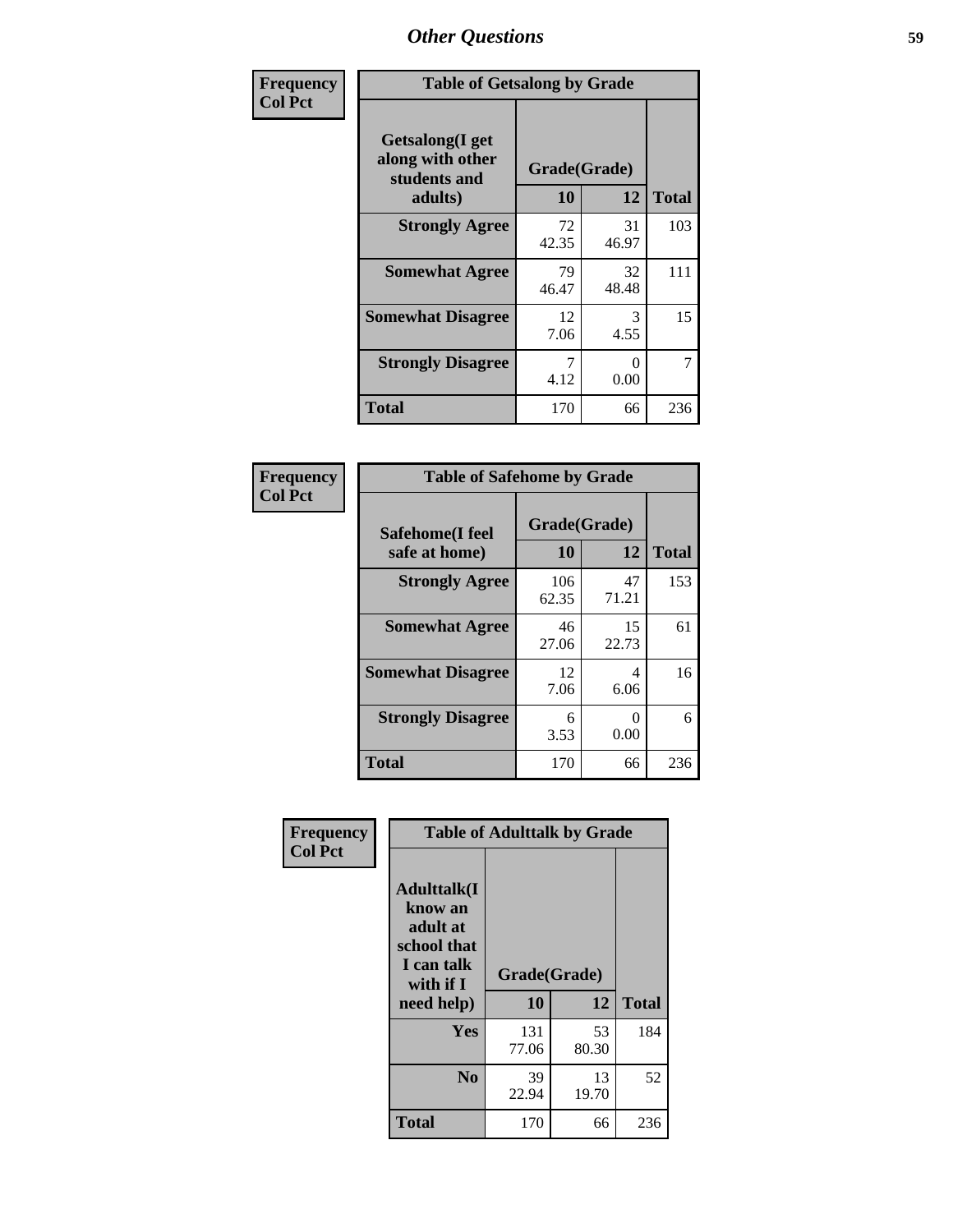**Frequency Row Pct**

| <b>Table of Grade by Tvtime</b> |             |                                                                                         |             |                                                |             |             |              |  |  |
|---------------------------------|-------------|-----------------------------------------------------------------------------------------|-------------|------------------------------------------------|-------------|-------------|--------------|--|--|
|                                 |             | Tytime (On an average school day,<br>how much unsupervised time do I spend watching TV) |             |                                                |             |             |              |  |  |
| Grade(Grade)   None             |             | <b>Less that</b><br>hour/day                                                            | hour/day    | $2 - 3$<br>  hours/day   hours/day   hours/day | $4 - 5$     | $6+$        | <b>Total</b> |  |  |
| 10                              | 24<br>14.12 | 26<br>15.29                                                                             | 21<br>12.35 | 49<br>28.82                                    | 31<br>18.24 | 19<br>11.18 | 170          |  |  |
| 12                              | 12<br>18.18 | 11<br>16.67                                                                             | 10.61       | 22<br>33.33                                    | 10.61       | 10.61       | 66           |  |  |
| <b>Total</b>                    | 36          | 37                                                                                      | 28          | 71                                             | 38          | 26          | 236          |  |  |

**Frequency Row Pct**

| <b>Table of Grade by Computertime</b> |             |                                                                                                                                 |             |             |            |             |     |  |
|---------------------------------------|-------------|---------------------------------------------------------------------------------------------------------------------------------|-------------|-------------|------------|-------------|-----|--|
|                                       |             | Computertime (On an average school day,<br>how much unsupervised time do I spend on the computer)                               |             |             |            |             |     |  |
| Grade(Grade)                          | None        | <b>Less that</b><br>$2 - 3$<br>$4 - 5$<br>$6+$<br>hour/day<br>hours/day<br>  hours/day<br>hour/day<br>hours/day<br><b>Total</b> |             |             |            |             |     |  |
| 10                                    | 32<br>18.82 | 43<br>25.29                                                                                                                     | 23<br>13.53 | 38<br>22.35 | 14<br>8.24 | 20<br>11.76 | 170 |  |
| 12                                    | 15<br>22.73 | 13<br>14<br>16<br>19.70<br>24.24<br>21.21<br>7.58<br>4.55                                                                       |             |             |            |             |     |  |
| <b>Total</b>                          | 47          | 56                                                                                                                              | 37          | 54          | 19         | 23          | 236 |  |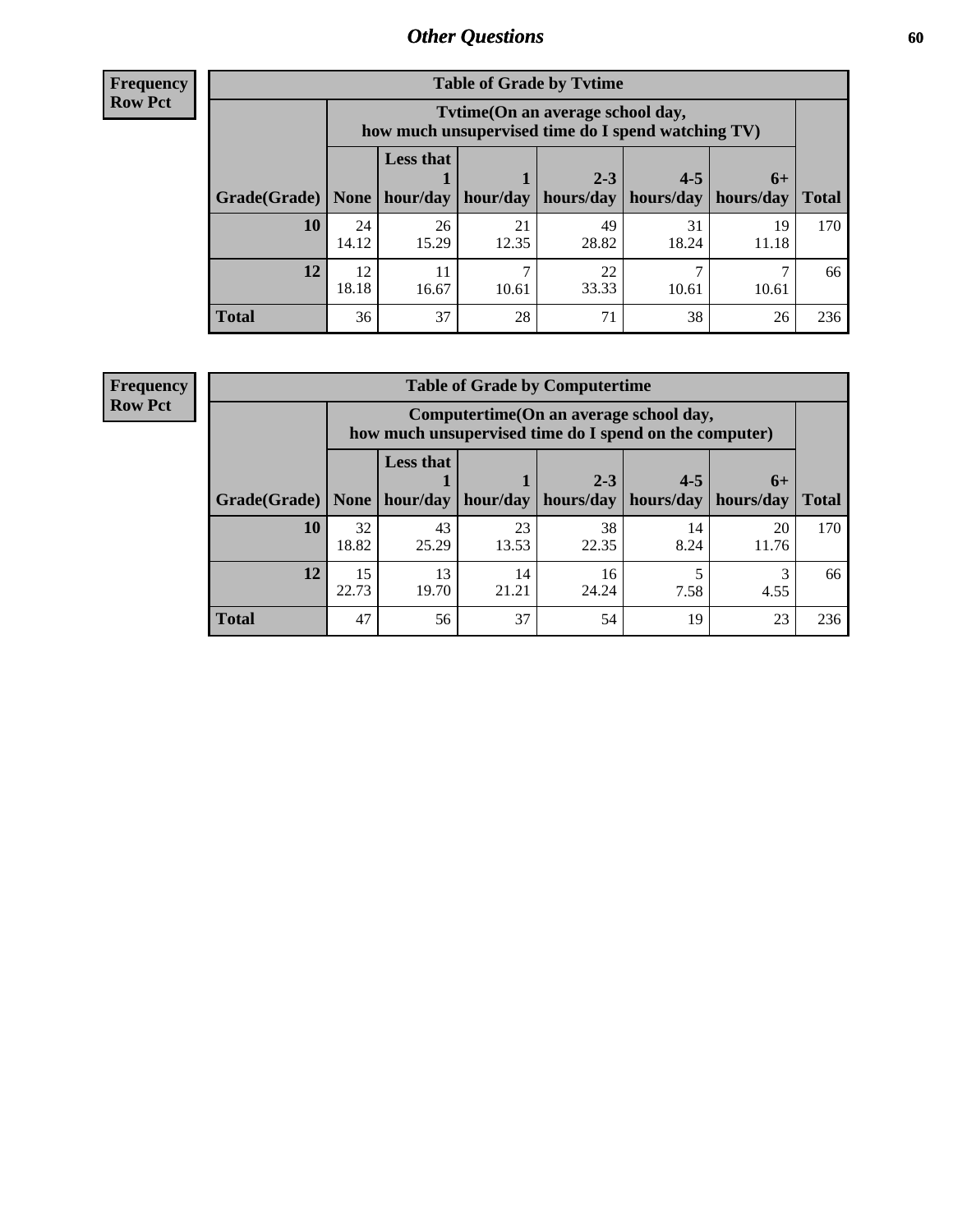### *Questions about Driving Laws* **61** *Driving Questions were asked only of high school students.*

| <b>Frequency</b> |
|------------------|
| <b>Row Pct</b>   |

| <b>Table of Grade by License1</b> |                              |                                                                                                                                           |                  |            |            |     |  |  |  |
|-----------------------------------|------------------------------|-------------------------------------------------------------------------------------------------------------------------------------------|------------------|------------|------------|-----|--|--|--|
|                                   |                              | License1(During the first 6 months of driving<br>with a provisional license,<br>the only passengers who can ride with the<br>driver are:) |                  |            |            |     |  |  |  |
| Grade(Grade)                      | <b>Parent or</b><br>Guardian | Don't<br>Family<br><b>Total</b><br><b>Members</b><br><b>Friends</b><br>Know<br>Anyone                                                     |                  |            |            |     |  |  |  |
| 10                                | 54<br>31.76                  | 84<br>49.41                                                                                                                               | 4<br>2.35        | 16<br>9.41 | 12<br>7.06 | 170 |  |  |  |
| 12                                | 21<br>31.82                  | 39<br>59.09                                                                                                                               | $\theta$<br>0.00 | 2<br>3.03  | 4<br>6.06  | 66  |  |  |  |
| Total                             | 75                           | 123                                                                                                                                       | 4                | 18         | 16         | 236 |  |  |  |

| <b>Frequency</b> |              | <b>Table of Grade by License2</b> |                  |                  |                                                                                                                      |                      |              |
|------------------|--------------|-----------------------------------|------------------|------------------|----------------------------------------------------------------------------------------------------------------------|----------------------|--------------|
| <b>Row Pct</b>   |              |                                   |                  |                  | License $2(17 \text{ yr})$ old drivers with a<br>provisional driver's license cannot<br>drive between the hours of:) |                      |              |
|                  | Grade(Grade) | <b>Midnight</b><br>to 6am         | 1am<br>to<br>5am | 1am<br>to<br>6am | N <sub>0</sub><br>curfew<br>for $17$<br>year<br>olds                                                                 | Don't<br><b>Know</b> | <b>Total</b> |
|                  | 10           | 79<br>46.47                       | 16<br>9.41       | 18<br>10.59      | 15<br>8.82                                                                                                           | 42<br>24.71          | 170          |
|                  | 12           | 48<br>72.73                       | 8<br>12.12       | 3<br>4.55        | 0<br>0.00                                                                                                            | 7<br>10.61           | 66           |
|                  | <b>Total</b> | 127                               | 24               | 21               | 15                                                                                                                   | 49                   | 236          |

| Frequency      | <b>Table of Grade by License3</b> |                      |                                                                                        |             |                  |             |               |              |  |
|----------------|-----------------------------------|----------------------|----------------------------------------------------------------------------------------|-------------|------------------|-------------|---------------|--------------|--|
| <b>Row Pct</b> |                                   |                      | License3(For drivers under the age of 21,<br>what level of alcohol is considered DUI?) |             |                  |             |               |              |  |
|                | Grade(Grade)                      | Any<br><b>Amount</b> | 0.02                                                                                   | 0.04        | 0.06             | 0.08        | Don't<br>know | <b>Total</b> |  |
|                | 10                                | 29<br>17.06          | 38<br>22.35                                                                            | 22<br>12.94 | 12<br>7.06       | 16<br>9.41  | 53<br>31.18   | 170          |  |
|                | 12                                | 19<br>28.79          | 14<br>21.21                                                                            | 10<br>15.15 | $\Omega$<br>0.00 | 11<br>16.67 | 12<br>18.18   | 66           |  |
|                | <b>Total</b>                      | 48                   | 52                                                                                     | 32          | 12               | 27          | 65            | 236          |  |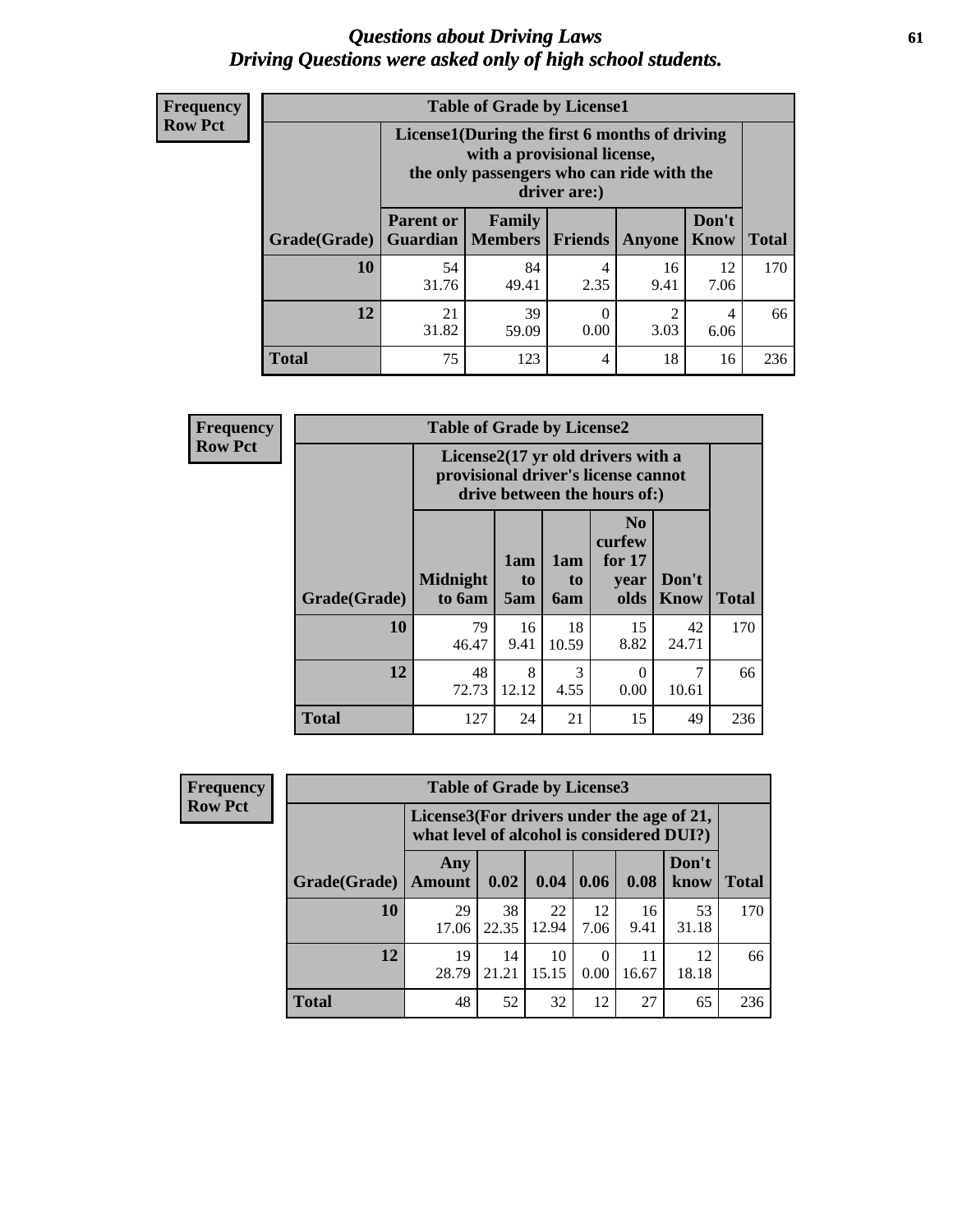### *Questions about Driving Laws* **62** *Driving Questions were asked only of high school students.*

**Frequency Row Pct**

| <b>Table of Grade by License4</b> |             |                                                                                                                                                                                                                                                                                       |             |            |            |             |     |  |
|-----------------------------------|-------------|---------------------------------------------------------------------------------------------------------------------------------------------------------------------------------------------------------------------------------------------------------------------------------------|-------------|------------|------------|-------------|-----|--|
|                                   |             | License4(A driver under 21 automatically<br>loses his/her license if caught exceeding the<br>posted speet limit by:)<br>Can't<br>lose<br><b>Depends</b><br>license<br>$15+$<br>$25+$<br>$35+$<br>Don't<br>for<br><b>on</b><br><b>Total</b><br>mph<br>speeding<br>know<br>mph<br>judge |             |            |            |             |     |  |
| Grade(Grade)                      | mph         |                                                                                                                                                                                                                                                                                       |             |            |            |             |     |  |
| 10                                | 43<br>25.29 | 29<br>17.06                                                                                                                                                                                                                                                                           | 16<br>9.41  | 14<br>8.24 | 10<br>5.88 | 58<br>34.12 | 170 |  |
| 12                                | 10<br>15.15 | 24<br>36.36                                                                                                                                                                                                                                                                           | 10<br>15.15 | 3<br>4.55  | 1.52       | 18<br>27.27 | 66  |  |
| <b>Total</b>                      | 53          | 53                                                                                                                                                                                                                                                                                    | 26          | 17         | 11         | 76          | 236 |  |

| Frequency      | <b>Table of Grade by License5</b> |             |                                                                                                                                                             |               |       |
|----------------|-----------------------------------|-------------|-------------------------------------------------------------------------------------------------------------------------------------------------------------|---------------|-------|
| <b>Row Pct</b> |                                   |             | License5(A)<br>Georgia teenager<br>with family<br>connections or a<br>good lawyer can<br>break a teen<br>driving law and<br>keep their driver's<br>license) |               |       |
|                | Grade(Grade)                      | <b>Yes</b>  | N <sub>0</sub>                                                                                                                                              | Don't<br>know | Total |
|                | 10                                | 26<br>15.29 | 77<br>45.29                                                                                                                                                 | 67<br>39.41   | 170   |
|                | 12                                | 14<br>21.21 | 25<br>37.88                                                                                                                                                 | 27<br>40.91   | 66    |
|                | <b>Total</b>                      | 40          | 102                                                                                                                                                         | 94            | 236   |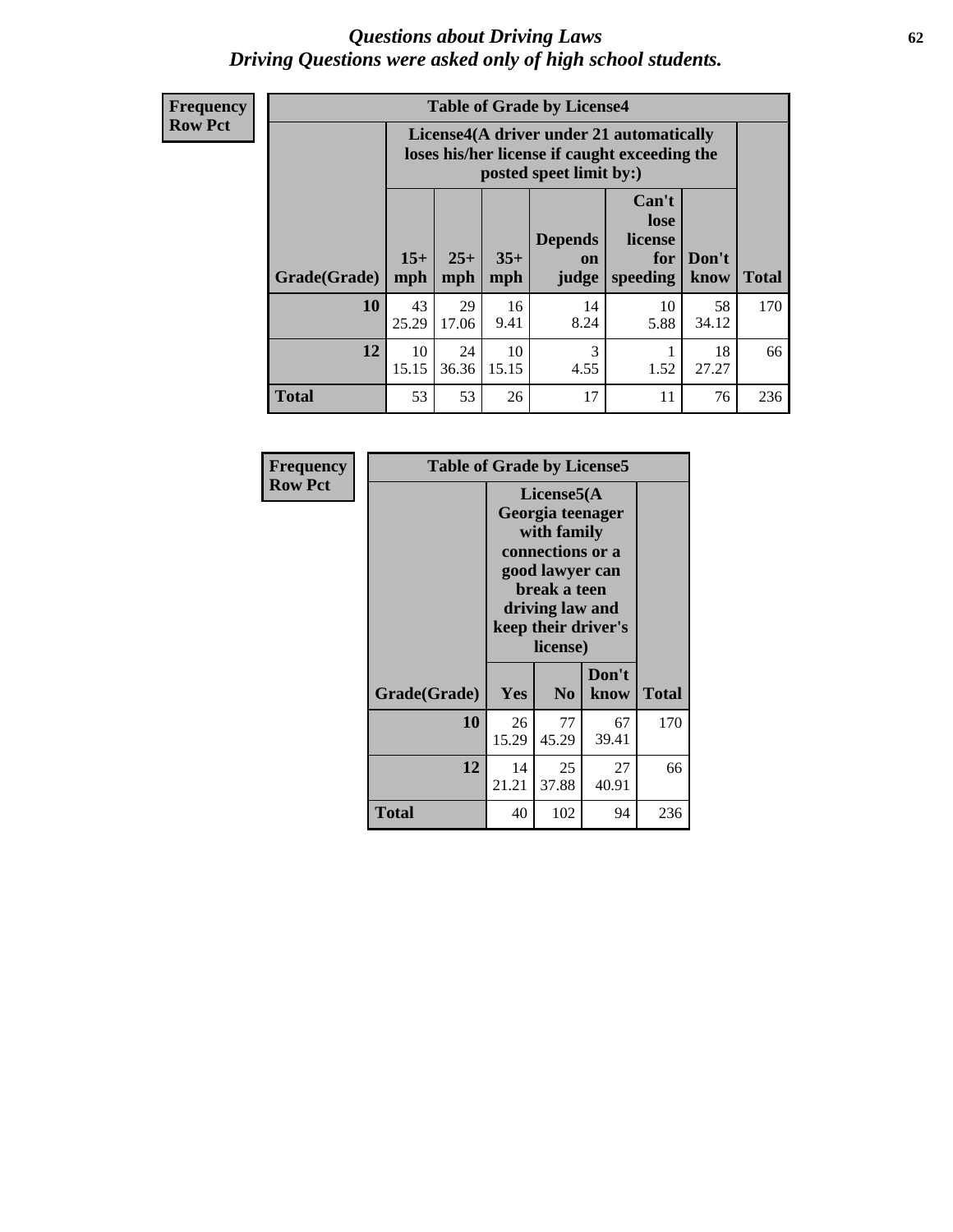### *Questions about Driving Laws* **63** *Driving Questions were asked only of high school students.*

| <b>Frequency</b> | <b>Table of Grade by License6</b> |             |                                                                                                                           |                    |              |
|------------------|-----------------------------------|-------------|---------------------------------------------------------------------------------------------------------------------------|--------------------|--------------|
| <b>Row Pct</b>   |                                   |             | License <sub>6</sub> (I know a<br>friend or<br>classmate that<br>broke a teen<br>driving law,<br>keep his/her<br>license) | but was allowed to |              |
|                  | Grade(Grade)                      | Yes         | N <sub>0</sub>                                                                                                            | Don't<br>know      | <b>Total</b> |
|                  | 10                                | 46<br>27.06 | 70<br>41.18                                                                                                               | 54<br>31.76        | 170          |
|                  | 12                                | 30<br>45.45 | 20<br>30.30                                                                                                               | 16<br>24.24        | 66           |
|                  | Total                             | 76          | 90                                                                                                                        | 70                 | 236          |

| <b>Frequency</b> | <b>Table of Grade by License7</b> |                                                                             |                                                                                               |                                                   |                        |              |  |  |  |
|------------------|-----------------------------------|-----------------------------------------------------------------------------|-----------------------------------------------------------------------------------------------|---------------------------------------------------|------------------------|--------------|--|--|--|
| <b>Row Pct</b>   |                                   |                                                                             | License7(A student under the age of 18 cam loser<br>his/her driving privileges if he or she:) |                                                   |                        |              |  |  |  |
|                  | Grade(Grade)                      | <b>Have</b><br>more than<br>10<br>unexcused<br>absences<br>per school<br>yr | Drop out<br>without  <br>graduating                                                           | <b>Bring</b><br>alcohol/drugs/weapon<br>to school | All of<br>the<br>above | <b>Total</b> |  |  |  |
|                  | 10                                | 47<br>27.65                                                                 | 8<br>4.71                                                                                     | 3<br>1.76                                         | 112<br>65.88           | 170          |  |  |  |
|                  | 12                                | 17<br>25.76                                                                 | 3<br>4.55                                                                                     | 0<br>0.00                                         | 46<br>69.70            | 66           |  |  |  |
|                  | <b>Total</b>                      | 64                                                                          | 11                                                                                            | 3                                                 | 158                    | 236          |  |  |  |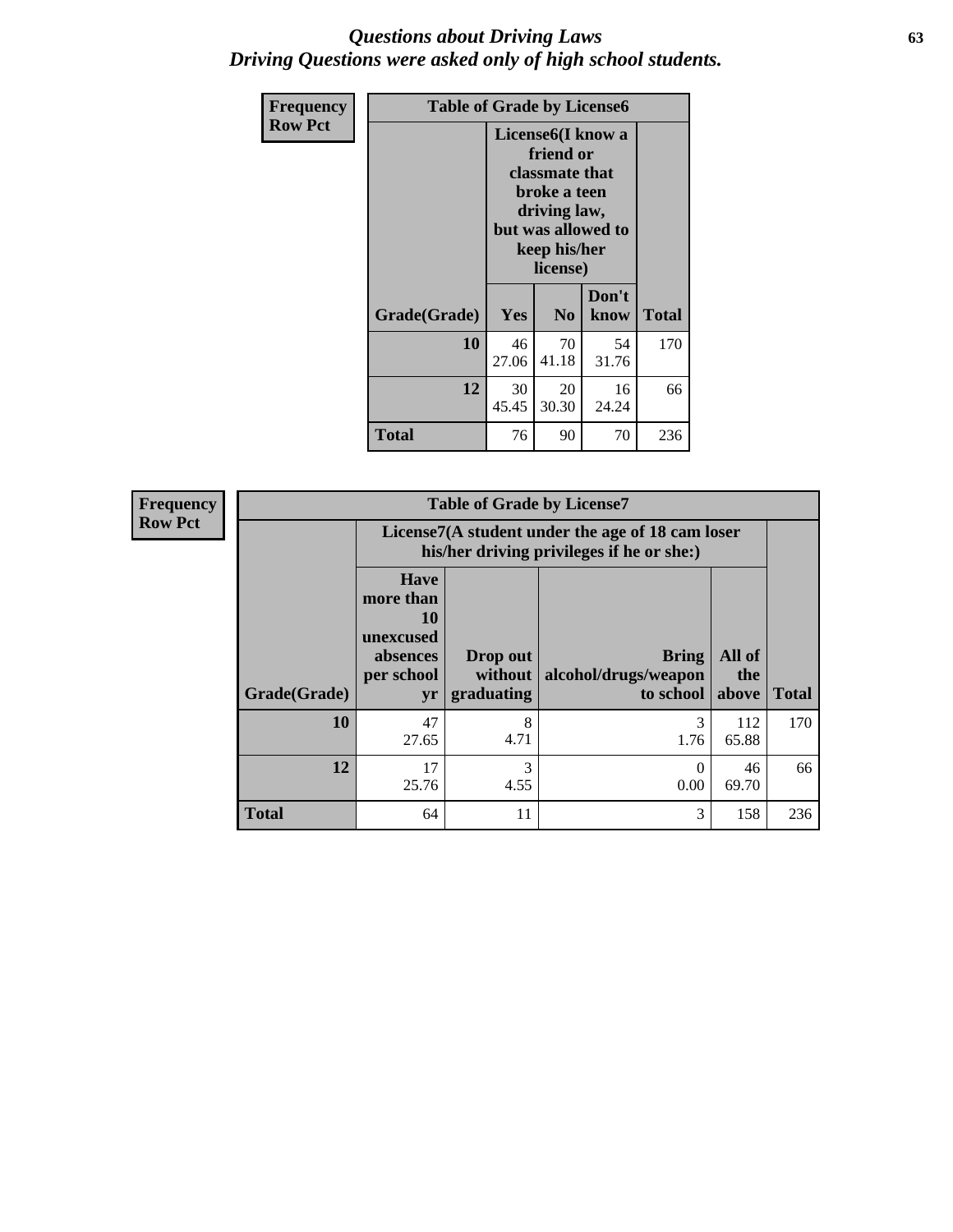# *Select Results by Gender* **64**

| Frequency      | <b>Table of SchoolClimate2 by Gender</b>          |                                 |             |              |  |  |  |
|----------------|---------------------------------------------------|---------------------------------|-------------|--------------|--|--|--|
| <b>Col Pct</b> | SchoolClimate2(I<br>feel successful at<br>school) | Gender(Gender)<br><b>Female</b> | <b>Male</b> | <b>Total</b> |  |  |  |
|                | <b>Strongly Agree</b>                             | 28<br>23.33                     | 28<br>24.14 | 56           |  |  |  |
|                | <b>Somewhat Agree</b>                             | 75<br>62.50                     | 65<br>56.03 | 140          |  |  |  |
|                | <b>Somewhat Disagree</b>                          | 13<br>10.83                     | 18<br>15.52 | 31           |  |  |  |
|                | <b>Strongly Disagree</b>                          | 4<br>3.33                       | 5<br>4.31   | 9            |  |  |  |
|                | <b>Total</b>                                      | 120                             | 116         | 236          |  |  |  |

| Frequency      | <b>Table of SchoolClimate6 by Gender</b>                 |                                 |             |              |  |  |  |
|----------------|----------------------------------------------------------|---------------------------------|-------------|--------------|--|--|--|
| <b>Col Pct</b> | <b>SchoolClimate6(Teachers</b><br>treat me with respect) | Gender(Gender)<br><b>Female</b> | <b>Male</b> | <b>Total</b> |  |  |  |
|                | <b>Strongly Agree</b>                                    | 37<br>30.83                     | 32<br>27.59 | 69           |  |  |  |
|                | <b>Somewhat Agree</b>                                    | 54<br>45.00                     | 42<br>36.21 | 96           |  |  |  |
|                | <b>Somewhat Disagree</b>                                 | 23<br>19.17                     | 22<br>18.97 | 45           |  |  |  |
|                | <b>Strongly Disagree</b>                                 | 6<br>5.00                       | 20<br>17.24 | 26           |  |  |  |
|                | <b>Total</b>                                             | 120                             | 116         | 236          |  |  |  |

| <b>Frequency</b> | <b>Table of SchoolClimate8 by Gender</b>                                             |               |                               |              |
|------------------|--------------------------------------------------------------------------------------|---------------|-------------------------------|--------------|
| <b>Col Pct</b>   | <b>SchoolClimate8(Students</b><br>are frequently<br>recognized for good<br>behavior) | <b>Female</b> | Gender(Gender)<br><b>Male</b> | <b>Total</b> |
|                  | <b>Strongly Agree</b>                                                                | 18<br>15.00   | 11<br>9.48                    | 29           |
|                  | <b>Somewhat Agree</b>                                                                | 51<br>42.50   | 43<br>37.07                   | 94           |
|                  | <b>Somewhat Disagree</b>                                                             | 40<br>33.33   | 34<br>29.31                   | 74           |
|                  | <b>Strongly Disagree</b>                                                             | 11<br>9.17    | 28<br>24.14                   | 39           |
|                  | Total                                                                                | 120           | 116                           | 236          |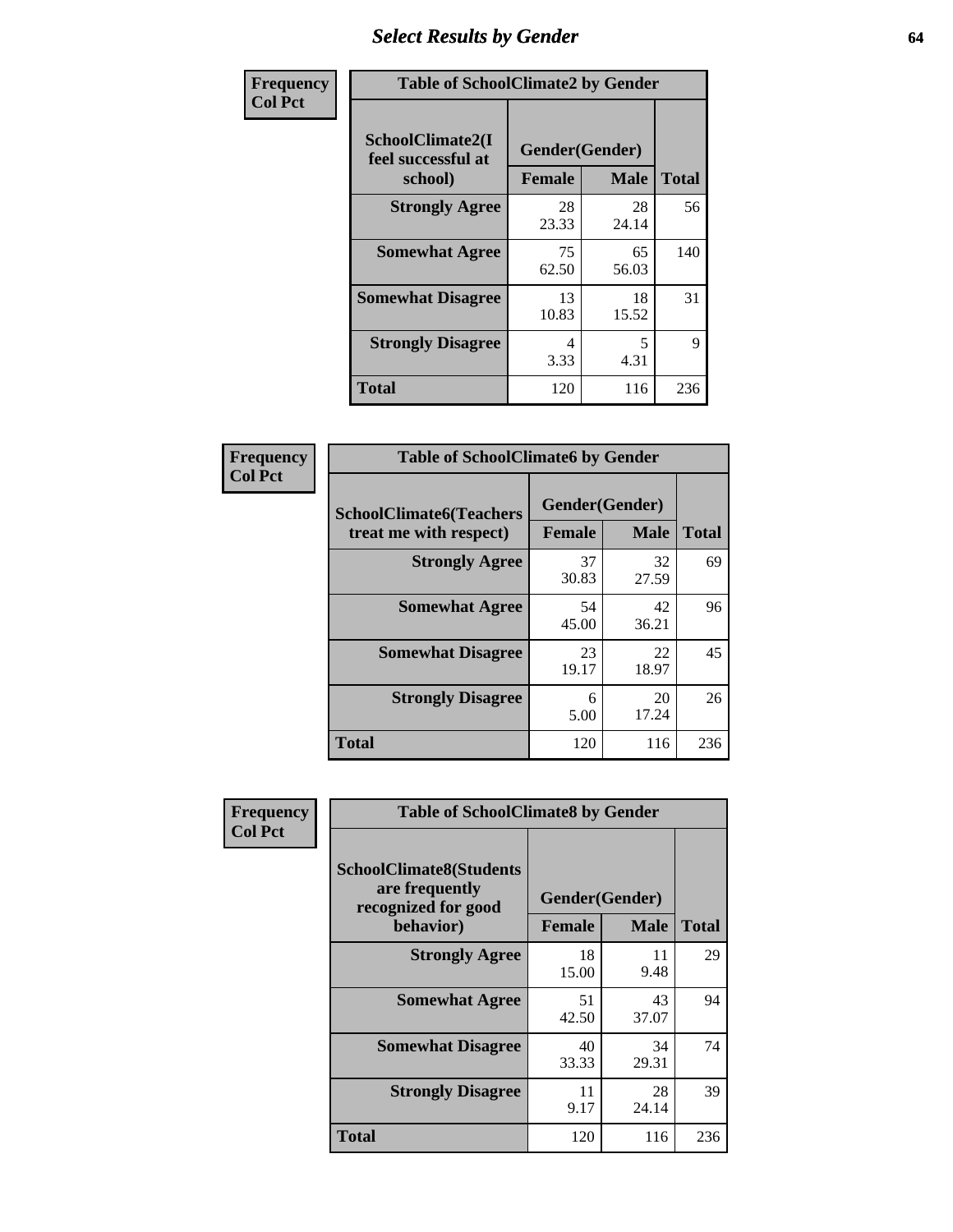# *Select Results by Gender* **65**

| Frequency      | <b>Table of Gender by Dropout</b> |                                                                        |                |              |
|----------------|-----------------------------------|------------------------------------------------------------------------|----------------|--------------|
| <b>Row Pct</b> |                                   | Dropout(I<br>have<br>thought<br>about<br>dropping<br>out of<br>school) |                |              |
|                | Gender(Gender)                    | Yes                                                                    | N <sub>0</sub> | <b>Total</b> |
|                | <b>Female</b>                     | 44<br>36.67                                                            | 76<br>63.33    | 120          |
|                | <b>Male</b>                       | 57<br>49.14                                                            | 59<br>50.86    | 116          |
|                | <b>Total</b>                      | 101                                                                    | 135            | 236          |

| <b>Frequency</b> | <b>Table of Gender by Dropoutreason</b> |                                                                    |              |                          |                                     |              |              |
|------------------|-----------------------------------------|--------------------------------------------------------------------|--------------|--------------------------|-------------------------------------|--------------|--------------|
| <b>Row Pct</b>   |                                         | Dropoutreason(If I dropped out the<br>reason would most likely be) |              |                          |                                     |              |              |
|                  | Gender(Gender)                          | Won't<br><b>Drop</b><br>out                                        | <b>Bored</b> | Family<br><b>Reasons</b> | <b>Being</b><br><b>Bullied</b>      | <b>Other</b> | <b>Total</b> |
|                  | <b>Female</b>                           | 69<br>57.50                                                        | 19<br>15.83  | 5<br>4.17                | $\mathcal{D}_{\mathcal{A}}$<br>1.67 | 25<br>20.83  | 120          |
|                  | <b>Male</b>                             | 50<br>43.10                                                        | 24<br>20.69  | 11<br>9.48               | 4<br>3.45                           | 27<br>23.28  | 116          |
|                  | <b>Total</b>                            | 119                                                                | 43           | 16                       | 6                                   | 52           | 236          |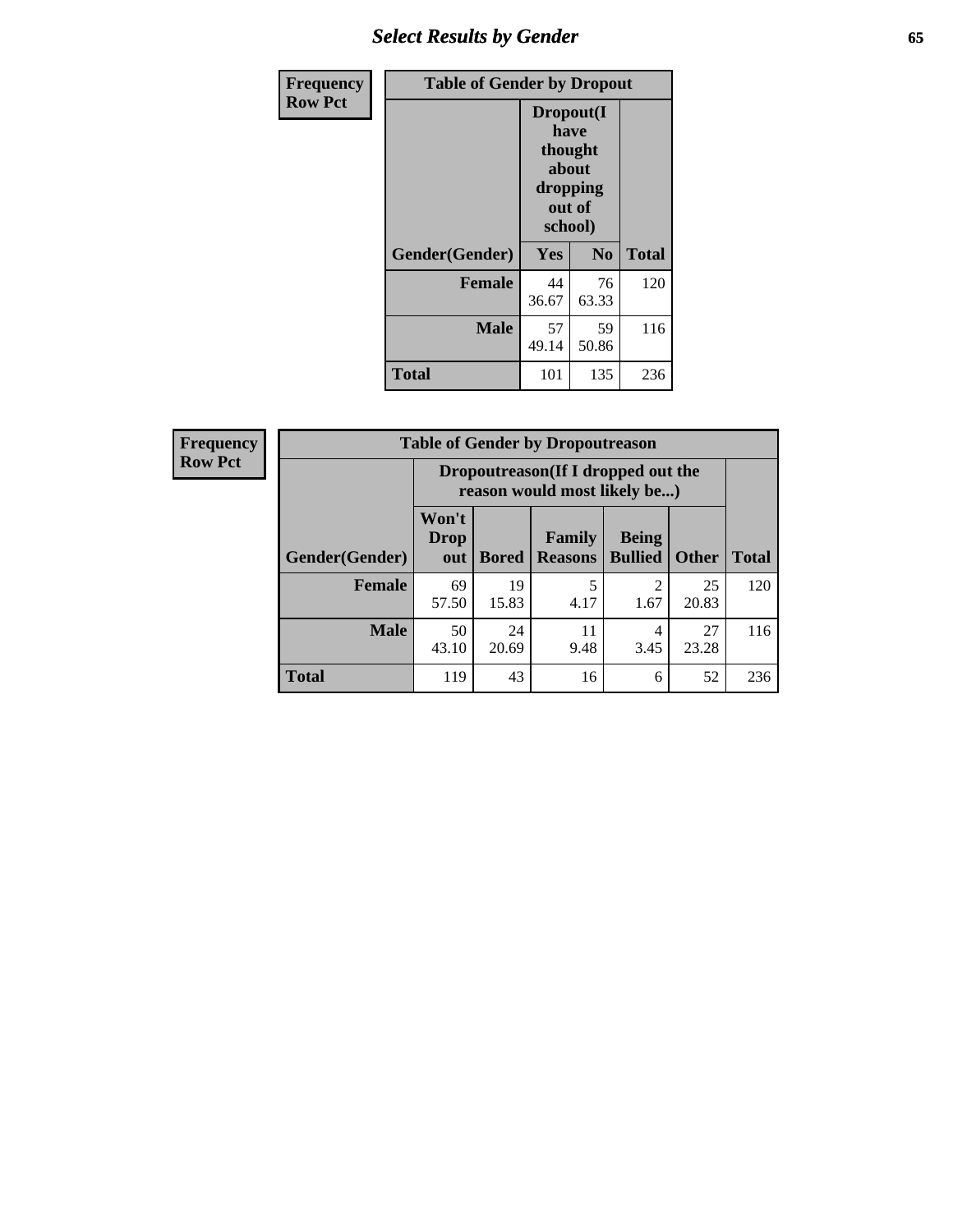*School Safety* **66**

| Frequency      | <b>Table of Gender by Bullied2</b> |                 |                |              |  |
|----------------|------------------------------------|-----------------|----------------|--------------|--|
| <b>Row Pct</b> |                                    | <b>Bullied2</b> |                |              |  |
|                | Gender(Gender)                     | Yes             | N <sub>0</sub> | <b>Total</b> |  |
|                | <b>Female</b>                      | 23<br>19.17     | 97<br>80.83    | 120          |  |
|                | <b>Male</b>                        | 15<br>12.93     | 101<br>87.07   | 116          |  |
|                | <b>Total</b>                       | 38              | 198            | 236          |  |

| Frequency      | <b>Table of Gender by Bulliedothers2</b> |                       |                |              |
|----------------|------------------------------------------|-----------------------|----------------|--------------|
| <b>Row Pct</b> |                                          | <b>Bulliedothers2</b> |                |              |
|                | Gender(Gender)                           | <b>Yes</b>            | N <sub>0</sub> | <b>Total</b> |
|                | <b>Female</b>                            | 11<br>9.17            | 109<br>90.83   | 120          |
|                | <b>Male</b>                              | 14<br>12.07           | 102<br>87.93   | 116          |
|                | <b>Total</b>                             | 25                    | 211            | 236          |

| Frequency      | <b>Table of Gender by Weaponschool2</b> |                        |                |              |
|----------------|-----------------------------------------|------------------------|----------------|--------------|
| <b>Row Pct</b> |                                         | Weaponschool2          |                |              |
|                | Gender(Gender)                          | Yes                    | N <sub>0</sub> | <b>Total</b> |
|                | <b>Female</b>                           | $\mathfrak{D}$<br>1.67 | 118<br>98.33   | 120          |
|                | <b>Male</b>                             | 8<br>6.90              | 108<br>93.10   | 116          |
|                | <b>Total</b>                            | 10                     | 226            | 236          |

| Frequency      | <b>Table of Gender by Absentunsafe2</b> |               |                |              |
|----------------|-----------------------------------------|---------------|----------------|--------------|
| <b>Row Pct</b> |                                         | Absentunsafe2 |                |              |
|                | Gender(Gender)                          | Yes           | N <sub>0</sub> | <b>Total</b> |
|                | <b>Female</b>                           | 14<br>11.67   | 106<br>88.33   | 120          |
|                | <b>Male</b>                             | q<br>7.76     | 107<br>92.24   | 116          |
|                | <b>Total</b>                            | 23            | 213            | 236          |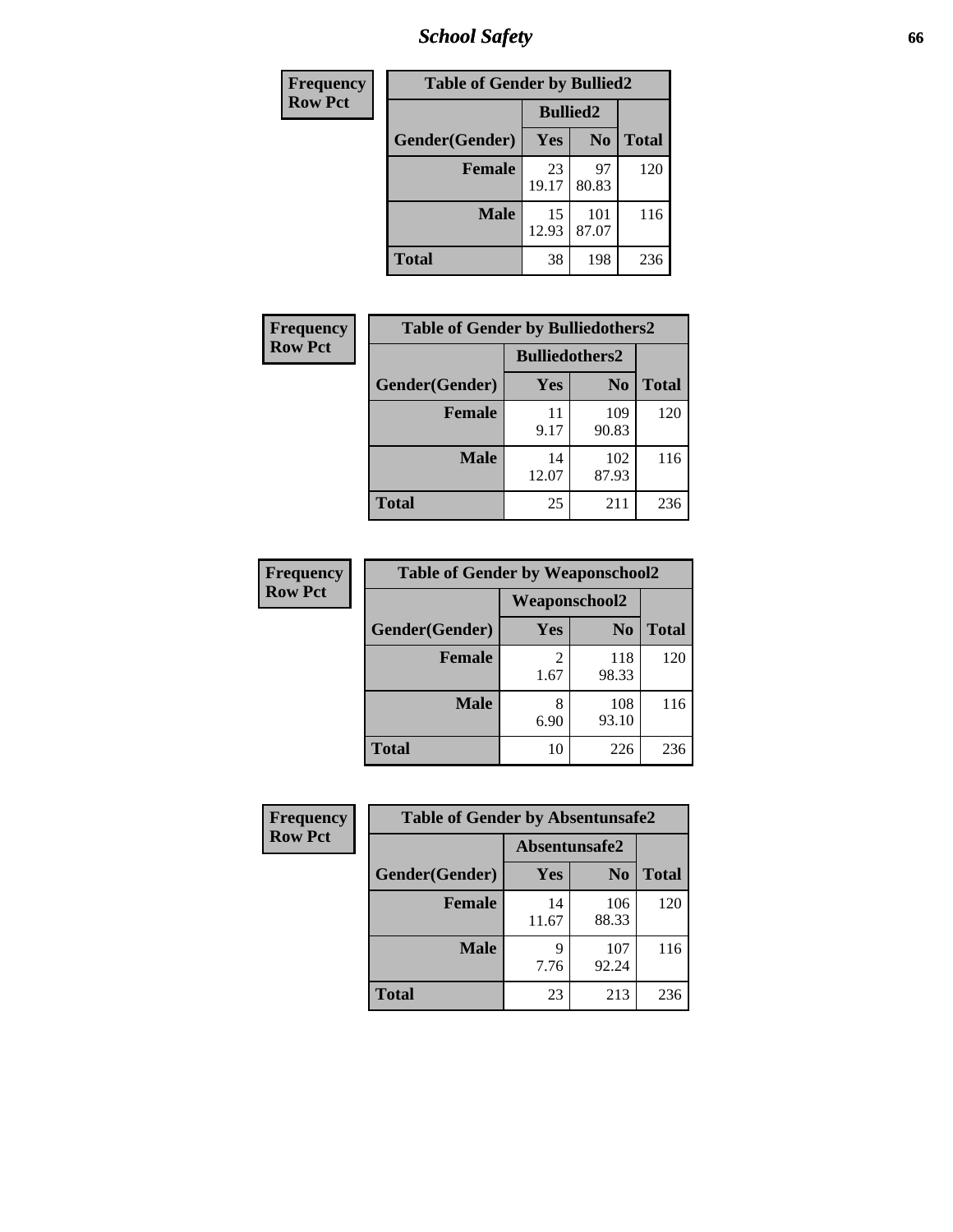*School Safety* **67**

| Frequency      | <b>Table of Gender by Gangself</b> |                                                                                                        |                |              |
|----------------|------------------------------------|--------------------------------------------------------------------------------------------------------|----------------|--------------|
| <b>Row Pct</b> |                                    | <b>Gangself</b> (I<br>have<br>participated<br>in illegal gang<br>activities in<br>the past 30<br>days) |                |              |
|                | Gender(Gender)                     | Yes                                                                                                    | N <sub>0</sub> | <b>Total</b> |
|                | <b>Female</b>                      | 0<br>0.00                                                                                              | 120<br>100.00  | 120          |
|                | <b>Male</b>                        | 14<br>12.07                                                                                            | 102<br>87.93   | 116          |
|                | <b>Total</b>                       | 14                                                                                                     | 222            | 236          |

| Frequency      | <b>Table of Gender by Gangpeers</b> |                                                                                                                             |                |              |
|----------------|-------------------------------------|-----------------------------------------------------------------------------------------------------------------------------|----------------|--------------|
| <b>Row Pct</b> |                                     | <b>Gangpeers</b> (I<br>have friends<br>who have<br>participated<br>in illegal gang<br>activities in<br>the past 30<br>days) |                |              |
|                | Gender(Gender)                      | Yes                                                                                                                         | N <sub>0</sub> | <b>Total</b> |
|                | <b>Female</b>                       | 24<br>20.00                                                                                                                 | 96<br>80.00    | 120          |
|                | <b>Male</b>                         | 39<br>33.62                                                                                                                 | 77<br>66.38    | 116          |
|                | <b>Total</b>                        | 63                                                                                                                          | 173            | 236          |

| Frequency      | <b>Table of Gender by Pickedon2</b> |             |                |              |
|----------------|-------------------------------------|-------------|----------------|--------------|
| <b>Row Pct</b> |                                     | Pickedon2   |                |              |
|                | Gender(Gender)                      | <b>Yes</b>  | N <sub>0</sub> | <b>Total</b> |
|                | <b>Female</b>                       | 54<br>45.00 | 66<br>55.00    | 120          |
|                | <b>Male</b>                         | 31<br>26.72 | 85<br>73.28    | 116          |
|                | <b>Total</b>                        | 85          | 151            | 236          |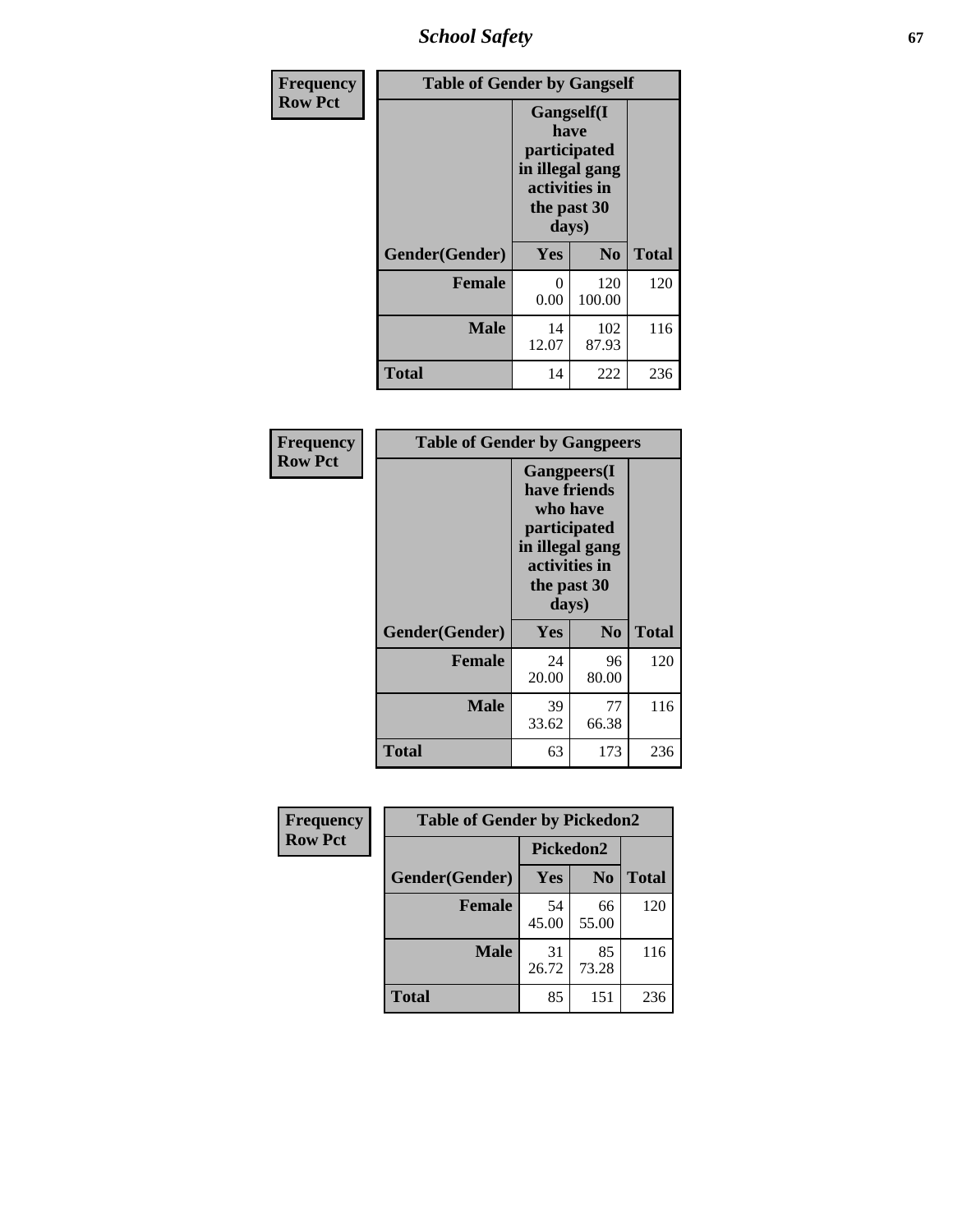*School Safety* **68**

| Frequency      | <b>Table of Gender by Safeschool2</b> |             |                |              |
|----------------|---------------------------------------|-------------|----------------|--------------|
| <b>Row Pct</b> |                                       | Safeschool2 |                |              |
|                | Gender(Gender)                        | Yes         | N <sub>0</sub> | <b>Total</b> |
|                | <b>Female</b>                         | 70<br>58.33 | 50<br>41.67    | 120          |
|                | <b>Male</b>                           | 77<br>66.38 | 39<br>33.62    | 116          |
|                | <b>Total</b>                          | 147         | 89             | 236          |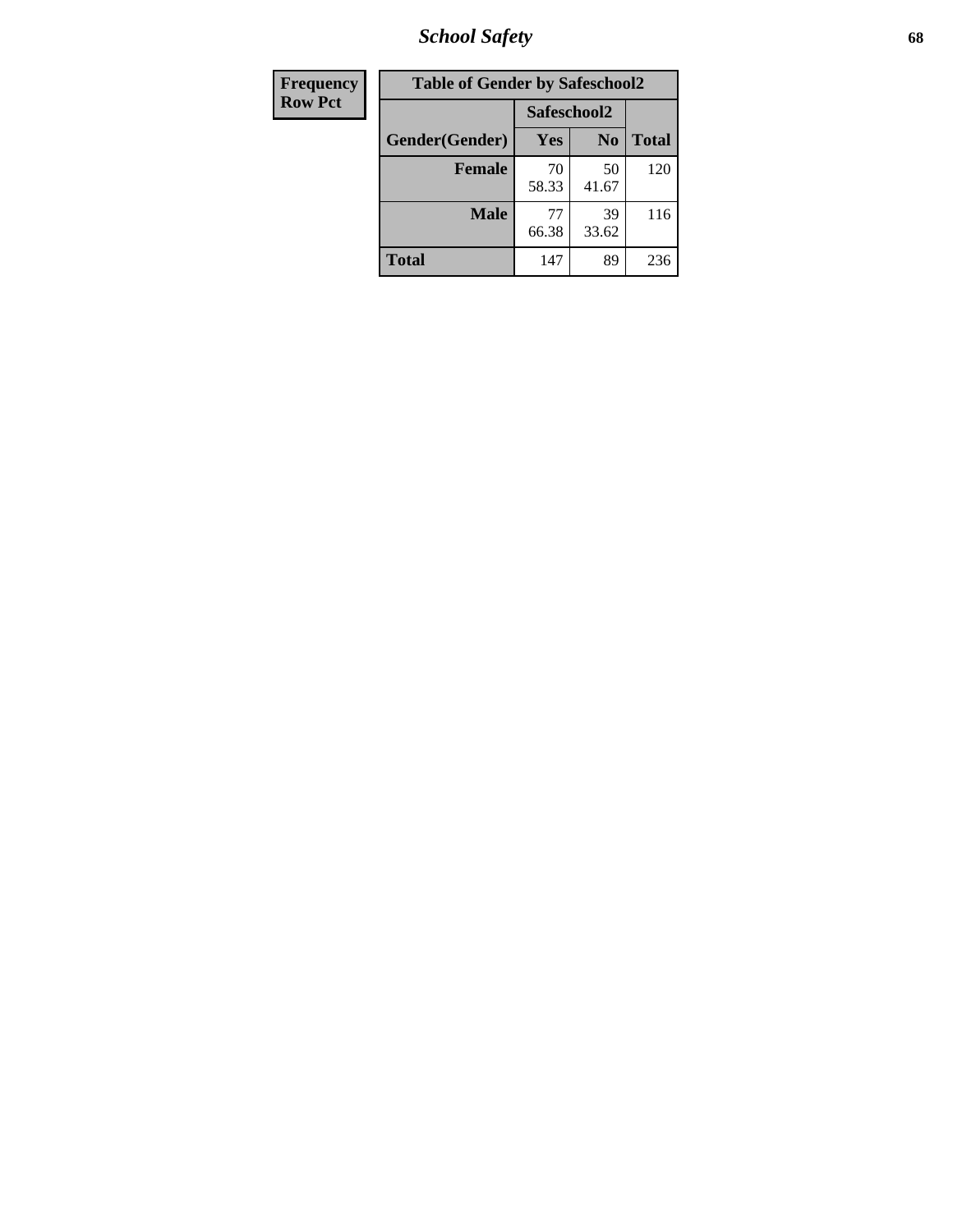# *Incidence of Drug Use* 69

| <b>Frequency</b> | <b>Table of Gender by AlcoholAlt</b> |                                          |                |              |  |
|------------------|--------------------------------------|------------------------------------------|----------------|--------------|--|
| <b>Row Pct</b>   |                                      | AlcoholAlt(Alcohol<br>use, past 30 days) |                |              |  |
|                  | Gender(Gender)                       | Yes                                      | N <sub>0</sub> | <b>Total</b> |  |
|                  | <b>Female</b>                        | 30<br>25.00                              | 90<br>75.00    | 120          |  |
|                  | <b>Male</b>                          | 34<br>29.31                              | 82<br>70.69    | 116          |  |
|                  | <b>Total</b>                         | 64                                       | 172            | 236          |  |

| Frequency      | <b>Table of Gender by TobaccoAny</b> |                    |                    |              |  |
|----------------|--------------------------------------|--------------------|--------------------|--------------|--|
| <b>Row Pct</b> |                                      | use, past 30 days) | TobaccoAny(Tobacco |              |  |
|                | Gender(Gender)                       | Yes                | N <sub>0</sub>     | <b>Total</b> |  |
|                | <b>Female</b>                        | 11<br>9.17         | 109<br>90.83       | 120          |  |
|                | <b>Male</b>                          | 30<br>25.86        | 86<br>74.14        | 116          |  |
|                | <b>Total</b>                         | 41                 | 195                | 236          |  |

| <b>Frequency</b> | <b>Table of Gender by MarijuanaAlt</b> |             |                                              |              |
|------------------|----------------------------------------|-------------|----------------------------------------------|--------------|
| <b>Row Pct</b>   |                                        |             | MarijuanaAlt(Marijuana<br>use, past 30 days) |              |
|                  | Gender(Gender)                         | <b>Yes</b>  | N <sub>0</sub>                               | <b>Total</b> |
|                  | Female                                 | 5<br>4.17   | 115<br>95.83                                 | 120          |
|                  | <b>Male</b>                            | 19<br>16.38 | 97<br>83.62                                  | 116          |
|                  | <b>Total</b>                           | 24          | 212                                          | 236          |

| <b>Frequency</b> | <b>Table of Gender by OtherDrugAny</b> |                                                      |                |              |
|------------------|----------------------------------------|------------------------------------------------------|----------------|--------------|
| <b>Row Pct</b>   |                                        | <b>OtherDrugAny(Other</b><br>drug use, past 30 days) |                |              |
|                  | Gender(Gender)                         | <b>Yes</b>                                           | N <sub>0</sub> | <b>Total</b> |
|                  | <b>Female</b>                          | Q<br>7.50                                            | 111<br>92.50   | 120          |
|                  | <b>Male</b>                            | 14<br>12.07                                          | 102<br>87.93   | 116          |
|                  | <b>Total</b>                           | 23                                                   | 213            | 236          |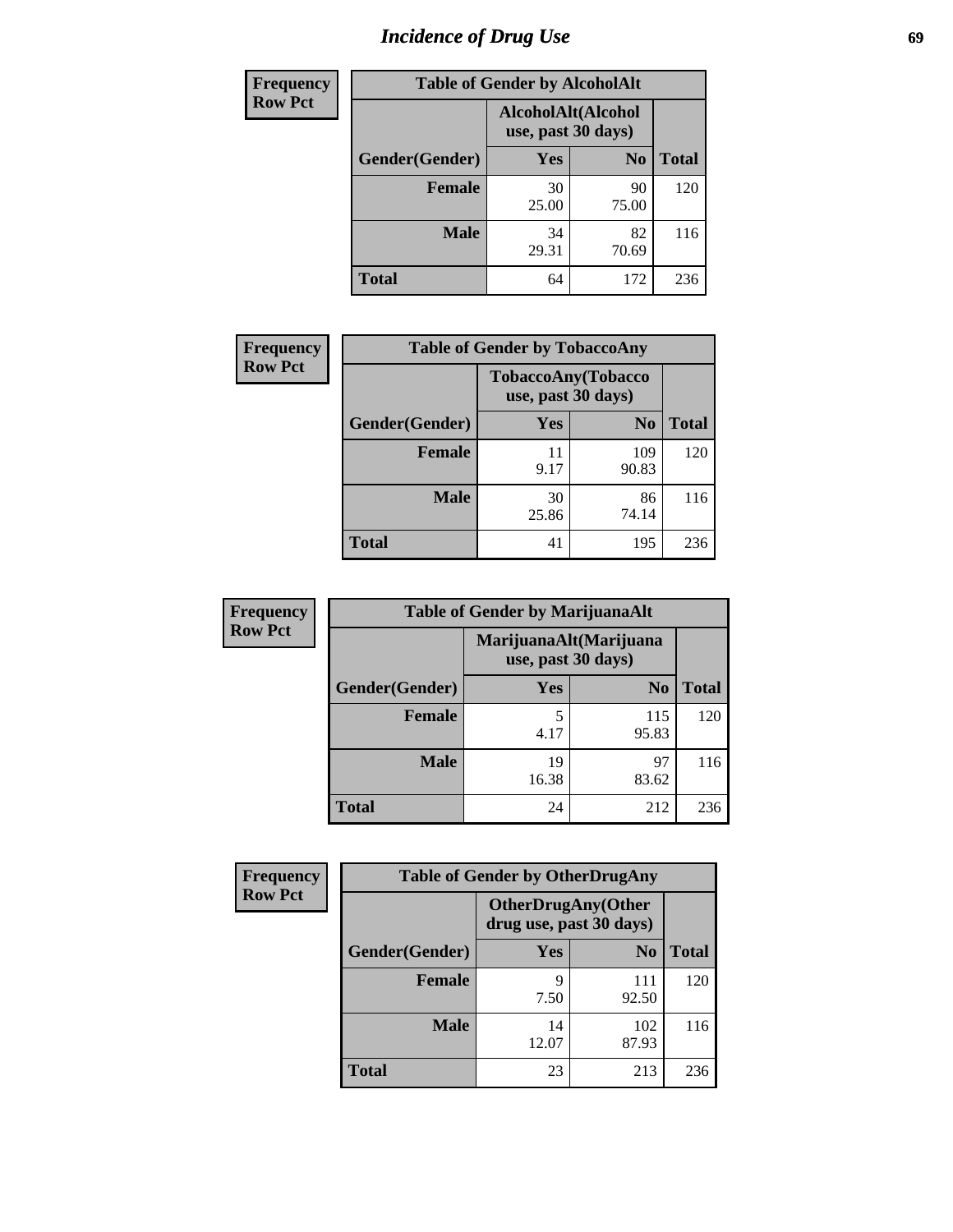### *Average Age at Onset of Use* 70 *Results for "Average Age at Onset of Use" questions exclude students who said they did not use that substance*

#### **Gender=Female**

| <i><b>Variable</b></i> | <b>Label</b>                                                       | <b>Mean</b> |
|------------------------|--------------------------------------------------------------------|-------------|
| Alcoholinit2           | I started using alcohol when I was                                 | 13.00       |
| Cigarettesinit2        | I started smoking tobacco when I was                               | 13.36       |
| Smokelessinit2         | I started chewing tobacco when I was                               | 14.00       |
| Marijuanainit2         | I started using marijuana when I was                               | 14.71       |
| Cocaineinit2           | I started using cocaine when I was                                 | 15.00       |
| Inhalantsinit2         | I started using inhalants when I was                               | 13.60       |
| Steroidsinit2          | I started using steroids when I was                                |             |
| Ecstasyinit2           | I started using ecstasy when I was                                 | 15.00       |
| Methinit2              | I started using methamphetamines when I was                        |             |
| Hallucinogensinit2     | I started using hallucinogens when I was                           | 15.00       |
| Prescription in t2     | I started using prescription drugs not prescribed to me when I was | 12.14       |

#### **Gender=Male**

| <b>Variable</b>    | Label                                                              | <b>Mean</b> |
|--------------------|--------------------------------------------------------------------|-------------|
| Alcoholinit2       | I started using alcohol when I was                                 | 13.51       |
| Cigarettesinit2    | I started smoking tobacco when I was                               | 14.19       |
| Smokelessinit2     | I started chewing tobacco when I was                               | 15.24       |
| Marijuanainit2     | I started using marijuana when I was                               | 14.03       |
| Cocaineinit2       | I started using cocaine when I was                                 | 11.50       |
| Inhalantsinit2     | I started using inhalants when I was                               | 12.75       |
| Steroidsinit2      | I started using steroids when I was                                | 16.00       |
| Ecstasyinit2       | I started using ecstasy when I was                                 | 14.50       |
| Methinit2          | I started using methamphetamines when I was                        |             |
| Hallucinogensinit2 | I started using hallucinogens when I was                           | 14.00       |
| Prescription in t2 | I started using prescription drugs not prescribed to me when I was | 13.42       |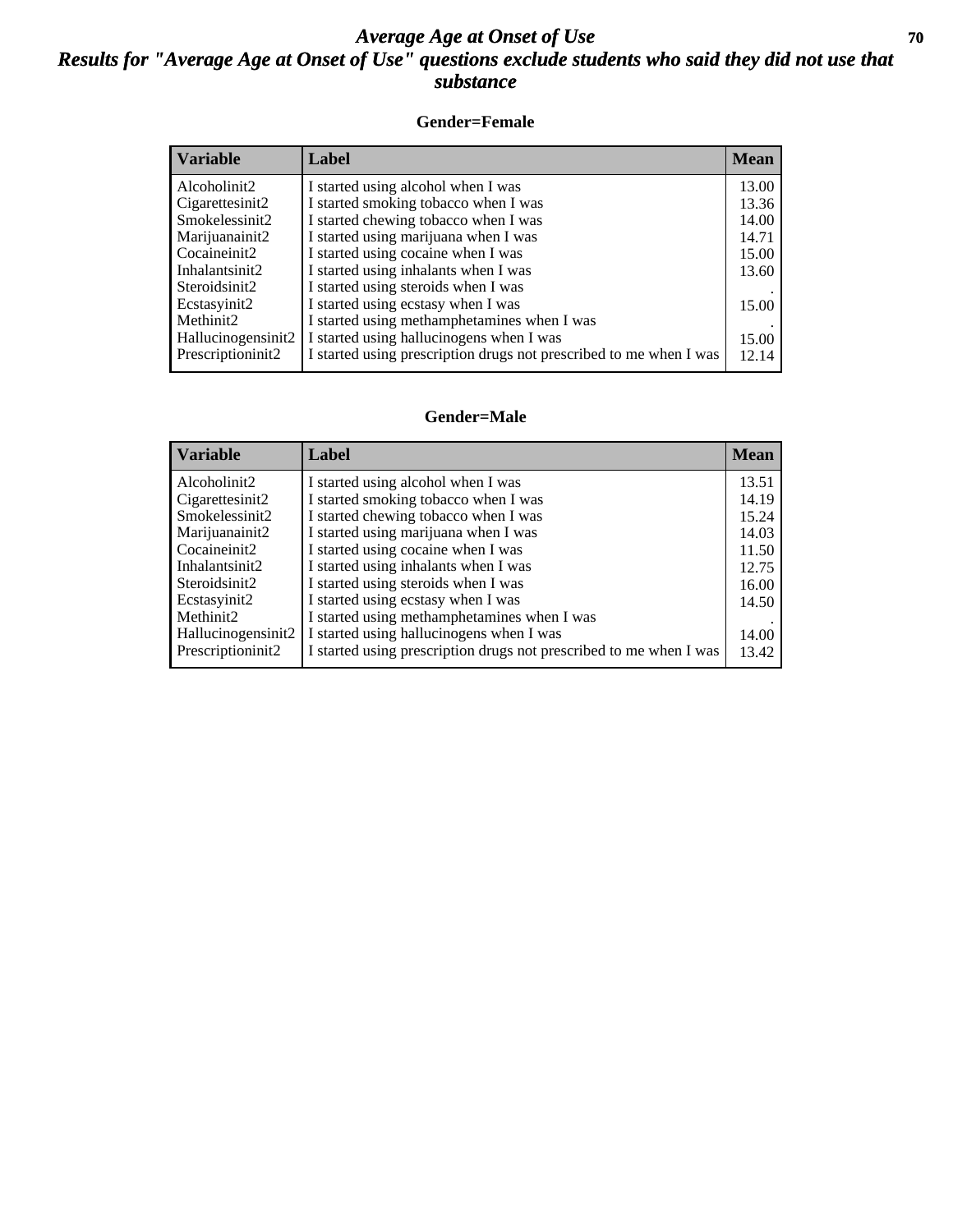# *I Think These Drugs are Harmful* **71**

| <b>Frequency</b> | <b>Table of Gender by Alcoholharmdich</b> |                                                   |                |              |
|------------------|-------------------------------------------|---------------------------------------------------|----------------|--------------|
| <b>Row Pct</b>   |                                           | Alcoholharmdich(I<br>think alcohol is<br>harmful) |                |              |
|                  | Gender(Gender)                            | <b>Yes</b>                                        | N <sub>0</sub> | <b>Total</b> |
|                  | <b>Female</b>                             | 98<br>81.67                                       | 22<br>18.33    | 120          |
|                  | <b>Male</b>                               | 88<br>75.86                                       | 28<br>24.14    | 116          |
|                  | <b>Total</b>                              | 186                                               | 50             | 236          |

| Frequency      | <b>Table of Gender by Tobaccoharmdich</b> |                  |                               |              |
|----------------|-------------------------------------------|------------------|-------------------------------|--------------|
| <b>Row Pct</b> |                                           | think tobacco is | Tobaccoharmdich(I<br>harmful) |              |
|                | Gender(Gender)                            | Yes              | $\bf N_0$                     | <b>Total</b> |
|                | <b>Female</b>                             | 108<br>90.00     | 12<br>10.00                   | 120          |
|                | <b>Male</b>                               | 109<br>93.97     | 6.03                          | 116          |
|                | <b>Total</b>                              | 217              | 19                            | 236          |

| <b>Frequency</b> | <b>Table of Gender by Marijuanaharmdich</b> |                                                       |                |              |
|------------------|---------------------------------------------|-------------------------------------------------------|----------------|--------------|
| <b>Row Pct</b>   |                                             | Marijuanaharmdich(I<br>think marijuana is<br>harmful) |                |              |
|                  | Gender(Gender)                              | <b>Yes</b>                                            | N <sub>0</sub> | <b>Total</b> |
|                  | <b>Female</b>                               | 98<br>81.67                                           | 22<br>18.33    | 120          |
|                  | <b>Male</b>                                 | 86<br>74.14                                           | 30<br>25.86    | 116          |
|                  | <b>Total</b>                                | 184                                                   | 52             | 236          |

| Frequency      | <b>Table of Gender by Otherdrugharmdich</b> |                                                          |                |              |
|----------------|---------------------------------------------|----------------------------------------------------------|----------------|--------------|
| <b>Row Pct</b> |                                             | Otherdrugharmdich(I<br>think other drugs are<br>harmful) |                |              |
|                | Gender(Gender)                              | <b>Yes</b>                                               | N <sub>0</sub> | <b>Total</b> |
|                | <b>Female</b>                               | 109<br>90.83                                             | 11<br>9.17     | 120          |
|                | <b>Male</b>                                 | 109<br>93.97                                             | 6.03           | 116          |
|                | <b>Total</b>                                | 218                                                      | 18             | 236          |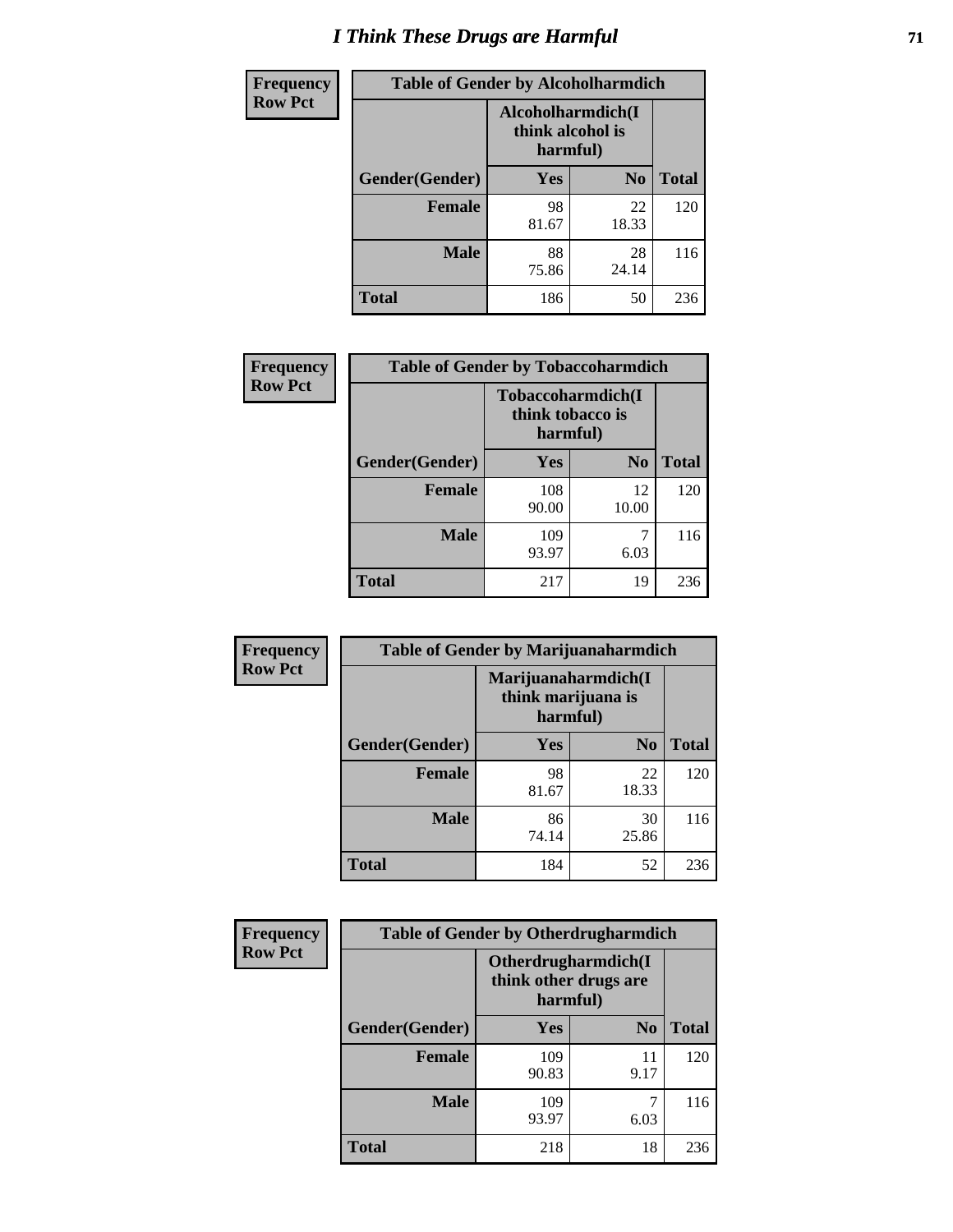| <b>Frequency</b> | <b>Table of Gender by Alcohollocation1</b> |                                                               |             |              |  |
|------------------|--------------------------------------------|---------------------------------------------------------------|-------------|--------------|--|
| <b>Row Pct</b>   |                                            | <b>Alcohollocation1(Places</b><br><b>Friends Use Alcohol)</b> |             |              |  |
|                  | Gender(Gender)                             |                                                               | Do Not Use  | <b>Total</b> |  |
|                  | <b>Female</b>                              | 73<br>60.83                                                   | 47<br>39.17 | 120          |  |
|                  | <b>Male</b>                                | 69<br>59.48                                                   | 47<br>40.52 | 116          |  |
|                  | <b>Total</b>                               | 142                                                           | 94          | 236          |  |

| <b>Frequency</b> | <b>Table of Gender by Alcohollocation2</b> |                                                               |             |              |
|------------------|--------------------------------------------|---------------------------------------------------------------|-------------|--------------|
| <b>Row Pct</b>   |                                            | <b>Alcohollocation2(Places</b><br><b>Friends Use Alcohol)</b> |             |              |
|                  | Gender(Gender)                             |                                                               | Home        | <b>Total</b> |
|                  | <b>Female</b>                              | 70<br>58.33                                                   | 50<br>41.67 | 120          |
|                  | <b>Male</b>                                | 67<br>57.76                                                   | 49<br>42.24 | 116          |
|                  | <b>Total</b>                               | 137                                                           | 99          | 236          |

| Frequency      | <b>Table of Gender by Alcohollocation3</b> |              |                                                               |              |
|----------------|--------------------------------------------|--------------|---------------------------------------------------------------|--------------|
| <b>Row Pct</b> |                                            |              | <b>Alcohollocation3(Places</b><br><b>Friends Use Alcohol)</b> |              |
|                | Gender(Gender)                             |              | <b>School</b>                                                 | <b>Total</b> |
|                | <b>Female</b>                              | 117<br>97.50 | 3<br>2.50                                                     | 120          |
|                | <b>Male</b>                                | 109<br>93.97 | 6.03                                                          | 116          |
|                | <b>Total</b>                               | 226          | 10                                                            | 236          |

| <b>Frequency</b> | <b>Table of Gender by Alcohollocation4</b> |                                                               |           |              |
|------------------|--------------------------------------------|---------------------------------------------------------------|-----------|--------------|
| <b>Row Pct</b>   |                                            | <b>Alcohollocation4(Places</b><br><b>Friends Use Alcohol)</b> |           |              |
|                  | Gender(Gender)                             |                                                               | Car       | <b>Total</b> |
|                  | <b>Female</b>                              | 111<br>92.50                                                  | 9<br>7.50 | 120          |
|                  | <b>Male</b>                                | 107<br>92.24                                                  | Q<br>7.76 | 116          |
|                  | <b>Total</b>                               | 218                                                           | 18        | 236          |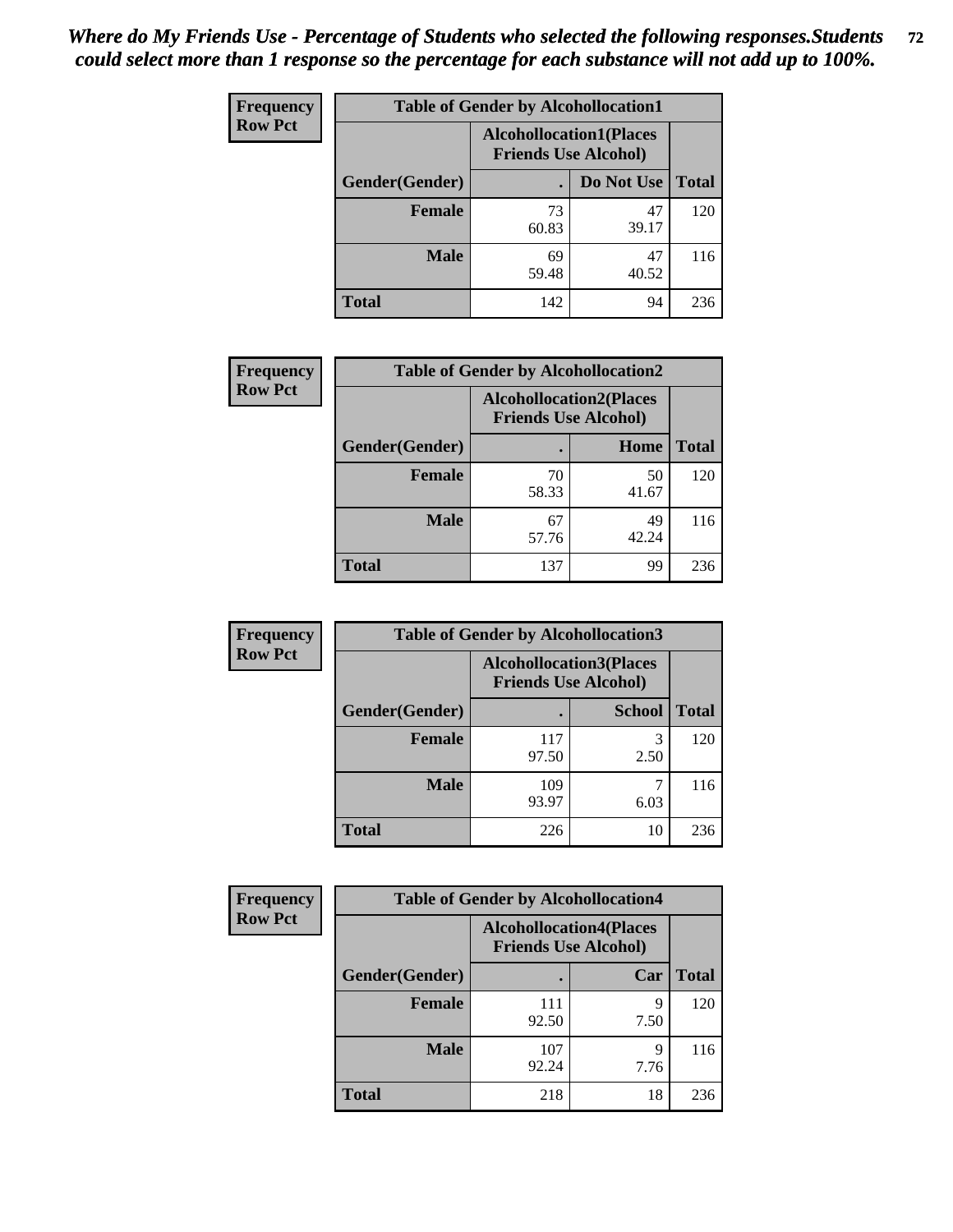| <b>Frequency</b> |                                                               | <b>Table of Gender by Alcohollocation5</b> |                          |              |
|------------------|---------------------------------------------------------------|--------------------------------------------|--------------------------|--------------|
| <b>Row Pct</b>   | <b>Alcohollocation5(Places</b><br><b>Friends Use Alcohol)</b> |                                            |                          |              |
|                  | Gender(Gender)                                                | $\bullet$                                  | <b>Friend's</b><br>House | <b>Total</b> |
|                  | <b>Female</b>                                                 | 62<br>51.67                                | 58<br>48.33              | 120          |
|                  | <b>Male</b>                                                   | 62<br>53.45                                | 54<br>46.55              | 116          |
|                  | <b>Total</b>                                                  | 124                                        | 112                      | 236          |

| Frequency      | <b>Table of Gender by Alcohollocation6</b> |                                                               |              |              |
|----------------|--------------------------------------------|---------------------------------------------------------------|--------------|--------------|
| <b>Row Pct</b> |                                            | <b>Alcohollocation6(Places</b><br><b>Friends Use Alcohol)</b> |              |              |
|                | Gender(Gender)                             |                                                               | <b>Other</b> | <b>Total</b> |
|                | <b>Female</b>                              | 87<br>72.50                                                   | 33<br>27.50  | 120          |
|                | <b>Male</b>                                | 91<br>78.45                                                   | 25<br>21.55  | 116          |
|                | <b>Total</b>                               | 178                                                           | 58           | 236          |

| Frequency      | <b>Table of Gender by Tobaccolocation1</b> |                                                               |             |              |  |
|----------------|--------------------------------------------|---------------------------------------------------------------|-------------|--------------|--|
| <b>Row Pct</b> |                                            | <b>Tobaccolocation1(Places</b><br><b>Friends Use Tobacco)</b> |             |              |  |
|                | Gender(Gender)                             |                                                               | Do Not Use  | <b>Total</b> |  |
|                | Female                                     | 48<br>40.00                                                   | 72<br>60.00 | 120          |  |
|                | <b>Male</b>                                | 64<br>55.17                                                   | 52<br>44.83 | 116          |  |
|                | <b>Total</b>                               | 112                                                           | 124         | 236          |  |

| <b>Frequency</b> | <b>Table of Gender by Tobaccolocation2</b> |                             |                                |              |
|------------------|--------------------------------------------|-----------------------------|--------------------------------|--------------|
| <b>Row Pct</b>   |                                            | <b>Friends Use Tobacco)</b> | <b>Tobaccolocation2(Places</b> |              |
|                  | Gender(Gender)                             |                             | Home                           | <b>Total</b> |
|                  | Female                                     | 83<br>69.17                 | 37<br>30.83                    | 120          |
|                  | <b>Male</b>                                | 61<br>52.59                 | 55<br>47.41                    | 116          |
|                  | <b>Total</b>                               | 144                         | 92                             | 236          |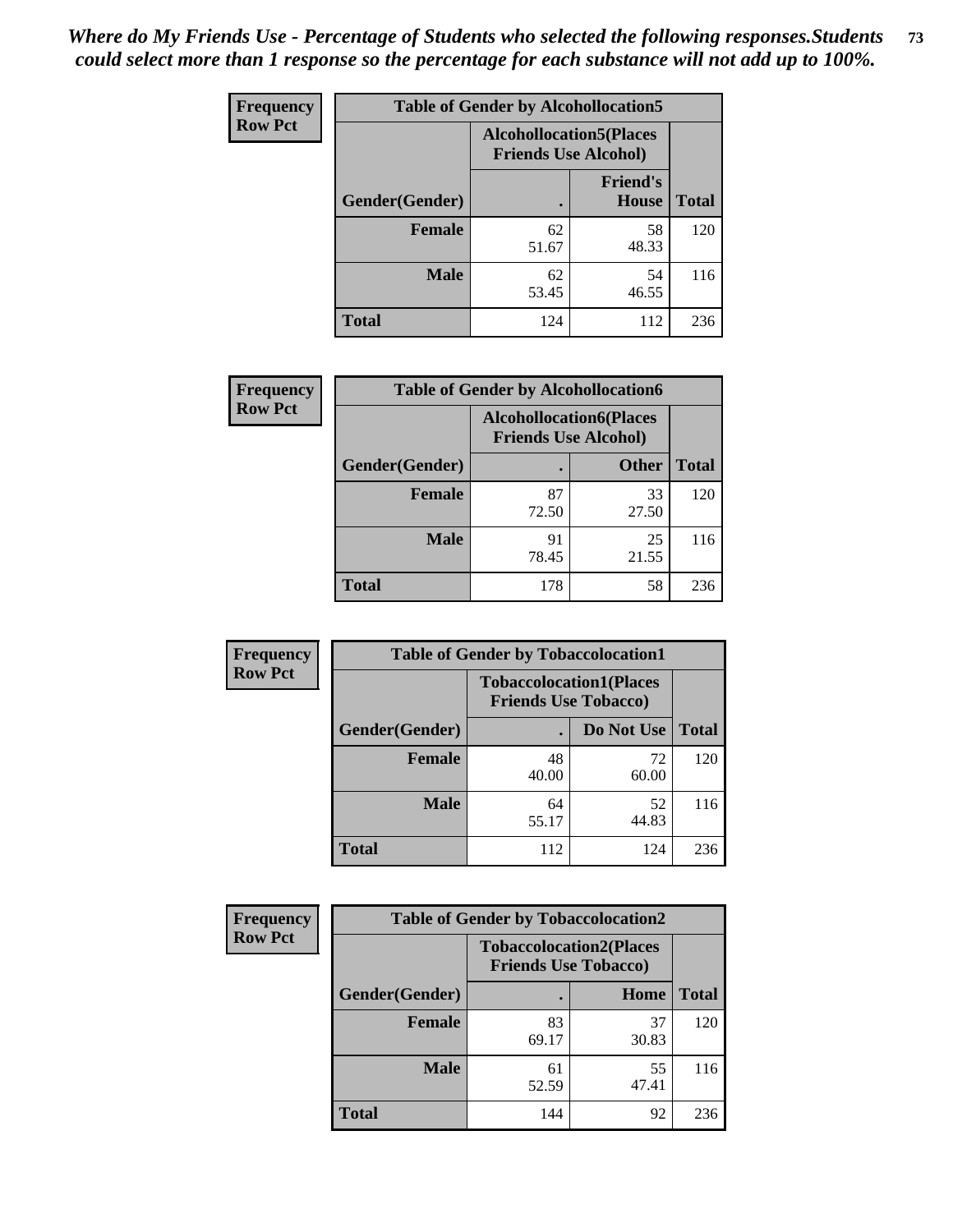| <b>Frequency</b> | <b>Table of Gender by Tobaccolocation3</b> |                             |                                |              |
|------------------|--------------------------------------------|-----------------------------|--------------------------------|--------------|
| <b>Row Pct</b>   |                                            | <b>Friends Use Tobacco)</b> | <b>Tobaccolocation3(Places</b> |              |
|                  | Gender(Gender)                             |                             | <b>School</b>                  | <b>Total</b> |
|                  | Female                                     | 97<br>80.83                 | 23<br>19.17                    | 120          |
|                  | <b>Male</b>                                | 90<br>77.59                 | 26<br>22.41                    | 116          |
|                  | Total                                      | 187                         | 49                             | 236          |

| <b>Frequency</b> | <b>Table of Gender by Tobaccolocation4</b> |                                                               |             |              |
|------------------|--------------------------------------------|---------------------------------------------------------------|-------------|--------------|
| <b>Row Pct</b>   |                                            | <b>Tobaccolocation4(Places</b><br><b>Friends Use Tobacco)</b> |             |              |
|                  | Gender(Gender)                             |                                                               | Car         | <b>Total</b> |
|                  | <b>Female</b>                              | 87<br>72.50                                                   | 33<br>27.50 | 120          |
|                  | <b>Male</b>                                | 76<br>65.52                                                   | 40<br>34.48 | 116          |
|                  | <b>Total</b>                               | 163                                                           | 73          | 236          |

| <b>Frequency</b> | <b>Table of Gender by Tobaccolocation5</b> |                                                               |                                 |              |
|------------------|--------------------------------------------|---------------------------------------------------------------|---------------------------------|--------------|
| <b>Row Pct</b>   |                                            | <b>Tobaccolocation5(Places</b><br><b>Friends Use Tobacco)</b> |                                 |              |
|                  | Gender(Gender)                             |                                                               | <b>Friend's</b><br><b>House</b> | <b>Total</b> |
|                  | <b>Female</b>                              | 85<br>70.83                                                   | 35<br>29.17                     | 120          |
|                  | <b>Male</b>                                | 69<br>59.48                                                   | 47<br>40.52                     | 116          |
|                  | <b>Total</b>                               | 154                                                           | 82                              | 236          |

| Frequency      | <b>Table of Gender by Tobaccolocation6</b> |                             |                                |              |
|----------------|--------------------------------------------|-----------------------------|--------------------------------|--------------|
| <b>Row Pct</b> |                                            | <b>Friends Use Tobacco)</b> | <b>Tobaccolocation6(Places</b> |              |
|                | Gender(Gender)                             |                             | <b>Other</b>                   | <b>Total</b> |
|                | Female                                     | 98<br>81.67                 | 22<br>18.33                    | 120          |
|                | <b>Male</b>                                | 81<br>69.83                 | 35<br>30.17                    | 116          |
|                | <b>Total</b>                               | 179                         | 57                             | 236          |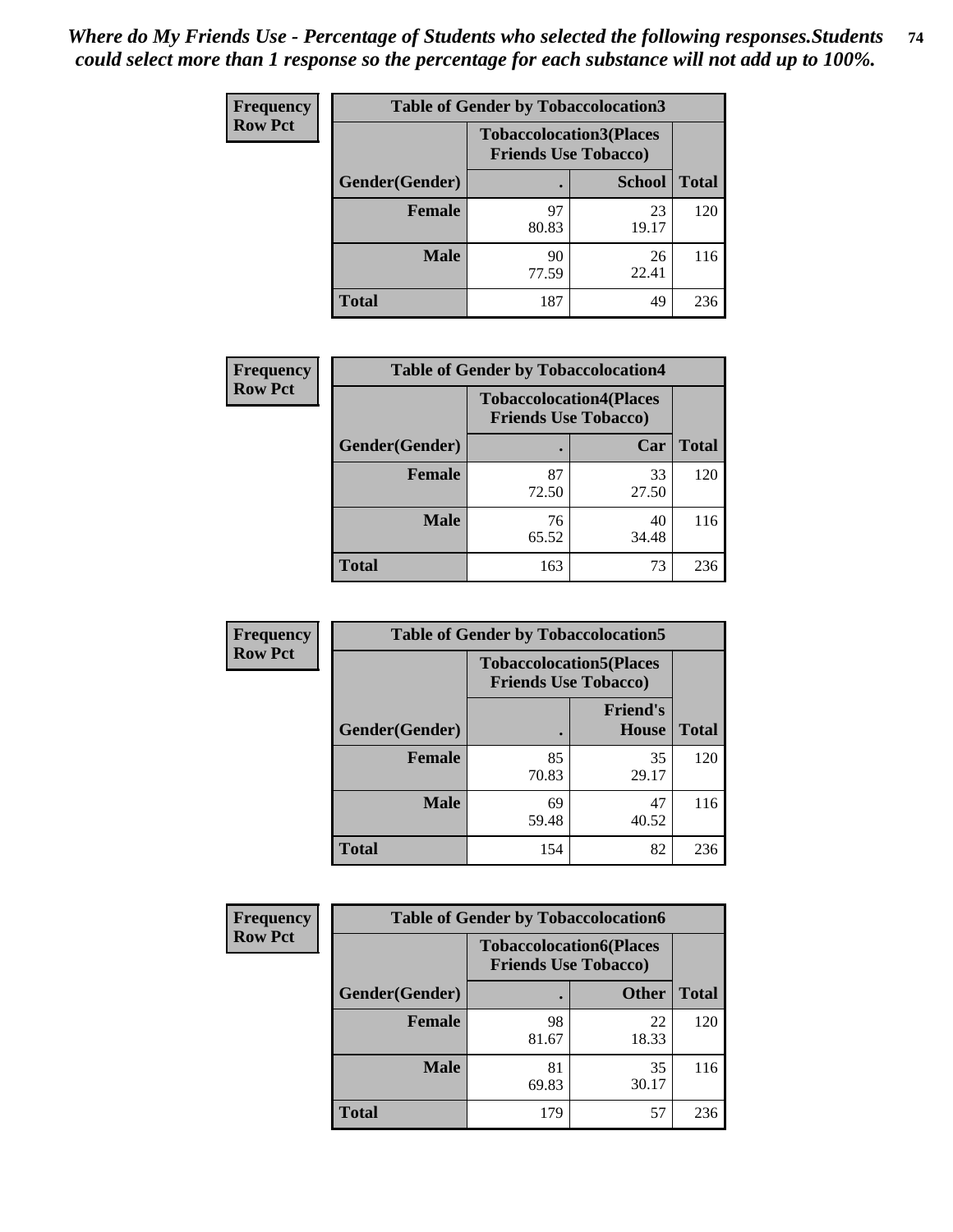| <b>Frequency</b> | <b>Table of Gender by Marijuanalocation1</b>                       |             |             |              |  |
|------------------|--------------------------------------------------------------------|-------------|-------------|--------------|--|
| <b>Row Pct</b>   | <b>Marijuanalocation1(Places</b><br><b>Friends Use Marijuana</b> ) |             |             |              |  |
|                  | Gender(Gender)                                                     |             | Do Not Use  | <b>Total</b> |  |
|                  | <b>Female</b>                                                      | 49<br>40.83 | 71<br>59.17 | 120          |  |
|                  | <b>Male</b>                                                        | 48<br>41.38 | 68<br>58.62 | 116          |  |
|                  | <b>Total</b>                                                       | 97          | 139         | 236          |  |

| <b>Frequency</b> | <b>Table of Gender by Marijuanalocation2</b> |                                                                    |             |              |  |
|------------------|----------------------------------------------|--------------------------------------------------------------------|-------------|--------------|--|
| <b>Row Pct</b>   |                                              | <b>Marijuanalocation2(Places</b><br><b>Friends Use Marijuana</b> ) |             |              |  |
|                  | Gender(Gender)                               |                                                                    | Home        | <b>Total</b> |  |
|                  | <b>Female</b>                                | 94<br>78.33                                                        | 26<br>21.67 | 120          |  |
|                  | <b>Male</b>                                  | 80<br>68.97                                                        | 36<br>31.03 | 116          |  |
|                  | <b>Total</b>                                 | 174                                                                | 62          | 236          |  |

| Frequency      | <b>Table of Gender by Marijuanalocation3</b> |              |                                                                     |              |
|----------------|----------------------------------------------|--------------|---------------------------------------------------------------------|--------------|
| <b>Row Pct</b> |                                              |              | <b>Marijuanalocation3(Places)</b><br><b>Friends Use Marijuana</b> ) |              |
|                | Gender(Gender)                               |              | <b>School</b>                                                       | <b>Total</b> |
|                | Female                                       | 112<br>93.33 | 8<br>6.67                                                           | 120          |
|                | <b>Male</b>                                  | 107<br>92.24 | q<br>7.76                                                           | 116          |
|                | <b>Total</b>                                 | 219          | 17                                                                  | 236          |

| <b>Frequency</b> | <b>Table of Gender by Marijuanalocation4</b> |                                |                                  |              |
|------------------|----------------------------------------------|--------------------------------|----------------------------------|--------------|
| <b>Row Pct</b>   |                                              | <b>Friends Use Marijuana</b> ) | <b>Marijuanalocation4(Places</b> |              |
|                  | Gender(Gender)                               |                                | Car                              | <b>Total</b> |
|                  | Female                                       | 104<br>86.67                   | 16<br>13.33                      | 120          |
|                  | <b>Male</b>                                  | 97<br>83.62                    | 19<br>16.38                      | 116          |
|                  | <b>Total</b>                                 | 201                            | 35                               | 236          |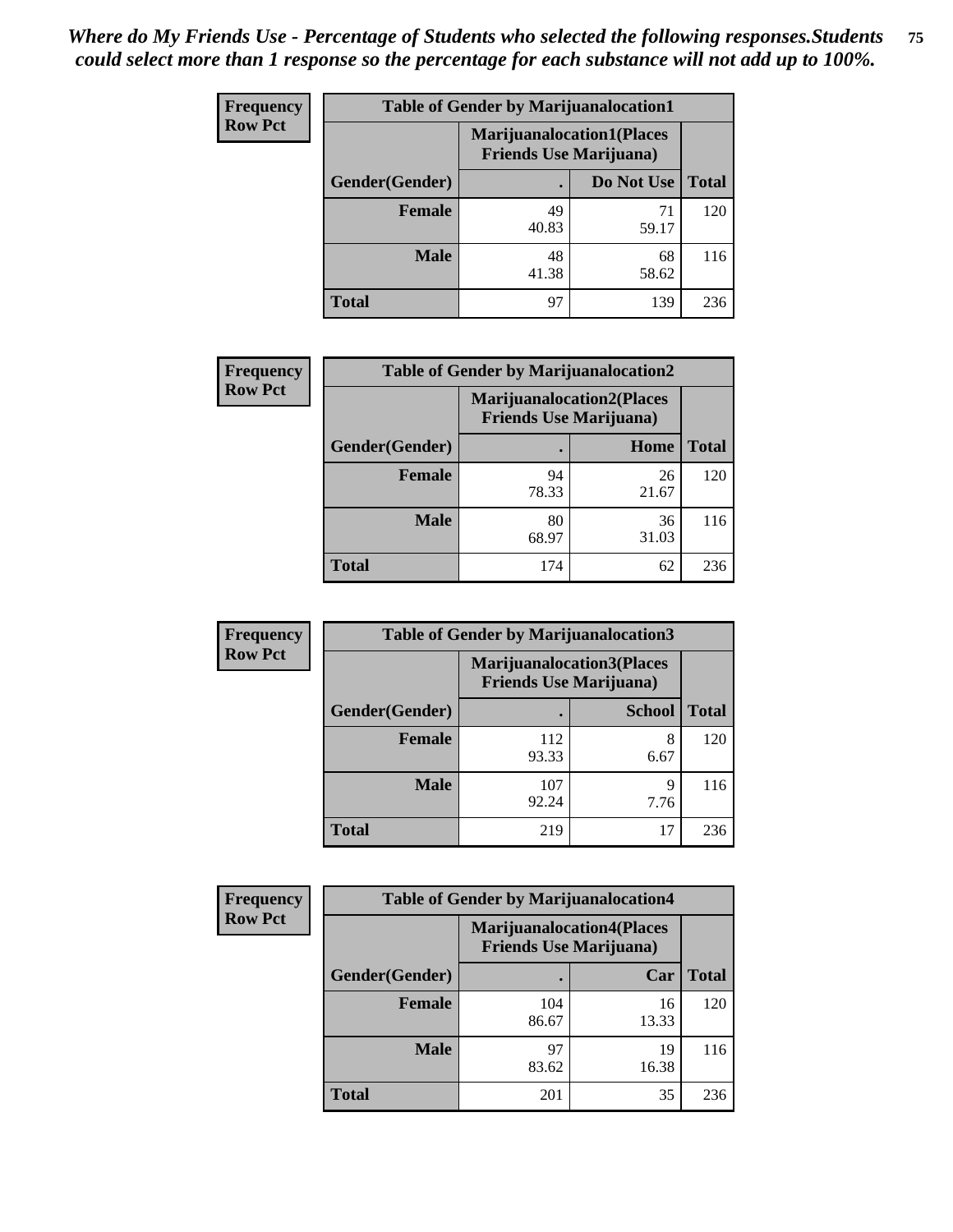| <b>Frequency</b> | <b>Table of Gender by Marijuanalocation5</b> |                                                                    |                          |              |
|------------------|----------------------------------------------|--------------------------------------------------------------------|--------------------------|--------------|
| <b>Row Pct</b>   |                                              | <b>Marijuanalocation5(Places</b><br><b>Friends Use Marijuana</b> ) |                          |              |
|                  | Gender(Gender)                               |                                                                    | <b>Friend's</b><br>House | <b>Total</b> |
|                  | <b>Female</b>                                | 80<br>66.67                                                        | 40<br>33.33              | 120          |
|                  | <b>Male</b>                                  | 82<br>70.69                                                        | 34<br>29.31              | 116          |
|                  | <b>Total</b>                                 | 162                                                                | 74                       | 236          |

| <b>Frequency</b> | <b>Table of Gender by Marijuanalocation6</b> |                                                                    |              |              |
|------------------|----------------------------------------------|--------------------------------------------------------------------|--------------|--------------|
| <b>Row Pct</b>   |                                              | <b>Marijuanalocation6(Places</b><br><b>Friends Use Marijuana</b> ) |              |              |
|                  | Gender(Gender)                               |                                                                    | <b>Other</b> | <b>Total</b> |
|                  | <b>Female</b>                                | 95<br>79.17                                                        | 25<br>20.83  | 120          |
|                  | <b>Male</b>                                  | 93<br>80.17                                                        | 23<br>19.83  | 116          |
|                  | <b>Total</b>                                 | 188                                                                | 48           | 236          |

| Frequency      | <b>Table of Gender by Otherdruglocation1</b> |                                                                                |             |              |
|----------------|----------------------------------------------|--------------------------------------------------------------------------------|-------------|--------------|
| <b>Row Pct</b> |                                              | <b>Otherdruglocation1(Places</b><br><b>Friends Use Other Illegal</b><br>Drugs) |             |              |
|                | Gender(Gender)                               |                                                                                | Do Not Use  | <b>Total</b> |
|                | <b>Female</b>                                | 28<br>23.33                                                                    | 92<br>76.67 | 120          |
|                | <b>Male</b>                                  | 28<br>24.14                                                                    | 88<br>75.86 | 116          |
|                | <b>Total</b>                                 | 56                                                                             | 180         | 236          |

| Frequency      | <b>Table of Gender by Otherdruglocation2</b> |                                                                                |             |              |
|----------------|----------------------------------------------|--------------------------------------------------------------------------------|-------------|--------------|
| <b>Row Pct</b> |                                              | <b>Otherdruglocation2(Places</b><br><b>Friends Use Other Illegal</b><br>Drugs) |             |              |
|                | Gender(Gender)                               |                                                                                | Home        | <b>Total</b> |
|                | Female                                       | 106<br>88.33                                                                   | 14<br>11.67 | 120          |
|                | <b>Male</b>                                  | 96<br>82.76                                                                    | 20<br>17.24 | 116          |
|                | <b>Total</b>                                 | 202                                                                            | 34          | 236          |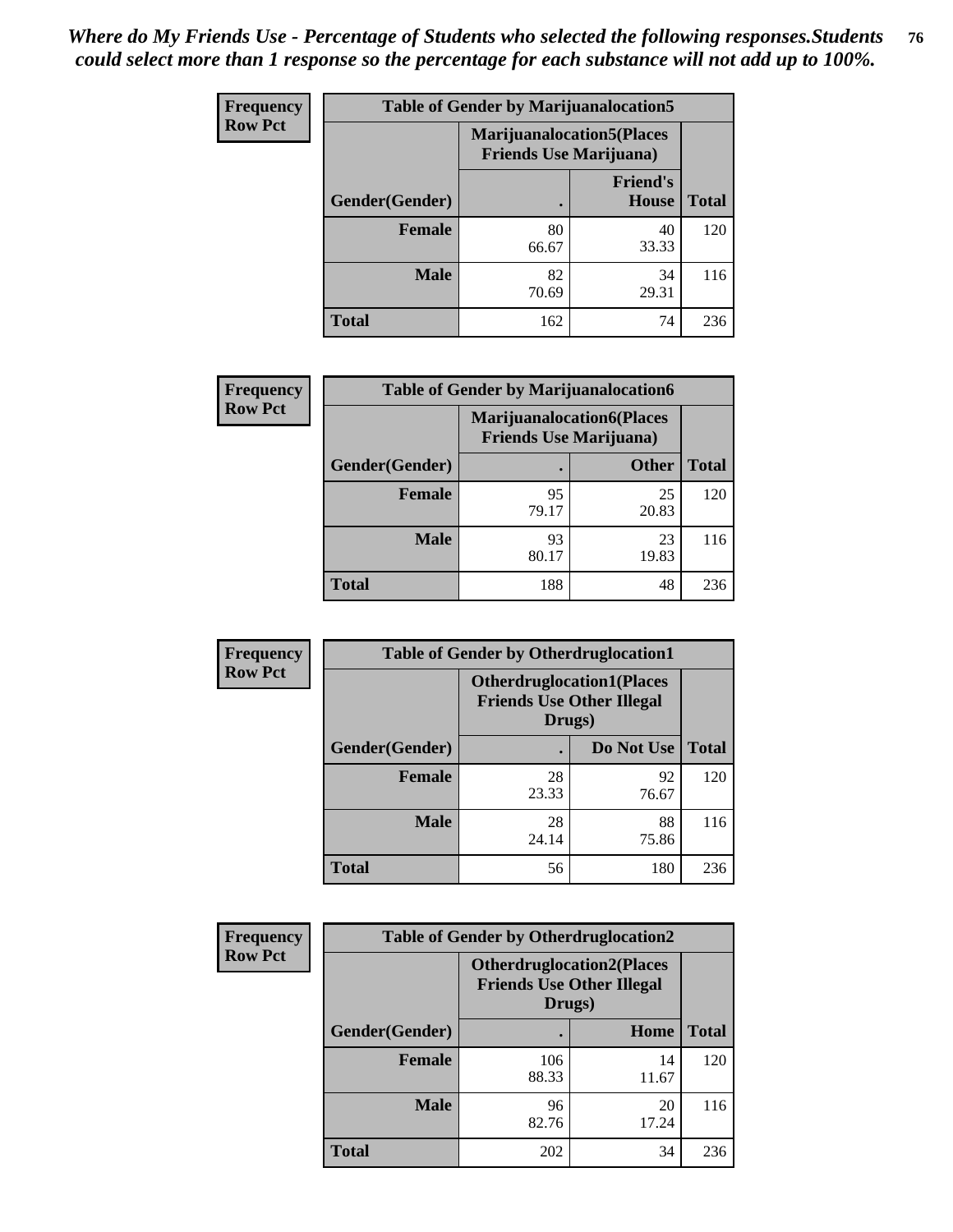| <b>Frequency</b> | <b>Table of Gender by Otherdruglocation3</b> |                                                                                |               |              |
|------------------|----------------------------------------------|--------------------------------------------------------------------------------|---------------|--------------|
| <b>Row Pct</b>   |                                              | <b>Otherdruglocation3(Places</b><br><b>Friends Use Other Illegal</b><br>Drugs) |               |              |
|                  | Gender(Gender)                               |                                                                                | <b>School</b> | <b>Total</b> |
|                  | <b>Female</b>                                | 112<br>93.33                                                                   | 8<br>6.67     | 120          |
|                  | <b>Male</b>                                  | 110<br>94.83                                                                   | 6<br>5.17     | 116          |
|                  | <b>Total</b>                                 | 222                                                                            | 14            | 236          |

| Frequency      | <b>Table of Gender by Otherdruglocation4</b> |                                            |                                  |              |
|----------------|----------------------------------------------|--------------------------------------------|----------------------------------|--------------|
| <b>Row Pct</b> |                                              | <b>Friends Use Other Illegal</b><br>Drugs) | <b>Otherdruglocation4(Places</b> |              |
|                | Gender(Gender)                               |                                            | Car                              | <b>Total</b> |
|                | Female                                       | 111<br>92.50                               | 9<br>7.50                        | 120          |
|                | <b>Male</b>                                  | 107<br>92.24                               | 9<br>7.76                        | 116          |
|                | <b>Total</b>                                 | 218                                        | 18                               | 236          |

| Frequency      | <b>Table of Gender by Otherdruglocation5</b> |                                            |                                  |              |
|----------------|----------------------------------------------|--------------------------------------------|----------------------------------|--------------|
| <b>Row Pct</b> |                                              | <b>Friends Use Other Illegal</b><br>Drugs) | <b>Otherdruglocation5(Places</b> |              |
|                | Gender(Gender)                               |                                            | <b>Friend's</b><br><b>House</b>  | <b>Total</b> |
|                | <b>Female</b>                                | 102<br>85.00                               | 18<br>15.00                      | 120          |
|                | <b>Male</b>                                  | 97<br>83.62                                | 19<br>16.38                      | 116          |
|                | <b>Total</b>                                 | 199                                        | 37                               | 236          |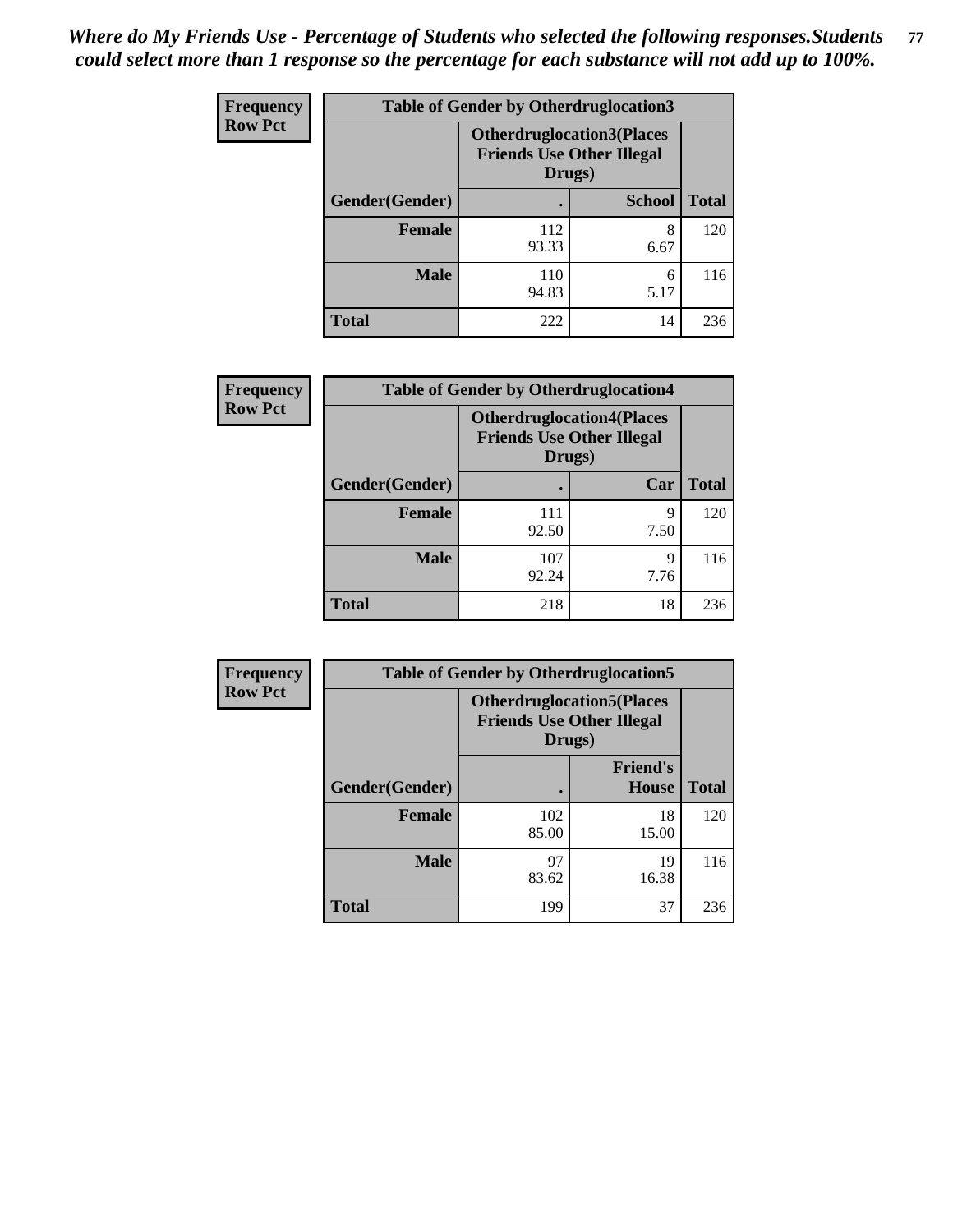| <b>Frequency</b> | <b>Table of Gender by Otherdruglocation6</b> |                                            |                                  |              |
|------------------|----------------------------------------------|--------------------------------------------|----------------------------------|--------------|
| <b>Row Pct</b>   |                                              | <b>Friends Use Other Illegal</b><br>Drugs) | <b>Otherdruglocation6(Places</b> |              |
|                  | Gender(Gender)                               |                                            | <b>Other</b>                     | <b>Total</b> |
|                  | <b>Female</b>                                | 104<br>86.67                               | 16<br>13.33                      | 120          |
|                  | <b>Male</b>                                  | 101<br>87.07                               | 15<br>12.93                      | 116          |
|                  | <b>Total</b>                                 | 205                                        | 31                               | 236          |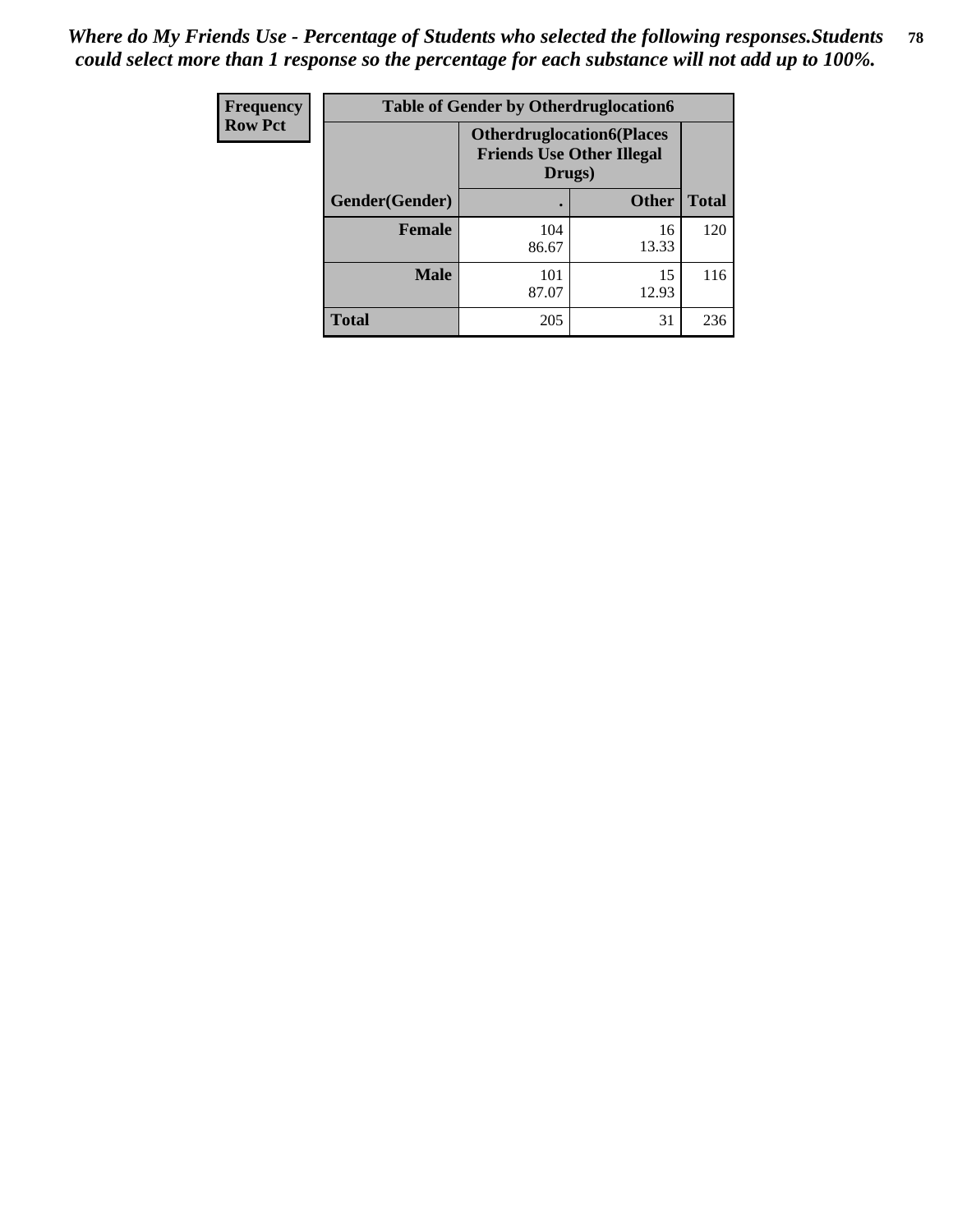| Frequency      | <b>Table of Gender by Alcoholtime1</b> |                                                          |                      |              |
|----------------|----------------------------------------|----------------------------------------------------------|----------------------|--------------|
| <b>Row Pct</b> |                                        | <b>Alcoholtime1(Times</b><br><b>Friends Use Alcohol)</b> |                      |              |
|                | Gender(Gender)                         | $\bullet$                                                | Do Not<br><b>Use</b> | <b>Total</b> |
|                | <b>Female</b>                          | 77<br>64.17                                              | 43<br>35.83          | 120          |
|                | <b>Male</b>                            | 71<br>61.21                                              | 45<br>38.79          | 116          |
|                | <b>Total</b>                           | 148                                                      | 88                   | 236          |

| <b>Frequency</b> | <b>Table of Gender by Alcoholtime2</b> |                                                          |                            |              |
|------------------|----------------------------------------|----------------------------------------------------------|----------------------------|--------------|
| <b>Row Pct</b>   |                                        | <b>Alcoholtime2(Times</b><br><b>Friends Use Alcohol)</b> |                            |              |
|                  | Gender(Gender)                         |                                                          | <b>On Way</b><br>to School | <b>Total</b> |
|                  | <b>Female</b>                          | 117<br>97.50                                             | 3<br>2.50                  | 120          |
|                  | <b>Male</b>                            | 113<br>97.41                                             | 3<br>2.59                  | 116          |
|                  | <b>Total</b>                           | 230                                                      | 6                          | 236          |

| Frequency      | <b>Table of Gender by Alcoholtime3</b> |                                                   |                                |              |
|----------------|----------------------------------------|---------------------------------------------------|--------------------------------|--------------|
| <b>Row Pct</b> |                                        | Alcoholtime3(Times<br><b>Friends Use Alcohol)</b> |                                |              |
|                | Gender(Gender)                         |                                                   | <b>During</b><br><b>School</b> | <b>Total</b> |
|                | <b>Female</b>                          | 120<br>100.00                                     | $\mathbf{0}$<br>0.00           | 120          |
|                | <b>Male</b>                            | 114<br>98.28                                      | 2<br>1.72                      | 116          |
|                | <b>Total</b>                           | 234                                               | 2                              | 236          |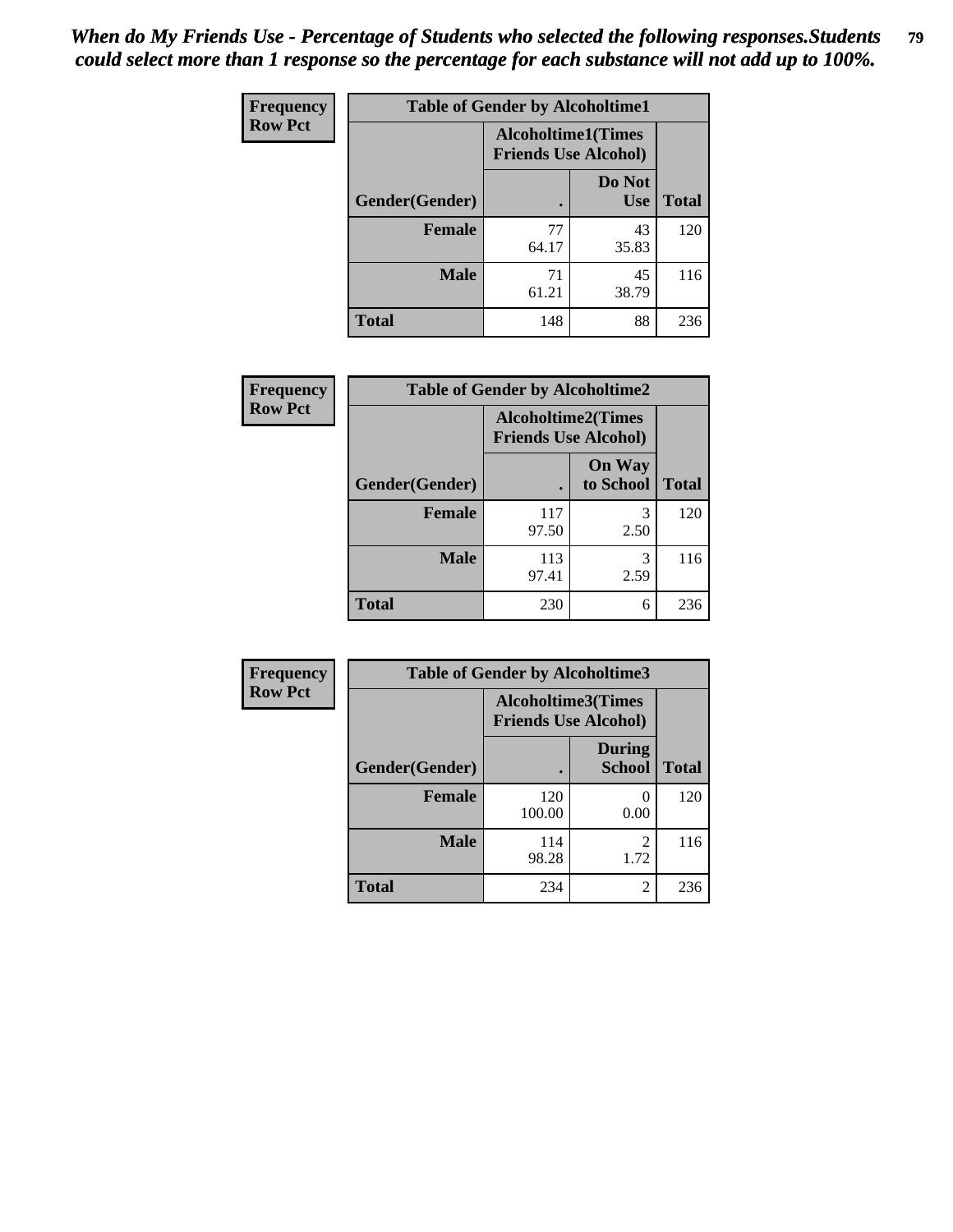*When do My Friends Use - Percentage of Students who selected the following responses.Students could select more than 1 response so the percentage for each substance will not add up to 100%.* **80**

| <b>Frequency</b> | <b>Table of Gender by Alcoholtime4</b> |                                                          |                                                |              |
|------------------|----------------------------------------|----------------------------------------------------------|------------------------------------------------|--------------|
| <b>Row Pct</b>   |                                        | <b>Alcoholtime4(Times</b><br><b>Friends Use Alcohol)</b> |                                                |              |
|                  | Gender(Gender)                         |                                                          | <b>On Way</b><br>Home<br>From<br><b>School</b> | <b>Total</b> |
|                  | <b>Female</b>                          | 116<br>96.67                                             | 4<br>3.33                                      | 120          |
|                  | <b>Male</b>                            | 110<br>94.83                                             | 6<br>5.17                                      | 116          |
|                  | <b>Total</b>                           | 226                                                      | 10                                             | 236          |

| <b>Frequency</b> | <b>Table of Gender by Alcoholtime5</b> |                                                           |             |              |
|------------------|----------------------------------------|-----------------------------------------------------------|-------------|--------------|
| <b>Row Pct</b>   |                                        | <b>Alcoholtime5</b> (Times<br><b>Friends Use Alcohol)</b> |             |              |
|                  | Gender(Gender)                         |                                                           | Weeknights  | <b>Total</b> |
|                  | <b>Female</b>                          | 94<br>78.33                                               | 26<br>21.67 | 120          |
|                  | <b>Male</b>                            | 89<br>76.72                                               | 27<br>23.28 | 116          |
|                  | <b>Total</b>                           | 183                                                       | 53          | 236          |

| <b>Frequency</b> |                | <b>Table of Gender by Alcoholtime6</b> |                                                           |              |
|------------------|----------------|----------------------------------------|-----------------------------------------------------------|--------------|
| <b>Row Pct</b>   |                |                                        | <b>Alcoholtime6</b> (Times<br><b>Friends Use Alcohol)</b> |              |
|                  | Gender(Gender) |                                        | <b>Weekends</b>                                           | <b>Total</b> |
|                  | Female         | 38<br>31.67                            | 82<br>68.33                                               | 120          |
|                  | <b>Male</b>    | 40<br>34.48                            | 76<br>65.52                                               | 116          |
|                  | <b>Total</b>   | 78                                     | 158                                                       | 236          |

| Frequency      | <b>Table of Gender by Tobaccotime1</b> |                                                          |                      |              |
|----------------|----------------------------------------|----------------------------------------------------------|----------------------|--------------|
| <b>Row Pct</b> |                                        | <b>Tobaccotime1(Times</b><br><b>Friends Use Tobacco)</b> |                      |              |
|                | Gender(Gender)                         |                                                          | Do Not<br><b>Use</b> | <b>Total</b> |
|                | Female                                 | 47<br>39.17                                              | 73<br>60.83          | 120          |
|                | <b>Male</b>                            | 61<br>52.59                                              | 55<br>47.41          | 116          |
|                | <b>Total</b>                           | 108                                                      | 128                  | 236          |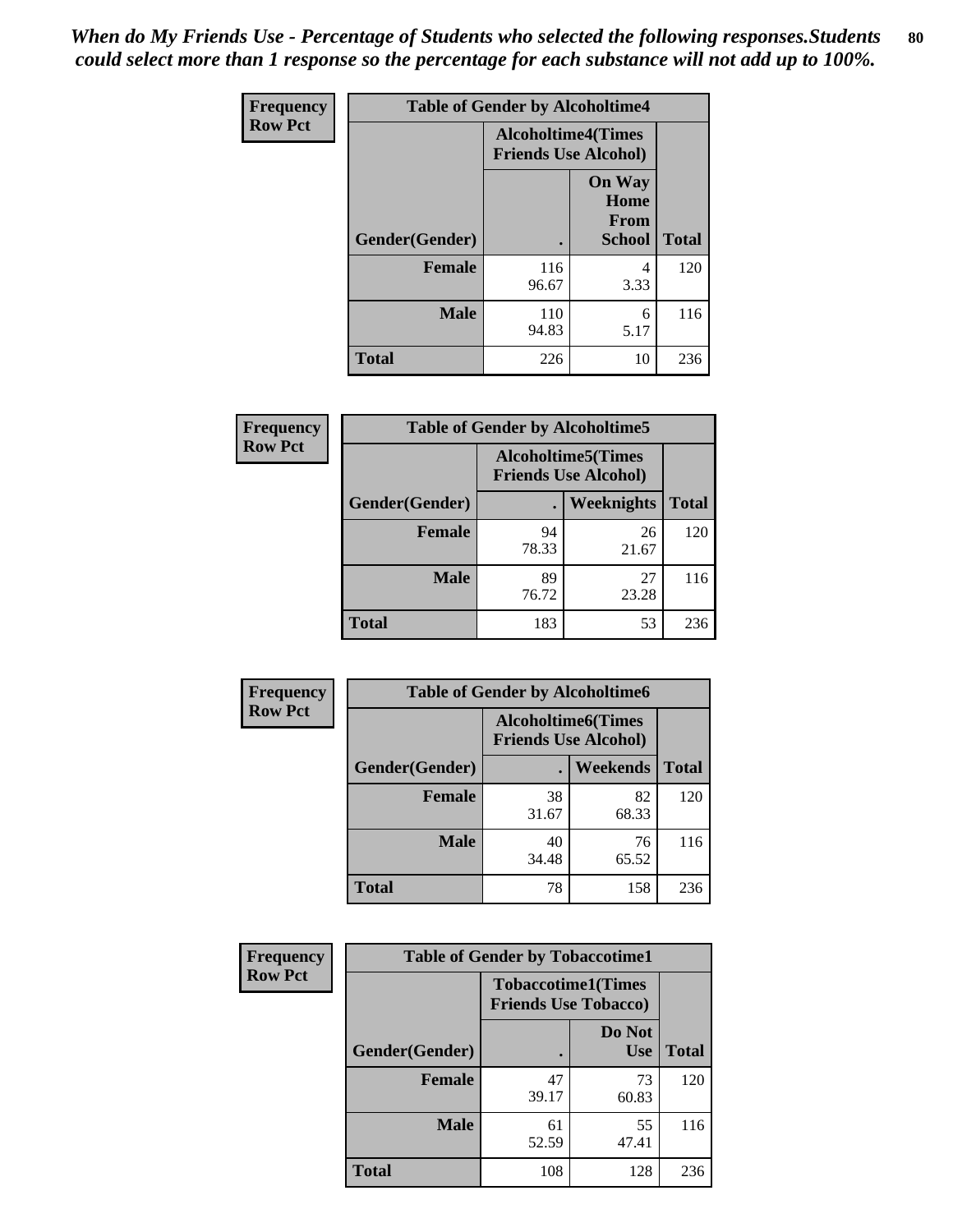*When do My Friends Use - Percentage of Students who selected the following responses.Students could select more than 1 response so the percentage for each substance will not add up to 100%.* **81**

| Frequency      | <b>Table of Gender by Tobaccotime2</b> |                                                          |                            |              |
|----------------|----------------------------------------|----------------------------------------------------------|----------------------------|--------------|
| <b>Row Pct</b> |                                        | <b>Tobaccotime2(Times</b><br><b>Friends Use Tobacco)</b> |                            |              |
|                | Gender(Gender)                         | $\bullet$                                                | <b>On Way</b><br>to School | <b>Total</b> |
|                | <b>Female</b>                          | 89<br>74.17                                              | 31<br>25.83                | 120          |
|                | <b>Male</b>                            | 85<br>73.28                                              | 31<br>26.72                | 116          |
|                | <b>Total</b>                           | 174                                                      | 62                         | 236          |

| Frequency      | <b>Table of Gender by Tobaccotime3</b>                   |             |                                |              |
|----------------|----------------------------------------------------------|-------------|--------------------------------|--------------|
| <b>Row Pct</b> | <b>Tobaccotime3(Times</b><br><b>Friends Use Tobacco)</b> |             |                                |              |
|                | Gender(Gender)                                           | г           | <b>During</b><br><b>School</b> | <b>Total</b> |
|                | Female                                                   | 98<br>81.67 | 22<br>18.33                    | 120          |
|                | <b>Male</b>                                              | 89<br>76.72 | 27<br>23.28                    | 116          |
|                | <b>Total</b>                                             | 187         | 49                             | 236          |

| <b>Frequency</b> | <b>Table of Gender by Tobaccotime4</b> |                                                          |                                                       |              |
|------------------|----------------------------------------|----------------------------------------------------------|-------------------------------------------------------|--------------|
| <b>Row Pct</b>   |                                        | <b>Tobaccotime4(Times</b><br><b>Friends Use Tobacco)</b> |                                                       |              |
|                  | Gender(Gender)                         |                                                          | <b>On Way</b><br>Home<br><b>From</b><br><b>School</b> | <b>Total</b> |
|                  | <b>Female</b>                          | 116<br>96.67                                             | 4<br>3.33                                             | 120          |
|                  | <b>Male</b>                            | 110<br>94.83                                             | 6<br>5.17                                             | 116          |
|                  | <b>Total</b>                           | 226                                                      | 10                                                    | 236          |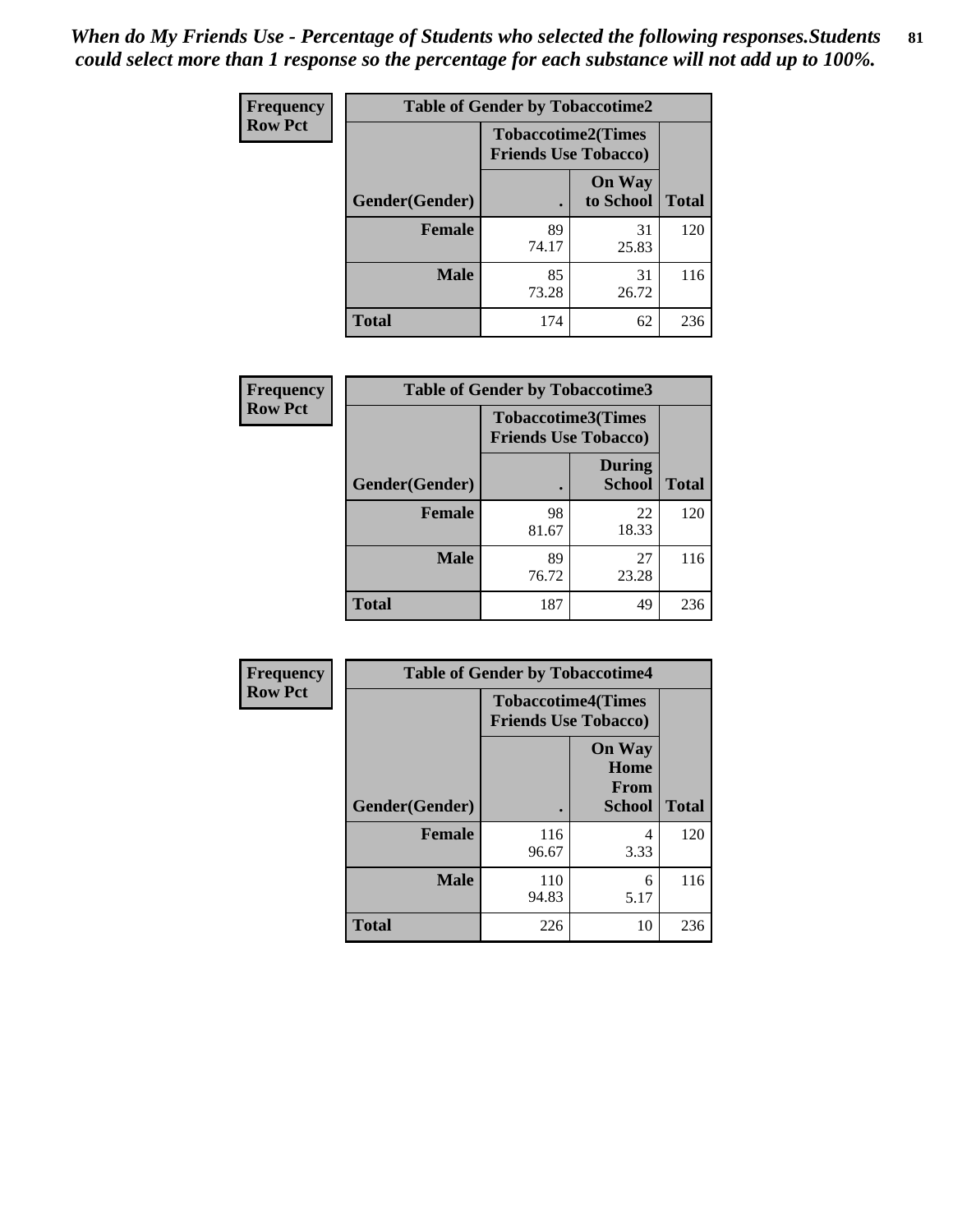| <b>Frequency</b> | <b>Table of Gender by Tobaccotime5</b> |                                                           |                   |              |  |
|------------------|----------------------------------------|-----------------------------------------------------------|-------------------|--------------|--|
| <b>Row Pct</b>   |                                        | <b>Tobaccotime5</b> (Times<br><b>Friends Use Tobacco)</b> |                   |              |  |
|                  | <b>Gender</b> (Gender)                 |                                                           | <b>Weeknights</b> | <b>Total</b> |  |
|                  | <b>Female</b>                          | 80<br>66.67                                               | 40<br>33.33       | 120          |  |
|                  | <b>Male</b>                            | 70<br>60.34                                               | 46<br>39.66       | 116          |  |
|                  | <b>Total</b>                           | 150                                                       | 86                | 236          |  |

| Frequency      | <b>Table of Gender by Tobaccotime6</b> |                             |                           |              |
|----------------|----------------------------------------|-----------------------------|---------------------------|--------------|
| <b>Row Pct</b> |                                        | <b>Friends Use Tobacco)</b> | <b>Tobaccotime6(Times</b> |              |
|                | Gender(Gender)                         |                             | Weekends                  | <b>Total</b> |
|                | Female                                 | 75<br>62.50                 | 45<br>37.50               | 120          |
|                | <b>Male</b>                            | 57<br>49.14                 | 59<br>50.86               | 116          |
|                | <b>Total</b>                           | 132                         | 104                       | 236          |

| <b>Frequency</b> | <b>Table of Gender by Marijuanatime1</b> |                                |                             |              |
|------------------|------------------------------------------|--------------------------------|-----------------------------|--------------|
| <b>Row Pct</b>   |                                          | <b>Friends Use Marijuana</b> ) | <b>Marijuanatime1(Times</b> |              |
|                  | Gender(Gender)                           |                                | Do Not Use                  | <b>Total</b> |
|                  | <b>Female</b>                            | 49<br>40.83                    | 71<br>59.17                 | 120          |
|                  | <b>Male</b>                              | 51<br>43.97                    | 65<br>56.03                 | 116          |
|                  | <b>Total</b>                             | 100                            | 136                         | 236          |

| <b>Frequency</b> | <b>Table of Gender by Marijuanatime2</b> |                                                               |                            |              |
|------------------|------------------------------------------|---------------------------------------------------------------|----------------------------|--------------|
| <b>Row Pct</b>   |                                          | <b>Marijuanatime2(Times</b><br><b>Friends Use Marijuana</b> ) |                            |              |
|                  | Gender(Gender)                           |                                                               | On Way to<br><b>School</b> | <b>Total</b> |
|                  | <b>Female</b>                            | 115<br>95.83                                                  | 5<br>4.17                  | 120          |
|                  | <b>Male</b>                              | 106<br>91.38                                                  | 10<br>8.62                 | 116          |
|                  | <b>Total</b>                             | 221                                                           | 15                         | 236          |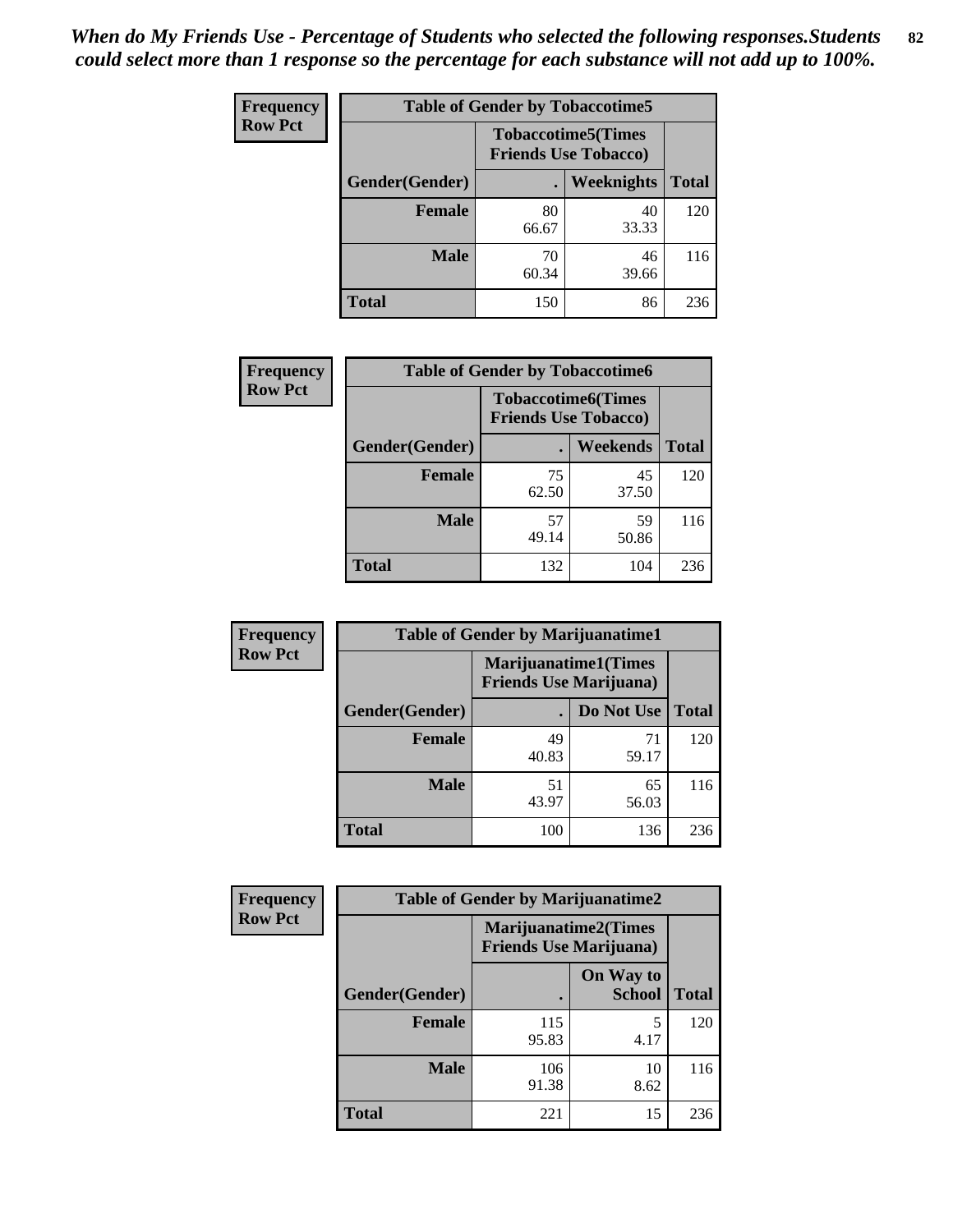*When do My Friends Use - Percentage of Students who selected the following responses.Students could select more than 1 response so the percentage for each substance will not add up to 100%.* **83**

| <b>Frequency</b> | Table of Gender by Marijuanatime3 |                                                        |                                |              |
|------------------|-----------------------------------|--------------------------------------------------------|--------------------------------|--------------|
| <b>Row Pct</b>   |                                   | Marijuanatime3(Times<br><b>Friends Use Marijuana</b> ) |                                |              |
|                  | Gender(Gender)                    |                                                        | <b>During</b><br><b>School</b> | <b>Total</b> |
|                  | <b>Female</b>                     | 115<br>95.83                                           | 5<br>4.17                      | 120          |
|                  | <b>Male</b>                       | 110<br>94.83                                           | 6<br>5.17                      | 116          |
|                  | <b>Total</b>                      | 225                                                    | 11                             | 236          |

| Frequency      | <b>Table of Gender by Marijuanatime4</b> |                                |                                                       |              |
|----------------|------------------------------------------|--------------------------------|-------------------------------------------------------|--------------|
| <b>Row Pct</b> |                                          | <b>Friends Use Marijuana</b> ) | <b>Marijuanatime4(Times</b>                           |              |
|                | Gender(Gender)                           |                                | <b>On Way</b><br>Home<br><b>From</b><br><b>School</b> | <b>Total</b> |
|                | <b>Female</b>                            | 112<br>93.33                   | 8<br>6.67                                             | 120          |
|                | <b>Male</b>                              | 101<br>87.07                   | 15<br>12.93                                           | 116          |
|                | <b>Total</b>                             | 213                            | 23                                                    | 236          |

| Frequency      | <b>Table of Gender by Marijuanatime5</b> |             |                                                                |              |  |  |
|----------------|------------------------------------------|-------------|----------------------------------------------------------------|--------------|--|--|
| <b>Row Pct</b> |                                          |             | <b>Marijuanatime5</b> (Times<br><b>Friends Use Marijuana</b> ) |              |  |  |
|                | Gender(Gender)                           |             | <b>Weeknights</b>                                              | <b>Total</b> |  |  |
|                | <b>Female</b>                            | 95<br>79.17 | 25<br>20.83                                                    | 120          |  |  |
|                | <b>Male</b>                              | 82<br>70.69 | 34<br>29.31                                                    | 116          |  |  |
|                | <b>Total</b>                             | 177         | 59                                                             | 236          |  |  |

| Frequency      | <b>Table of Gender by Marijuanatime6</b> |                                                               |                 |              |  |  |
|----------------|------------------------------------------|---------------------------------------------------------------|-----------------|--------------|--|--|
| <b>Row Pct</b> |                                          | <b>Marijuanatime6(Times</b><br><b>Friends Use Marijuana</b> ) |                 |              |  |  |
|                | Gender(Gender)                           |                                                               | <b>Weekends</b> | <b>Total</b> |  |  |
|                | <b>Female</b>                            | 69<br>57.50                                                   | 51<br>42.50     | 120          |  |  |
|                | <b>Male</b>                              | 63<br>54.31                                                   | 53<br>45.69     | 116          |  |  |
|                | <b>Total</b>                             | 132                                                           | 104             | 236          |  |  |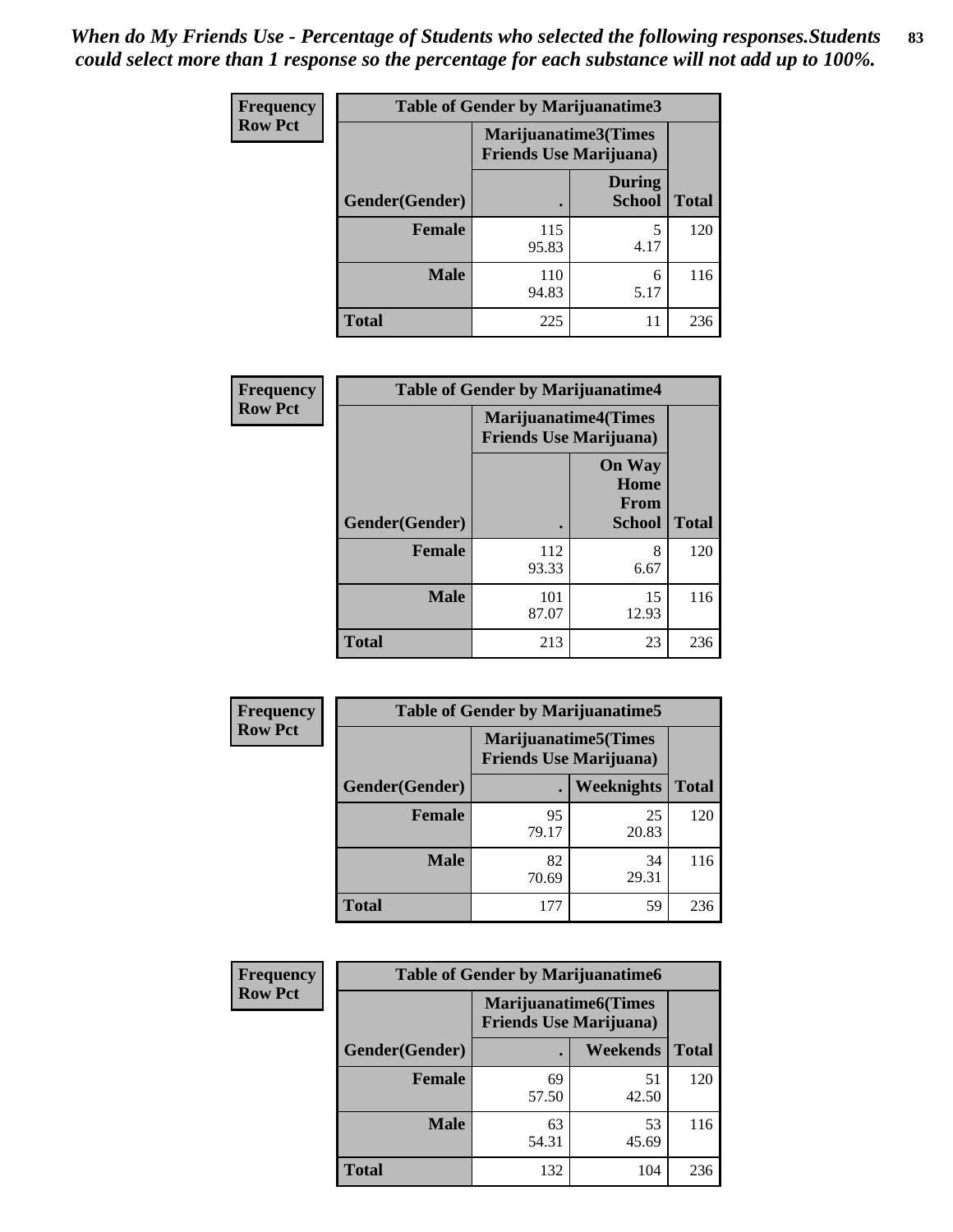*When do My Friends Use - Percentage of Students who selected the following responses.Students could select more than 1 response so the percentage for each substance will not add up to 100%.* **84**

| <b>Frequency</b> | <b>Table of Gender by Otherdrugtime1</b> |                                                                                  |             |              |  |
|------------------|------------------------------------------|----------------------------------------------------------------------------------|-------------|--------------|--|
| <b>Row Pct</b>   |                                          | <b>Otherdrugtime1(Times</b><br><b>Friends Use Other</b><br><b>Illegal Drugs)</b> |             |              |  |
|                  | Gender(Gender)                           |                                                                                  | Do Not Use  | <b>Total</b> |  |
|                  | <b>Female</b>                            | 25<br>20.83                                                                      | 95<br>79.17 | 120          |  |
|                  | <b>Male</b>                              | 24<br>20.69                                                                      | 92<br>79.31 | 116          |  |
|                  | Total                                    | 49                                                                               | 187         | 236          |  |

| Frequency      | <b>Table of Gender by Otherdrugtime2</b> |                                                                                   |                            |              |  |  |
|----------------|------------------------------------------|-----------------------------------------------------------------------------------|----------------------------|--------------|--|--|
| <b>Row Pct</b> |                                          | <b>Otherdrugtime2(Times</b><br><b>Friends Use Other</b><br><b>Illegal Drugs</b> ) |                            |              |  |  |
|                | Gender(Gender)                           |                                                                                   | On Way to<br><b>School</b> | <b>Total</b> |  |  |
|                | <b>Female</b>                            | 117<br>97.50                                                                      | 3<br>2.50                  | 120          |  |  |
|                | <b>Male</b>                              | 111<br>95.69                                                                      | 5<br>4.31                  | 116          |  |  |
|                | <b>Total</b>                             | 228                                                                               | 8                          | 236          |  |  |

| Frequency      | <b>Table of Gender by Otherdrugtime3</b> |                        |                                                         |              |  |
|----------------|------------------------------------------|------------------------|---------------------------------------------------------|--------------|--|
| <b>Row Pct</b> |                                          | <b>Illegal Drugs</b> ) | <b>Otherdrugtime3(Times</b><br><b>Friends Use Other</b> |              |  |
|                | Gender(Gender)                           |                        | <b>During</b><br><b>School</b>                          | <b>Total</b> |  |
|                | <b>Female</b>                            | 117<br>97.50           | 3<br>2.50                                               | 120          |  |
|                | <b>Male</b>                              | 109<br>93.97           | 7<br>6.03                                               | 116          |  |
|                | <b>Total</b>                             | 226                    | 10                                                      | 236          |  |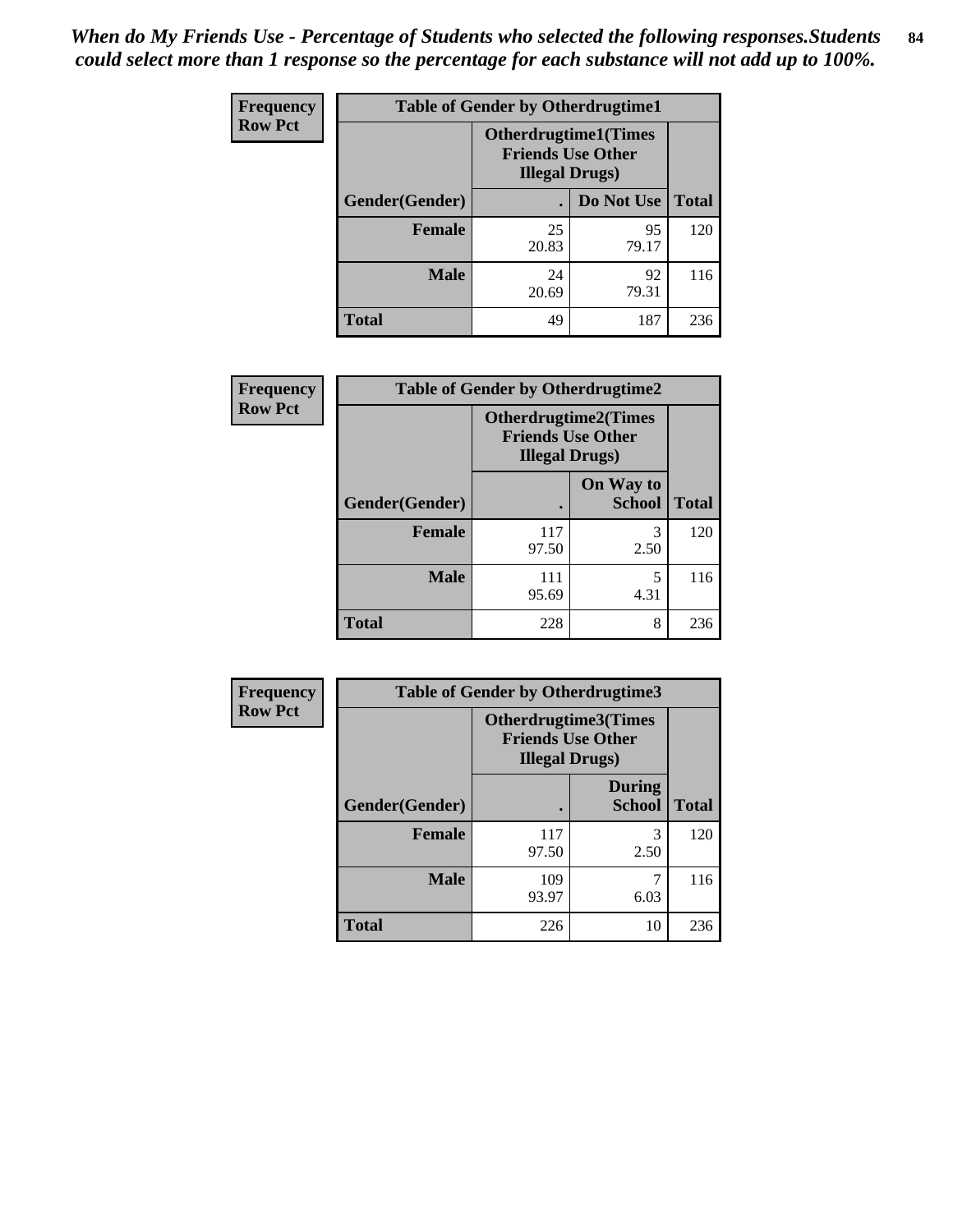*When do My Friends Use - Percentage of Students who selected the following responses.Students could select more than 1 response so the percentage for each substance will not add up to 100%.* **85**

| Frequency      | <b>Table of Gender by Otherdrugtime4</b> |                        |                                                         |              |  |
|----------------|------------------------------------------|------------------------|---------------------------------------------------------|--------------|--|
| <b>Row Pct</b> |                                          | <b>Illegal Drugs</b> ) | <b>Otherdrugtime4(Times</b><br><b>Friends Use Other</b> |              |  |
|                | Gender(Gender)                           |                        | <b>On Way</b><br>Home<br><b>From</b><br><b>School</b>   | <b>Total</b> |  |
|                | <b>Female</b>                            | 116<br>96.67           | 4<br>3.33                                               | 120          |  |
|                | <b>Male</b>                              | 108<br>93.10           | 8<br>6.90                                               | 116          |  |
|                | <b>Total</b>                             | 224                    | 12                                                      | 236          |  |

| <b>Frequency</b> | <b>Table of Gender by Otherdrugtime5</b> |                                                                                    |             |              |  |
|------------------|------------------------------------------|------------------------------------------------------------------------------------|-------------|--------------|--|
| <b>Row Pct</b>   |                                          | <b>Otherdrugtime5</b> (Times<br><b>Friends Use Other</b><br><b>Illegal Drugs</b> ) |             |              |  |
|                  | Gender(Gender)                           |                                                                                    | Weeknights  | <b>Total</b> |  |
|                  | <b>Female</b>                            | 108<br>90.00                                                                       | 12<br>10.00 | 120          |  |
|                  | <b>Male</b>                              | 100<br>86.21                                                                       | 16<br>13.79 | 116          |  |
|                  | <b>Total</b>                             | 208                                                                                | 28          | 236          |  |

| <b>Frequency</b> | <b>Table of Gender by Otherdrugtime6</b> |                                                                                    |             |              |  |
|------------------|------------------------------------------|------------------------------------------------------------------------------------|-------------|--------------|--|
| <b>Row Pct</b>   |                                          | <b>Otherdrugtime6</b> (Times<br><b>Friends Use Other</b><br><b>Illegal Drugs</b> ) |             |              |  |
|                  | Gender(Gender)                           |                                                                                    | Weekends    | <b>Total</b> |  |
|                  | <b>Female</b>                            | 94<br>78.33                                                                        | 26<br>21.67 | 120          |  |
|                  | <b>Male</b>                              | 89<br>76.72                                                                        | 27<br>23.28 | 116          |  |
|                  | <b>Total</b>                             | 183                                                                                | 53          | 236          |  |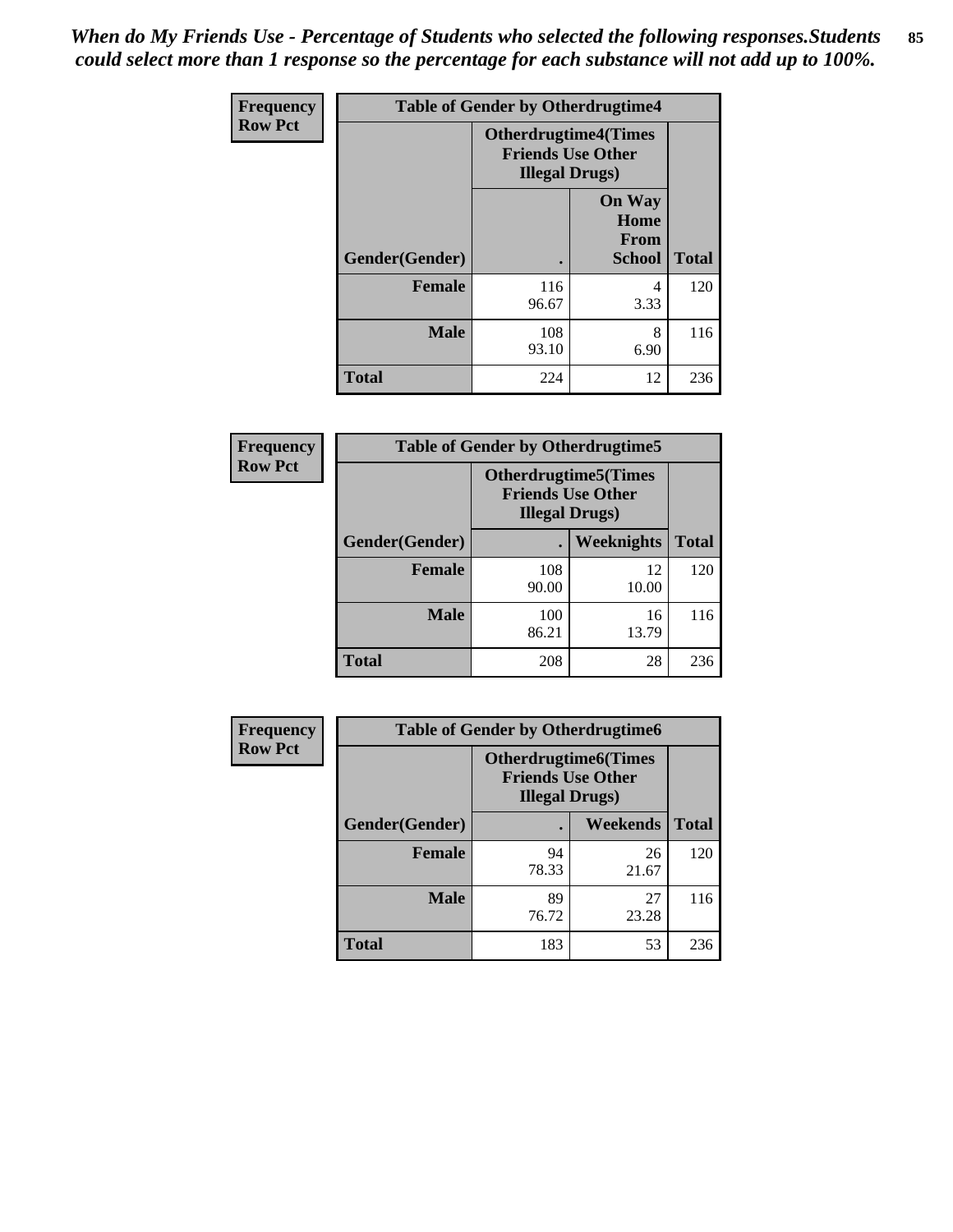# *Other Questions* **86**

| <b>Frequency</b> | <b>Table of Gender by Educationalcohol</b> |                                                                                                                                       |                |              |  |
|------------------|--------------------------------------------|---------------------------------------------------------------------------------------------------------------------------------------|----------------|--------------|--|
| <b>Row Pct</b>   |                                            | <b>Educationalcohol</b> (I<br>have been taught<br>about alcohol,<br>tobacco,<br>and other drugs<br>within the last year<br>at school) |                |              |  |
|                  | Gender(Gender)                             | <b>Yes</b>                                                                                                                            | N <sub>0</sub> | <b>Total</b> |  |
|                  | <b>Female</b>                              | 88<br>73.33                                                                                                                           | 32<br>26.67    | 120          |  |
|                  | <b>Male</b>                                | 77<br>66.38                                                                                                                           | 39<br>33.62    | 116          |  |
|                  | <b>Total</b>                               | 165                                                                                                                                   | 71             | 236          |  |

| Frequency      | <b>Table of Gender by Rodedrinking</b> |                                                                                                                     |                |              |  |
|----------------|----------------------------------------|---------------------------------------------------------------------------------------------------------------------|----------------|--------------|--|
| <b>Row Pct</b> |                                        | Rodedrinking(In<br>the past 30 days I<br>have ridden in a<br>car with a driver<br>who had been<br>drinking alcohol) |                |              |  |
|                | Gender(Gender)                         | Yes                                                                                                                 | N <sub>0</sub> | <b>Total</b> |  |
|                | <b>Female</b>                          | 19<br>15.83                                                                                                         | 101<br>84.17   | 120          |  |
|                | <b>Male</b>                            | 27<br>23.28                                                                                                         | 89<br>76.72    | 116          |  |
|                | <b>Total</b>                           | 46                                                                                                                  | 190            | 236          |  |

| Frequency      | <b>Table of Gender by Drugsschool</b> |                                                                                                                                     |                |              |  |
|----------------|---------------------------------------|-------------------------------------------------------------------------------------------------------------------------------------|----------------|--------------|--|
| <b>Row Pct</b> |                                       | <b>Drugsschool</b> (During<br>the past 12 months,<br>I have been offered,<br>sold,<br>or given illegal drugs<br>on school property) |                |              |  |
|                | Gender(Gender)                        | <b>Yes</b>                                                                                                                          | N <sub>0</sub> | <b>Total</b> |  |
|                | <b>Female</b>                         | 16<br>13.33                                                                                                                         | 104<br>86.67   | 120          |  |
|                | <b>Male</b>                           | 34<br>29.31                                                                                                                         | 82<br>70.69    | 116          |  |
|                | <b>Total</b>                          | 50                                                                                                                                  | 186            | 236          |  |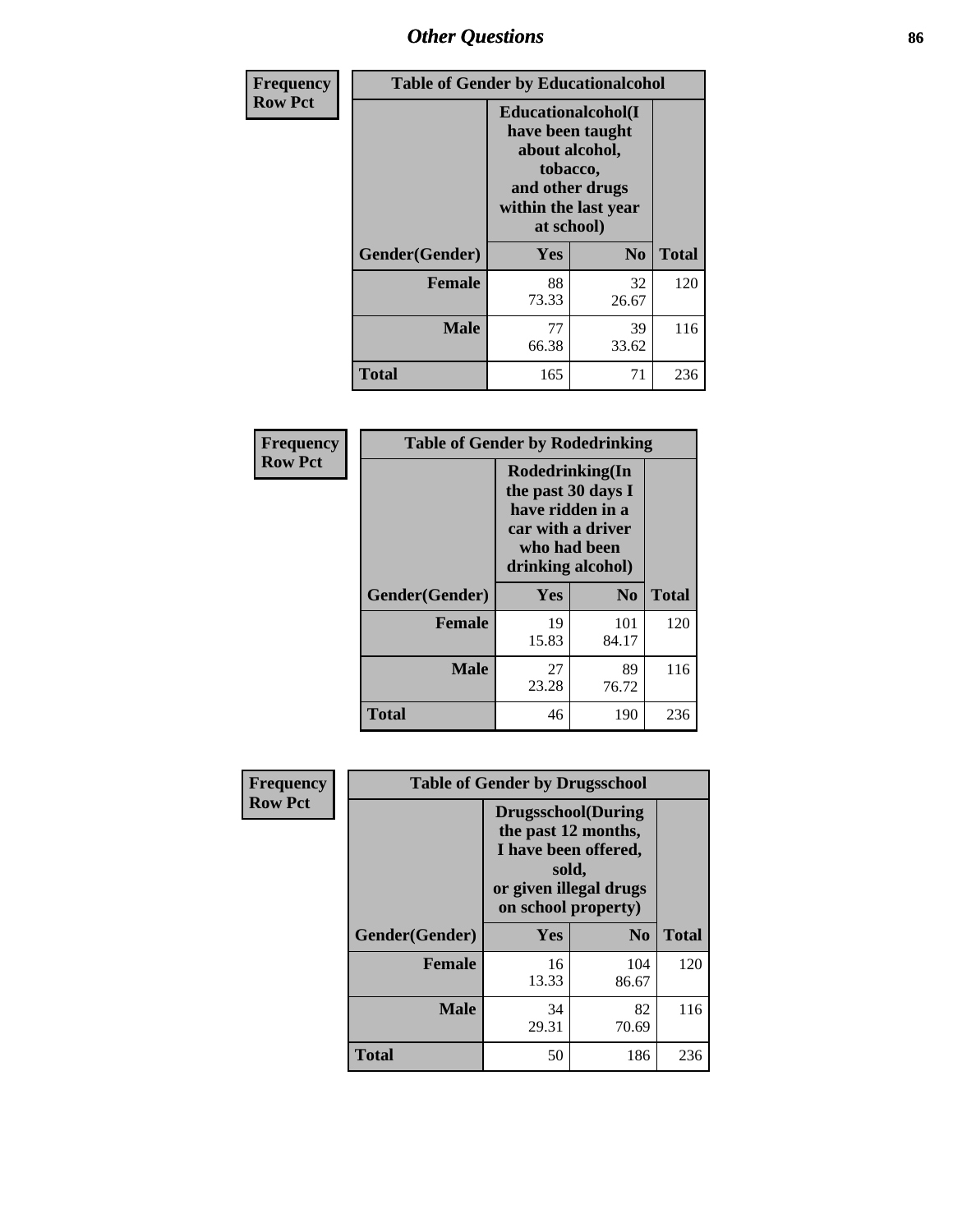## *Other Questions* **87**

**Frequency Row Pct**

| <b>Table of Gender by Bingedrinking</b> |              |                                                                                                         |                   |                   |                        |                               |                          |              |
|-----------------------------------------|--------------|---------------------------------------------------------------------------------------------------------|-------------------|-------------------|------------------------|-------------------------------|--------------------------|--------------|
|                                         |              | Bingedrinking(I have drunk five or more<br>drinks of alcohol at one sitting during the<br>last 30 days) |                   |                   |                        |                               |                          |              |
| <b>Gender</b> (Gender)   Days           | $\mathbf 0$  | 1 or<br>days                                                                                            | 3 to<br>5<br>days | 6 to<br>q<br>days | 10<br>to<br>19<br>days | <b>20</b><br>to<br>29<br>days | All<br><b>30</b><br>days | <b>Total</b> |
| <b>Female</b>                           | 108<br>90.00 | 3<br>2.50                                                                                               | $\Omega$<br>0.00  | 2<br>1.67         | 6<br>5.00              | 0<br>0.00                     | 0.83                     | 120          |
| <b>Male</b>                             | 93<br>80.17  | 7<br>6.03                                                                                               | 6<br>5.17         | 6<br>5.17         | 2<br>1.72              | 0.86                          | 0.86                     | 116          |
| <b>Total</b>                            |              |                                                                                                         |                   |                   |                        |                               |                          |              |

| Frequency      | <b>Table of Gender by Educationaids</b> |                                                                                                 |                |              |
|----------------|-----------------------------------------|-------------------------------------------------------------------------------------------------|----------------|--------------|
| <b>Row Pct</b> |                                         | <b>Educationaids</b> (I<br>have been taught<br>about HIV/AIDS<br>at school in the<br>past year) |                |              |
|                | Gender(Gender)                          | Yes                                                                                             | N <sub>0</sub> | <b>Total</b> |
|                | <b>Female</b>                           | 91<br>75.83                                                                                     | 29<br>24.17    | 120          |
|                | <b>Male</b>                             | 87<br>75.00                                                                                     | 29<br>25.00    | 116          |
|                | <b>Total</b>                            | 178                                                                                             | 58             | 236          |

| <b>Frequency</b> | <b>Table of Gender by Suicideconsider</b> |                 |                |              |
|------------------|-------------------------------------------|-----------------|----------------|--------------|
| <b>Row Pct</b>   |                                           | Suicideconsider |                |              |
|                  | Gender(Gender)                            | Yes             | N <sub>0</sub> | <b>Total</b> |
|                  | <b>Female</b>                             | 24<br>20.00     | 96<br>80.00    | 120          |
|                  | <b>Male</b>                               | 11<br>9.48      | 105<br>90.52   | 116          |
|                  | <b>Total</b>                              | 35              | 201            | 236          |